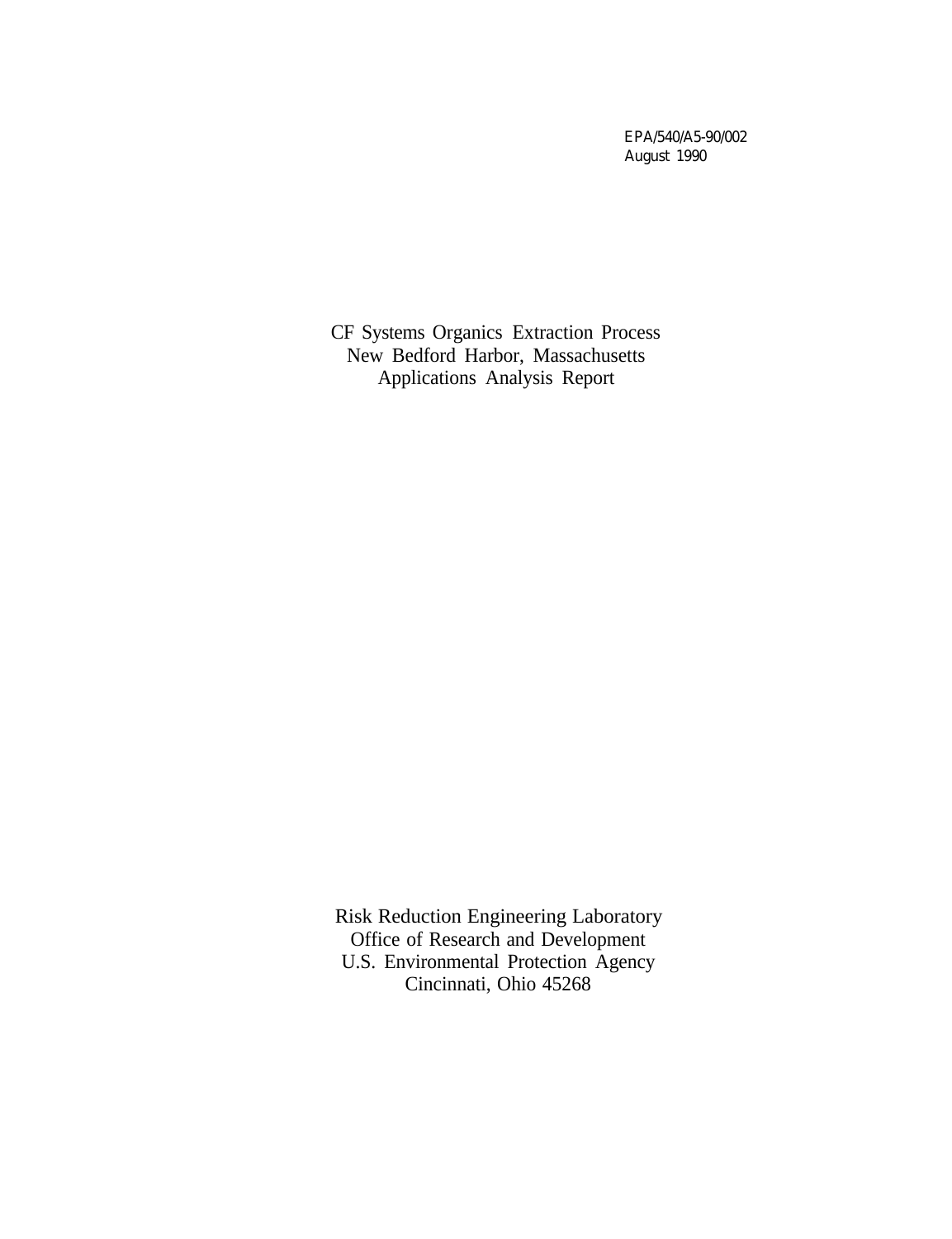### Notice

The information in this document has been funded by the U.S. Environmental Protection Agency under Contract No. 68-03-3485 and the Superfund Innovative Technology Evaluation (SITE) Program. It has been subjected to the Agency's peer review and administrative review and it has been approved for publication as a USEPA document. Mention of trade names or commercial products does not constitute an endorsement or recommendation for use.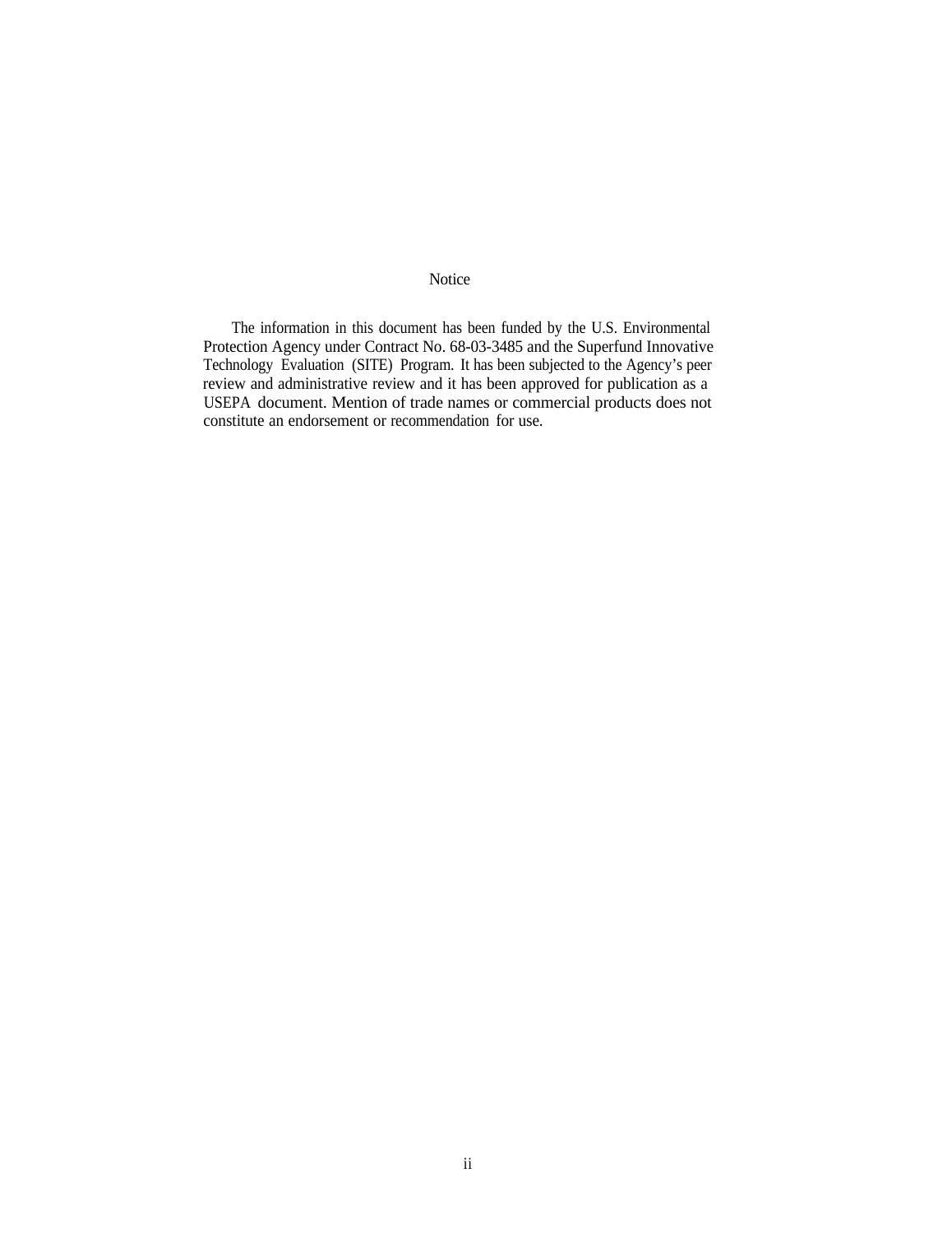#### **Foreword**

The SITE program was authorized in the 1986 Superfund amendments. The program is a joint effort between EPA's Office of Research and Development and Office of Solid Waste and Emergency Response. The purpose of the program is to assist the development of hazardous waste treatment technologies necessary to implement new cleanup standards that require greater reliance on permanent remedies. This is accomplished through technology demonstrations that are designed to provide engineering and cost data on selected technologies.

This project consists of an analysis of CF Systems' proprietary organics extraction process. The technology demonstration took place at the New Bedford Harbor Superfund site, where harbor sediments are contaminated with polychlorinated biphenyls and other toxics. The demonstration effort was directed at obtaining information on the performance and cost of the process for use in assessments at other sites. Documentation will consist of two reports. A Technology Evaluation Report described the field activities and laboratory results. The Applications Analysis provides an interpretation of the data and conclusions on the results and potential applicability of the technology including a projection of costs from the demonstrated pilot unit to a full-scale commercial unit.

Additional copies of this report may be obtained at no charge from EPA's Center for Environmental Research Information, 26 West Martin Luther King Drive, Cincinnati, Ohio 45268, using the EPA document number found on the report's front cover. Once this supply is exhausted, copies can be purchased from the National Technical Information Service, Ravensworth Bldg., Springfield, VA 2216 1, (703) 487-4600. Reference copies will be available at EPA libraries in their Hazardous Waste Collection. You can also call the SITE Clearinghouse hotline at 1-800-424-9346 or 382-3000 in Washington, DC, to inquire about the availability of other reports.

Margaret M. Kelly, Director Technology Staff, Office of Program Management and Technology OS WER

Alfred W. Lindsey, Acting Director Office of Environmental Engineering and Technology **Demonstration**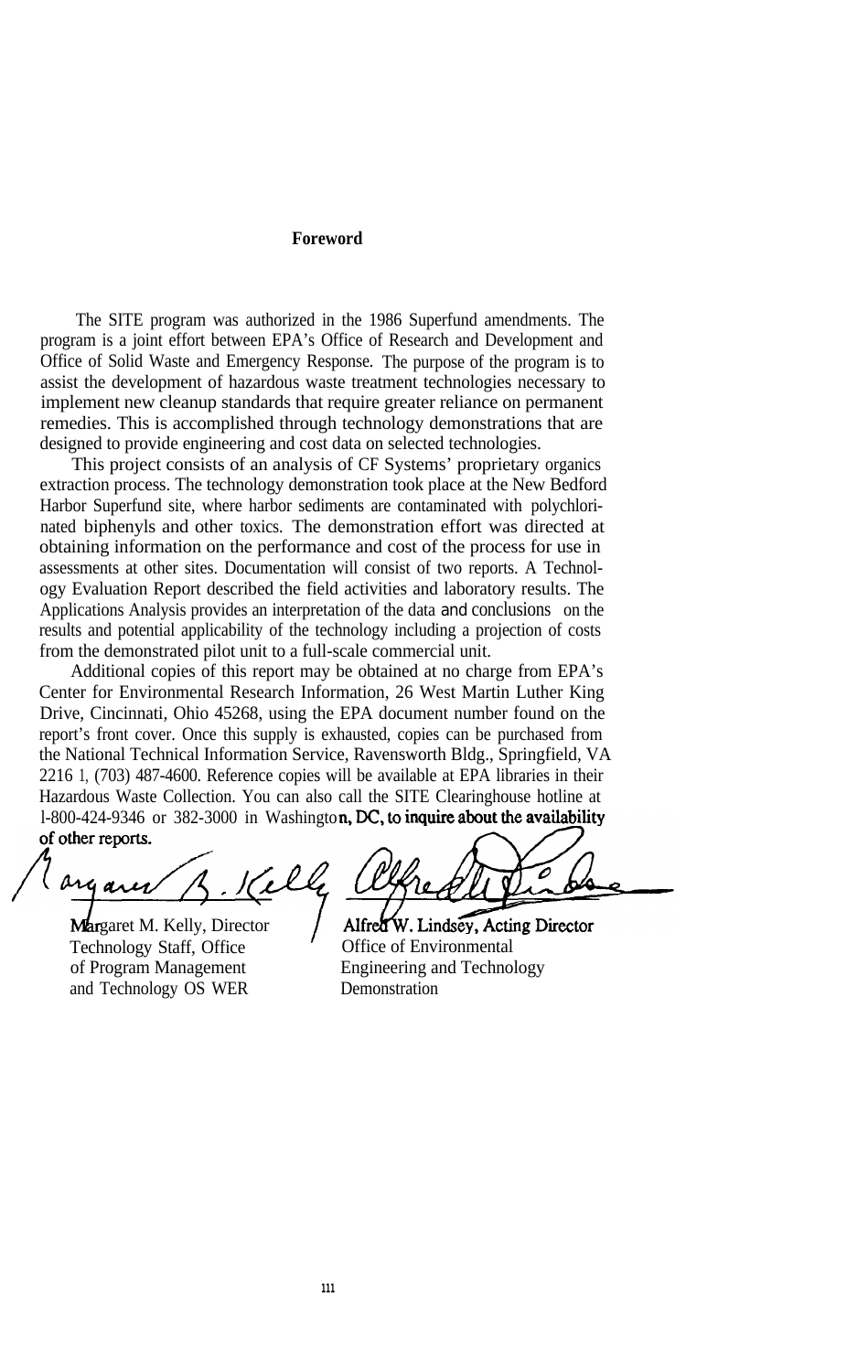### **Abstract**

The SITE Program Demonstration of the CF Systems organics extraction technology was conducted to obtain specific operating and cost information that could be used in evaluating the potential applicability of the technology to Superfund sites. The demonstration was conducted concurrently with dredging studies managed by the U.S. Army Corps of Engineers at the New Bedford Harbor Super-fund site in Massachusetts. Contaminated sediments were treated by CF Systems' Pit Cleanup Unit (PCU) that used a liquefied propane and butane mixture as the extraction solvent. The PCU was a trailer-mounted system with a design capacity of 1.5 gallons per minute (gpm), or 20 barrels per day (bbl/day). The technology extracts organics from contaminated soils based on solubility of organics in a mixture of liquefied propane and butane.

The objectives included an evaluation of (1) the unit's performance, (2) system operating conditions, (3) health and safety considerations, (4) equipment and system materials handling problems, and (5) projected system economics. The conclusions drawn from the test results and other available data are:

- . Polychlorinated biphenyl (PCB) extraction efficiencies of 90 percent were achieved for New Bedford Harbor sediments containing PCBs ranging from 350 to 2,575 parts per million (ppm). Concentrations of PCBs in the clean sediment were as low as 8 ppm. . Extraction efficiencies of 95 percent are demonstrated in the laboratory
- for volatile and semivolatile organics contained in aqueous and semisolid waste matrices.
- Some operating problems occurred during the SITE tests, such as intermittant retention of solids in system hardware and foaming in the treated sediment collection tanks. Corrective measures were identified, and will be incorporated in the full-scale commercial unit.
- <sup>l</sup> Operation of the PCU at New Bedford did not present any threats to the health and safety of operators or the local community. . The projected cost of applying the technology to a full-scale cleanup
- at New Bedford Harbor ranges from \$148 to \$447 per ton. These projections include pre- and post-treatment costs, material handling costs, and costs for a spccializcd process configuration designed to remediate sediments, however the post-treatment cost did not include the final destruction of the concentrated extract.
- Site specific pre- and post-treatment costs account for approximately one-third of the estimated costs.<br>The predicted onstream factor for the full-scale commercial unit is
- the variable that introduces the greatest uncertainty to the cost estimates.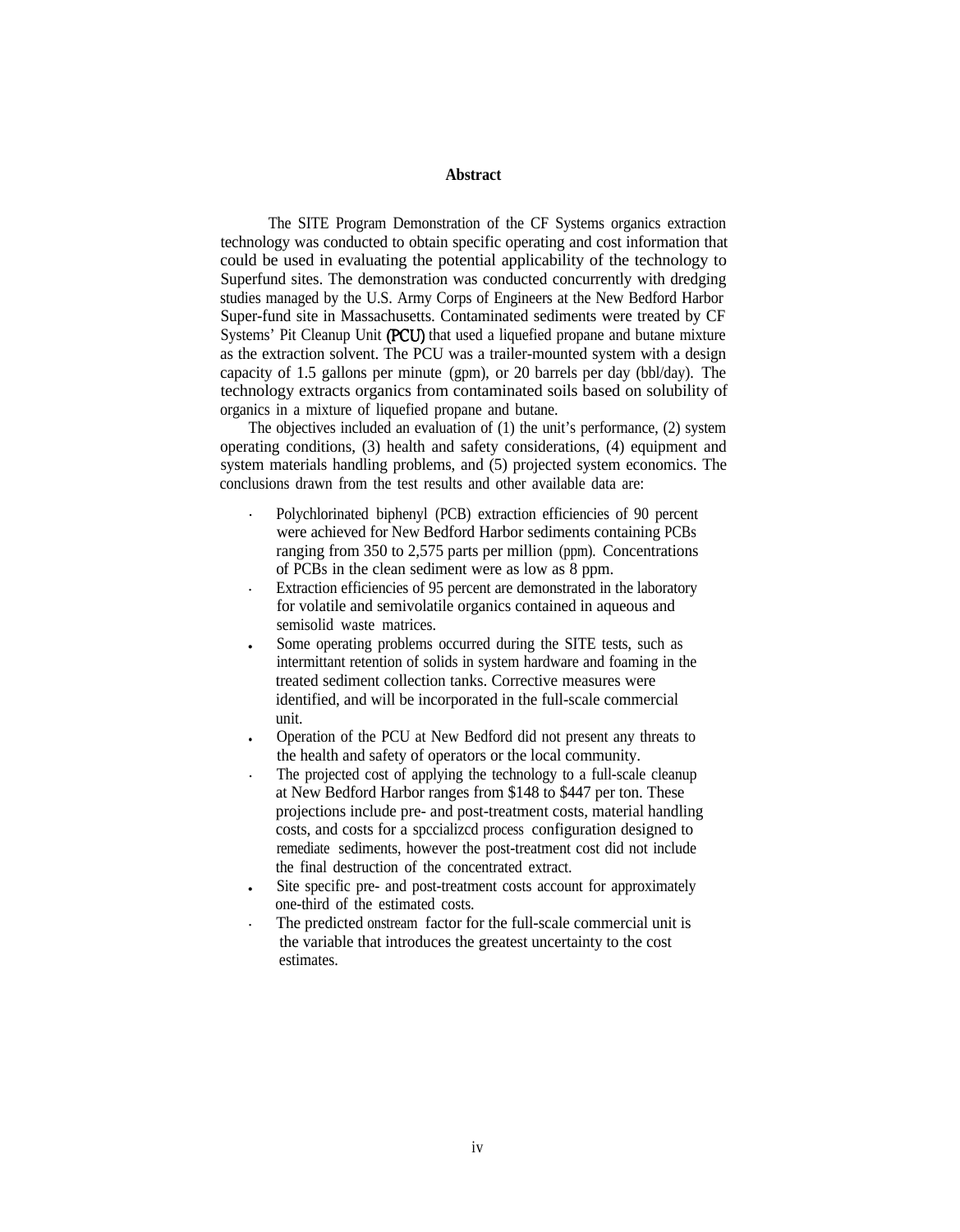### **Contents**

| Page                                                         |  |
|--------------------------------------------------------------|--|
|                                                              |  |
|                                                              |  |
|                                                              |  |
|                                                              |  |
|                                                              |  |
|                                                              |  |
|                                                              |  |
|                                                              |  |
|                                                              |  |
|                                                              |  |
|                                                              |  |
|                                                              |  |
|                                                              |  |
|                                                              |  |
|                                                              |  |
|                                                              |  |
|                                                              |  |
|                                                              |  |
|                                                              |  |
| 3.3 WASTE CHARACTERISTICS AND OPERATING REQUIREMENTS         |  |
|                                                              |  |
|                                                              |  |
|                                                              |  |
|                                                              |  |
|                                                              |  |
|                                                              |  |
| 4.3 DEVELOPER'S ESTIMATE FOR A NEW BEDFORD HARBOR CLEANUP 24 |  |
| <b>4.4 EVALUATION OF THE DEVELOPER'S ESTIMATE</b>            |  |
| 4.5 EXTRAPOLATION OF CF SYSTEMS' SLUDGE TREATMENT COSTS      |  |
|                                                              |  |
|                                                              |  |
|                                                              |  |

### **APPENDICES**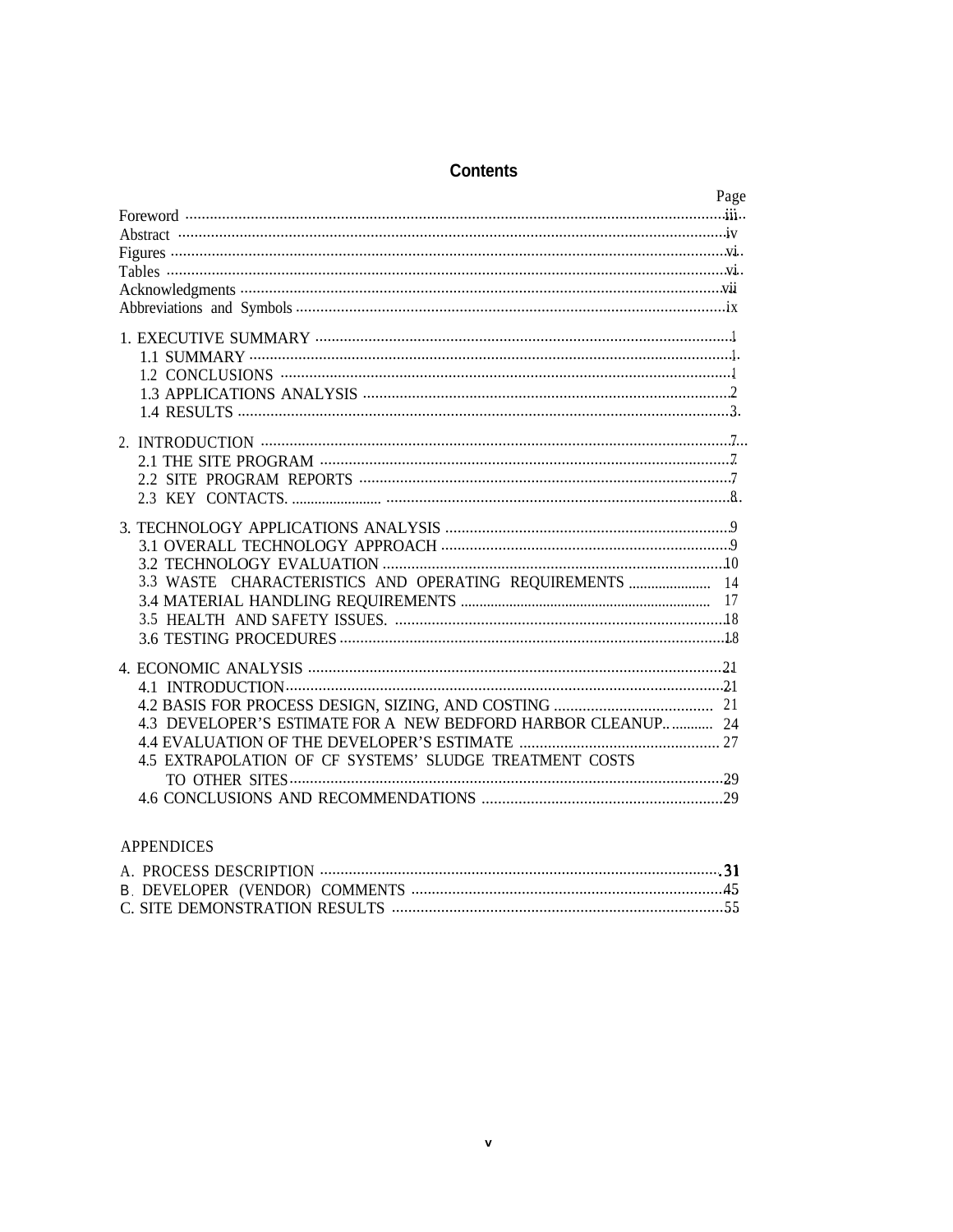# **Contents (Continued)**

# **Figures**

| Number | Page |
|--------|------|
|        |      |

# **Tables**

| Number | Page |
|--------|------|
|        |      |
|        |      |
|        |      |
|        |      |
|        |      |
|        |      |
|        |      |
|        |      |
|        |      |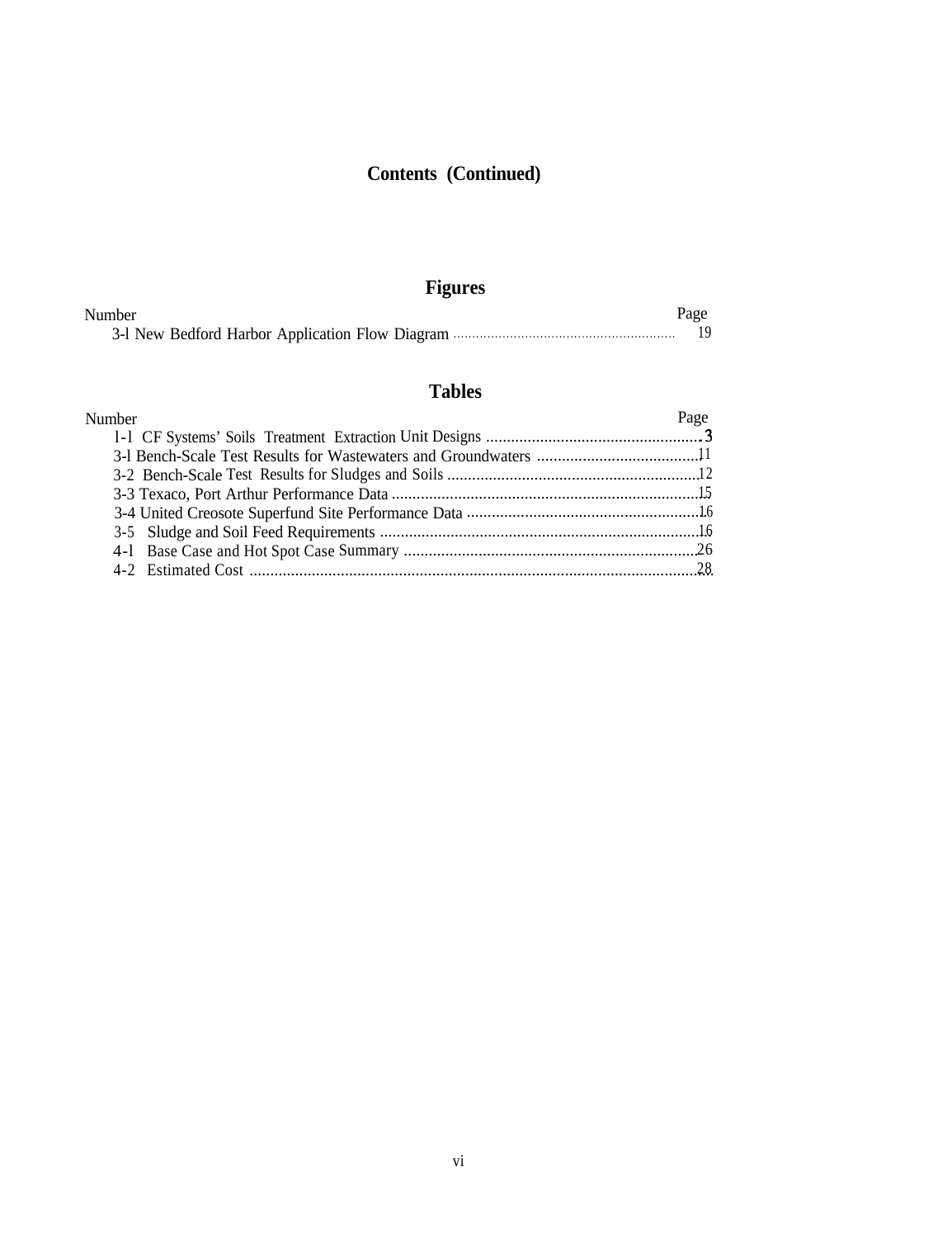### **Acknowledgments**

This report was prepared under the direction and coordination of Richard Valentinetti, EPA SITE Program Manager in the Office of Environmental Engineering & Technology Development in Washington, D.C. Contributors and reviewers for this report were Frank Ciavattieri of EPA Region I, Remedial Project Manager for the New Bedford Harbor Superfund Site; Jim Cummings from the Office of Solid Waste and Emergency Response; Paul de Percin, Gordon Evans, Diana Guzman, and Laurel Staley from the Office of Research and Development; Christopher Shallice and Thomas Cody, Jr. from CF Systems Corporation; and Alan Fowler of EBASCO Services, Inc.

This report was prepared for EPA's SITE Program by Science Applications International Corporation (SAIC), McLean, VA, for the U.S. Environmental Protection Agency under Contract No. 68-03-3485, by Don Davidson, John Bonacci, Richard Hergenroeder, and Omer Kitaplioglu. Laboratory analyses were conducted by E.C. Jordan, Inc., Portland, ME, and Radian Corp. Austin, TX.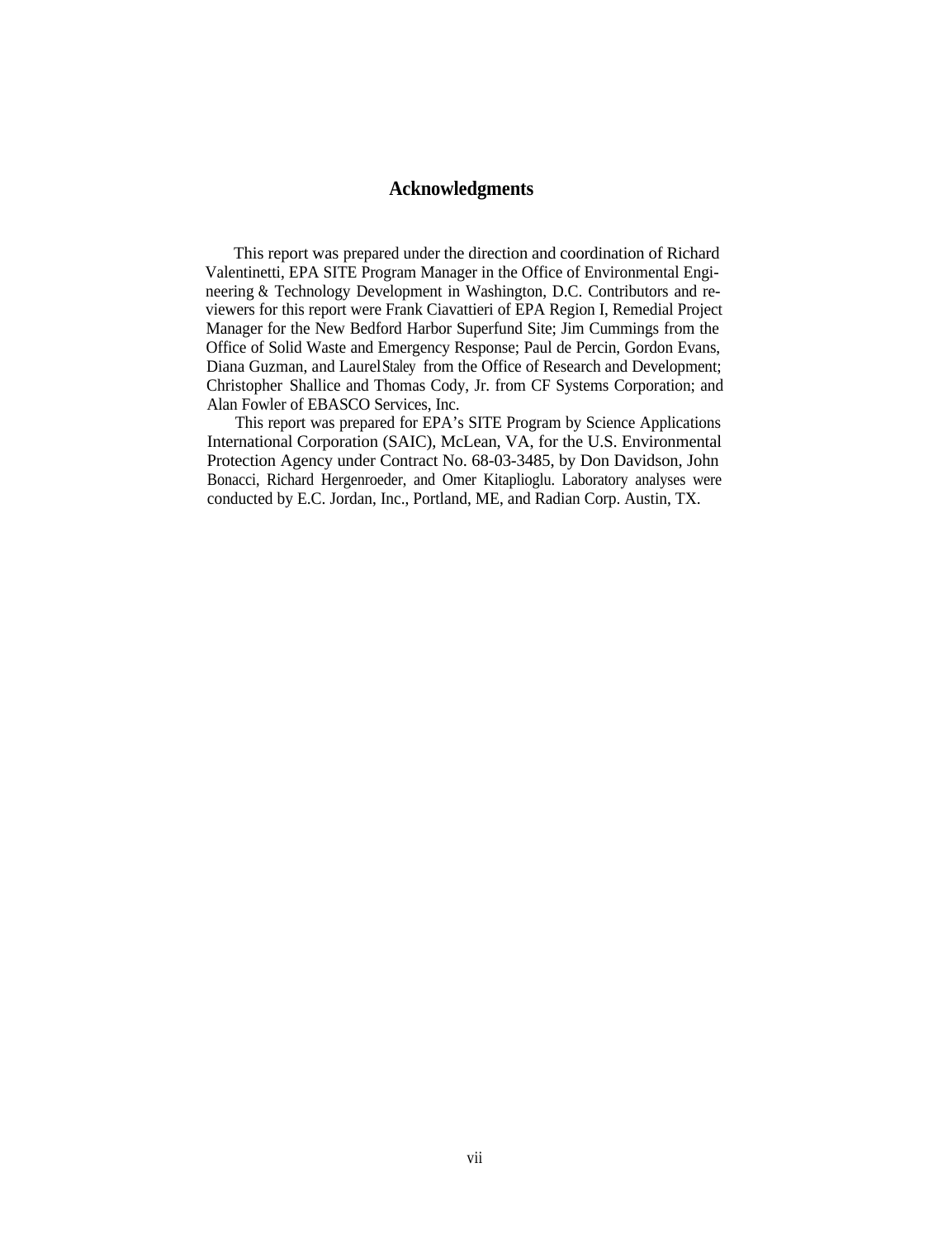# **Abbreviations and Symbols**

| amps           | amperes                                                   | MS/MSD            | matrix spike/matrix spike duplicate                          |
|----------------|-----------------------------------------------------------|-------------------|--------------------------------------------------------------|
| <b>ASTM</b>    | American Society for                                      | <b>ND</b>         | not detected                                                 |
| bbl/day        | Testing and Materials<br>barrels per day                  | <b>NIOSH</b>      | National Institute of Occupational<br>Safety and Health      |
| <b>BDAT</b>    | best demonstrated                                         | <b>NR</b>         | not reported                                                 |
|                | available technology                                      | <b>ORD</b>        | Office of Research and Development                           |
| <b>BNAs</b>    | base/neutral and acid<br>extractable compounds            | <b>OSWER</b>      | Office of Solid Waste and<br><b>Emergency Response</b>       |
| C <sub>d</sub> | cadmium                                                   | <b>OVA</b>        | organic vapor analyzer                                       |
| <b>COE</b>     | U.S. Army Corps of Engineers                              | <b>oz</b>         | ounces                                                       |
| cP             | centipoise                                                | PAHs              | polyaromatic hydrocarbons                                    |
| Cr             | chromium                                                  | Pb                | lead                                                         |
| <b>CR</b>      | column reboiler                                           | <b>PCBs</b>       | polychlorinated biphenyls                                    |
| Cu             | copper                                                    | PCU               | Pit Cleanup Unit                                             |
| <b>CWA</b>     | Clean Water Act                                           | <b>PNAs</b>       | polynuclear aromatics                                        |
| dPa.s          | decapascal.seconds                                        | ppm               | parts per million                                            |
| <b>ECD</b>     | electron capture detector                                 | psig              | pounds per square inch gauge                                 |
| <b>EPA</b>     | <b>Environmental Protection Agency</b>                    | QA                | quality assurance                                            |
| <b>EPT</b>     | extract product tank                                      | OC                | quality control                                              |
| EP Tox         | <b>Extraction Procedure Toxicity</b><br>Test - leach test | <b>RCRA</b>       | <b>Resource Conservation and</b><br>Recovery Act of 1976     |
| F              | Fahrenheit                                                | <b>RPD</b>        | relative percent difference                                  |
| <b>FK</b>      | feed kettle<br>grams                                      | <b>RREL</b>       | <b>Risk Reduction Engineering</b><br>Laboratory              |
| g<br>GC        | gas chromatography                                        | <b>RSD</b>        | relative standard deviation                                  |
|                | gallons per day                                           | <b>SARA</b>       | Superfund Amendments and                                     |
| gpd            | gallons per minute                                        |                   | Reauthorization Act of 1986                                  |
| gpm<br>kw-hr   | kilowatt hours                                            | <b>SBT</b>        | still bottoms tank                                           |
| <i>lbs</i>     | pounds                                                    | <b>SITE</b>       | Superfund Innovative<br><b>Technology Evaluation Program</b> |
| lb/gal         | pounds per gallon                                         | <b>SRC</b>        | solvent recovery column                                      |
| lb/min         | pounds per minute                                         | <b>TDS</b>        | total dissolved solids                                       |
| max            | maximum                                                   | <b>TS</b>         | total solids                                                 |
| <b>MBAS</b>    | methylene blue active substances                          | <b>TSD</b>        | treatment, storage, and disposal                             |
| mg             | milligrams                                                | <b>TSS</b>        | total suspended solids                                       |
| mg/kg          | milligrams per kilogram                                   | <b>VAC</b>        | volts, alternating current                                   |
| min            | minimum                                                   |                   | volatile organic analytes                                    |
| ms             | mass spectrometry                                         | <b>VOAs</b><br>Zn | zinc                                                         |
| <b>MSA</b>     | method of standard additions                              |                   |                                                              |
|                |                                                           | $\lt$             | less than                                                    |

**Beaumont**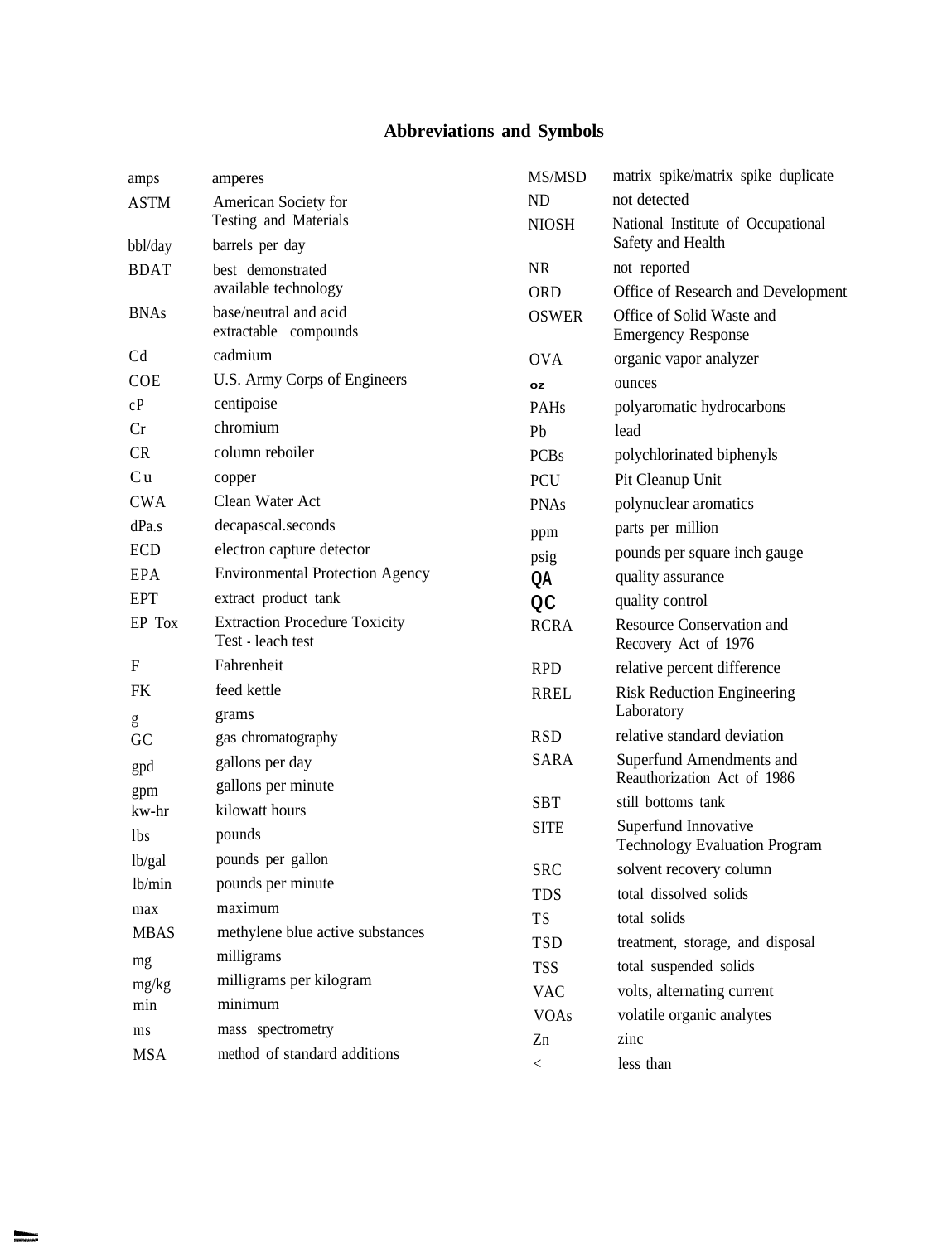# **Section 1 Executive Summary**

ment technology was tested and evaluated under EPA's tional data on the CF Systems technology, both from the Superfund Innovative Technology Evaluation (SITE) SITE evaluation tests and from the information supplied Superfund Innovative Technology Evaluation (SITE) Program. The technology uses a mixture of liquefied by the developer, are: propane and butane as a solvent to extract organics from harbor sediments. Successful application of the technology depended on the ability of the organic pollutants to be solubilized by the solvent. Mixing solvent with waste seeks to achieve intimate contact between the solvent and the contaminants. Variables include solvent-to-feed ratios, mixing energy, and residence time in the reactor. Following decanting of the solvent-organics mixture from the solids and water, pressure reduction vaporizes the solvent and separates it from the organics. The solvent is recovered and compressed to a liquid for reuse. The separated organics are collected for disposal. Treated soil may require dewatering. Soil that meets cleanup standards can be returned to the site. Water that meets applicable standards can be discharged directly to a stream or to a Publicly Owned Treatment Works.

Solvent extraction technology relies upon the preferential solubility of organics in certain solvents versus the soil and water in which the contaminants are found in environmental matrices. Application of solvent extraction at Supcrfund sites is essentially a pretreatment step, resulting in significant reductions in the amount of material that must be subjected to further treatment, e.g., incineration. Thus, in soils contaminated with oil and grease at 1,000 ppm (0.1 percent), the amount of material requiring incineration would be reduced by a factor of 1,000 (assuming a removal efficiency of 99 percent).

Removal efficiency depends on a number of factors including the ability of the technology to bring the solvent into proximity with the contaminant(s) and the degree to which thecontaminantsprefer thesolvent to the medium in which they are located.

CF Systems also markets a wastcwatcr treatment system that uses liquefied carbon dioxide as the solvent. This system was not tested under the SITE Program.

### **1.1 Summary 1.2 Conclusions**

The CF Systems Corporation pilot-scale soil treat- The conclusions drawn from reviewing limited opera-

- The soils treatment system was tested on sediments obtained from New Bedford Harbor in Massachusetts that contained PCBs at 350 and 2,575 ppm concentration levels. A pilot-scale mobile unit was used for this test. This unit required recycle of product to simulate the operation of a full-scale, four-stage unit. This mode of operation caused material handling problems which in turn restrictedprocess throughput. The multiple-pass mode of the demon stration limits our ability to extrapolate to fullscale units intended to be operated in a oncethrough mode.
- The technology can separate organics from harbor sediments, sludges, and soils. PCB extraction efficiencies greater than 90 percent were achieved for **New** Bedford Harbor sediments and attained levels as low as 8 ppm for PCBs. CF Systems' pilot-scale unit has also been success fully demonstrated at petroleum refineries, petrochemical plants, and hazardous waste treatment storage and disposal facilities.
- The technology can also separate organics from wastewater; however, the mixing equipment and solvent used are different from that used for sludges and soils. Although the SITE program tests were conducted only on the soils treating unit, some information is presented in this report on the wastewater treatment unit.
- Operational control was difficult to maintain during the New Bedford Harbor tests. Solvent flow fluctuated widely andcausedthe solvent-tofeed ratio to fall below specifications. Solids were retained in process hardware, solids were observed in organic extracts, and foaming of treated sediments also occurred. The vendor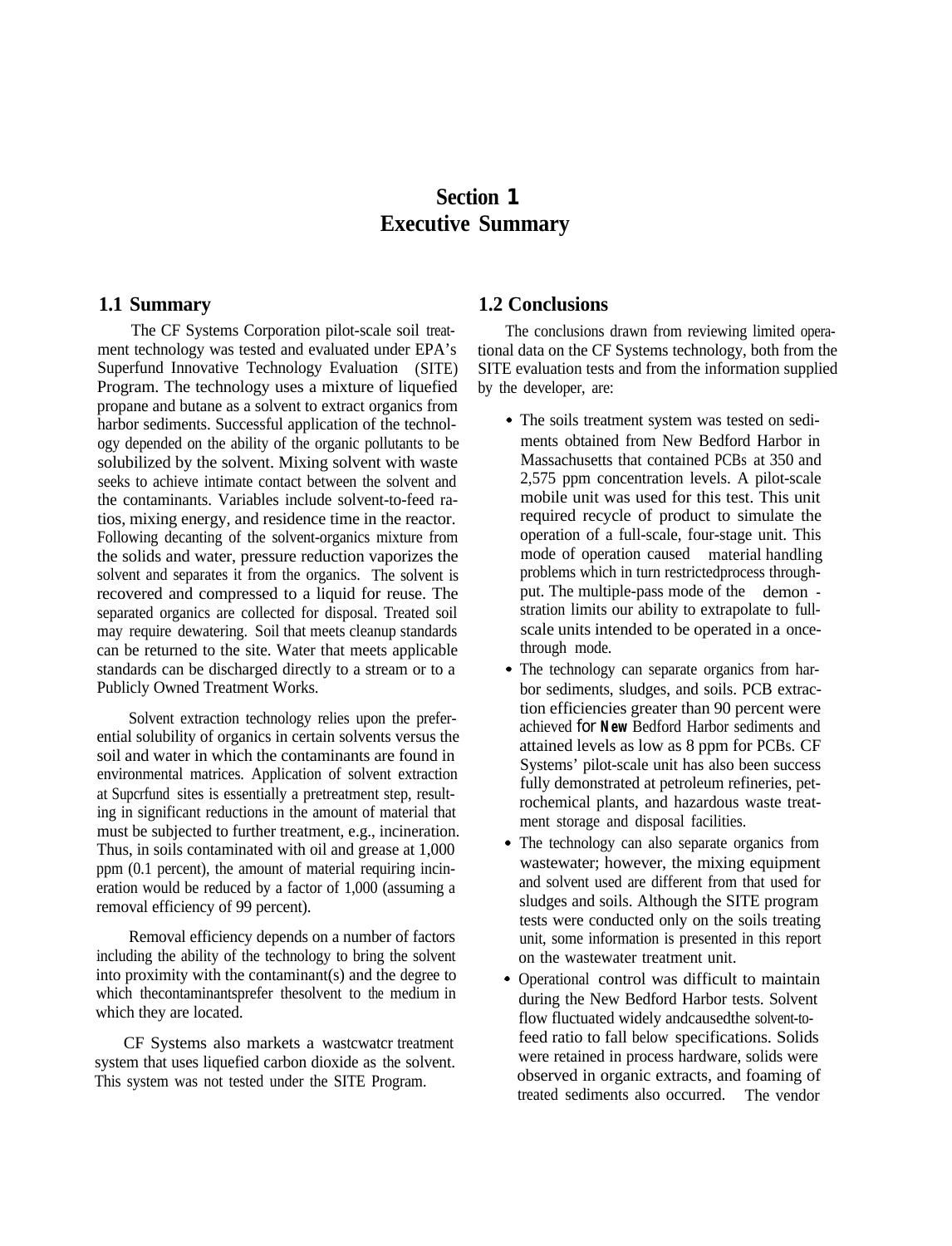believes that these problems are correctable by equipment design changes and by operating in a once-through mode instead of a recycle mode.

- Bench-scale test results show the potential for extraction of a broad range of organics from wastewater.groundwater,andsemisolids. These tests were useful for determining whether or not organics contained in a waste matrix will be extracted by a liquefied solvent such as carbon dioxide or propane. Laboratory results indicated that equilibrium conditions did not limit reduction of solid PCB content to levels of 10 ppm.
- Pretreatment technology may be necessary to condition feed materials. Coarse solids removal may be required to maintain feed sediment particle sizes below three-sixteenths inch; water must be added to viscous sludges or dry soils and heat must be supplied to feeds less than 60 degrees Fahrenheit. Post-treatment technology also may be necessary such as thermal destruction of the concentrated extract. In some cases, the cleaned material could be subjected to further treatment.
- Water addition during the SITE Demonstration to achieve required viscosities increased the mass of waste by about 33 percent. Such water addition may result in a requirement for posttreatment dewatering.
- Costs for implementing the CF Systems' technology at New Bedford Harbor were projected based on an economic model. Since a full-scale unithasbeenplacedin thefieldonlyrecently,operating and cost data for a full-scale system were not available. The estimated cost for removing 90 percent of the PCBs from New Bedford Harbor sediments containing 580 ppm is \$148 per ton, which includespre- and post-treatment costs. The cost for removing 99.9 percent of the PCBs from New Bedford Harbor "hot spots" containing 10,000 ppm is \$447 per ton including preand post-treatment costs. These costs represent a range of costs anticipated for full-scale application of the technology at New Bedford Harbor. Approximately one-third of the estimated costs are pre- and post-treatment costs. These cost estimates did not include the final destruction of the concentrated extract.
- CF Systems has designed and fabricated a 50ton-per-day (200 barrels/day) soils treatment unit for Star Enterprises, Inc.facility (Texaco) in Port Arthur, Texas, to treat API separator sludge. Oils extracted from the sludge will be rccovercd

for reuse. CF Systems has agreed to allow the SITE program to monitor the operation of this unit to demonstrate that operability parameters associated with materials handling and on-stream factors are within commercial design claims.

### **1.3 Applications Analysis**

Applications of the CF Systems organics extraction technology depend on waste characteristics, waste volume, and degree of pollutant removal required. Waste characteristics determine the type of solvent to be used and the need for pre- and post-treatment. If a waste contains organics, such as PCBs and PAHs, that are not very soluble in water then a hydrocarbon solvent, such as propane or a propane and butane mixture, is used. Less soluble organics are typically sorbed to soil particles found in sludges, therefore propane is commonly used to extract organics from soils and sludges.

Pre- and post-treatment must be considered if feed materials (1) contain gravel or cobbles, (2) are below 60 degrees F, or (3) are not pumpable. For wastewaters and groundwaters that are relatively free of solids, liquefied carbon dioxide is the preferred extraction solvent since this solvent seeks polar materials in water, is nontoxic. and has favorable thermodynamic properties. CF Systems initially assesses feed materials by conducting bench-scale tests in the laboratory. If bench-scale tests are successful, pilot-scale tests are run with either a laboratory-based pilot scale unit or a mobile, trailer-mounted unit. Only the propane-based unit was evaluated during the SITE tests and is therefore the primary subject of this report.

CF Systems offers standard modular systems for different markets and applications. For sludge and solids treatment the capacity range is about 10 to 1,000 tons per day per unit and liquefied propane or a butane and propane mixture is the extraction solvent. The capacity range for wastewater treatment is about 5 to 150 gpm and liquefied carbon dioxide is used as the extraction solvent. Systems of these size ranges, constructed of carbon or stainless steel, can be modularized, shipped, and field assembled economically. As a result of this approach, several unit sizes have been developed and designed. The units can be configured in parallel if high throughput capacities are required. If high extraction efficiencies are necessary, the units can be arranged in series.

The soils treatment unit evaluated during the SITE tests at New Bedford Harbor was the PCU-20, which is rated at a 5-ton-per-day nominal capacity. The unit is often used for pilot-scale tests, but is also used for remediating small volumes of **contaminated sludges** or soils. The PCU-20 has a l-1/2 foot diameter, two-stage extractor that used a mixture of propane and butane as the extraction solvent.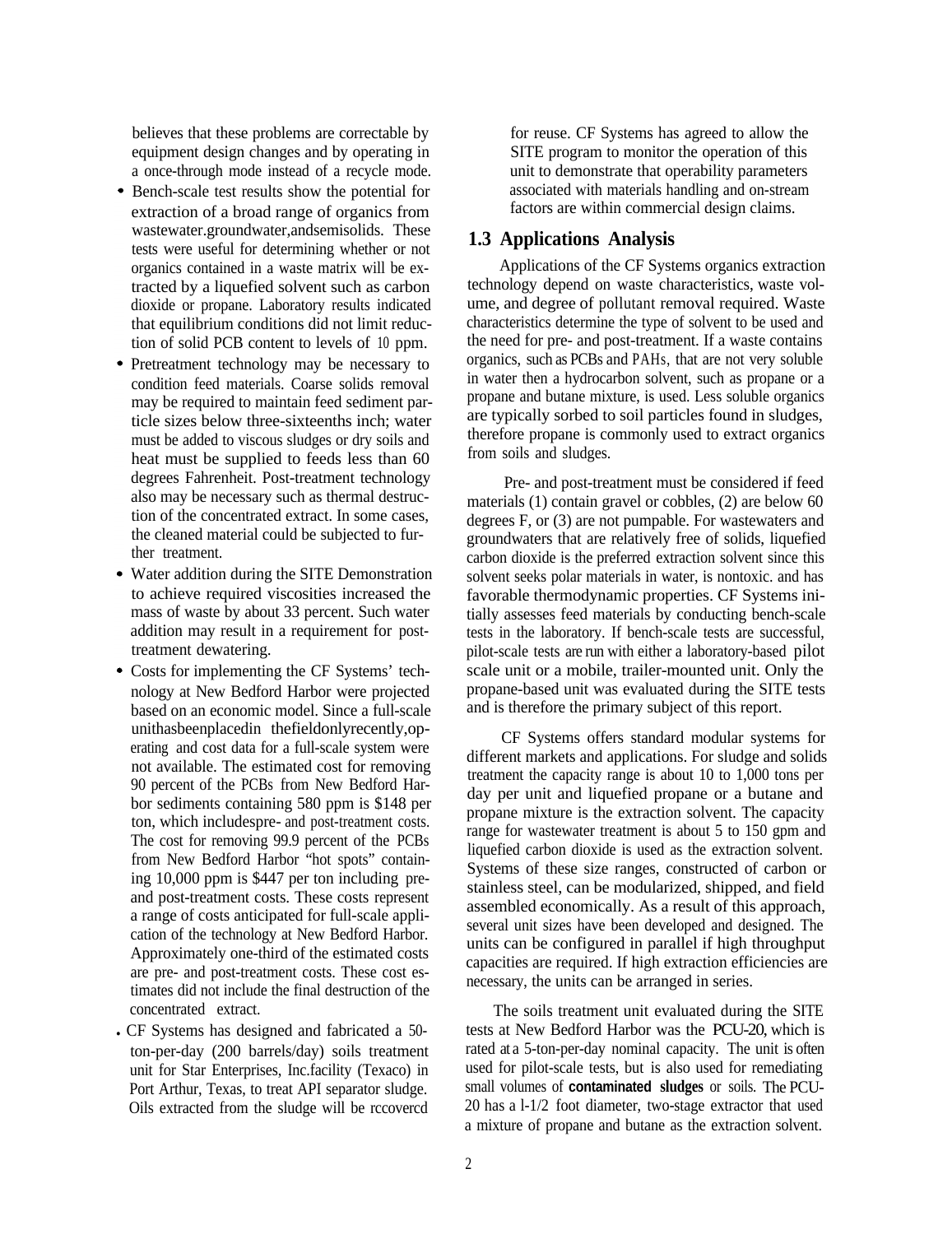During the SITE tests, treated sediments were recycled through the unit to simulate the design and operation of a full-scale, four-stage unit that has 6-foot diameter extractors.

CF Systems has proposed two types of systems for New Bedford. The first system, the base case,applies to the treatment of 880,000 tons (695,000 cubic yards) of harbor sediments containing approximately 580ppm of PCB. The second system applies to the treatment of 63,000 tons (50,000 cubic yards) of sediments from harbor "hot spots" that contain approximately 10,000 ppm. Each system differs from the ECU-20 tested at New Bedford. For the base case, two PCU-1000s, each rated at 250 tons per day, would be placed in parallel to accommodate the large volume of waste to be treated. For the hot spot, four PCU-500s each rated at 125 tons per day would be used and these would be configured in pairs so that two parallel trains are available with each train providing a total of 8 stages of treatment for the contaminated sediments.

Key extraction system elements of generic, predesigned soils treatment units offered by CF Systems are shown in Table **1 -** 1. These designs apply to the remcdiation of soils and sludges at any site but do not include any site-specific support facilities or pre- and post-treatment equipment. All components of the various units can be obtained from "off-the-shelf' sources and no custom fabrications are required.

### **1.4 Results**

### *Performance*

The most extensive evaluation of the CF Systems technology was performed as part of the SITE tests **at** New Bedford. Qualitative results are also reported by CF Systems for three field demonstrations of a pilot-scale unit and for numerous bench-scale laboratory tests. CF Systems achieved an overall PCB concentration reduction of over 90 percent for **New** Bedford Harbor sediment samples that contained 350 ppm and 2,575 ppm during the SITE tests. The unit generally operated within specified conditions for flowrates, pressure, temperature, pH, and viscosity. Deviations from operating specifications could not be correlated to changes in extraction efficiency. No significant releases of pollutants to the atmosphere or surrounding area soils occurred. Results of the demonstration tests show that the CF Systems technology is capable of reducing the PCB content of contaminated sediment by greater than 90 percent without a risk to operating personnel or the surrounding community.

CF Systems reports the following field demonstration results for its pilot-scale units:

<sup>l</sup> Texaco: A unit was run September and October of 1987. Different feed types were run through the system including material from a clay pit, ditch skimmer sludge, tank bottoms, and other miscellaneous waste streams found at the Port Arthur refinery site. The system consistently

Site

| Unit<br><b>Designation</b> | Nominal Throughput<br>(Tons Per Dav) 11) | Extractor<br>Diameter (feet) | Number of<br><b>Stanes</b> | סוש<br>Preparation (2)<br>Cost (Dollars) |
|----------------------------|------------------------------------------|------------------------------|----------------------------|------------------------------------------|
| <b>PCU-20</b>              | 12                                       | 1.5                          | $\overline{2}$             | N/A                                      |
| <b>PCU-200</b>             | 50                                       | 4                            | 4                          | \$350,000                                |
| <b>PCU-500</b>             | 125                                      | 6                            | 4                          | \$700,000                                |
| PCU-1000                   | 250                                      | 6.5                          | 4                          | \$2,000,000                              |

### **Table** l-l. **CF Systems' Soils Treatment Extraction Unit Designs**

#### NOTES:

(1) 1.26 tons is equivalent to 1 cubic yard of New Bedford Harbor sediments.

(2) Site preparation costs include clearing, grading, constructing a foundation, and providing access for utilities. Costs are applicable to any site.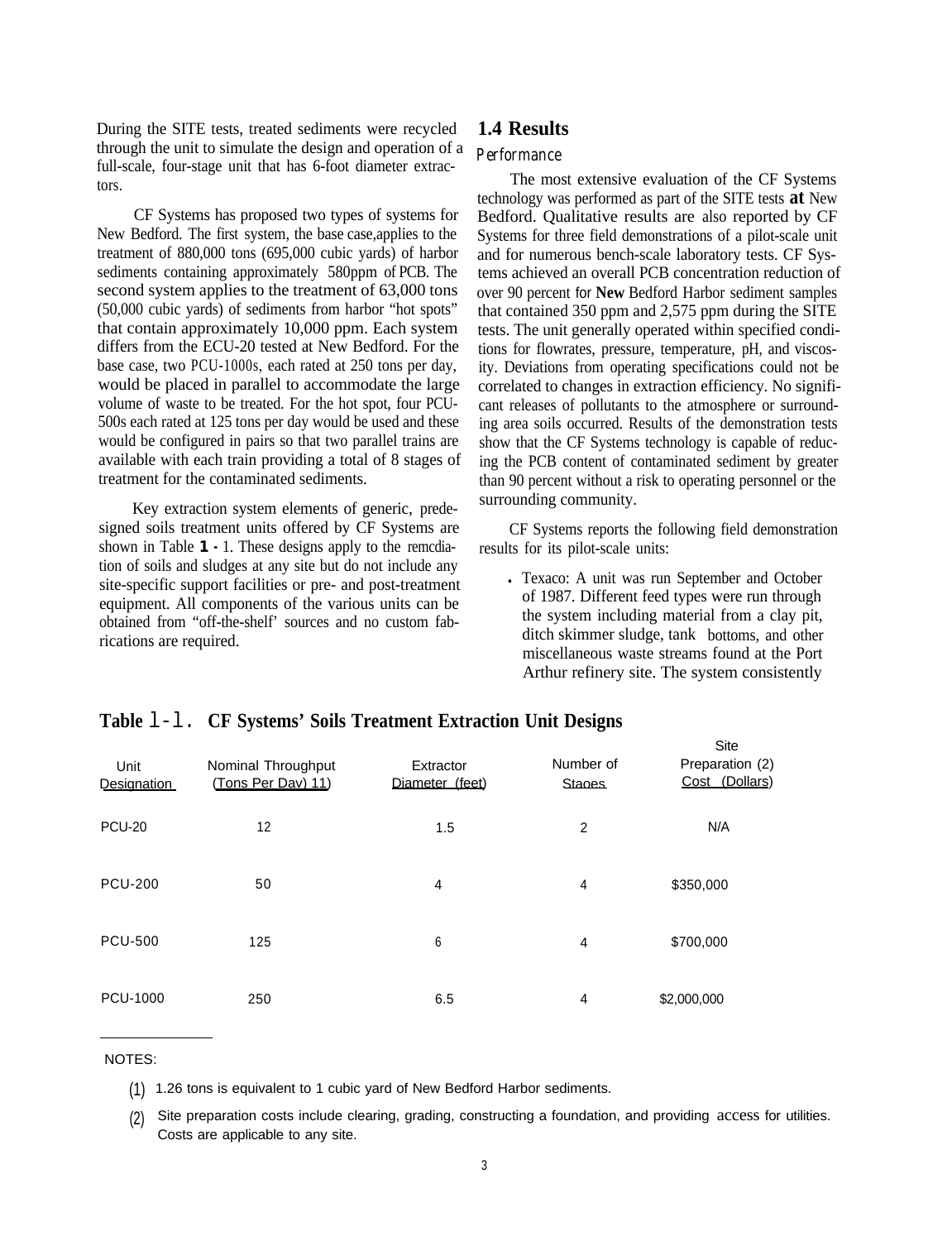achieved high removals of total oil and grease to less than 1 percent residual of the dry solids. Levels of individual components, including benzene, ethylbenzene, toluene, xylene, naphthalene, phenanthracene, pyrene, and other polynuclear aromatics (PNAs), met or bettered the existing best demonstrated available technology (BDAT) standards. In many cases, these levels were found to be below detection limits. Following the demonstration, **Star (Texaco)** awarded CF Systems a contract to provide a 50-ton-perday commercial unit to remediate 20,000 cubic yards of API separator sludges and ditch skimmer wastes. This unit was fully operational in July 1989.

- l Petro-Canada: A unit was operated at the Petro-Canada refinery in Montreal for a six-week period. During this time, the unit successfully processed 14 different feed types, ranging from API separator sludges to contaminated solids. The unit consistently achieved organic removal levels better than existing BDAT standards.
- Tricil: A unit was used to run a series of demonstration tests at Tricil Canada's treatment, storage, and disposal (TSD) facility in the Province of Ontario. The feeds processed included API separator sludge, paint wastes, synthetic rubber process waste, and coal tar wastes. The level of volatile organics was reduced such that disposal of the material in a local Canadian landfill was acceptable and volumes for disposal were significantly reduced.
- BASF: A mobile treatment system was run at the BASF Kearny, New Jersey, plant site. One of the waste streams from this plant is an emulsiliedstreamcontainingdi-octyl phthalate(DOP), water, and other organic materials. The system successfully separated the emulsion into a recoverable DOP stream and a wastewater suitable for discharge to the wastewater treatment facility.
- Unocal: The unit completed a series of demonstrations at Unocal's Parachute Creek Colorado, facility. Among the wastes successfully run were samples of shale-oil wastes, drilling muds, and other process and refinery wastes. High rccovery of good-quality oil was obtained from shale-oil wastes. Drilling mud wastes were treated to the standards required for land disposal.
- United Cresote NPL Site: A field treatability study was completed for the Texas Water Commission, a Superfund Site in Conroe, Texas. The

objective of this study was to evaluate the effectiveness of solvent extraction for remediation of soil contaminated with creosote. PAH concentrations in the soil obtained from the capped area were reduced from 2,879 ppm to 122 ppm, demonstrating that 95-percent reductions were possible.

CF Systems has collected bench-scale test data for a wide range of organic pollutants contained in wastewaters, sludges, and soils. Carbon dioxide was used as a solvent to remove volatile and semivolatile organics from wastewaters and groundwaters. Extraction efficiencies ranged from 95 to 99.99 percent for 24 pollutants that ranged in concentrations from 0.4 ppm to 520 ppm, as shown in Table 3-l. Propane was used as a solvent to extract polyaromatic hydrocarbons (PAHs) andbenzene, ethylbenzene, toluene, and xylene from refinery sludges, API separator sludges, and contaminated soils. Extraction efficiencies ranged from 80 to 99 percent for concentrations that ranged from 0.3 ppm to 1930 ppm, as shown in Table 3-2.

### *Economics*

The cost of installing and operating a commercialscale system depends primarily on (1) waste characteristics that affect the need for pre- and post -treatment, (2) the amount of waste to be treated, (3) the degree of treatment required, and (4) the percentage of time that the system is actually operational. Soil pretreatment includes water addition, large solids removal, and possibly heat addition, while post-treatment includes dewatering. The amount of waste at a site affects equipment sizing, the total amount of time required to clean up a site, and life-cycle costs. The degree of treatment required affects operating costs since longer residence times of the waste in the equipment are needed to achieve higher pollutant removals. The percentage of time that the unit is fully operational can have a significant effect on the unit treatment costs, in terms of cost per ton.

CF Systems sized and costed two soil treatment units for PCB removal from New Bedford Harbor sediments. The objective waste estimate cleanup costs at NewBedford using the CF Systems technology and to illustrate the design approach used to scale-up the technology for a commcrcial application. The estimate was based on data obtained for PCB extraction from New Bedford Harbor sludge using the pilot-scale unit and on a commercial design of the unit at the Texaco, Port Arthur facility. The base case addressed a large mass of sediment (880,000 cubic yards) at a 580 ppm PCB concentration. Treatment would be conducted over an eight-year period to produce sediment concentrations of 50 ppm at a rate of 500 tons/day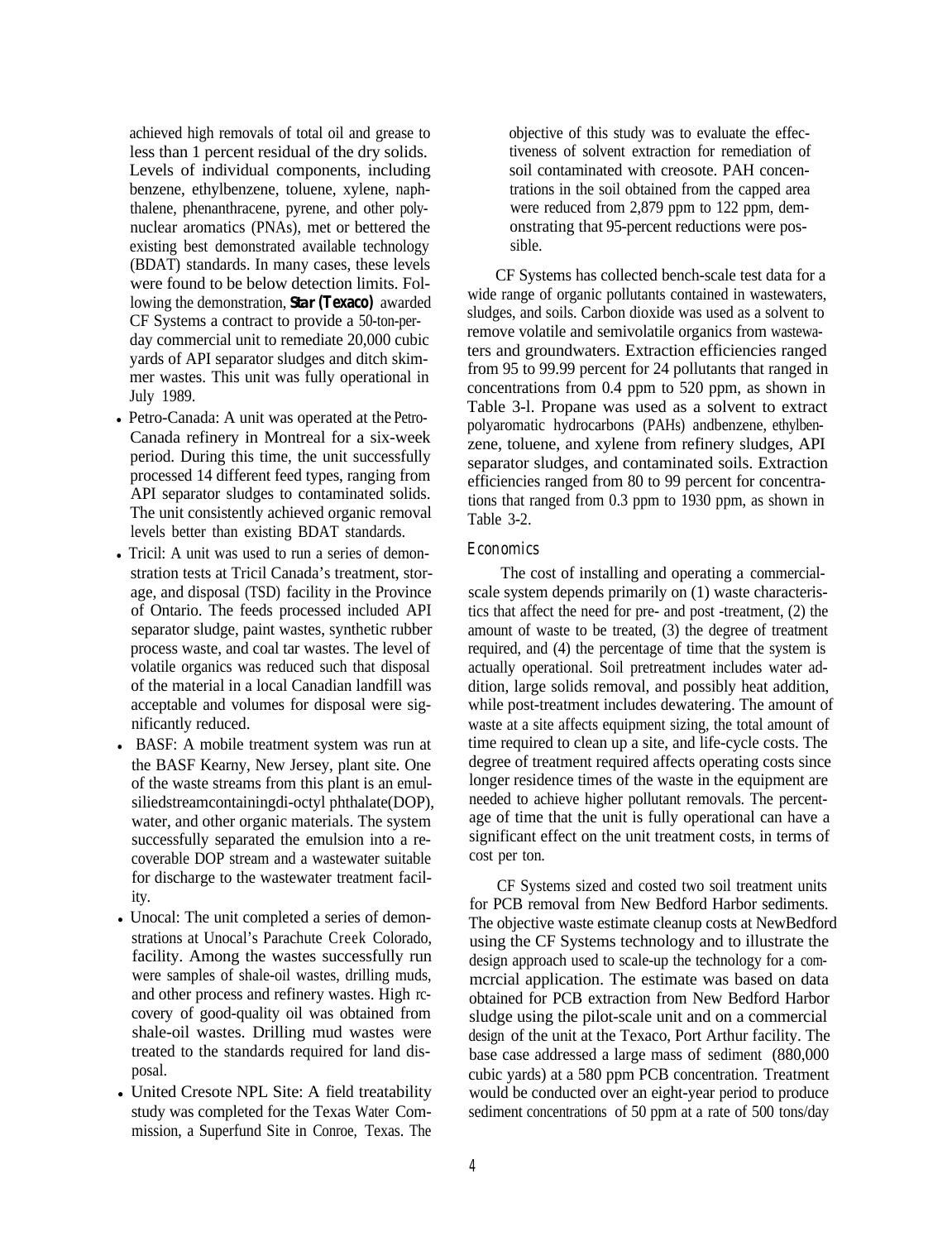raw feed. Pre- and post-treatment are required to reduce viscosity and raw feed solids content. Total treatment cost is estimated at \$148/ton (1989 dollars) of which one-third is associated with pre-and post-treatment. The hot spot corresponds to treatment of a small mass (63,000 tons) at 10,000 ppm PCB concentration over a one-year time frame. The treated sediment concentration goal is 10 ppm PCB. Total treatment costs are \$447/ton (1989 dollars), of which approximately one-third are pre- and post-treatment costs.

The economic analysis addressed costs directly related to the extraction unit as well as site-specific costs. Costs were categorized as fixed facility, extraction unit, pre- and post-treatment, contingency, and project management costs. CF Systems assigned an accuracy of plus or minus 20 percent to their cost estimates. However, industry experience with innovative technologies has shown that costs could range from plus 50 percent to minus 30 percent. The uncertainty associated with the estimated costs is believed to be low since CF Systems incorporates "off-the-shelf' equipment into their designs. CF Systems based their estimates on a unit construction for use at a Texaco refinery and on designs specific to New Bedford.

The greatest source of uncertainty associated with CF Systems' cost estimates is their assumption of the percent of time that the unit will be on-stream. CF Systems assumed an on-stream factor of 85 percent; however, this was not demonstrated by operating the PCU-20 at New Bedford. CF Systems claimed that material-handling problems associated with the operation of a pilot unit would be minimized with acommercial unit. CF Systems must demonstrate that an 85-percent on-stream factor is achievable for a commercial unit. EPA intends to evaluate the vendors' claim for the 85-percent on-stream factor by observing the performance of a commercial unit at a future date. EPA will also observe and evaluate materials handling associated with the operation of a full-scale unit to verify mitigation of the problems experienced with the pilot unit.

CF Systems also offers a wastewater treatment unit that differs from the soils treatment unit in the types of solvent and equipment used. Liquefied carbon dioxide is used instead of propane or butane. CF Systems has delivered a wastewater treatment unit to a Clean Harbors, Inc., facility in Baltimore. Although CF Systems reports typical wastewater treatment costs of 5 to 15 cents per gallon, the cost for treating wastewater at the Baltimore facility is 15 cents per gallon, which is approximately \$35 per ton. Costs associated with CF Systems' wastewater treatment unit are lower than those associated with the soils treatment unit for two reasons. First, the equipment used in the design differs. Second, no pre- or post-treatment is required since solids content and viscosity are low and temperatures are moderate.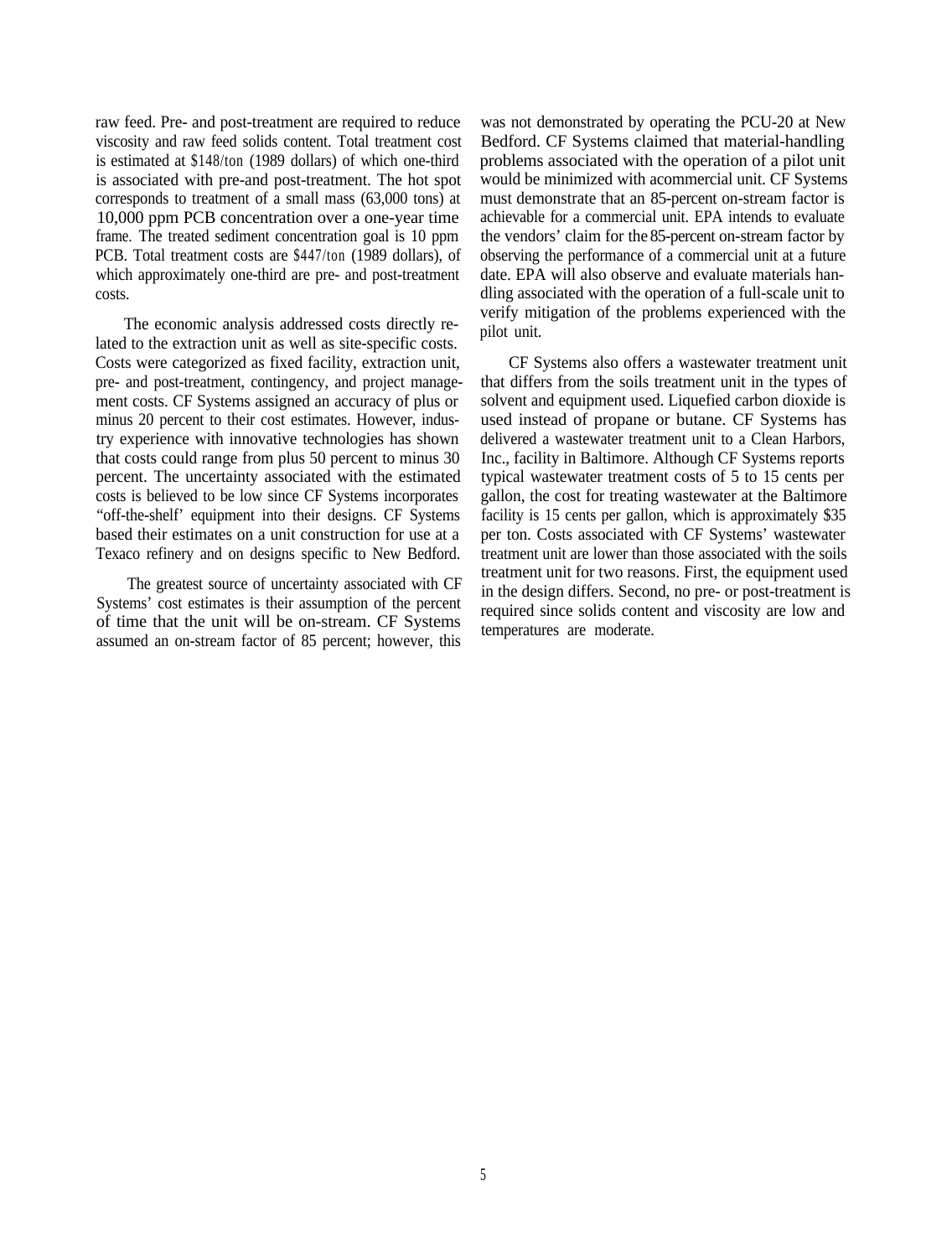# **Section 2 Introduction**

### **2.1** The SITE Program

In 1986, the EPA's Office of Solid Waste and Emergency Response (OSWER) and Office of Research and Development (ORD) established the SITE Program to promote the development and use of innovative technologies to clean up Superfund sites across the country. Now in its third year, SITE is helping to provide the treatment technologies necessary to implement new Federal and Statecleanup standardsaimedatpermanentremedies. The SITE Program is composed of three major elements: the Demonstration Program, the Emerging Technologies Program, and the Measurement and Monitoring Technologies Program.

The major focus has been on the Demonstration Program, which is designed to provide engineering and cost data on selected technologies. EPA and developers participating in the program share the cost of the demonstration. Developers are responsible for demonstrating their innovative systems at chosen sites. usually Superfund sites. EPA is responsible for sampling, analyzing, and evaluating all test results. The result is an assessment of the technology's performance, reliability, and cost. This information will be used in conjunction with other data to select the most appropriate technologies for the cleanup of Superfund sites.

Developers of innovative technologies apply to the Demonstration Program by responding to EPA's annual solicitation. EPA also will accept proposals at any time when a developer has a treatment project scheduled with Superfund waste. To qualify for the program, a new technology must be at the pilot or full scale and offer some advantage over existing technologies. Mobile technologies are of particular interest to EPA.

Once EPA has accepted a proposal, EPA and the developer work with the EPA regional offices and State agencies to identify a site containing wastes suitable for testing the capabilities of the technology. EPA preparcs a detailed sampling and analysis plan designed to thoroughly evaluate the technology and to ensure that the resulting dataarereliablc. The duration of a demonstration varies from a few days to several months, dcpcnding on the length of time and quantity of waste ncedcd to assess the technology. After the completion of a technology dcmonstration, EPA prepares two reports, which are explained in more detail below. Ultimately, the Demonstration Program leads to an analysis of the technology's overall applicability to Superfund problems.

The second principal element of the SITE Program is the Emerging Technologies Program, which fosters the further investigation and development of treatment technologies that are still at the laboratory scale. Successful validation of these technologies could lead to the development of a system ready for field demonstration. The third component of the SITE Program, the Measurement and Monitoring Technologies Program, provides assistance in the development and demonstration of innovative measurement technologies to better characterize Superfund sites.

### 2.2 SITE Program Reports

The analysis of technologies participating in the Demonstration Program is contained in two documents, the Technology Evaluation Report and the Applications Analysis Report. The Technology Evaluation Report containsacomprehensivedescriptionofthedemonstration sponsored by the SITE program and its results. This report gives a detailed description of the technology, the site and waste used for the demonstration, sampling and analysis during the test, and the data generated.

The purpose of the Applications Analysis Report is to estimate the Superfund applications and costs of a technology based on all available data. This report compiles and summarizes the results of the SITE demonstration, the vendor's design and test data, and other laboratory and field applications of the technology. It discusses the advantages, disadvantages, and limitations of the technology. Costs of the technology for different applications are estimated based on available data on pilot- and full-scale applications. The report discusses the factors, such as site and **waste** characteristics, that have a major impact on costs and performance.

The amount of available data for the evaluation of an innovative technology varies widely. Data may be limited to laboratory tests on synthetic wastes, or may include performance data on actual wastes treated at the pilot or full scale In addition, there are limits **to conclusions** regarding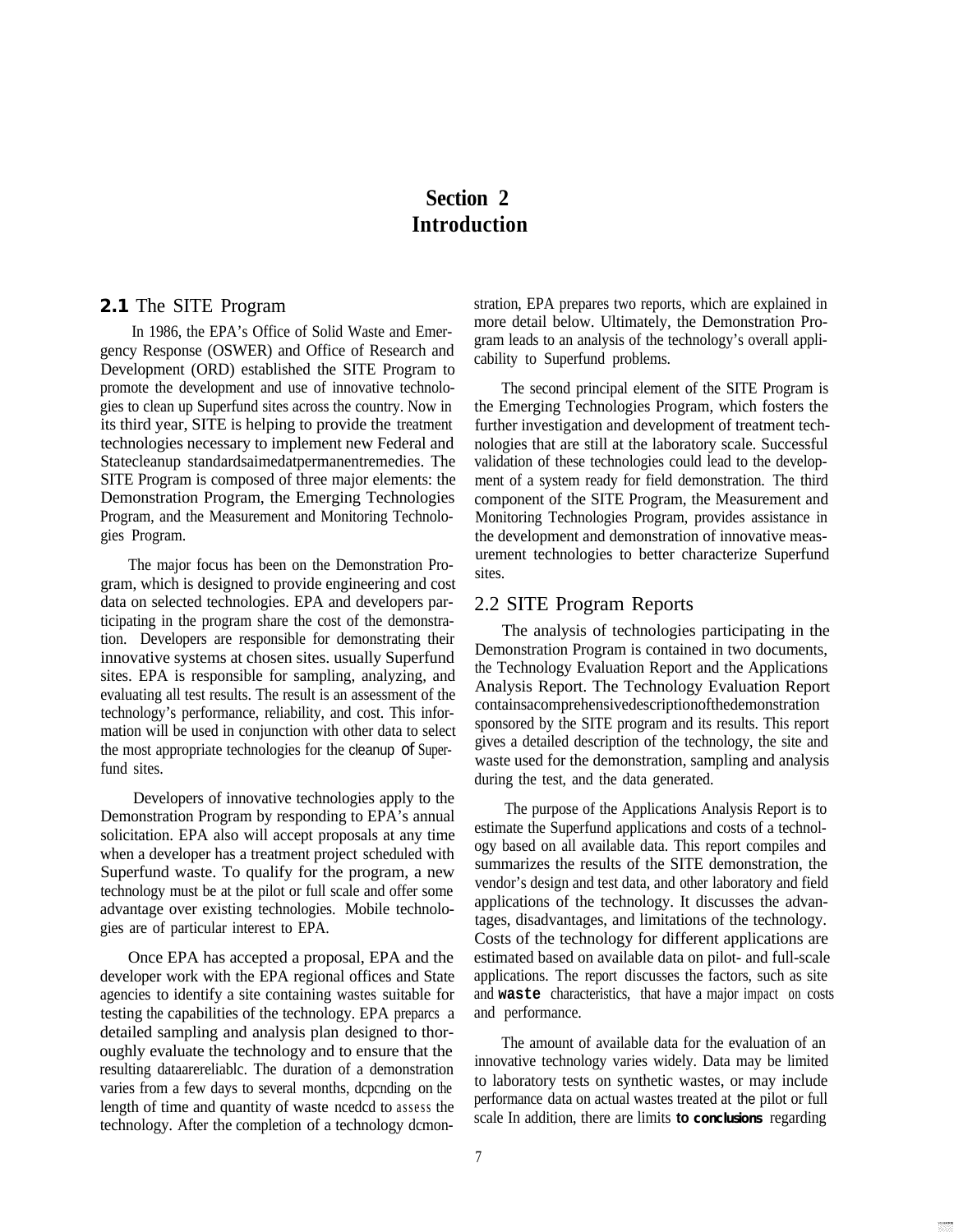Superfund applications that can be drawn from a single field demonstration. A successful field demonstration does not necessarily ensure that a technology will be widely applicable or fully developed to the commercial scale. The Applications Analysis attempts to synthesize whatever information is available and draw reasonable conclusions. This document wilI be very useful to those considering the technology for Superfund cleanups and represents a critical step in the development and commercialization of the treatment technology.

### **2.3 Key Contacts**

For more information on the demonstration of the CF Systems technology, please contact:

1. Regional contact concerning the New Bedford Harbor. MA, site:

> Mr. Frank Ciavattieri Waste Division (HPLEANl) USEPA, Region 1 John F. Kennedy Building Room 2203 Boston, MA 02203 617-565-3715

2. EPA project manager concerning the SITE demonstration:

Laurel Staley USEPA Risk Reduction Engineering Laboratory 26 W. Martin Luther King Drive Cincinnati, OH 45268 513-569-7863

3. Vendor concerning the process:

CF Systems Corporation Mr. Christopher Shallice, x 158 Mr. Thomas C. Cody, Jr., x 162 140 Second Avenue Waltham, MA 02154-0100 617-890-1200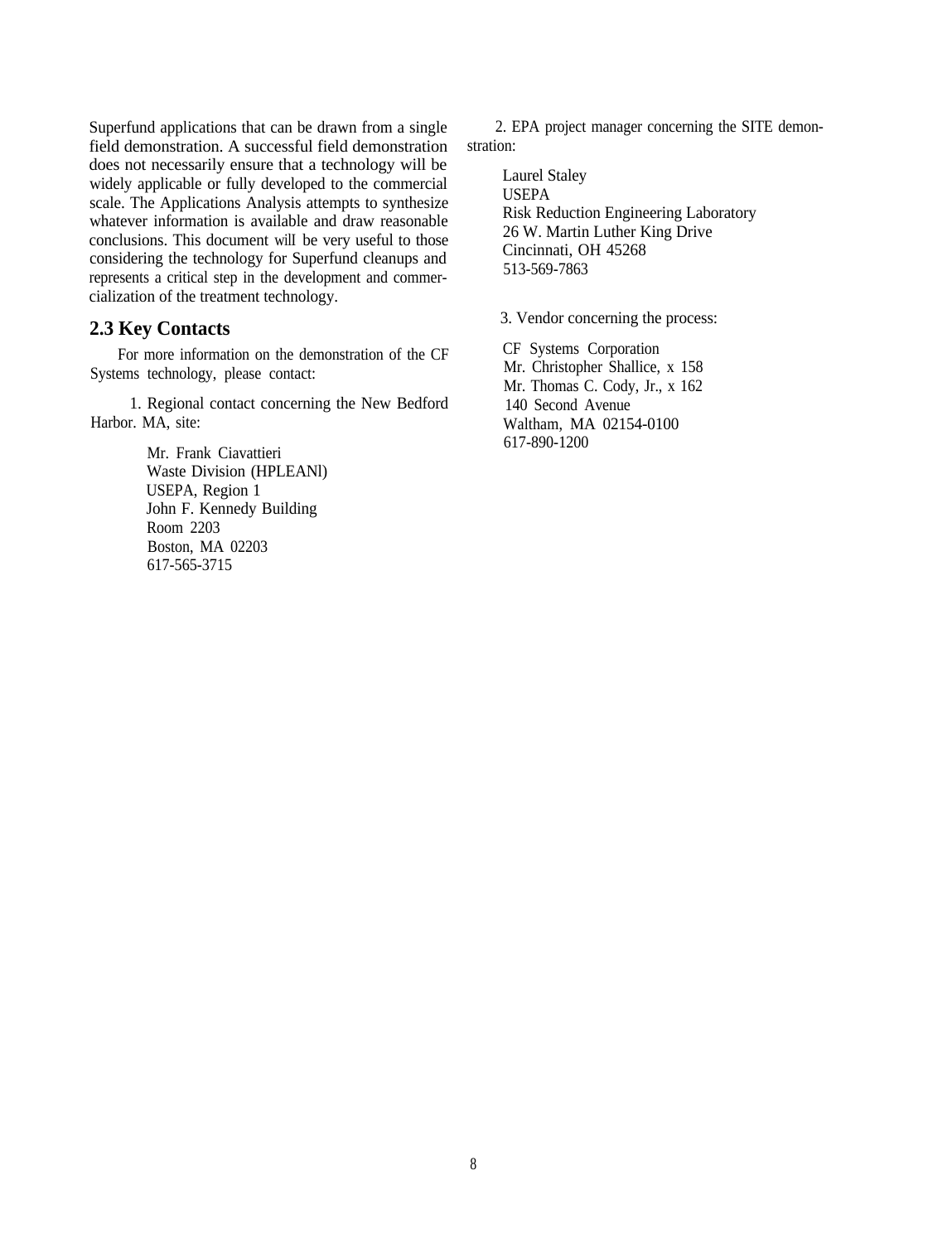# **Section 3 Technology Applications Analysis**

### 3.1 **Overall Technology Approach**

CF Systems' organics extraction technology physically separates organic contaminants from the inorganic componentsofa wastematrix. Thisseparationandvolume reduction technology allows the organic contaminants to be ultimately disposed in a more cost-effective manner. For example, the cost of incinerating a large volume of oilladen soils can be minimized by separating the oils from the soils, then incinerating only the small volume of oils. Any inorganic contaminants, such as heavy metals, that remain in the treated product may require additional treatment. The SITE Program showed, however, that the organics extraction process did not affect the physical or chemical characteristics of the metals contained in the sediments. Metals were notextracted by the solvent and remained with the treated sediments. The presence of metals in the sediments did not affect the extraction of organics. Furthermore, the metal leaching characteristics, **as** determined by the EP Tox procedure, were not affected by the process. The extraction process is not an ultimate disposal method, but it is a significant organics separation technique that can make ultimate disposal more economic.

Applications of the CF Systems organics extraction technology depend on the physical/chemical characteristics of the waste, its volume, and the degree of pollutant removal required. Waste characteristics determine the type of solvent to be used. For example, liquefied propane, or a mixture of propane and butane, is used to extract organics that are not very soluble in water, such as PCBs and PAHs. These hydrophobic organics tend to sorb to particulate matter present in soils and sludges. CFSystems has shown in the laboratory and in pilot-scale demonstrations that propane and butane are effective extraction solvents forremoving theseorganics from soils and sludges. Carbon dioxide is used by CF Systems to extract watcrsoluble organics from wastewater and groundwatcr since carbon dioxide seeks polar materials in water, is nontoxic, and has favorable engineering properties. Carbon dioxide used in the process can be maintained near its thermodynamic critical point, the operating region where the liquid makes a phase transition to a gas. At this point, carbon dioxide has the viscosity of a gas, mixes easily with waste, and has the solvent properties of a liquid. Waste characteristics also determine the nature and extent of pre- and posttreatment that may be required. For example, dry solids require water addition to create a pumpable slurry, and the ultimate disposal of treated wastes with water added may require dewatering.

Waste characteristics, waste volume, and the degree ofpollutantremoval significantly **affect system** design. CF Systems has designed standard **modular systems** for different markets and applications. For sludge treatment units, the capacity range is about 12 to 250 tons per day. For wastewater treatment units, the capacity range is about 5 to 150 gallons per minute. The units are constructed of carbon or stainless steel and can be modularized, shipped, and field assembled. If high throughput capacities are required, the modular units can be placed in parallel. If high extraction efficiencies are necessary, several units can be arranged in series. As a result of this approach, **a** number of specific units have been developed and designed.

The soils treatment units are designed to process high solids sludge feeds and contaminated soils. They contain extractors and separators designed to facilitate the treatment of oily solids typical of petroleum sludges and waste materials found in refinery impoundments requiring remediation. The systems included in this product series are:

- . PCU-50: This system, designed to process a maximum of about 12 tons per day, is a standard product for refinery sludges regulated by EPA's RCRA land disposal ban and sludges found at pit bottoms, as well as oil- and PCB-contaminated soils and silts. The system is modular and will be designed for installation into confined spaces so as to be readily integrated into existing operations.
- . PCU-200: This system, designed to process a maximum of about 50 **tons** per day, is a standard product for refinery sludges regulated by EPA's RCRA land disposal ban and sludges found at pit bottoms, as well as oil- and PCB-contaminated soils and silts. The system is mounted on two flat bed trailers, and can be demobilized-remobilizcd at a new location in several days.
- . PCU-500: The PCU-500 is similar to the PCU-200 design, but with incrcased extractor capacity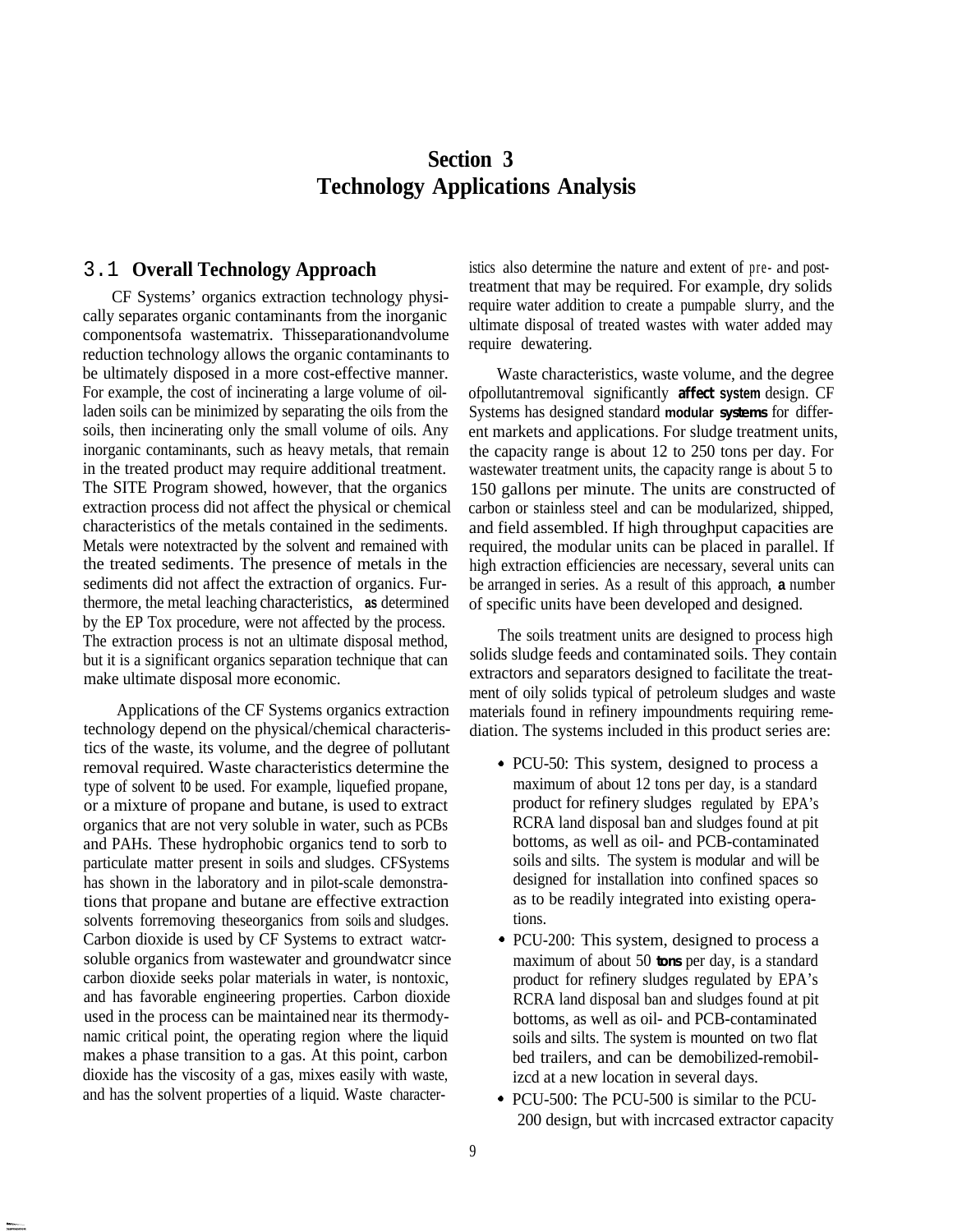to provide for throughputs up to about 125 tons per day. Although the cost increment over the PCU-200 is relatively small, the PCU-500 requires somewhat longer time for mobilization and demobilization vs. transportable modules. It is designed for remediation of fixed base use where site relocation is infrequent.

• PCU-1000: This system. with a 250-ton-per-day nominal capacity, is intended for large remediation jobs where onsite time is projected to be one year or more at a single location. Modular and transportable, but with multiple modules, this system requires several weeks for mobilization and demobilization.

The LL series is designed for the extraction of dissolved or emulsified organics in water streams. Solids are usually not present at a significant level in these streams. If present, solids must be reduced to the 2 to 3 percent level by pretreatment. Organics content of the feed can range as high as 30 to 50 percent and removal efficiencies can exceed 99.9 percent. Applications for the LL series include a wide range of organic wastewaters.

### **3.2 Technology Evaluation**

The most extensive evaluation of the CF Systems technology was conducted for a soils treatment unit as part of the SITE tests at New Bedford. Qualitative evaluations are also available for similar units tested by CF Systems at other locations. CF Systems has reported the results from extensive bench-scale tests conducted with either propane or carbon dioxide used as the extraction solvent.

CF Systems initially assesses a clients' waste by conducting bench-scale tests in the laboratory to determine if the organic constituents will solubilize in the liquefied solvent. CF Systems is also able to use rules-of- thumb to roughly estimate the number of processing stages that might be required to achieve a desired extraction efficiency. In the laboratory, the waste can be observed to determine if large particles are present that could clog system hardware and to determine if water should be added to make the waste pumpable. If the bench-scale tests show that the organic constituents can be separated from the waste, then pilot-scale tests are run. Wastewaters containing organics that are amenable to extraction by liqucfied carbon dioxide are tested with a pilot-scale unit located in CFSystems' Massachusetts laboratory. Soils, sludges, and other semisolids that are effectively treated by liquefied propane or a propane/butane mix are tested in theficld with CF Systems' trailer-mounted unit. Based on successful field demonstration results, clients have placed orders for soils and wastewater units.

### **Bench-Scale Tests**

CF Systems has conducted numerous bench-scale tests for contaminated wastewaters, groundwaters, sludges, and soils. Table3- 1 shows extraction efficiencies achieved for removing various pollutants from wastewaters and groundwaters. Liquefied carbon dioxide was used to reducecontaminant concentrations that ranged from 0.4 to 520 ppm by more than 95 percent for 23 volatile and semivolatile organics. Liquefied propane was used to extract organics from samples of refinery sludges, separator sludges, and contaminated soils. Table 3-2 shows extraction efficiencies for the separation of volatile and semivolatile organics that range in concentration from 0.3 to 1,930 ppm. Extraction efficiencies ranged from 80 to 99.9 percent with a median of 97 percent. The bench-scale data demonstrate that a wide range of organics can be separated from aqueous and semisolid wastes; however, the extraction of organics from semisolids is somewhat less efficient than that of aqueous wastes.

### **Pilot-Scale Tests**

The SITE program tests on the soils treatment unit in New Bedford produced analytical and operating data used for the evaluation system performance, operating conditions, and equipment and material handling problems. The performance of the unit was evaluated in terms of extraction efficiency and a mass balance. Extraction efficiency per pass was defined as the input PCB concentration minus the output PCB concentration divided by the input PCB concentration(multiplied by l00 percent). Aninventoryof system inputs and outputs was established and evaluated for total mass, total solids, and total mass of PCBs. Five tests were run. Test 1 was a shakedown test and Test 5 was a decontamination test. Results of these tests and evaluations are summarized as follows:

- PCB removal efficiencies of 90 percent and greater, were achieved for sediments containing PCBs ranging from 350 to 2,575 ppm. A high removal efficiency was achieved after several passes, or recycles, of treated sediments through the unit. The low concentration for PCBs that was achieved was 8 ppm.
- Extraction efficiencies greater than 60 percent were achieved on the first pass of each test. Later passes of treated sediments through the unit rcsulted in efficiencies ranging from zero to 84 percent. This wide range was due to solids retention in the system. Solids retained in the system cross-contaminated treated sediments that were recycled. (Recycling was necessary to simulate the performance of a full-scale commercial system. CF Systems' full-scale designs do not include recycling since additional extrac-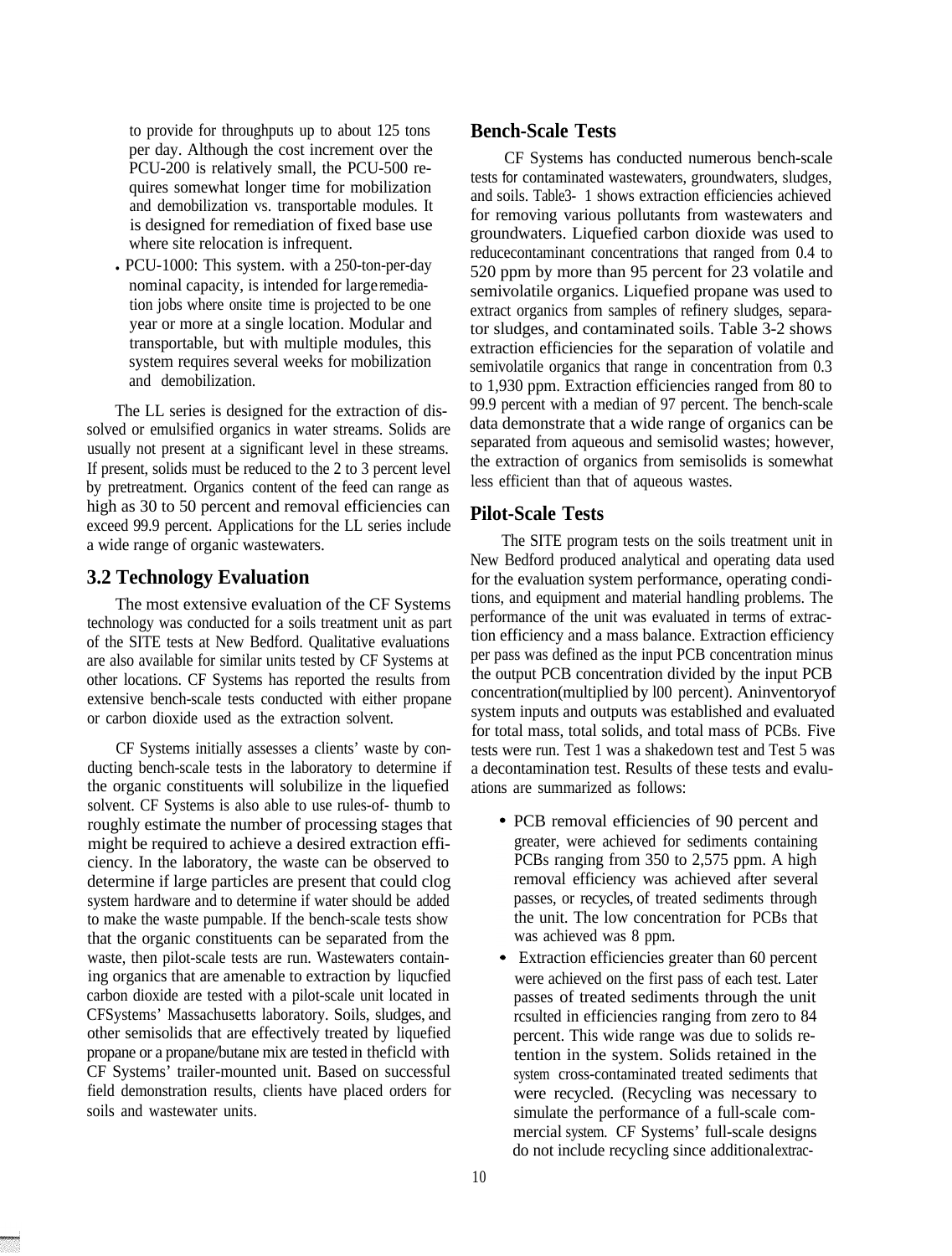### **Table 3-1. Bench-Scale Test Results For Wastewaters and Groundwaters**

|                              | Raw Waste            |                |
|------------------------------|----------------------|----------------|
|                              | Concentration        | Extraction     |
| Compound                     | (parts per million.) | Efficiency (1) |
| Acetone                      | 82                   | 99.7           |
| Acetonitrile                 | 355                  | 99.0           |
| Acrylonitrile                | 275                  | 99.9           |
| Benzene                      | 22                   | 99.9           |
| bis (2-ethylhexyl) phthalate | 4                    | 97             |
| 2-Butanone                   | 520                  | 99.96          |
| Chloroform                   | 180                  | 99.99          |
| 1,2-Dichloroethane           | 180                  | 99.99          |
| 2,4-Dimethylphenol           | 0.9                  | 97.7           |
| Dimethyl Phthalate           | 0.400                | 95             |
| Isophrone                    | 2.9                  | 99.3           |
| Methylene Chloride           | 35                   | 99.98          |
| P-Methylphenol               | 0.4                  | 95             |
| Napthalene                   | 0.400                | 95             |
| Nitrobenzene                 | 52                   | 99.96          |
| PCB-1242                     | 3.1                  | 95             |
| Phenol                       | 4                    | 95             |
| Tetrachloroethane            | 20                   | 99.97          |
| Tetrahydro Furan             | 6                    | 96.1           |
| Trichloroethane              | 77                   | 99.99          |
| 1, 1-Trichloroethane         | 22                   | 99.97          |
| Toluene                      | 44                   | 99.98          |

Notes:

(1) Bench-scale measurements, not necessarily an equilibrium limitation. Extraction efficiency calculated as percent of pollutant removed.

tion stages and longer processing times are involved.) Some solids appear to have been retained in equipment dead spaces and intermittently discharged during subsequent passes.

• A mass balance was not established for PCBs. A total of 157 grams of PCBs were fed to the unit. Of the total, 80 grams were accounted for *in* system effluents. Decontamination washes produced an additional 169 grams. The sum of effluents and decontamination washes was, therefore, 101 grams greater than that fed to the unit.

This large difference may be due, in part, to limitations of the analytical method. PCB analytical Method 8080 precision criteria established for this project were plus or minus 20 percent and accuracy criteria were plus or minus 50 percent. In addition the mass balance calculation was dominated by the Test 4 feed concentration. Therefore, error associated with the Test 4 feed sample could also be a source of the PCB mass imbalance. Another possibility is

contamination of the PCU from prior use at other sites. However, CF Systems has not p r e v i ously fed materials to the unit that were known to contain PCBs.

- A good mass balance was established for total mass and solids through the system. A total of 3-l/2 tons of solidsand water were fed to the unit during Tests 2.3, and 4; of the total, 96 percent was accounted for in effluent streams. A total of 789 pounds of solids was processed. Of the total, 93 percent was accounted for in effluent streams. The slight imbalances, 4 and 7 percent, are attributed to the inaccuracy of the weighing device (1 percent), sample error, and accumulation of mass in system hardware.
- <sup>l</sup> Metals were not **expected** to be removed from the sediments, and were not removed during the extraction. Extraction Procedure Toxicity (EP Tox) test results indicate that metals did not leach from either treated or untreated sediments. Characteristics of the sediments, with respect to the EP Tox test, werenotaltered bythetreatment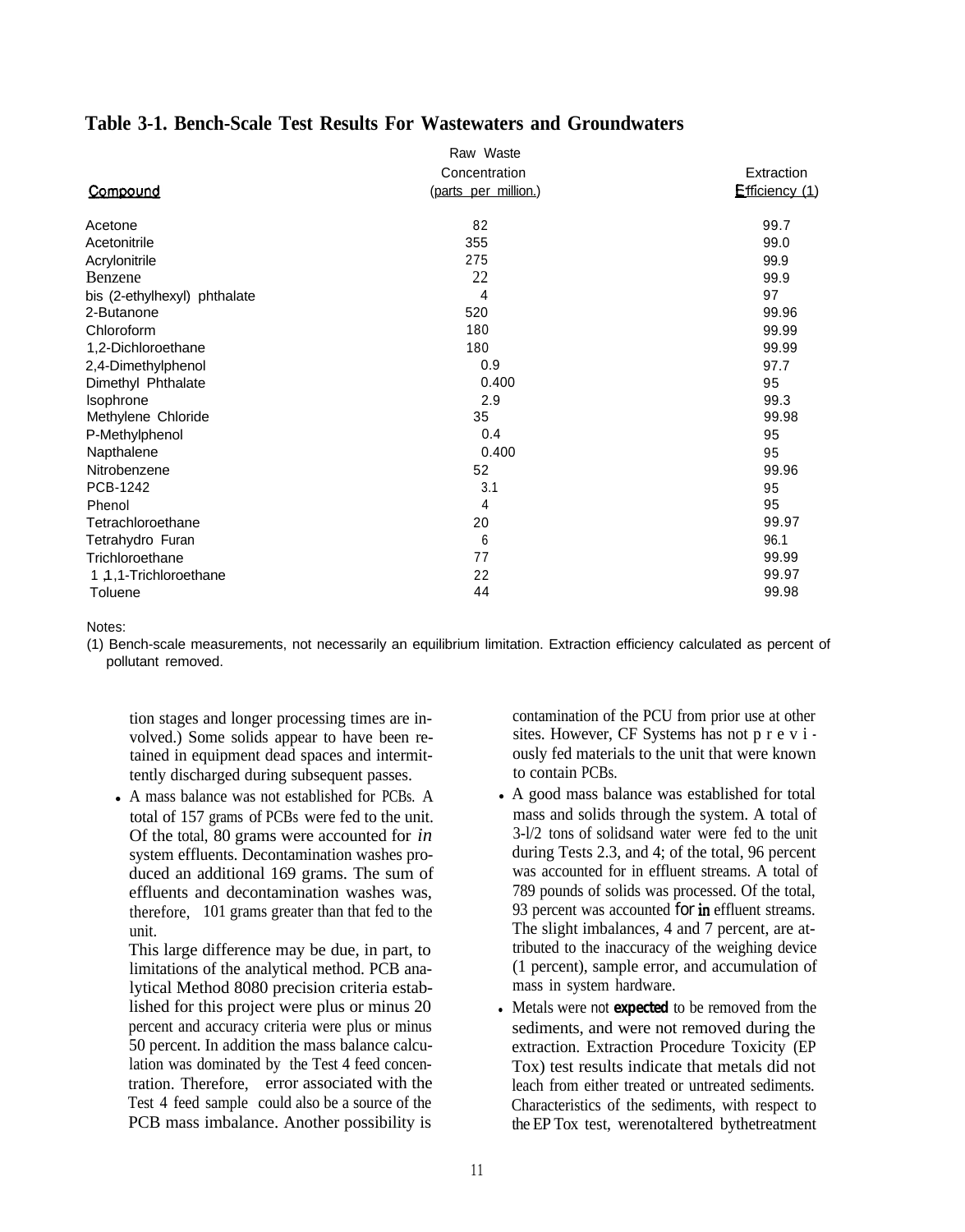|                            |                    | <b>Average Feed Concentration</b> |             |                      |
|----------------------------|--------------------|-----------------------------------|-------------|----------------------|
|                            |                    | (PPM)                             |             | <b>Typical</b>       |
|                            | Refinery<br>Sludge | Separator<br>Sludge               | <u>Soil</u> | Percent<br>Reduction |
| Oil and Grease             | 32.2               | 5.68                              | 10.5        | 93 to 98             |
| <b>Volatiles</b>           |                    |                                   |             |                      |
| Benzene                    | 370                | 23.8                              |             | 99                   |
| Ethyl Benzene              | < 0.3              | 25.0                              |             | 80 to 99             |
| Toluene                    | 390                | 13.4                              |             | 99                   |
| Xylenes (Total)            | 1160               | 106.3                             |             | 99                   |
| Semivolatiles              |                    |                                   |             |                      |
| Acenophthylene             | 714                |                                   | 95          | 91 to 99             |
| Acenaphthene               | 1930               |                                   | 32          | 96 to 99             |
| Anthracene                 | 667                | 27.7                              | 143         | 90 to 99             |
| Benzo(A)pyrene             |                    | 1.9                               |             | 82                   |
| Bis(2-Ethylhexyl)phthalate |                    | 4.7                               |             | 85                   |
| Chrysene                   | $35$               | 6.4                               |             | 93 to 97             |
| Fluoranthene               | 889                |                                   | 34.0        | 94 to 98             |
| Fluorene                   | $-$                | 13.9                              |             | 97                   |
| Naphthalene                | $35$               | 41.5                              |             | 97 to 99             |
| Phenanthrene               | 1360               | 27.7                              | 56.0        | 97 to 99             |
| Pyrene                     | $35$               | 6.9                               | 38.0        | 90 to 95             |

### **Table 3-2. Bench-Scale Test Results for Sludges and Soil**

process. Copper and zinc concentrations were typically greater than 1,000 ppm, while chromium and lead ranged from 500 to 1,000 ppm.

- The decontamination procedure showed that PCBs were separated from the sediment. Most of the PCBs were contained in extract subsystem hardware. Of the 8 1 grams of PCB fed to the unit during Tests 2,3, and 4, only 4 grams remained in the final treated sediments. Subsequent decontamination of the PCU with a toluene wash showed that some PCB had accumulated in system hardware. However, 91 percent of the PCBs contained in decontamination residues were found in extract subsystem hard**ware.**
- A quality assurance/quality control  $(QA/QC)$ review showed that analysis data of PCBs in sediments for Tests 1 through 5 were sufficiently accurate and precise for an engineering assessment of the efficiency of this demonstration.

Operating conditions essential to the efficient performance of the PCU were manually controlled and monitored during Tests 2, 3, and 4. The operating conditions included feed temperature, particle size, flow rate, pH, and solids content; solvent flow rate and solvent/feed mass ratio; and extractor pressure and temperature. The unit generally performed as CF Systems predicted, although some deviations from **the** planned specifications did occur. An evaluation of operating conditions is summarized as follows:

- . Feed flow rates and extractor pressures were controlled throughout the tests within specified ranges. Feed flow rates ranged from 0.6 to 1.4 gpm. Extractor pressures ranged between 190 and 290 pounds per square inch guage (psig).
- . During Test 2, feed temperatures for the last 4 passes were 10 degrees F lower than the minimum specification, 60 degrees F. Decreased extraction efficiency, which was apparent during this test, could have been related to low feed temperatures. Sustained low temperatures could have the effect of seriously reducing extraction efficiency in a full-scale commercial system.
- . Solvent flow fluctuated as much as 75 percent above and below the nominal flow rate, 12 lb/ min. In Test 2, Pass 1, this caused the solventto-feed ratio to fall below specifications. The solvent flow fluctuations could affect the extraction efficiency in a full-scale system, since less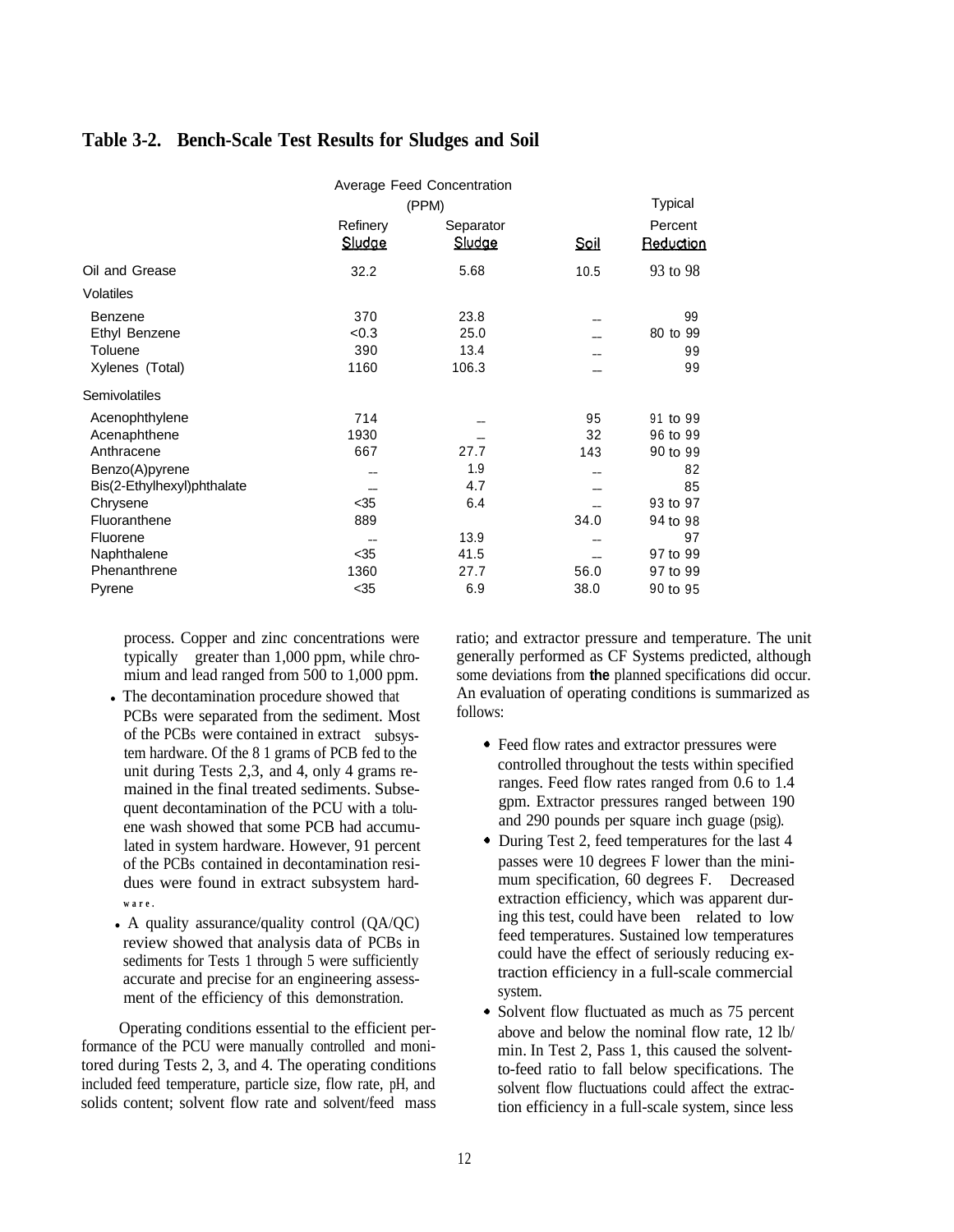solvent would be available to extract organic pollutants from the feed soil.

- Specifications for maximum particle size, oneeighth inch, were met by sieving sediments through a screen. This was necessary to prevent damage to system valves. Less than 1 percent of the sediment particles were greater than one-eighth inch.
- Specifications for maximum viscosity,  $1,000$ centipoise (cP), were met by adding water toform a pumpable feed mixture. Feed viscosities ranged from 25 to 180 cP. However, added water increased the mass of waste by about 33 percent.
- Solids contents ranged from 6 to 23 percent and fell below the minimum specification, 10 percent, after the fourth pass of Tests 2 and 4. A 10 percent minimum specification was set merely to ensure that the technology would be demonstrated for high solids content feeds.
- EPA and the developer will address corrective measures for operational controls and material handling issues. However, these measures are not the subject of this report.

Equipment and system material handling problems occurred, although some problems were anticipated. Problems included the following:

• Internal surfaces of extractor hardware and piping collected PCBs as evidenced by mass balances for PCBs and subsequent washes of the unit with a refined naphtha fuel and later with toluene. The washes recovered accumulated PCBs as well as oil and grease.

These accumulations of organics are believed to be the result of the short duration of the tests and the small volume of organics contained in the feed sediment, relative to the volume of the extraction system hardware. PCBs are soluble in oil and grease, which is believed to coat the internal surfaces of system hardware. Continuous operation of the unit has resulted in continuous discharge of extracted organics at other demonstrations of the technology.

• The unit intermittently retained and discharged feed material solids. This is the result of the relatively small volumes that were batch fed to the unit. The unit was designed for continuous operation, not short-term tests. In addition, only 50 to 150 gpd were run through the PCU, which was designed to handle up to 2,160 gpd. Therefore, some solids may have been retained in equipment dead spaces and intermittently discharged during subsequent passes.

- Solids were observed in extract samples, which were expected to be solids free. This indicates poor performance or failure of the cartridge filter. An alternative type of filter should be investigated by the developer.
- Extractor and treated sediment hardware contained organic sludge from prior use of the unit at a petroleum refinery. Presence of the petroleum residuals prevented complete interpretation of datacollected for oil and grease and semivolatile organics.
- Low-pressure dissolved propane caused foaming to occur in the treated sediment product tanks. This hindered sample collection and caused frequent overflow of treated sediment to a secondary treated sediment product tank. CF Systems states that design of a commercial-scale unit will allow release of propane entrained in the treated sediment and eliminate the foaming. However, EPA cannot verify the claims on this issue until it evaluates system operability for a full-scale commercial unit.

CF Systems reports successful demonstration of its mobile soils treatment unit at petroleum refineries, petrochemical, and TSD facilities throughout North America. including:

- . Texaco.Port Arthur, Texas
- . Tricil, Toronto, Canada ,
- . Chevron, Salt Lake City, Utah
- . Exxon, Baton Rouge, Louisiana
- . Chevron, Perth Amboy, New Jersey
- .- Unocal, Parachute Creek, Colorado
- . BASF, Kearny, New Jersey
- . United Creosote, Conroe, Texas
- . Petro-Canada, Montreal, Canada

The unit had its initial startup at Texaco's Port Arthur refinery in September 1987. Feeds run through the unit included material from a clay pit, ditch skimmer sludge, and tank bottoms. The resulting treated solids product streams were analyzed by Texaco, and representative results are shown in Table 3-3. Levels of individual componcnts, including benzene, ethylbenzene, tolucne, xylene, and phenanthracene bettered the existing BDAT standards. In many cases these levels were found to be below detection limits. Following the demonstration, Texaco awarded CF Systems a contract to provide a commercial unit to remcdiate 20,000 cubic yards of API separator sludges and ditch skimmer wastes.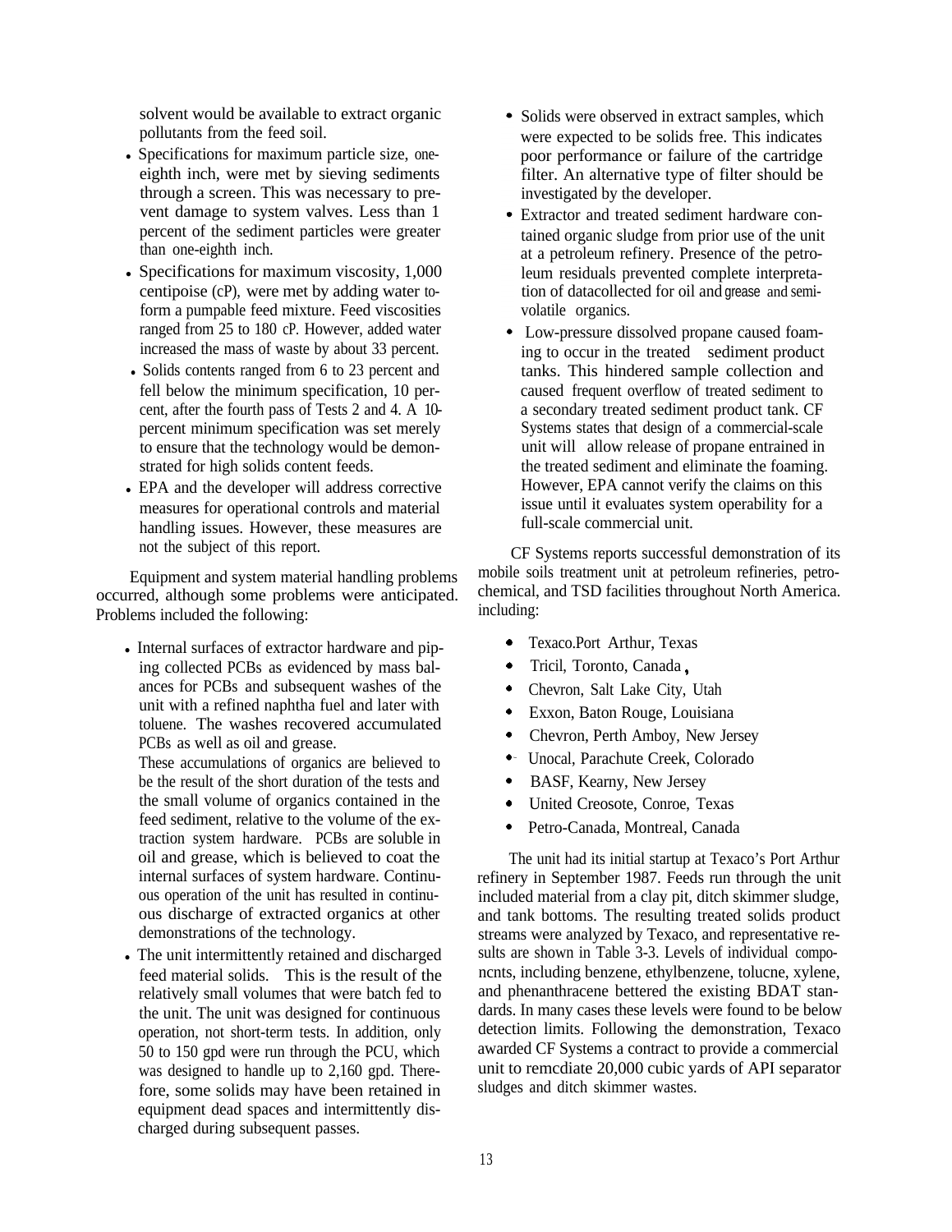The unit also operated at the Petro-Canada refinery in Montreal for a six-week period. During this time, the unit successfully processed 14 different feed types, ranging from API separator sludges to contaminated solids. The unit consistently achieved organic removal levels better than existing BDAT standards.

A series of demonstration tests was run at Tricil Canada's TSD facility in the Province of Ontario. The feeds processed included API incinerator sludge, paint wastes, synthetic rubber process waste, and **coal** tar wastes. The unit affected a large-volume reduction of the material processed and the level of volatile organics was reduced such that disposal of the material in a local Canadian landfill was acceptable.

Generic solvent extraction and incineration technologies were named by EPA as BDAT for listed petroleum refinery hazardous wastes (40 CFR 261.32 KO48-K052). CF Systcms'and other developer's performance data, from pilot-scale tests, were included in the basis for setting performance specifications for treatment of these wastes.

The MDU completed a treatability study for the Texas Water Commission in conjunction with Roy F. Weston at the United Cresoting Superfund Site in Conroe, Texas. The objective of this study was to evaluate the effectiveness of solvent extraction for remediation of soil contaminated with creosote. PAH concentrations in the soil obtained from the capped area were reduced from 2,879 ppm to 122 ppm, demonstrating that reductions greater than 95 percent were possible. Representative results from this study are shown in Table 3-4.

### *Full-Scale Applications*

Operating, performance, and cost data are not available for a full-scale system. EPA intends to collect these data at a later date. Over the past 18 months, CF Systems' commercial activity has consisted of the following major efforts:

- In March 1989 the first of the Company's 50tons-per-day unit was shipped to Star's Port Arthur, Texas, refinery (Texaco) for a 14-month full-scale commercial cleanup of oily s 1 u d g e wastes. Under this contract, the soils treatment unit will treat about 20,000 tons of sludge to produce cleaned solids, treatable water, and oil for recycle. This unit became operational in July 1989.
- A custom-built, 60-tons-per-day soils treatment unit was shipped to ENSCO's El Dorado, Arkansas, incineratorfacility in November 1988. Since

ENSCO is reorganizing their El Dorado operation the unit has not been placed on line; however, the unit will extract organic liquids from a broad range of hazardous waste feeds sent to the site for incineration. The extracted liquids will be used as incinerator secondary combustion fuel, while the residues, reduced in heat content, will allow higher incinerator throughputs for ENSCO.

- . A 20-gpm wastewater treatment unit was sold to Clean Harbor, Inc. It is expected to be installed at a TSD facility in 1989 in Baltimore, MD.
- . CF Systems has established performance specifications for the LL-series wastewater treatment unit. A 99-percent extraction efficiency is specified for 2,000 ppm of trichloroethylene in waste waters. A 97-percent extraction efficiency is specified for 12,000 ppm of methyl isobutyl ketone in wastewater.

#### **3.3 Waste Characteristics and Operating Requirements**

The SITE program tests provided waste characterization and system operating data for the propane-based pilot unit, which is designed for the treatment of soils and sludges. CF Systems' wastewater treatment unit was not a subject of the SITE tests; therefore, no discussion of that unit appears in the sections that follow. However, some aspects of system operation and economics for the two technologies are similar. Details on the two technologies are presented in Appendix A - Process Description.

### *Feed Material Specifications*

Physical characteristics of wastes fed to CF Systems' sludge and soils treatment technology must fall within the ranges shown in Table 3-5. Solids greater than 3/16 inch may clog process valves and piping. Feed pH must be maintained between 6 and 10 to protect process equipment from corrosion. The feed must be pumpable in order to flow through the system under pressure; therefore, a maximum viscosity of 5,000 cP is established. Viscous or dry materials are typically slurried with water, although this practice increases the volume of **waste** and **may** require dcwatering. If the feed is less than 60 degrees F, freezing may occur in the extractor. Conversely, feeds greater than 120 degrees F may cause solvent vaporization. CF Systcms'experience has shown that extraction efficiencies are high when feed solids and water contents fall within the wide ranges shown in Table 3-5.

If the technology was considered for a full-scale cleanup at New Bedford Harbor, pretreatment would be rcquircd **lo** bring the sediments within the required physi-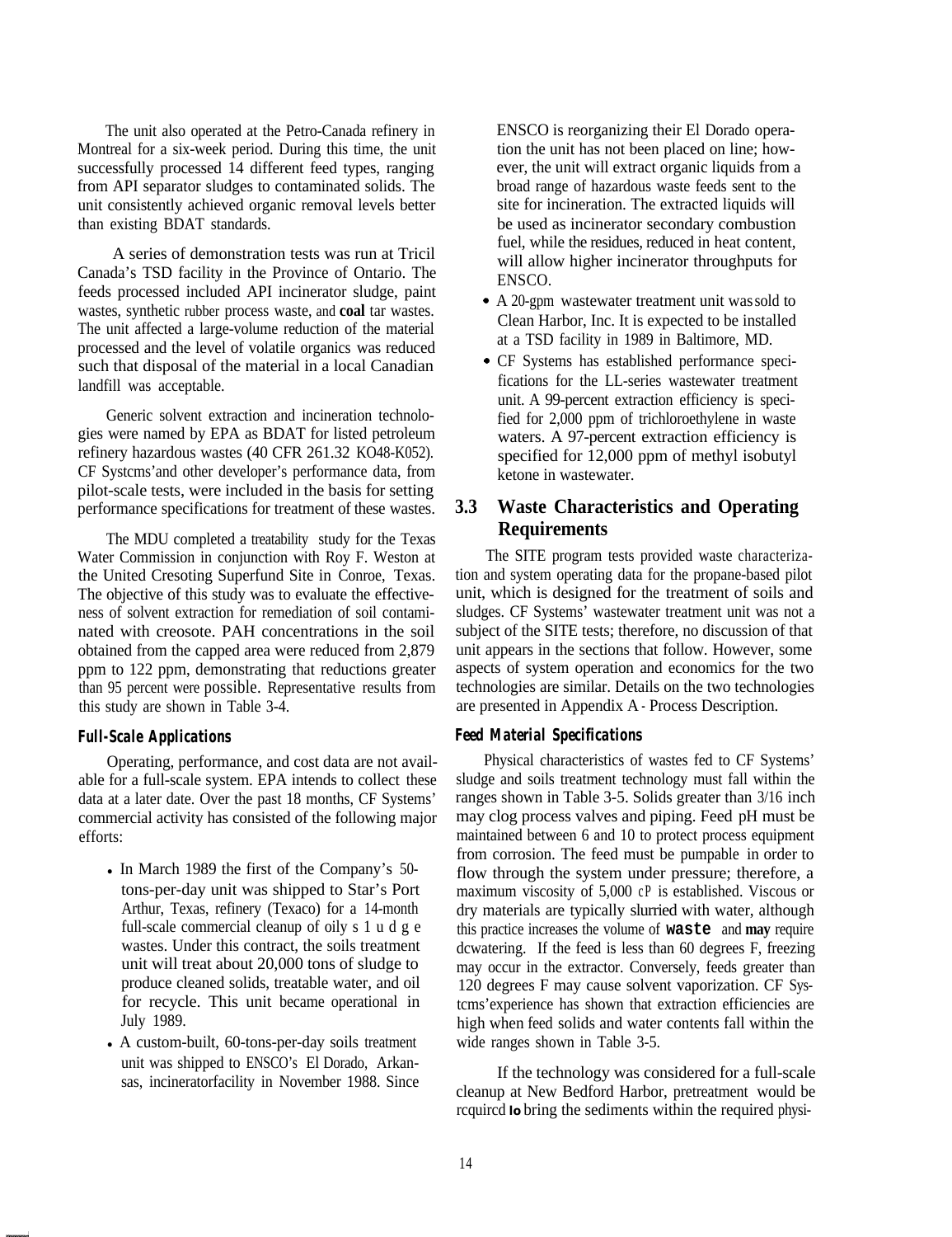|                             |                          |         | CLAY PIT AREA(I)  |                     |         | SLUDGE(I)         |                |         | SLUDGE(1)         |         | DITCH SKIMMER(I)  |             |
|-----------------------------|--------------------------|---------|-------------------|---------------------|---------|-------------------|----------------|---------|-------------------|---------|-------------------|-------------|
| Parameter                   | <b>BDAT</b><br>Levels    | Feed    | Treated<br>Solids | Water               | Feed    | Treated<br>Solids | <b>TCLP</b>    | Feed    | Treated<br>Solids | Feed    | Treated<br>Solids | <b>TCLP</b> |
|                             | (mg/Kg)                  | (mg/Kg) | (mg/Kg)           | (mg/L)              | (mg/Kg) | (mg/Kg)           | (mg/L)         | (mg/Kg) | (mg/Kg)           | (mg/Kg) | (mg/Kg)           | (mg/L)      |
| Water(I)                    |                          | 60.5    |                   | --                  | 62      |                   |                | 57      | $-$               | 53      |                   |             |
| 1)<br>Solids(               | $\overline{\phantom{a}}$ | 22.3    |                   | $\bullet$ $\bullet$ | 32      | $-$               | $-$            | 33      |                   | 35      | $-1$              |             |
| O <sub>II</sub> (I)         |                          | 17.2    | $-$               |                     | 6       |                   | $\blacksquare$ | 10      | $- -$             | 12      | $\bullet$         |             |
| Oil<br>Total<br>& Grease(1) |                          | --      | 1.9               | $\blacksquare$      |         | 3.6               |                |         | 1.0               |         | 0.7               |             |
| Benzene(B)                  | 9.5                      | 9.6     | <0.1(3)           | $<$ 0.0             | 2.0     | 2.0               | < 0.01         | 13.7    | 2.0               | 5.1     | < 0.1             | < 0.01      |
| Ethylenzene                 | 67                       | 13      | < 0.1             | $<$ 0.0             | 2.0     | < 0.1             | $<$ 0.0        | 20.2    | $<$ 0.1           | 13      | $<$ O.I           | < 0.01      |
| <b>Toluene</b>              | 9.5                      | 16      | < 0.1             | < 0.01              | 2.0     | $<$ O.I           | $<$ 0.0        | 54.4    | <0.1              | 52      | < 0.1             | < 0.01      |
| <b>Xylenes</b>              | 63                       | < 0.1   | < 0.01            | 2.0                 | 2.0     | $<$ O.I           | $<$ 0.0        | 75.9    | $<$ O.I           | 71      | < 0.1             | < 0.01      |
| Fluorene                    | --                       | $-$     | $-$               | --                  | $\sim$  |                   |                |         |                   | 9.3     | <0.20             |             |
| Naphthalene                 | $- -$                    | 210     | < 5.3             |                     | $50$    | < 3.3             |                | 45      | < 3.3             | 16.5    | <0.20             | --          |
| 2Methyl<br>Napthalene       | --                       | 300     | < 5.3             |                     | $-1$    |                   |                |         |                   |         |                   |             |
| Phenanthrene 7.7            |                          |         |                   |                     | 31      | < 3.3             |                | 30      | < 3.3             | 18.6    | <0.20             |             |

## **Table 3-3. Texaco, Port Arthur Performance Data**

Notes: (1) Water, solids, oil, and total oil and grease reported as percent by weight.

(2) TCLP is the Toxicity Characteristic Leaching Procedure.

 $(3)$  < indicates less than the detection limit shown.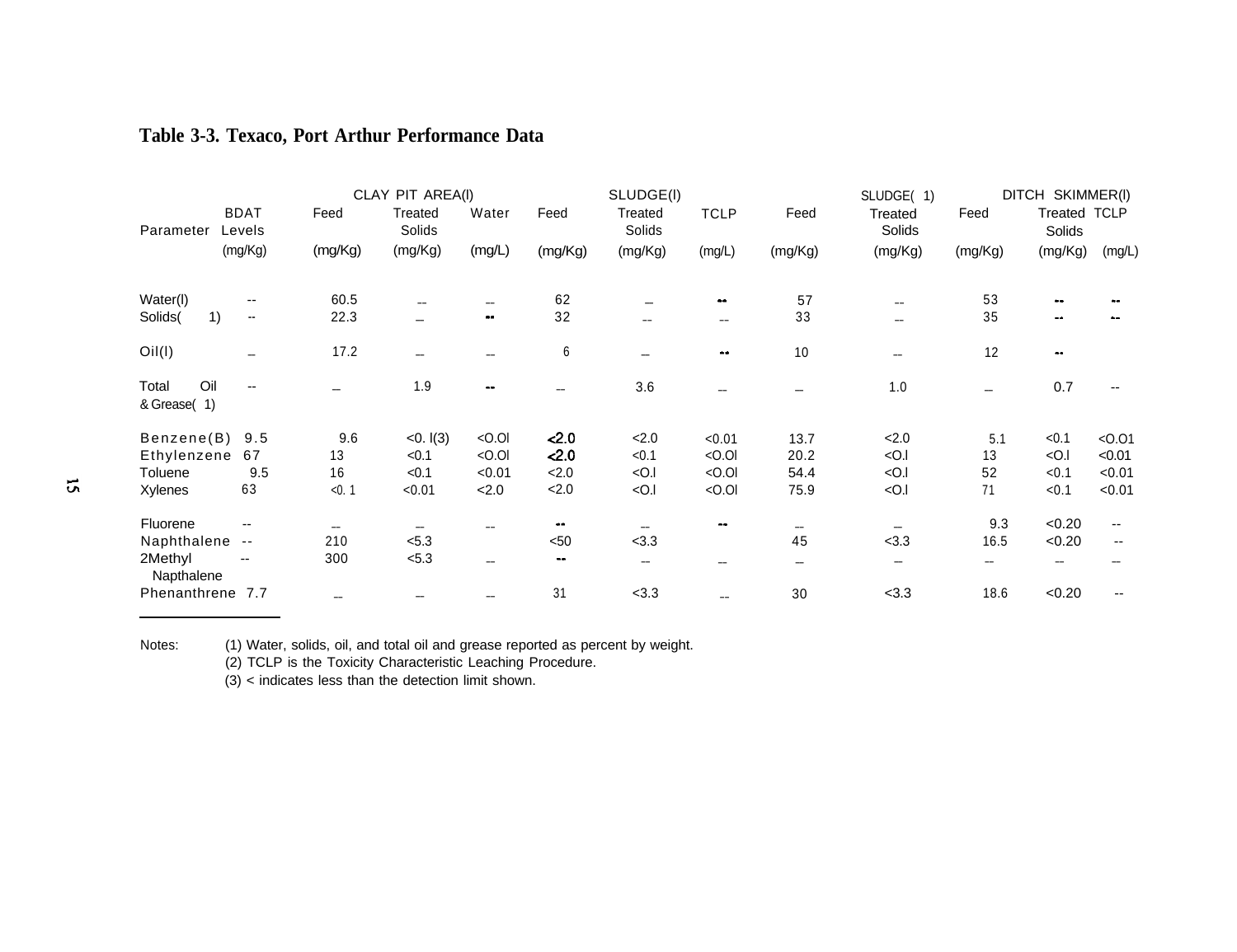|                        | Feed         | Treated      |
|------------------------|--------------|--------------|
| Compound               | Soil (MG/KG) | Soil (MG/KG) |
| Acenaphthene           | 360          | 3.4          |
| Acenaphthylene         | 15           | 3.0          |
| Anthracene             | 330          | 8.9          |
| Benzo(A)anthracene     | 100          | 7.9          |
| Benzo(A)pyrene         | 48           | 12           |
| Benzo(B)fluoranthene   | 51           | 9.7          |
| Benzo(G,H,I)perylene   | 20           | 12           |
| Benzo(K)fluoranthene   | 50           | 17           |
| Chrysene               | 110          | 9.1          |
| Dibenzo(A,H)anthracene | ND           | 4.3          |
| Fluoranthene           | 360          | 11           |
| Fluorene               | 380          | 3.8          |
| Indeno(1,2,3-CD)pyrene | 19           | 11           |
| Naphthalene            | 140          | 1.5          |
| Phenanthrene           | 590          | 13           |
| Pyrene                 | 360          | 11           |
| Total (MG/KG)          | 2879         | 122.6        |

# **Table 3-4. United Creosote Superfund SITE Performance Data**

Notes: Mg/Kg on a dry weight basis. ND indicates not detected.

# **Table 3-5. Sludge and Soil Feed Requirements**

|                                 | Minimum | Nominal | <b>Maximum</b> |
|---------------------------------|---------|---------|----------------|
| Solids Size                     |         | 1/8     | $3/16$ inch    |
| pH                              | 6       | --      | 10             |
| Viscosity<br>(centipoise)       | 0.5     | 10      | 5,000          |
| Feed Temp. (degrees Fahrenheit) | 60      | 70      | 120            |
| Feed Solids (percent by weight) | 0       | 30      | 50             |
| Water (percent by weight)       | 20      | 40      | 90             |
| Organics (percent by weight)    |         | 20      | 90             |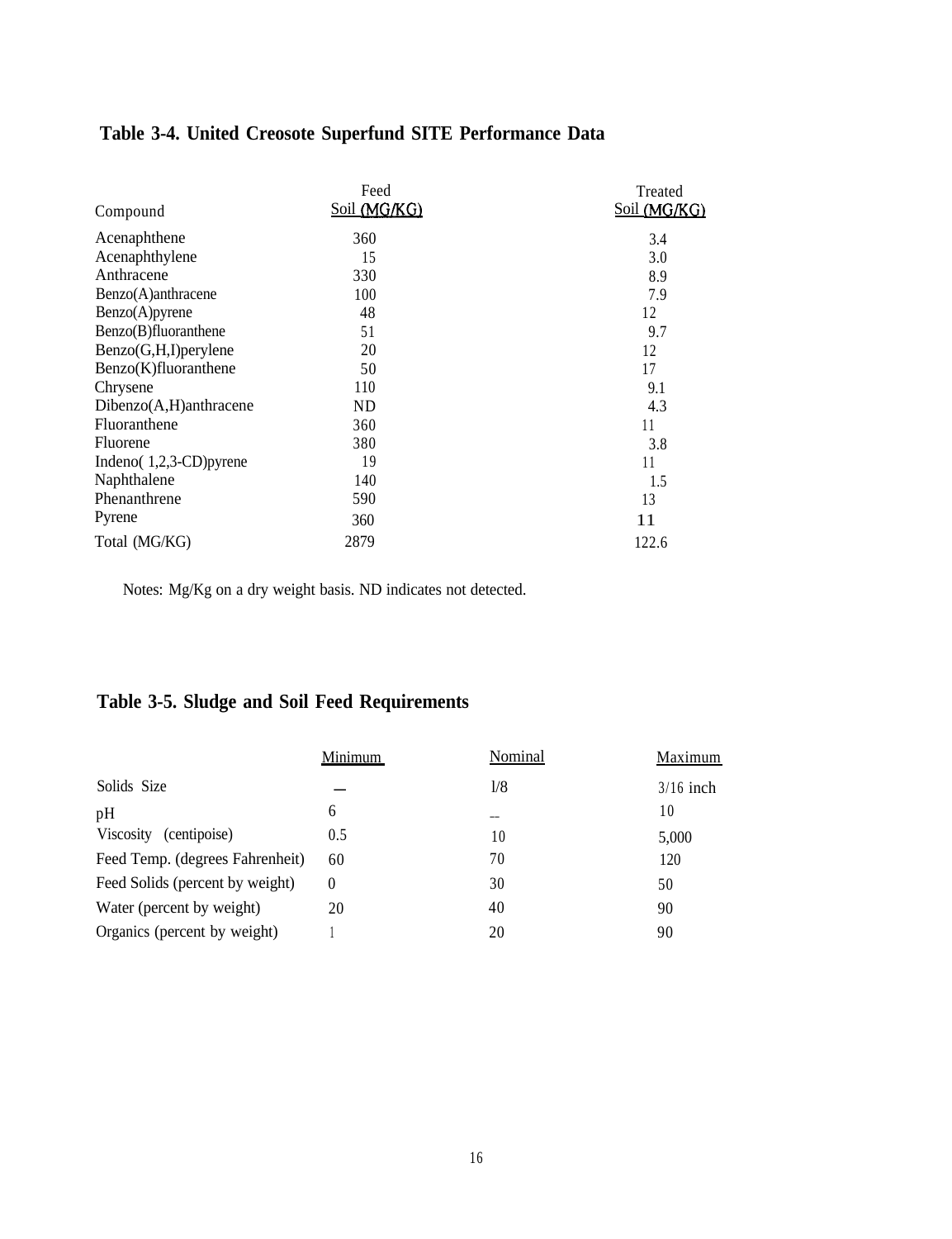cal specifications. Less than one percent of the New Bedford Harbor sediments were greater than 3/16 inch; nonetheless, sieving through screens was required to remove oversize particles. The sediments were also viscous; therefore, water was added to ensure pumpability. On one day during the SITE tests, ambient temperatures fell and caused the feed to drop below 60 degrees F, which may have affected extraction efficiency. A full-scale application would require sieving of untreated sediments, water addition, and heat addition. Cost-effective disposal of treated sediments would require dewatering to minimize disposal volumes. In turn, dewatering effluent would require treatment at a publicly owned treatment works or by an onsite waste water treatment system. CF Systems' experience has shown that oversized solids removal is sometimes required and that water addition is necessary for dry solids.

The technology is capable of treating the widerangeof waste matrices found in most waste handling situations. The ranges specified for viscosity, feed solids water content, and organics content are very broad. The ranges specified for solids size, pH, and temperature are also broad but these parameters are more likely to exceed input specifications. However, off-the-shelf technology is available to bring off-spec feeds within CF Systems' required operating ranges.

### **Utilities and Labor**

Utility requirements for the technology include (1) electricity, (2) cooling water maintained at 60 to 80 degrees F, (3) commercial-grade propane and/or butane, and (4) nitrogen to pressure test the equipment during startup. The amounts of electricity, propane, and butane used during the SITE tests were not significant. In addition, the unit wassatisfactorilypressure-tested. Theamount of noncontact cooling water, 5 gpm, was significant on this site and should be considered in the design of any future application.

All CF Systems' units are mobile and can be transported on public roads. The modular design of the units mitigates the need for field fabrication. The sizes of CF Systems treatment modules are limited by the need for transportability on public roads. A firm, level foundation is needed and the area required for the 200-ton-per-day commercial-sized unit, including ancillary skids, is about 4,000 square feet. An estimated 2,000 hours of labor arc required to install the system. A site engineer, a site manager, and additional labor and safety equipment would also be required. Space for safe storage of the liquefied solvent is also necessary. A large commercial-scale unit can be operated continuously by four or five people per shift (two or threeunit operators one supcrvisor, and apre- /post-treatment operator). Three such teams, each operating on an 8-hour shift, can be used to operate the unit on a 24-hours-per-day, 7-days-per-week basis.

# **3.4 Materials Handling Requirements Pre- and Post-Treatment**

Requirements for pre- and post-treatment of wastes are site specific. The SITE program experience, at New Bedford, provided an example of the types of material handling needs that must be addressed. Pretreatment of New Bedford sediments would be required to remove particles greater than 3/16 inch, to decrease viscosity, and to maintain feed temperature. In addition, the feed consistency should be homogeneous to minimize process uncertainty and to improve control of flowrates. Hence, solids removal, water addition, mixing, and storage are important pretreatment steps. The addition of water and heat can be incorporated into either the solids removal or the mixing operations. Sufficient storage capacity is also important for those operating days when treatment goals **are not** being met because of equipment failure or slug loads of high concentration wastes.

A sieving and screening method is the most appropriate pretreatment method for New Bedford Harbor sediments, based on experience during the demonstration test, and was thus selected for this application. Vibrating screens are more widely used than any other screen types because of their larger capacity per unit screen area and their higher efficiency. However, wet or sticky materials tend to blind the screen; therefore, wet screening with sprays can be used to discourage blinding.

Manual or automated high-pressure water spraying is assumed adequate to treat oversized solids. These coarse solids would be disposed of with fine-grained sediments treated by the CF Systems technology. Spray water would be collected and reused. Common mixing equipment and storage tanks are adequate to provide a homogeneous source of feed for the CF Systems technology. Heat can be provided by steam addition.

Post-treatment must beconsidered for the two product streams generated by this process. The extract contains the concentrated organics and the treated sediments contain the water and solids. Provisions for extract containment, handling, storage, and transport off site would have to be made. The volume of treated sediments would be greater than that of the untreated if water is added during pretreat merit; dewatering could be necessary However, dewatering effluent could be reused in the pretreatment operation. Thus, wastewalcr treatment costs would be minimized. Treated sediments would be disposed of in either a Resource Conservation and Recovery Act (RCRA) approved landfill or a confined disposal facility located in the harbor.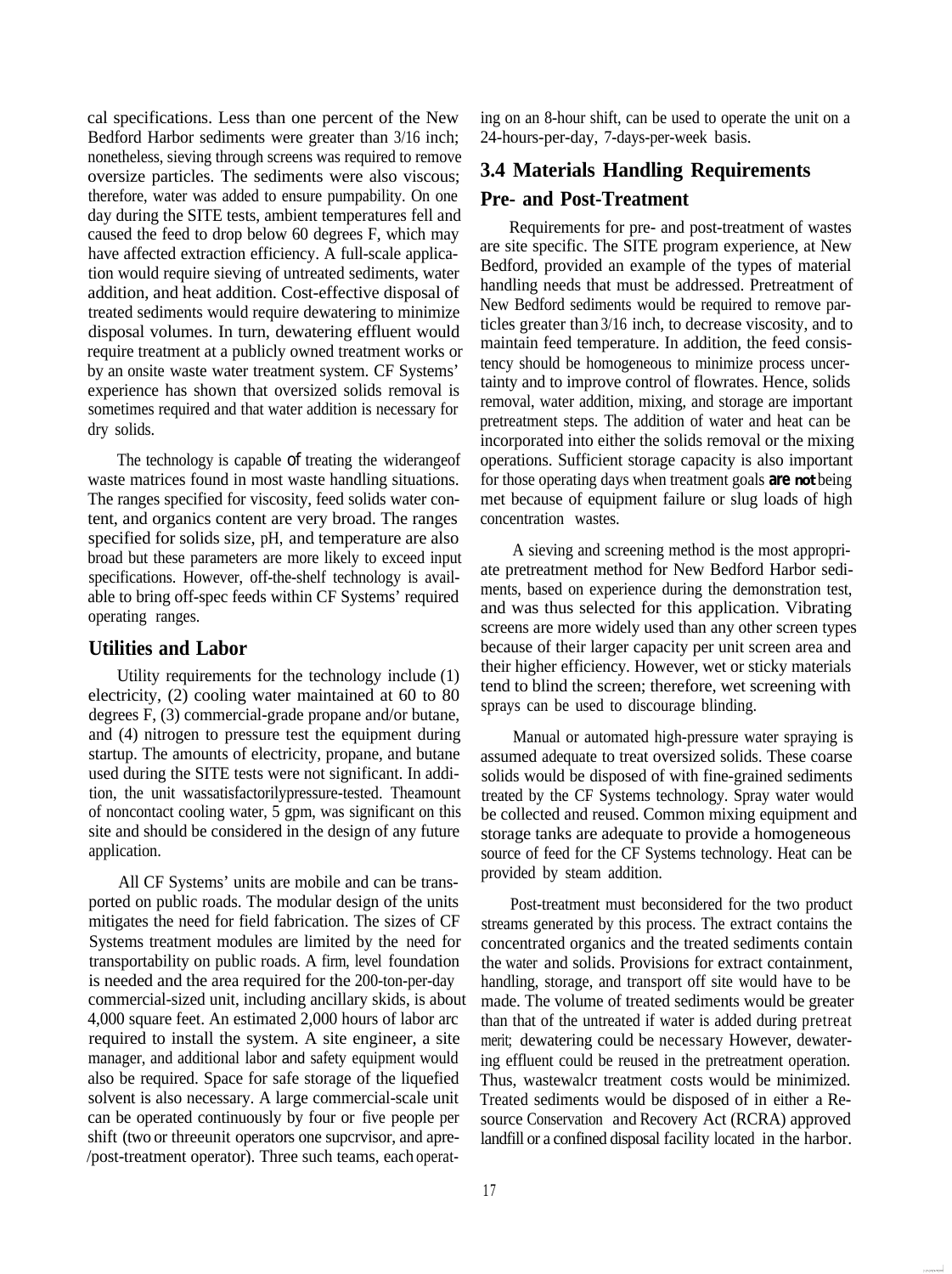Materials handling requirements would bc integrated with the CF Systems technology for applying the technology to a New Bedford Harbor cleanup. The overall process would consist of the following steps:

Step 1 Dredging

Step 2. Untreated Sediment Storage

Step 3. Untreated Sediment Handling

- Step 4. Coarse Solids Separation, Water, and Heat Addition
- Step 5. Extraction
- Step 6. Extract Collection
- Step 7. Treated Sediment Dcwatcring

Step 8. Transportation of Treated Sediments

Step 9. Offsite Disposal of Extracted Organics

Step 10. Disposal of Treated Sediments.

Each of these steps is shown in the flow diagram, Figure 3- 1.

#### *Process Operability*

Foaming in the treated sediments and extract product tanks was evident throughout the SITE tests. This is suspected to be caused by propane entrainment in the treated sediments propane mixture, and has two adverse effects. First, extracted PCBs may be present in the foam. Second, foaming increases the volume of material that must bc handled in the product stream, thereby increasing the probability of PCB migration and decreasing the feed throughput. Foaming can bc mitigated by using oversized tank volumes, which have lower surface-to-volumeratios; thus, nominal throughputs can bc maintained by use of large treated sediment collection tanks. CF Systems has addressed these issues in their scaled-up design and in the latest unit to be built. The commercial designs also contain an additional pressure relief step to more gradually decrease the pressure and thereby decrease foaming.

Solids and oil retention in process hardware also affected interpretation of SITE test data. The pilot-unit was operated in a recycle mode to simulate multiple stages, which caused cross-contamination of the recycled treated sediments. In addition, very small volumes were run through the unit during each day of testing. CF Systems full-scale units do not incorporate recycling, operate in a once-through mode, and arc cxpcctcd to be on-line 20 hours per day. Therefore, solids and oil retention is not cxpcctcd to be a significant problem, although some oil will coat internal hardware surfaces and should bc removed with an organic solvent if the character of the feed changes substantially, to prevent cross contamination. Solids were observed in extracted oils; however, this minor problem can be corrected by more frequent changes of filter elements or by selection of different filters.

### **3.5 Health and Safety Issues**

The SITE tests indicated that no acute threats to operator health and safety arc associated with operation of the unit. Combustible gas meters indicated that the unit did not leak significant amounts of propane. Therefore, operation of the unit does not present an explosion threat much different from that associated with domestic propane usage. Background air sampling and personnel monitoring results indicate that organic vapors and PCB levels were present at levels below the detection limit for the analytical methods. The unit did not cause a sudden release of propane/butane or liquids. Only minor leaks occurred and staging area soils were not affected. Gases vented from the system at the conclusion of the tests were passed through a carbon canister. Analysis results showed that the gases contained minor amounts of PCB. The greatest threat presented by handling of the New Bedford Harbor sedimerits was dcrmal exposure. OSHA Level B protection is recommended for personnel who handle treated and untreated New Bedford Harbor sediment. Level C protection is recommended for extraction process operators.

All electrical equipment is explosion proof and all potential sources of ignition arc restricted for a 20-foot perimeter around the unit. Spark-proof tools are also used. The solvent recovery hardware, which involves major phase changes for propane, is very similar to commercial refinery dcpropanizcrs, used safely throughout the world.

### **3.6 Testing Procedures**

A portable GC and a chemist should be available onsite to allow **a** rapid response to changes in feed composition or operational control. The Spittlcr Method was used at New Bedford as a more timely alternative to EPA methods. However, even with this method, 24 hours were required for sample shipment and subsequent analysis.

Reviewers suggested the use of EPA Method 680, since the CF Systems technology could have selectively extracted higher molecular weight PCB congcncrs as opposed to lower weight PCB congcncrs. Method 680 would reveal any selective extraction, since Method 680 is used to analyze individual PCB congencrs. Method 8080, a less expensive analysis method, would not reveal selective extraction since it is used to analyze mixtures of PCBs called Aroclors, instead of individual congcners. EPA Method 8080 was chosen over Method 680 since selective extraction was minor and since it analyzes for the classes of congeners that compose the majority of PCB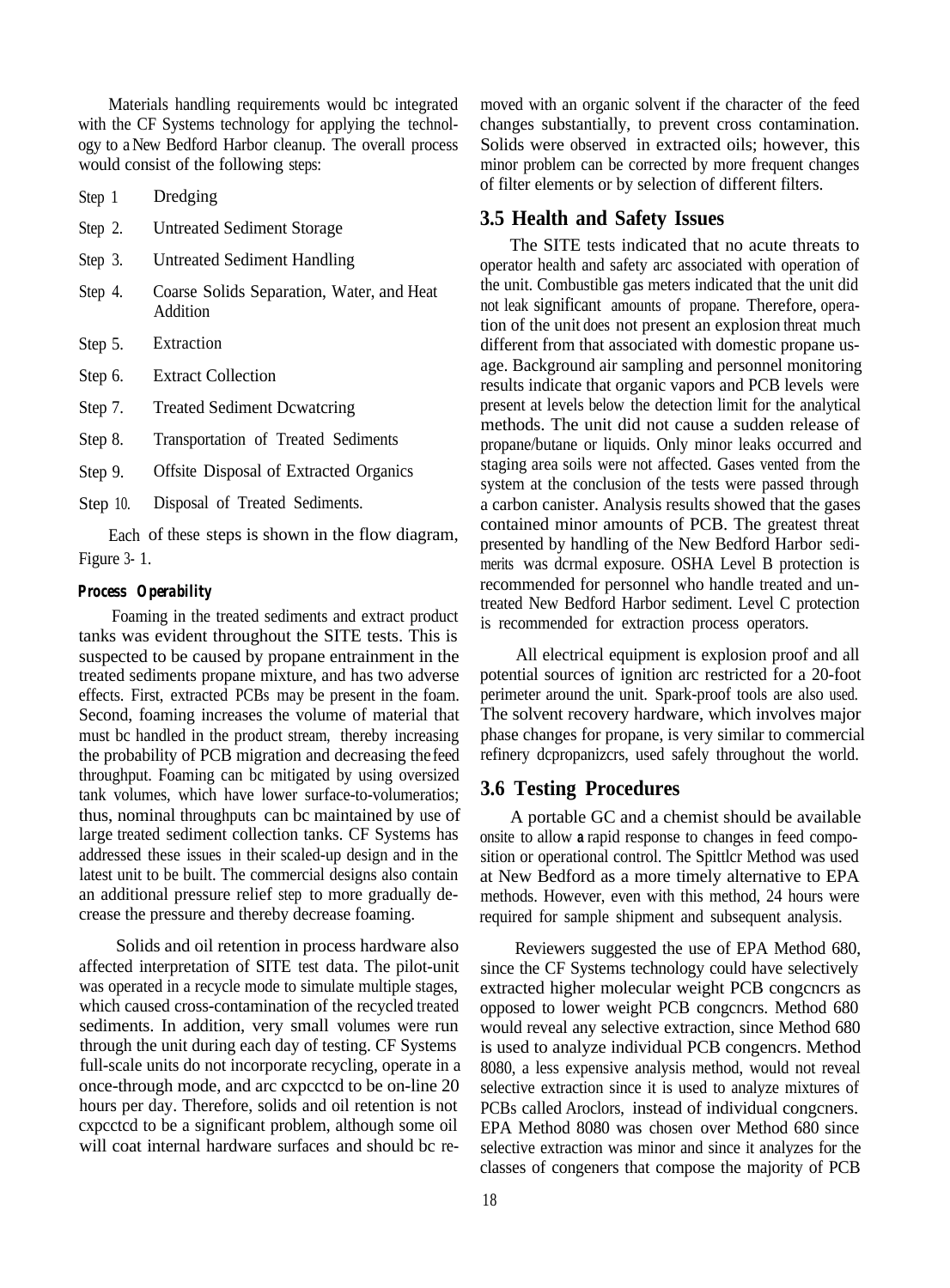

*Figure 3- 1. New Bedford Harbor Application Flow Diagram.*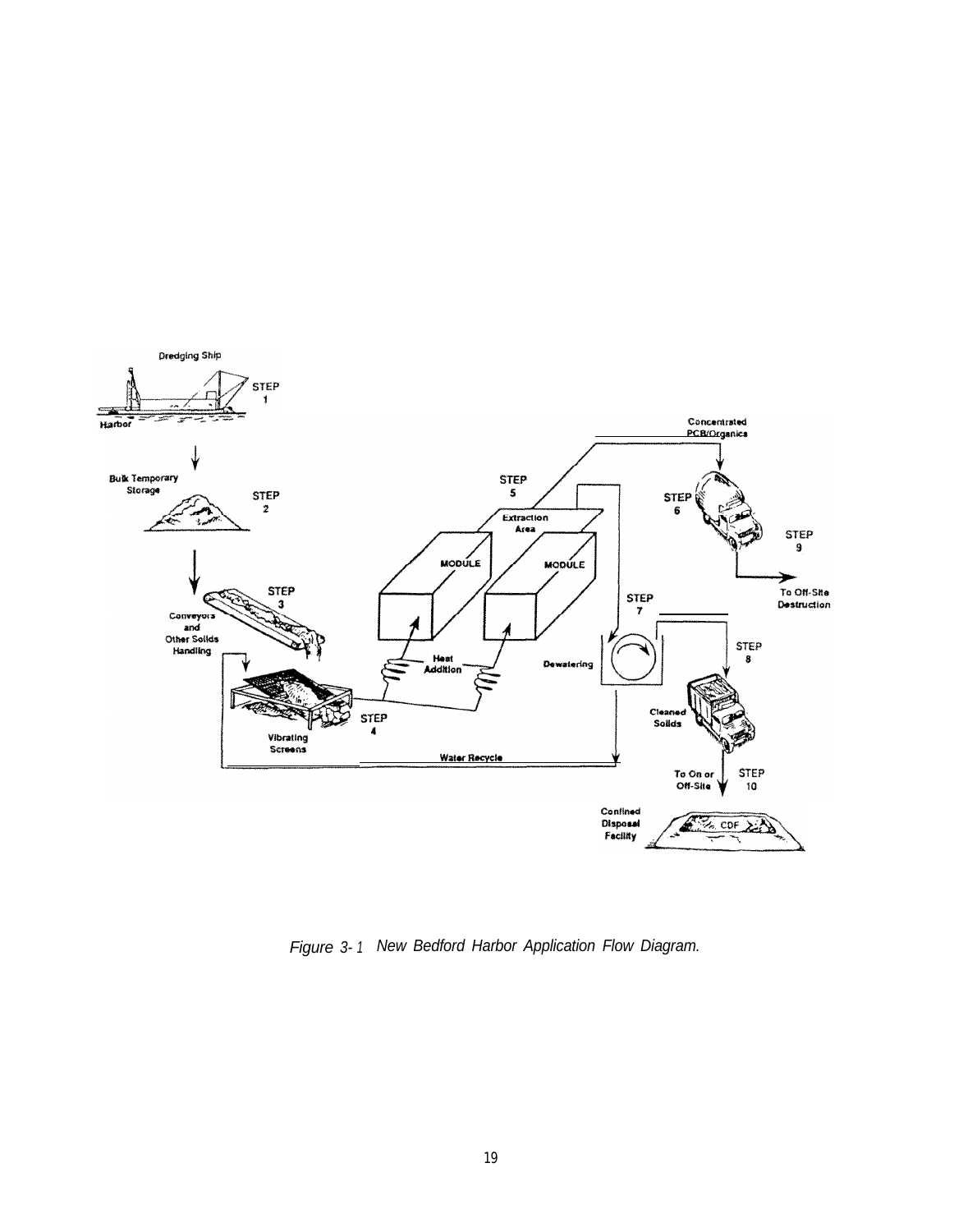results, but very different absolute results. Use of Method 680 in Test 4 showed a PCB extraction efficiency of 96 680 in Test 4 showed a PCB extraction efficiency of 96 of results from any PCB treatability study should include percent and Method 8080 showed a similar efficiency, 87 a discussion of the precision of the analysis method

contaminants (Aroclors 1242 and 1254) in the harbor sediment PCB concentration of 8.700 ppm while Method sediments. 8080 showed 2,575 ppm. Dataquality objectives were met<br>for each measurement. Therefore, regulatory or engineer-Methods 680 and 8080 produced similar relative ing interpretation of future PCB analyses should include consideration of the analysis methods used. Interpretation percent and Method 8080 showed a similar efficiency, 8/ a discussion of the precision of the analysis method as well<br>percent. However, Method 680 showed an untreated as the accuracy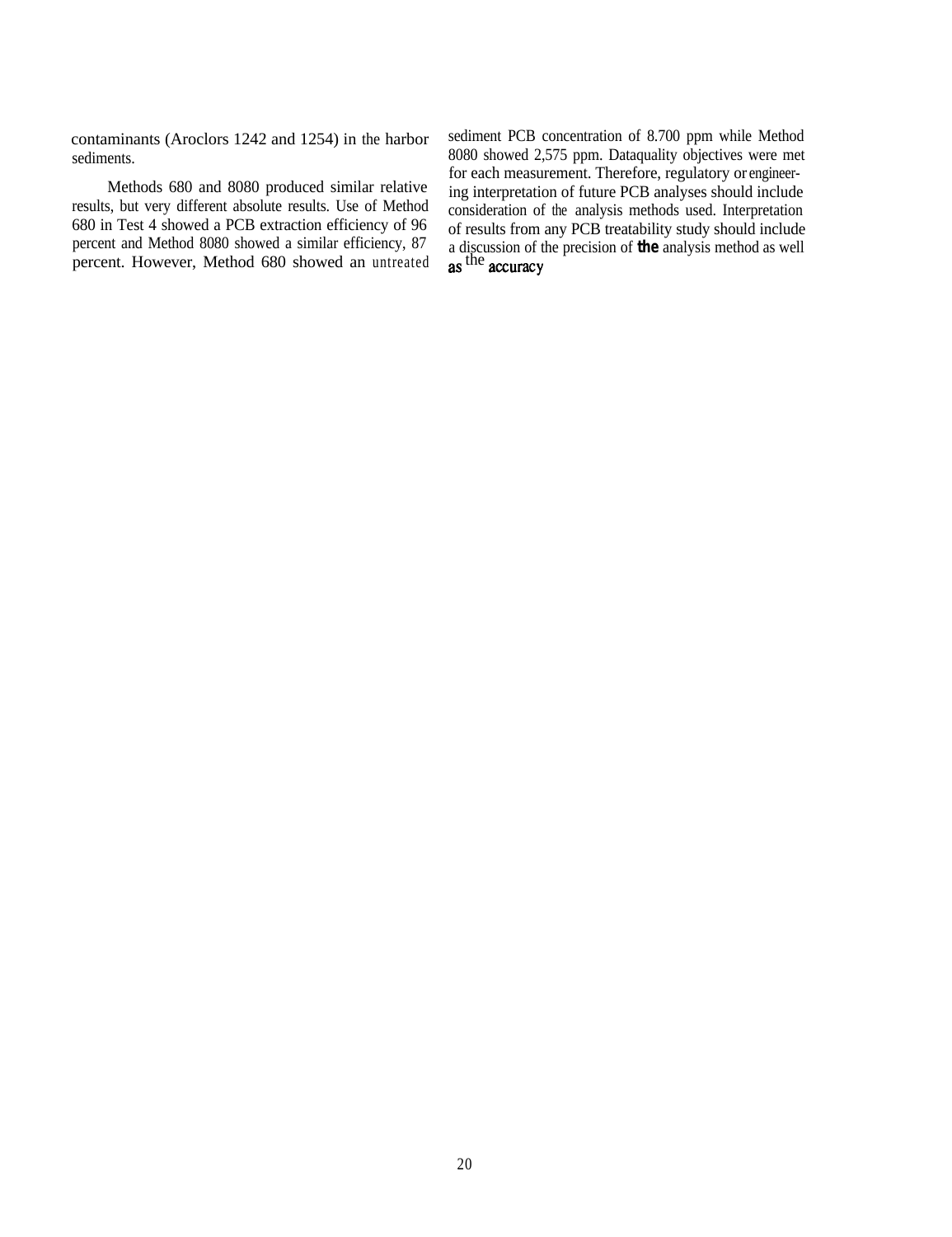# **Section 4 Economic Analysis**

### **4.1 Introduction**

The objective of the economic analysis was to estimate costs for a commercial-size siteremediation using the CF Systems technology. This evaluation illustrates how variations in process conditions, such as volume to be treated, treatment time, water dilution of the raw feed, and reduction in outlet PCB concentration can impact system design and pre- and post-treatment costs. Five treatment cases were evaluated for PCB removal from New Bedford Harbor sediments to illustrate the cost methodology.

CF Systems developed costs for a base case and a hot spot case, then extrapolated the costs to three other cases. The base case refers to the treatment of 880,000 tons (695,000 cubic yards) of sediments containing 580 ppm of PCB. The hot spot case refers to the treatment of 63,000 tons (50,000 cubic yards) of sediments containing 10,000 ppm of PCB. The three additional cases were developed that represent variations of both the base and hot spot cases. These variations include changes of the on-stream factor, elimination of the need for adding water to reduce solids content, and higher PCB removal goals.

Standard process design sizing and costing algorithms were used by CF Systems. This consisted of: using off-the-shelf equipment of standardized size; obtaining total treatment capacity by adding units in parallel; and obtaining increased reduction of PCB outlet concentration by adding units in series. CF Systems assigned an accuracy of plus or minus 20 percent to its cost estimates. This is a reasonable estimate given the fact that off-the-shelf equip ment is incorporated into CF Systems' designs. This accuracy goal falls within the order-of-magnitude estimates of plus 50 to minus 30 percent defined by the American Association of Cost Engineers. Results of the analysis and apparent trends are as follows:

- The estimated base case cost, including pre-and post- treatment, is \$148/ton of raw solids feed, with an accuracy range of \$104/ton to \$222/ton. Sediment excavation and pre- and post-treatment costs are 4 1 percent of the total cost. This post-treatment estimate does not include the final destruction of the concentrated extract.
- The above costs are based on a system design using two PCU-1000 units, each with nominal

capacities of 250 tons/day. This design uses two extraction units in parallel with one solvent recovery section in series. One extraction unit consists of two mixer/settler units. A total treatment time of 8.3 years is projected.

- The hot spot cost, including pre- and post- treatment, is \$447/ton of raw solids feed, with an accuracy range of \$313/ton to \$671/ ton, with sediment excavation and pre- and post-treatment costs being 32 percent of the total.
- The design for the hot spot case is based on the PCU-500, with a nominal capacity of 100 tons/ day. This design utilizes two modules in series, with each module consisting of an extraction and a solvent recovery unit in series. A total treatment time of 1 year is projected.
- Key to all designs is the assumption of 85 percent on-stream factor. This was not demonstrated by operating the PCU-20 unit at New Bedford Harbor because of significant materials handling problems associated with recycle of treated solids. This recycle was required to evaluate PCB extraction using more than two extraction stages. Since recycle is not a unit operation for a commercial-size unit, CF Systems claims that material handling problems would be minimized with a commercial unit. CF Systems must demonstrate an 85 percent on-stream factor on commercial unit.
- To attain a total treatment cost less than \$lOO/ ton, the solids feed content to extraction unit must be greater than 26 percent to minimize preand post-treatment costs.

### **4.2 Basis for Process Design, Sizing, and Costing**

In general, soil remediation projects encompass excavation, treatment, containment, and/or removal of contaminated soils and sludges. Depending upon the types of contamination and the level of cleanup required, further processing of sediments treated by CF Systems' extraction system may be necessary. This may include fixation for heavy metals and incineration of the extracted organics;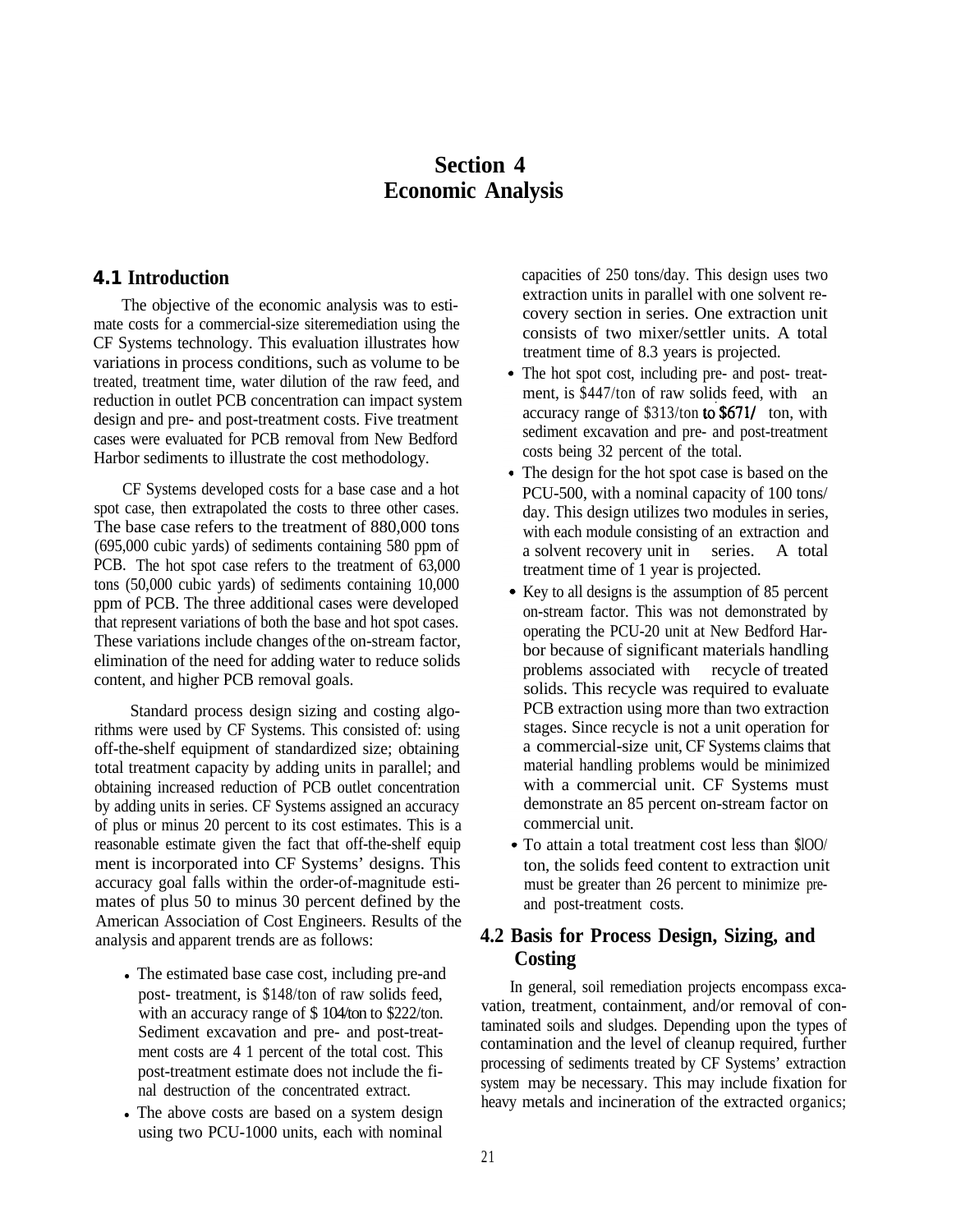however, these costs are not addressed in this study. A typical remediation project may consist of any combination the following steps, for which equipment sizing and costing is required to meet a specific treatment plan for total tonnage, treatment time, and reduction in contaminant concentration:

- 1 The excavated material may have to be slurried with water to create a pumpable mixture.
- 2 The slurry is passed through a shaker screen to remove material larger than l/8-inch diameter. Oversized material may be crushed and recycled to the screens or separately washed.
- 3 The pH of the sieved slurry is monitored and, if required, lime is added to the mixture to maintain a pH between 6 and 8.
- 4 The slurry may require thickening prior to the slurry being pumped to the CF Systems Extraction Unit.
- 5 The slurry is processed in modular extraction units to reduce the PCB content of the solids.
- 6 Two product streams exit the extraction unit: a solids/water stream and a liquid organic stream. The organic stream will generally be returned to the client for reuse or disposal.
- 7 The solids/water stream is dewatered through the use of a gravity thickener, filter press, or centrifuge. The water from the dewatering step may be reused to slurry dry feed solids. Excess dewatering effluent could be discharged to a POTW or treated and discharged onsite.

CF Systems has developed a proprietary model for estimating siteremediation costs. Outputs of the model are only intended for use in planning, scoping, and the inviting of firm bids. The Agency based this economic analysis on estimates prepared by the developer. No attempt was made to mirror the developer's work since this would involve a substantial effort to design and cost a facsimile of CF Systems' technology. Some features of the technology are unique to CF Systems' design approach. These features include unit modularity, process component integration, safety instrumentation, relief system backup, and automatic shutdown.

A cost analysis was prepared by breaking the costs into 12 groupings. These will be described in detail as they apply to the **CFS ystems** technology. The categories, some of which do not have costs associated with them for this technology, are as follows:

- Site preparation costs
- Permitting and regulatory costs
- Equipment costs
- Startup and fixed costs
- Labor costs
- Supply costs
- Supplies and consumables costs
- Effluent treatment and disposal costs
- Residuals and waste shipping, handling, and transport costs
- Analytical costs
- Facility modification, repair, and replacement costs
- Site demobilization costs.

The 12 cost factors, along with the assumptions utilized by CF Systems in their proprietary cost model, are described below with respect to the soils treatment technology.

### **SITE Preparation Costs**

Approximately 20 weeks are required to mobilize and demobilize the extraction unit and pre- and post-treatment equipment. The cost of ancillary service, such as construction of concrete pads and rental of construction equipment, increases the site preparation costs by about 50percent. No land costs are assumed for the New Bedford site.

### **Permitting and Regulatory Costs**

Since New Bedford Harbor is a Superfund site, it is assumed that no permits will be required, neither Federal nor State. The need for developing analytical protocols or monitoring records is assumed not to exist based on SITE program tests.

### **Equipment Costs**

Capital costs include equipment, maintenance and technical service, engineering, procurement, fabrication, permitting, startup and operating assistance, and facility modification, repair, and replacement. Provisions for preand post-treatment of New Bedford sediment would involve solids handling and feed treatment equipment. Each cost element is described below.

The solids handling equipment is provided to move New Bedford Harbor sediments from the stockpile to the CF Systems treatment site. Contaminated dry soils will be excavated through the use of equipment such as frontend loaders, backhoes, or bulldozers. These soils will then be fed into a preliminary screening.device to remove any materials larger than four-inches in diameter. Solids captured in the screens will be collected, washed, and disposed of in an appropriate manner. Screened material will be transported on a conveyer belt to a pug mill where size reduction is effected. The pug mill will combine the dry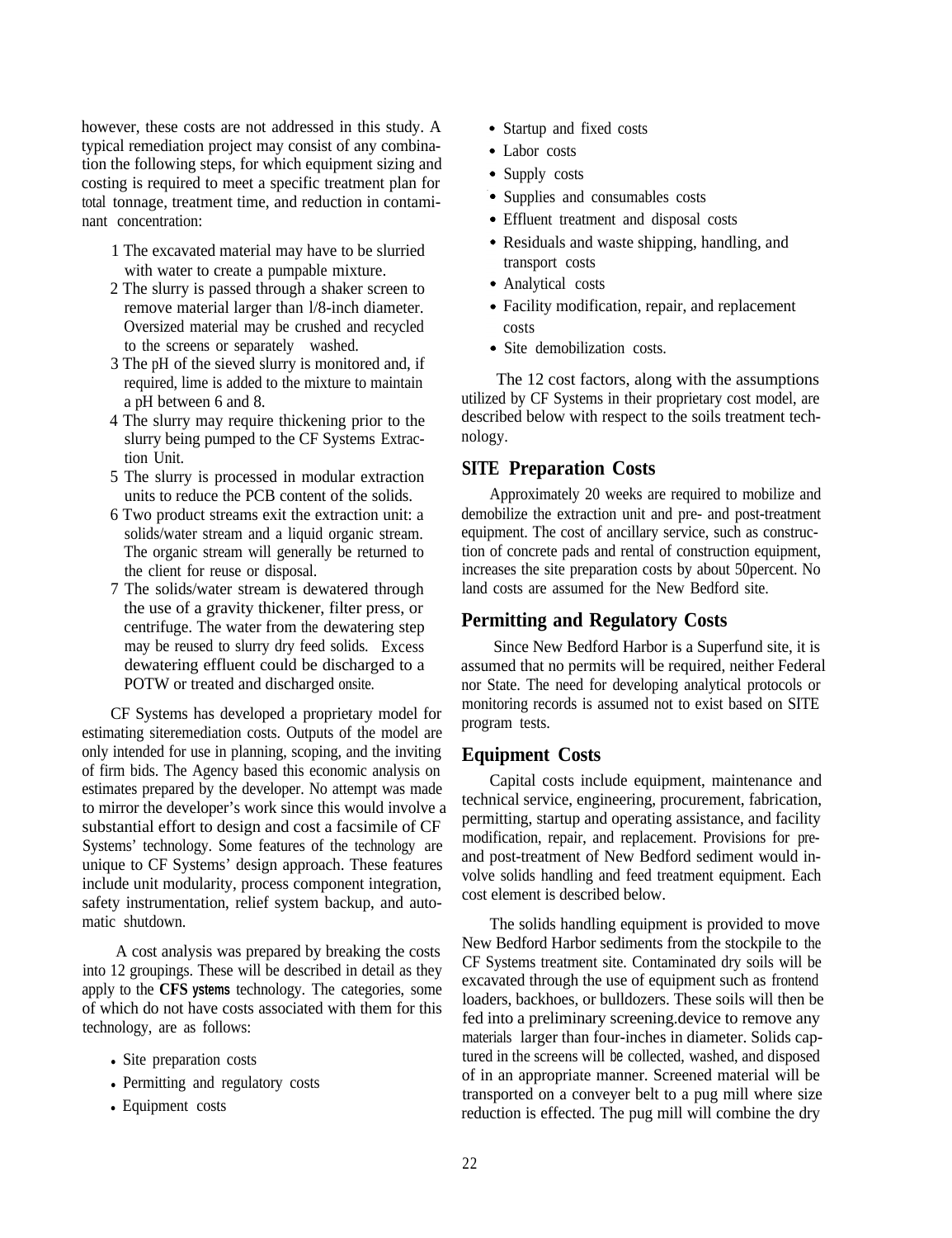solids with water **to** produce a solids/water exuudate. This Labor Costs paste will then travel via a second conveyer belt to a tank or pump where additional water will be added to produce slurried solids. Solids handling equipment costs are based on 10 hours of daily operation for the duration of the remediation.

Feed pretreatment equipment is provided to screen and slurry the feed prior to the solvent extraction system. Slurried solids from either the pug mill or the dredge will pass through a multilayered shaker screen similar to those used in the oil drilling industry. The objective will be to screen out solids larger than 3/16 inch in diameter. Solids captured by the screen will be collected, washed, and recycled to the pug mill or crusher/grinder for size reduction. Sludge passing through the screen will be collected in a storage tank equipped with mixers. If required, lime will be added at this point to maintain a pH between 6 and 8. The slurry will then be pumped from this tank either to the extraction unit or to a thickener. If pumped to a thickener, the slurry will be thickened to approximately 50 percent solids. This is accomplished through the use of either a moving screen or a decantation system, depending on the water solubility of the waste. Water extracted by the thickener will be returned to the dredge area or to another approved discharge point. The thickened solids slurry will be pumped to another holding tank and then fed to the Extraction Unit.

The product handling equipment is provided to receive the product streams from the extraction system and to deliver these product(s) to the Client for disposal. The de-oiled solids and water produced from the extraction process will be dewatered. This stream will be run through a belt filter press, where a combination of pressure and conditioning flocculents, if required, will remove excess water, leaving a **cake** with approximately 40- to 45 percent solids. Water separated from the slurry will be returned to the dredge area or to the water treatment system. De-oiled solids in the form of a cake will move viaconveycr from the belt filter press to a small blending mill.

### **Startup and Fixed Costs**

Various facilities would be required to support the operation and maintenance of the CF Systems technology or any other onsite remediation technology. Those facilities would include office, laboratories, laboratory analyses, security, sanitary facilities, power generation, and a cooling water supply. Most of these facility costs are lixcd for a given site. However, some costs, such as power generation and cooling water supply, vary in proportion to the capacity of the extraction unit.

The extraction unit would operate 24 hours a day, 7 days a week. Fulltime operating staff would include 2 operators and a shift supervisor. A site engineer and a site manager would be onsite 8 hours per day. Pre- and posttreatment would require 2 operators 24 hours a day, 7 days a week. Safety equipment forall site personnel isestimated to cost \$40 a day per man, which includes disposal of contaminated gear.

### **Supplies and Consumable Costs**

No supply costs are incurred.

### **Utilities Cost**

Actual equipment to generate and deliver utilities is accounted for in the Startup and Fixed Cost Group. Utilities include electrical power and propane. Unit costs used inthecostestimatesforelectricity were 6 cents per kilowatt hour and 20 cents per pound of propane.

### **Effluent Treatment and Disposal Costs**

The only continuous wastewater effluent associated with this technology is once-through, noncontact cooling water. If no closed loop system is available, water from the post-treatment solids dewatering step would be used to slurry dry feed solids. Excess dewatering effluent would bereturned to the dredge area or intermittentIy discharged to the harbor. The cost for monitoring these discharges is included in the Analytical Cost Group.

### Residual and Waste Shipping, Handling, and Treatment Costs

No costs are estimated here for residuals shipping. The costs associated with treated solids dewatering and storage and extract storage are estimated under the Site Preparation, Equipment, Labor, and Supplies Cost Categories. Solids would be returned to the harbor or would be treated by fixation for metals. Extracted oils would be transported and incinerated at minimal cost since the extract could serve as a fuel supplement.

### **Analytical Costs**

In the absence of a site sampling and analysis plan, analytical costs are estimated at \$500 per day and are included in the Startup and Fixed Cost Group.

### **Facility Modification, Repair, and Replacement Costs**

These costs are borne by the developer since the equipment is marketed though lease agreements. Therefore, the developer has included these costs in the Equipment Cost Group.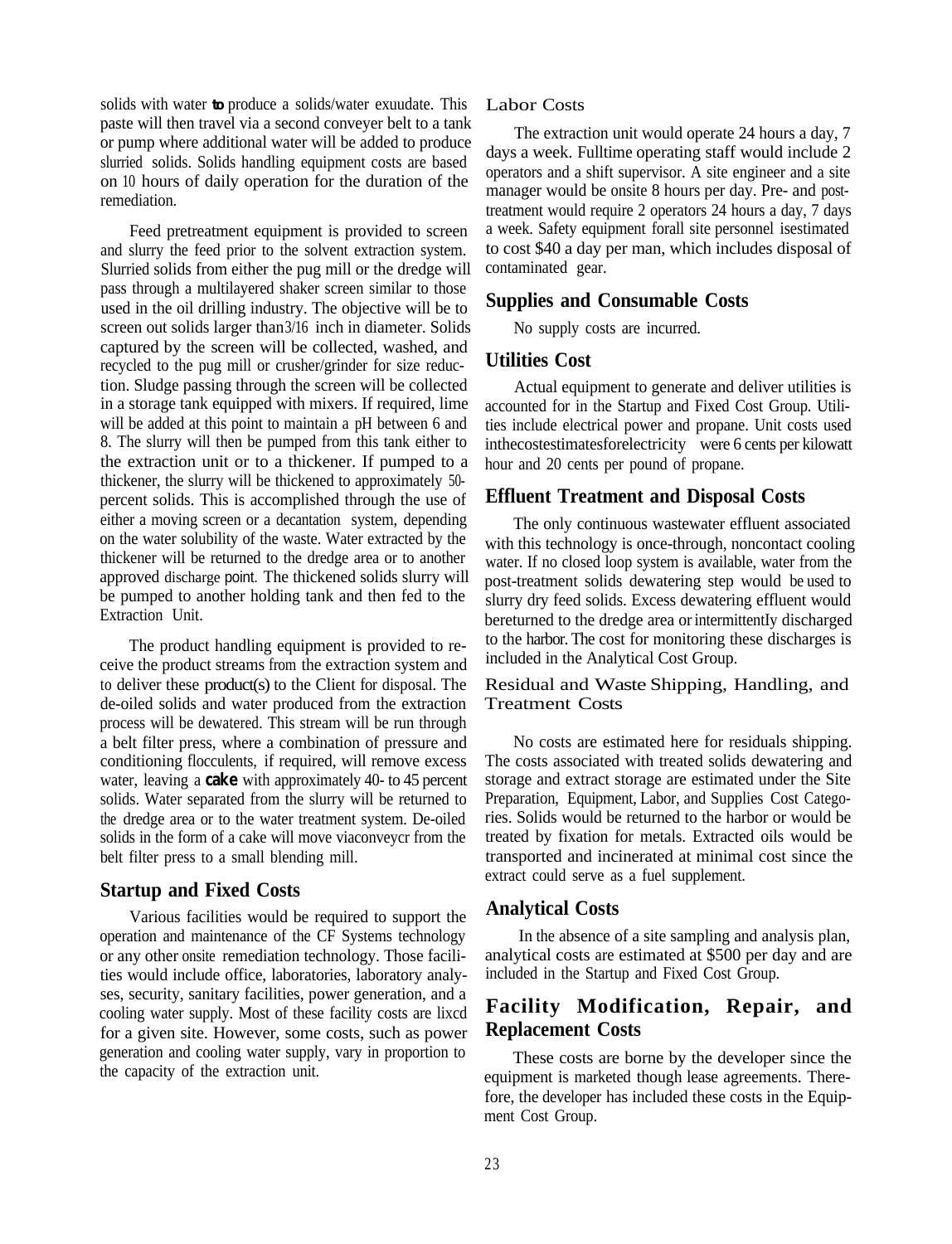### **SITE Demobilization Costs**

Demobilization costs are included in the Site Preparation Cost Group.

### **4.3 Developer's Estimate for a New Bedford Harbor Cleanup**

CF Systems prepared cost estimates using their proprietary model for two cases: a large mass (695,000 cubic yards of sediment) of low PCB concentration (580 ppm) referred to as the "base case;" and a small mass (50,000 cubic yards) of high PCB concentration (10,000 ppm) referred to as "hot spot." Each is described below:

*Base Casentity of material to be treated, for* the base case, is 695,OOO cubic yards of PCB-contaminated soil. This quantity of material represents removal and treatment of all the contaminated soil in the New Bedford Harbor estuary. The level of PCBs in this material is assumed to average 580 ppm on a dry solids weight basis. The PCBs in this material will be reduced to a 50-ppm level via solvent extraction. The time schedule for processing this material is about eight years.

For this case, which involves a large tonnage removal for multiple years on site, CFSystems recommends the use of two PCU-1000s but only one solvent recovery section. This system will process about 500 tons/day in the following configuration:

HotSpot **Case:** Thequantityofmaterialtobecleaned, for the hot spot case, is 50,000 cubic yards of PCBcontaminated soil. This quantity of material represents removal and treatment of the high concentration spots in New Bedford Harbor. The level of PCBs in this material is assumed to be 10,000 ppm on a dry solids weight basis. The PCBs in this material will be reduced to 10 ppm on a dry solids weight basis via solvent extraction technology. This represents a 99.9-percent removal of PCBs. The time schedule for processing this quantity of material is ap proximately one year.

For this case, CF Systems recommends the use of four PCU-500s, which would complete the remediation in about 1.2 years. These are 100 ton/day units, each having its own extraction and solvent recovery sections. The configuration of these units is shown below.

The selection of this size unit and the paired configuration is made to reduce onsite time and the units can be deployed to **other** customers at the end of the job.. Two units in series are required to achieve an extraction efficiency of

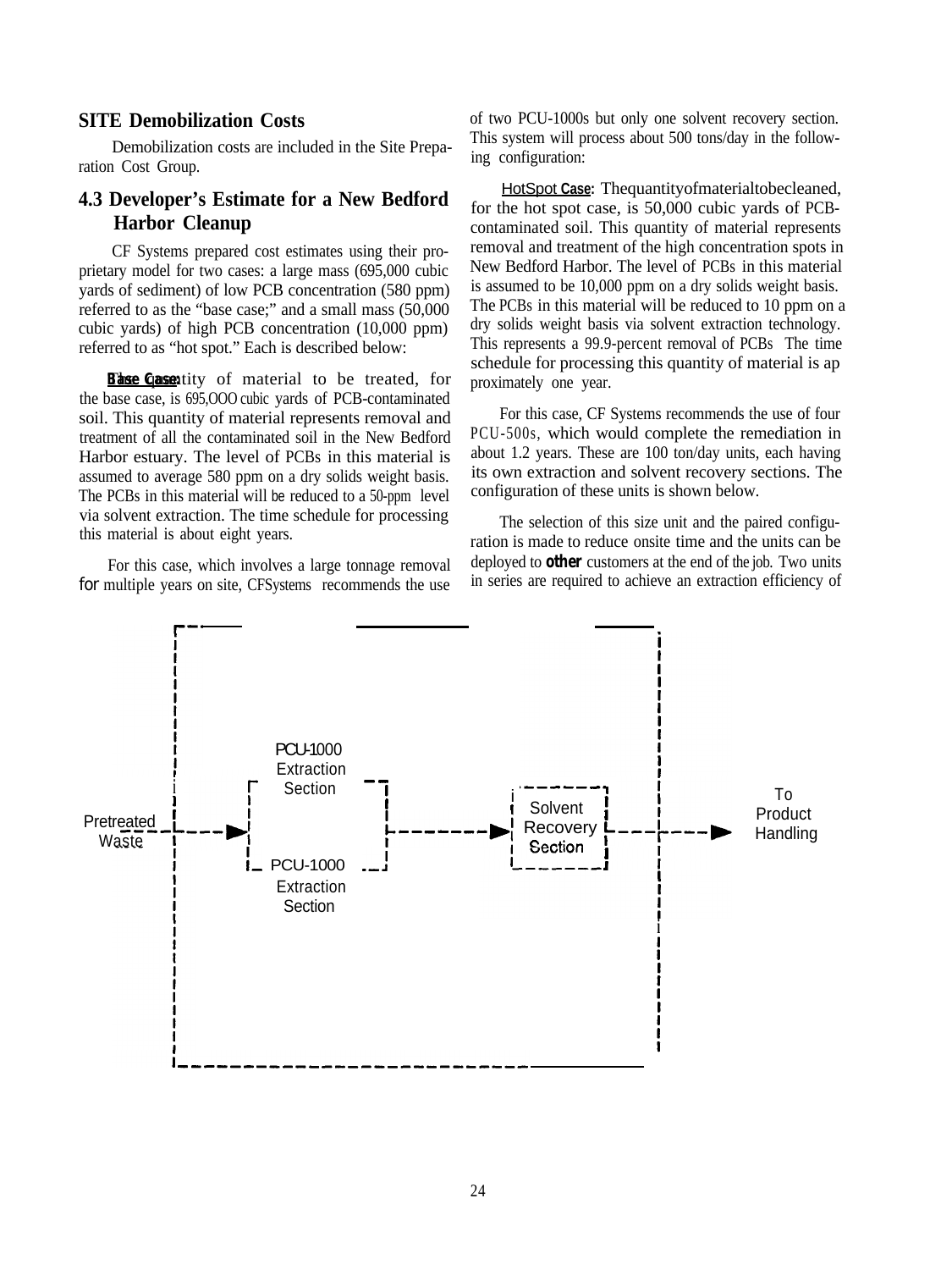

99.9 percent. The parallel configuration is required to handle the total volumetric throughput.

Process conditions and costs developed by CF Systems are summarized for each case in Table 4-l. The base case involved removing 9 1 percent of the PCB from a large volume of sediment. The total average cost over the 8-year duration of the project is \$148 per ton treated. Pre- and post-treatment costs represent about 4 1 percent of the total cost. The hot spot case involves removing 99.9 of **the** PCB from a somewhat smaller volume of sediment. The total average cost for treating hot spot sediments is \$497 per ton over a project life of approximately one year. The pre- and post-treatment costs account for 32 percent of the total cost, Cost differences between base and hot spot cases are due to the significantly different PCB removals required, as well as the different project lives.

Variations of the base and hot spot cases were evaluated to determine the cost impacts of different removal efficiencies, pretreatment requirements, and on-stream factors. These various cases are listed below and are compared to the base and hot spot cases:

- Case 1A The base case: The base case involves the extraction of 91 percent PCBs contained in 695,000 cubic yards of harbor sediments. An 8-year project life, and an 85-percent on-stream factor were assumed. The base case includes pre-treatment for the reduction of the solids content.
- Case 1B The base with a 70-percent on-stream factor: This case is similar to the base case except that an on-stream factor of 70 percent is assumed instead of 85 percent. A less optimistic on-stream factor would result if materialhandling problems or equipment breakdowns ocurred. A loweron-stream factor would require

equipment with higher capacities in order to keep the project within an 8-year project life.

- Case 1C The base case without solids content reduction: This case is similar to the base case except that no solids content reduction would be required. Harbor sediments contain approximately 40 percent solids; however, the SITE program tests showed that solids concent reduction was necessary to improve pumpability. This involved adding water to the sediment to reduce the solids content to 17 percent. The consequences of water addition includeincreased throughput and increased equipment sixes. With more experience at the New Bedford site, CF Systems may be able to modify their equipment and operating procedures to accommodate sediments with 40 percent solids. Thus the need for water addition would be eliminated, throughput would be decreased, and equipment sixes would also be decreased.
- Case 1D The base case with increased extraction efficiency: This case is similar to the base case except that an extraction efficiency of 98 percent, instead of 91 percent, is assumed. This change would result in a PCB outlet concentration of 50 ppm instead of 100 ppm. Increased extraction efficiency requires an increased number of extraction units that would be aligned in a series flow configuration.
- Case 2 The hot spot case: The hot spot case involves treating 50,000 cubic yards of sediments containing 10,000 ppm of PCB. An extraction efficiency of 99.9 percent, an on-stream factor of 85 percent, and a 1-year project life are assumed. The hot spot case includes pretreatment for the reduction of the solids content.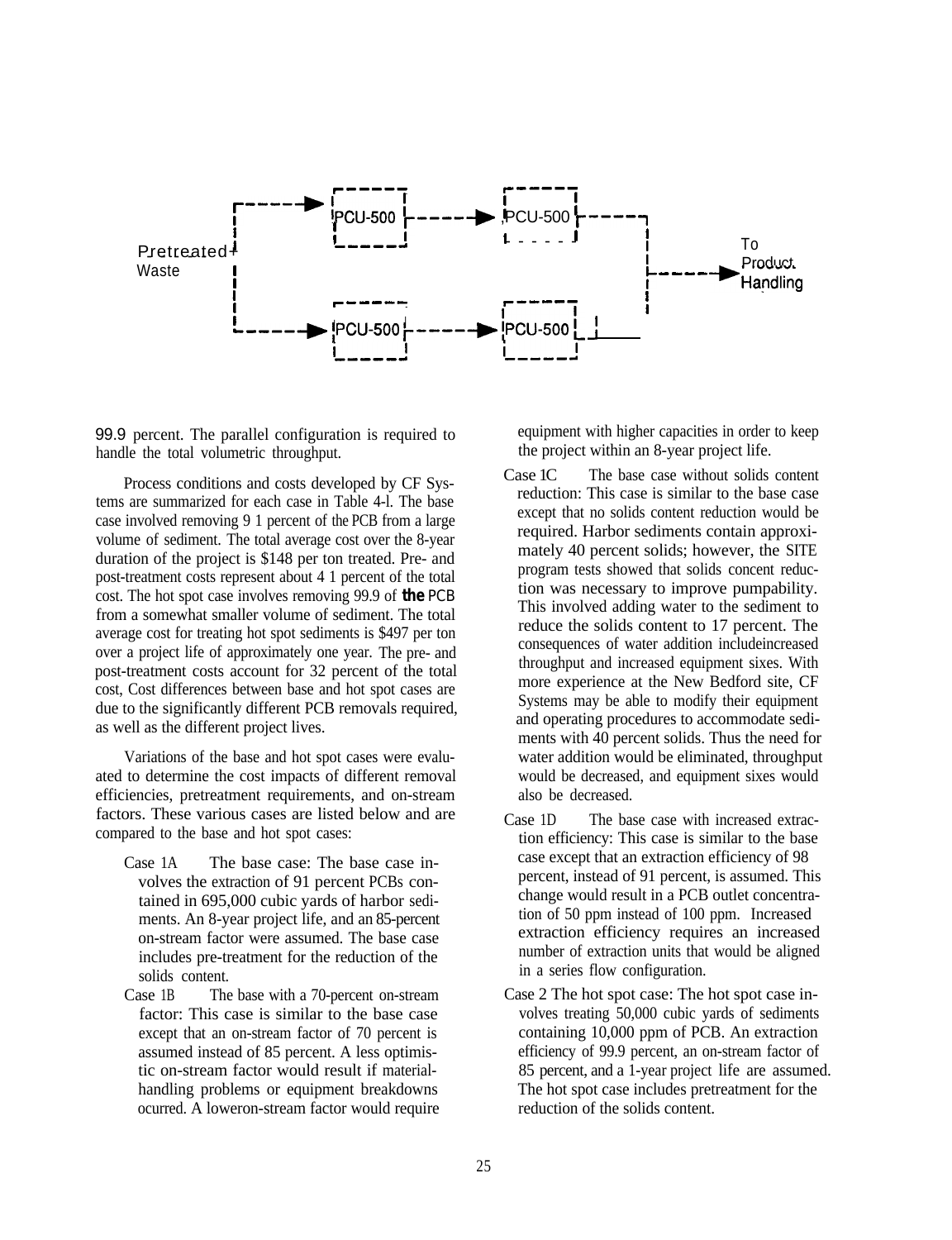# **Table 4-1. Base Case and Hot Spot Case Summary**

|                                      | Base Case     | Hot Spot Case       |
|--------------------------------------|---------------|---------------------|
| Raw sludge (40% solids): cubic yards | 695,000       | 50,000              |
| tons                                 | 880,000       | 63,000              |
| Processing Time: years               | 8.35          | 1.19                |
| <b>Operating Days</b>                | 2,591         | 369                 |
| Raw sludge feed rate (at 40% solids) |               |                     |
| tons/operating day                   | 339.5         | 171.5               |
| Extractor Feed: % Solids             | 26.7          | 26.7                |
| total tons processed                 | 1,319,414     | 94,922              |
| nominal system size (tons/day)       | 500           | 250                 |
| feed rate (tons/operating day)       | 509.2         | 257                 |
| Inlet PCB Concentration: ppm         | 580           | 10,000              |
| Outlet PCB Concentration: ppm        | 50            | 10                  |
| PCB Reduction: percent               | 91            | 99.9                |
| Configuration*                       | (1)           | (2)                 |
| Processing Fee (1989 \$)             |               |                     |
| <b>Facilities</b>                    | \$5,170,676   | S<br>762,496        |
| Extraction                           | \$62,109,781  | \$15,857,695        |
| Pre-/Post-Treatment                  | \$46,172,028  | \$7,993,608         |
| Contingency                          | \$11,345,248  | \$2,461,380         |
| Project Management                   | \$5.672.624   | <u>\$1 230 694.</u> |
| <b>TOTAL</b>                         | \$130,470,358 | \$28,305,869        |
| Total Life Cycle Unit Cost (\$/ton): |               |                     |
| Extraction only                      | \$71          | \$251               |
| Total                                | \$148         | \$447               |

NOTES:

\*Configuration: 1 - Two extraction sections connected in parallel feeding one solvent recovery section connected in series.

> 2 - An extraction and solvent recovery section in series connected parallel with a second identical extraction and solvent recovery section.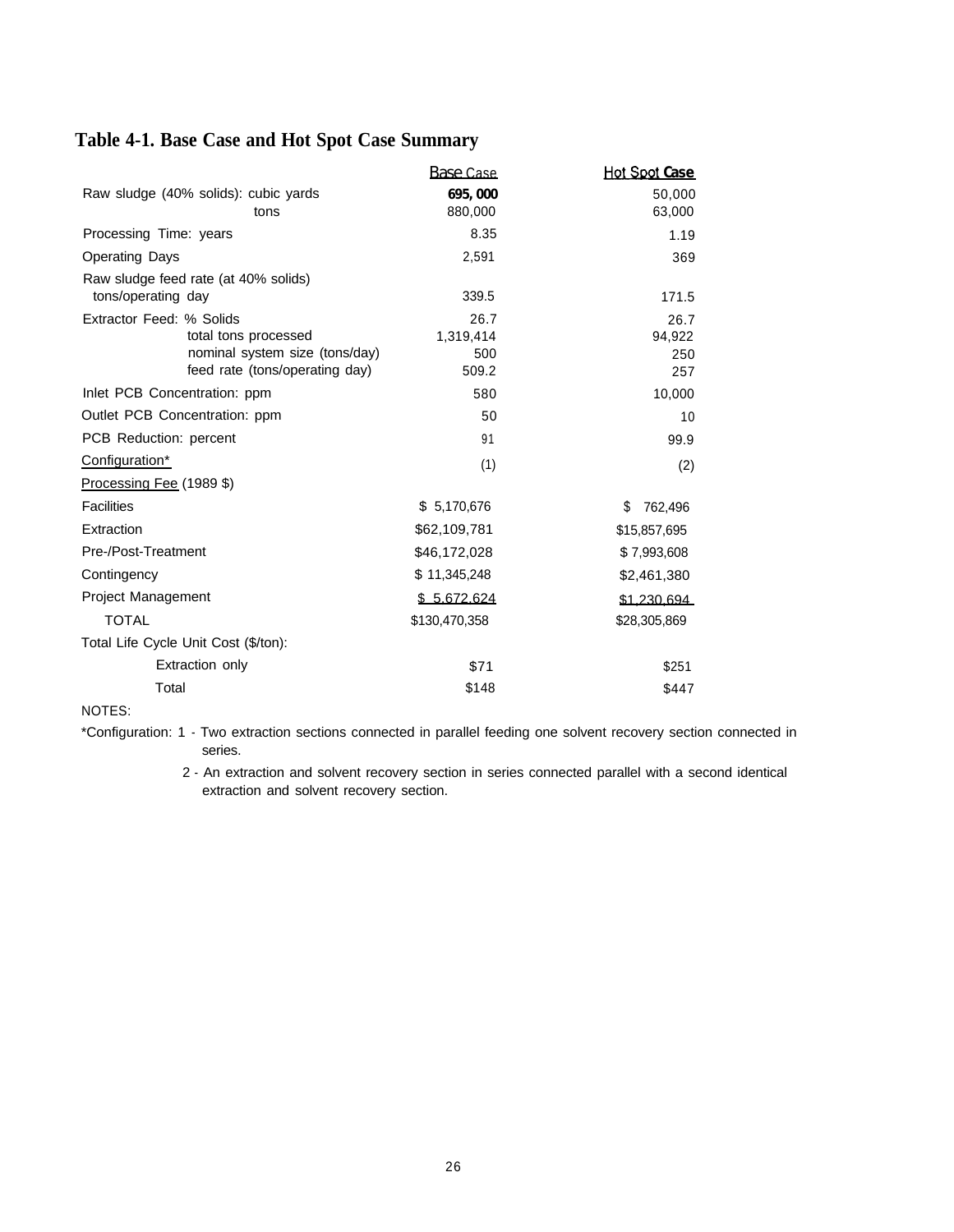Costs for all of the cases were developed by CF Systems and are shown in Table 4-2. Process differences among the cases are also shown, as are costs for each cost category. The differences among the cases provide the following conclusions:

- A decrease in the on-stream factor from  $85$  to  $70$ percent increases all costs by approximately 20 percent. This is the result of increased equipment capacities and sizes required.
- Elimination of the pretreatment step to decrease the solids content can result in a 30-percent cost savings. This savings occurs as a result of reduced volumetric throughputs, reduced equipment sizes, and elimination of some pre- and post-treatment steps.
- Changing the base case PCB removal goal from 91 to 98 percent increases total costs by approximately one-fifth. Although not shown in Table 4-2, an additional case was evaluated to observe the effect of reducing the PCB removal efficiency from 99.9 to 99 percent for the hot spot case. This resulted in a cost decrease of approximately one-quarter. Therefore, increasing or decreasing the removal efficiency by an order of magnitude results in corresponding increase of decrease of approximately 25 percent.
- Startup and fixed and analytical costs account for 4 to 6 percent of remediation costs.
- Costs specific to the extraction unit account for 53 to 68 percent of remediation costs.
- Sediment excavation and pre- and post-treatment costs account for 28 to4 1 percent of remediation costs.
- Eliminating the need for decreased solids content in the feed affects costs more than any other variable. However, the greatest uncertainty lies with the assumptions for the on-stream factor since EPA has not evaluated this variable and CF Systems has no long-term operational data available.

### **4.4 Evaluation of the Developer's Estimate**

CF Systems has designed and built a 50-ton/day single train system, which was shipped to a customer in the first half of 1989 and was scheduled for startup in 1989. They have also designed larger systems of lOO- and 200-tons/ day throughput, but have not built these to date. The system designed for the base case is called a PCU-2000 and is configured as two 200 ton/day extraction sections connected in parallel and one propane solvent recovery section connected in series. The complete extraction system provides a total capacity of about 500 tons/day, which, in combination with an 85-percent on-stream factor, results in an 8-year treatment time for 695,000 cubic yards of sediment. The 92-percent reduction in solids PCB concentration and 26-percent solids feed to the extraction unit are based on data obtained from testing the PCU-20 at New Bedford Harbor.

The total life-cycle cost for the extraction unit was not developed from an explicit capital cost investment (equipment list) or specific operating and maintenance cost assessments. The developer's proprietary estimates were used in combinations with cost-capacity curves and ratios based on literature values and general experience. The greatest uncertainty associated with this estimate is related to the assumption of an 85-percent on-stream factor. The reasons for this are:

- Sizing and costing equipment to handle five times the capacity of a first commercial unit is not expected to involve major uncertainties because CF Systems utilizes industrial standardized off-the-shelf equipment.
- An on-stream factor could not be measured during the demonstration test at New Bedford with the PCU-20 due to materials handling problems associated with recycling processed feed. Recycling is not a commercial design operation.
- Commercial operating data are not currently available for the PCU-200, which has been installed and is in a startup phase at a refinery in Texas.
- If a commercial on-stream factor lower than 85percent results, then a larger system design for tons/day would be required for the base case to maintain the 8-year treatment time.

As a means of accounting for the uncertainty in the onstream factor it is recommended that the cost range of plus or minus 20 percent for a budget estimate be downgraded to an order-of-magnitude estimate of plus 50 percent and minus 30 percent as defined by the American Association of Cost Engineers. T his level of **estimate** is associated with no preliminary design work using cost-capacity curves and ratios. This results in an accuracy range of \$104/ton to \$222/ton for the base case, and \$317/ton to \$67l/ton for the hot spot.

The developer's extraction unit design and capital costs cannot be verified without a significant effort. Any attempt to duplicate the proprietary design must include provisions for the unit's modularity, the integration of process components, safety-related instrumentation, pressure relief system backups, and automatic shutdown. However, some elements of the remedial design and esti-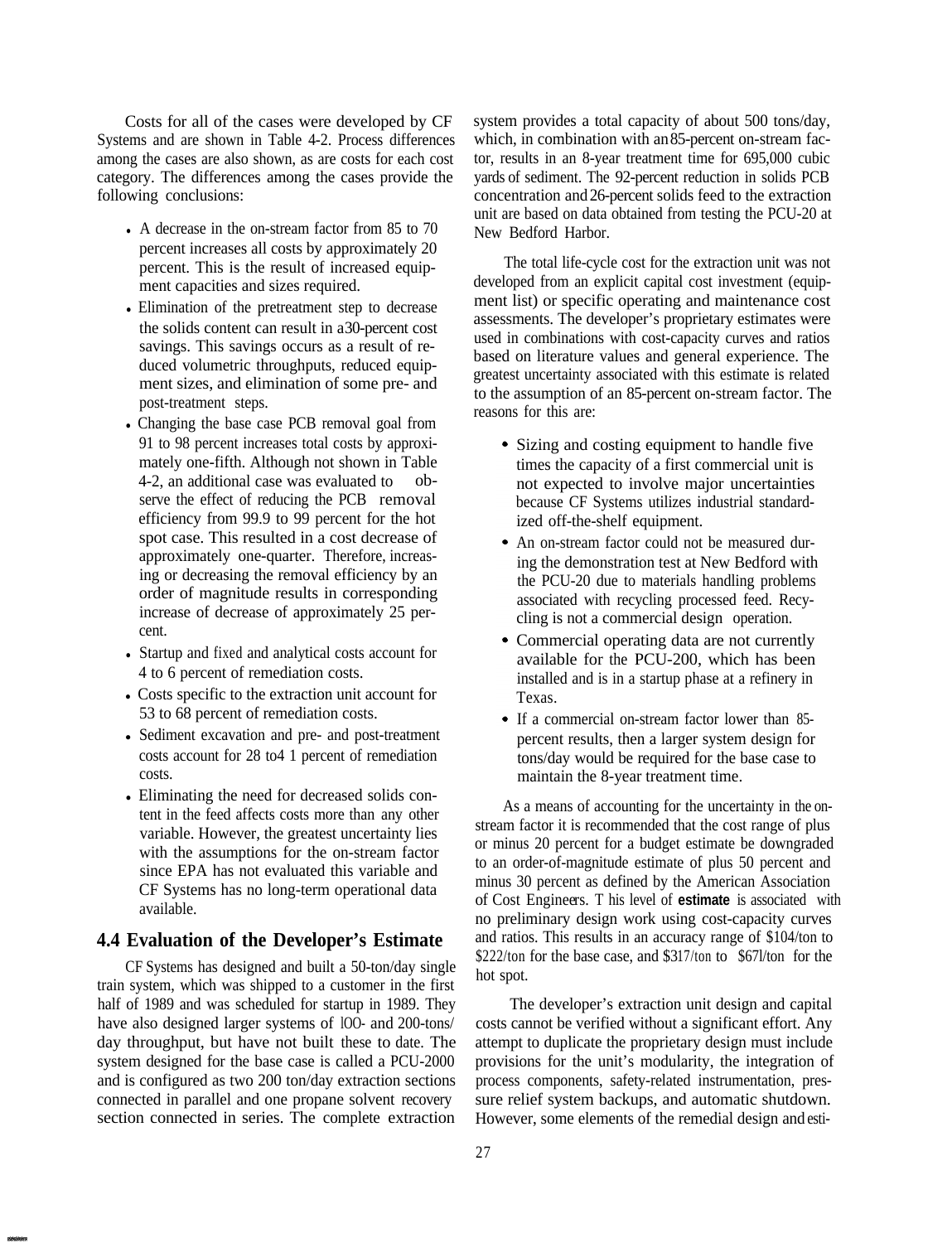## Table 4-2. Estimated Cost

|                                     | 1A                       | 1B               | 1C                     | 1 <sub>D</sub>      | $\overline{2}$ |
|-------------------------------------|--------------------------|------------------|------------------------|---------------------|----------------|
|                                     | <b>Base Case</b>         | <b>Base Case</b> | <b>Base Case</b>       | <b>Base Case</b>    | Hot spot       |
|                                     |                          | With Reduced     | <b>Without Solids</b>  | With Increased      |                |
| Case                                |                          | On-Stream        | Content                | PCB Removal         |                |
| Description(1)                      | Factor                   | Reduction        |                        | <b>Eff icierv:v</b> |                |
| Total Waste Volume (Tons)           | 880,000                  | 880,000          | 880,000                | 880,000             | 63,000         |
| PCB Reduction (Percent)             | 91                       | 91               | 91                     | 98                  | 99.9           |
| Solids Content (Percent)            | 27                       | 27               | 40                     | 27                  | 27             |
| On-Stream Factor (Percent)          | 85                       | 70               | 85                     | 85                  | 85             |
| Remediation Duration (Weeks) 434    |                          | 527              | 280                    | 347                 | 64             |
|                                     |                          |                  | Estimated Cost, \$/ton |                     |                |
| Site Preparation                    |                          |                  |                        |                     |                |
| <b>Extraction Unit</b>              | 3.02                     | 2.96             | 3.02                   | 5.86                | 47.53          |
| Pre/Post Treatment                  | 1.95                     | 1.95             | 1.95                   | 1.58                | 23.57          |
| Excavation                          | 21.44                    | 26.03            | 13.97                  | 17.14               |                |
| 43.94                               |                          |                  |                        |                     |                |
| Permitting and Regulatory           |                          |                  |                        |                     |                |
| Equipment                           |                          |                  |                        |                     |                |
| <b>Extraction Unit</b>              | 48.39                    | 58.52            | 31.53                  | 77.81               | 173.57         |
| <b>Pre/Post Treatment</b>           | 23.86                    | 28.98            | 15.50                  | 19.08               |                |
| 48.91                               |                          |                  |                        |                     |                |
| <b>Startup and Fixed Costs</b>      | 6.76                     | 8.21             | 4.39                   | 5.40                | 13.73          |
| Labor                               |                          |                  |                        |                     |                |
| <b>Extraction Unit</b>              | 10.72                    | 13.02            | 6.97                   | 10.86               | 33.68          |
| Pre/Post Treatment                  | 10.80                    | 13.11            | 7.01                   | 9.01                | 24.09          |
| <b>SUPPIY</b>                       | ---                      |                  | $---$                  | .<br>               | $\sim$         |
| Supplies and Consumables            |                          |                  |                        |                     |                |
| <b>Extraction Unit Utilities</b>    | 17.06                    | 19.51            | 11.08                  | 23.91               | 29.20          |
| <b>Pre/Post Treatment Utilities</b> | 2.29                     | 2.78             | 1.48                   | 1.83                | 4.68           |
| <b>Effluent Treatment</b>           |                          |                  | ---                    |                     |                |
| <b>Residual Transport</b>           | $\overline{\phantom{0}}$ | $---$            |                        | $\mathbf{r}$        | $---$          |
| Analytical                          | 1.98                     | 2.41             | 1.29                   | 1.59                | 4.07           |
| <b>Facility Modifications</b>       | Ż.                       | $\ddot{}$        |                        |                     |                |
| Site Demobilization                 | $\overline{\phantom{a}}$ | ÷                |                        | ÷                   |                |
| TOTALS, \$/ton                      | 148.27                   | 177.48           | 98.19                  | 174.09              | 446.97         |

Notes: 1) A narrative description of the cases appears in the text.

2) These estimates are only intended for use in plannning, scoping, and the inviting of firm bids. The American Association of Cost Engineers has established an accuracy goal of plus 50 to minus 30 percent for preliminary estimates such as these.

3) The costs shown are based on a proprietary model developed by CF Systems, Inc. Cost model outputs are presented in Appendix B for the Base Case and the Hotspot Case.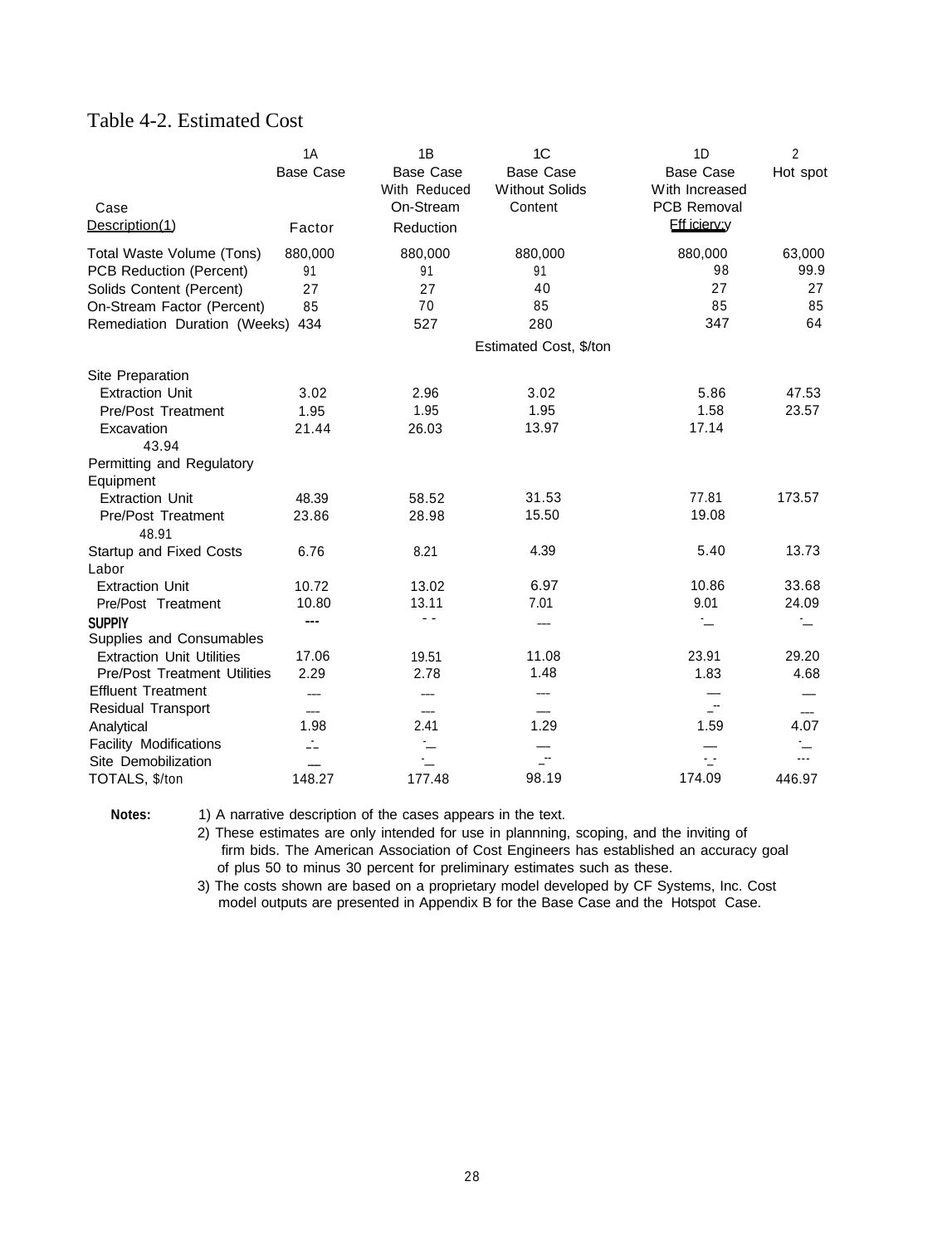matedcosts, which are not directly related to the extraction unit design, can be checked against available construction cost data. Excavation, pre- and post-treatment equipment, and labor costs are the most significant cost elements aside from the extraction unit. Each of these elements is compared below to costs reported in the literature:

- Excavation--The base case excavation cost is \$21.44/tan, which compares well with a \$19.60/ ton cost reported for bulk excavation in a coffer dam with a clamshell (Means, 1986).
- Pre- and Post-treatment--The base case cost is \$23.86/tori, and is composed primarily of unit costs for leased equipment services. The unit costs compare with costs reported in the literature (Means, 1986).
- Labor--The base case labor cost is  $$21.52$ /ton or \$43,635/week for 952 labor hours/week. These costs are equivalent to an average labor rate of S46/hour. This hourly rate is not unreasonable since it is a composite rate that includes engincering and management, costs for safety gear, and employee benefits and overhead.

### **4.5 Extrapolation of CF Systems' Sludge Treatment Costs to Other Sites**

A generic cost model was developed to provide a method for end users to estimate the remediation costs at a specific site for the CF Systems sludge treatment technology. A total system cost consists of an extraction system cost(E) and a pre- and post-treatment cost(P). A procedure has been developed to estimate E as a function of: total mass of sediments to be treated; total treatment time; percent reduction in PCB solids content; and level of dilution of raw feed by water prior to extraction. A generic method of estimating P is not provided because this cost is highly site-specific.

Development of the extraction system cost involves three steps:

- Defining the following elements: the basic PCU processing unit to be used (PCU-50, P C U - 200, PCU-500, PCU-1000); the number of units in parallel (NP); and the number of units in series (NS).
- <sup>l</sup>Estimating unit capital and operating costs for one processing unit and then multiplying these unit costs by NP plus NS to obtain the total extraction cost.
	- Select the total mass of solids to be treated (T) and total treatment time (t).
- Calculating the total system throughput of raw

feed by dividing T by t.

- Calculate the total extration feed rate by adjusting the raw feed rate to account for water dilution to condition the solids to the required solids content required by the extraction system.
- Select a PCU series module of given capacity.
- The number of parallel units is obtained by dividing the total extraction feed rate by the capacity of the PCU module selected.
- Select the fractional reduction in inlet PCB concentration that is required.
- Some of the significant variables that affect extractability performance are: size and nature of solids; source and nature of organic contamination; relativeconcentrations of volatiles and semivolatiles; age of feedstock; and initial concentration. For purposes of scoping costs, the reduction in concentration that can be projected per module is a function of the organic content of the feed: inlet concentration in excess of l0percent,99.5-percent reduction; for inlet concentration of 1 percent, 95percent to 99percent reduction; and for inlet concentration less than 500 ppm, 95 percent reduction. If greater percentage removal of organics is required at corresponding inlet concentrations, then additional modules can be added in series or extra stages can be added per module.

### **4.6 Conclusions and Recommendation**

The cost estimates developed by CF Systems for the base case (estuary) and hot spot case involve two key assumptions: that capital and operating costs can be scaled up to a commercial capacity based on pilot-scale testing of the PCU-20; and that an 85percent on-stream factor applies to a commercial unit. Assumptions regarding scaleup of equipment costs are considered to be less critical because CF Systems designs are based on purchase of offthe-shelf equipment, and field tests at New Bedford demonstrated that outlet PCB concentrations of 50 ppm and 20 ppm were obtained using mixer/settler equipment. However, the number of modules required to meet a total throughput capacity is dependent on the value of the onstream factor. CF Systems must demonstrate an on-stream factor of 85 percent for a commercial operation in order to reduce the uncertainty associated with projecting a cost of \$148/to n for treating a large mass of New Bedford Harbor sediments using CF Systems technology. This will also increase the confidence in using the generic model to estimate costs for waste treatment at other sites. Based on this discussion it is recommended that EPA verify the credibility of the use of the 85percent on-stream factor.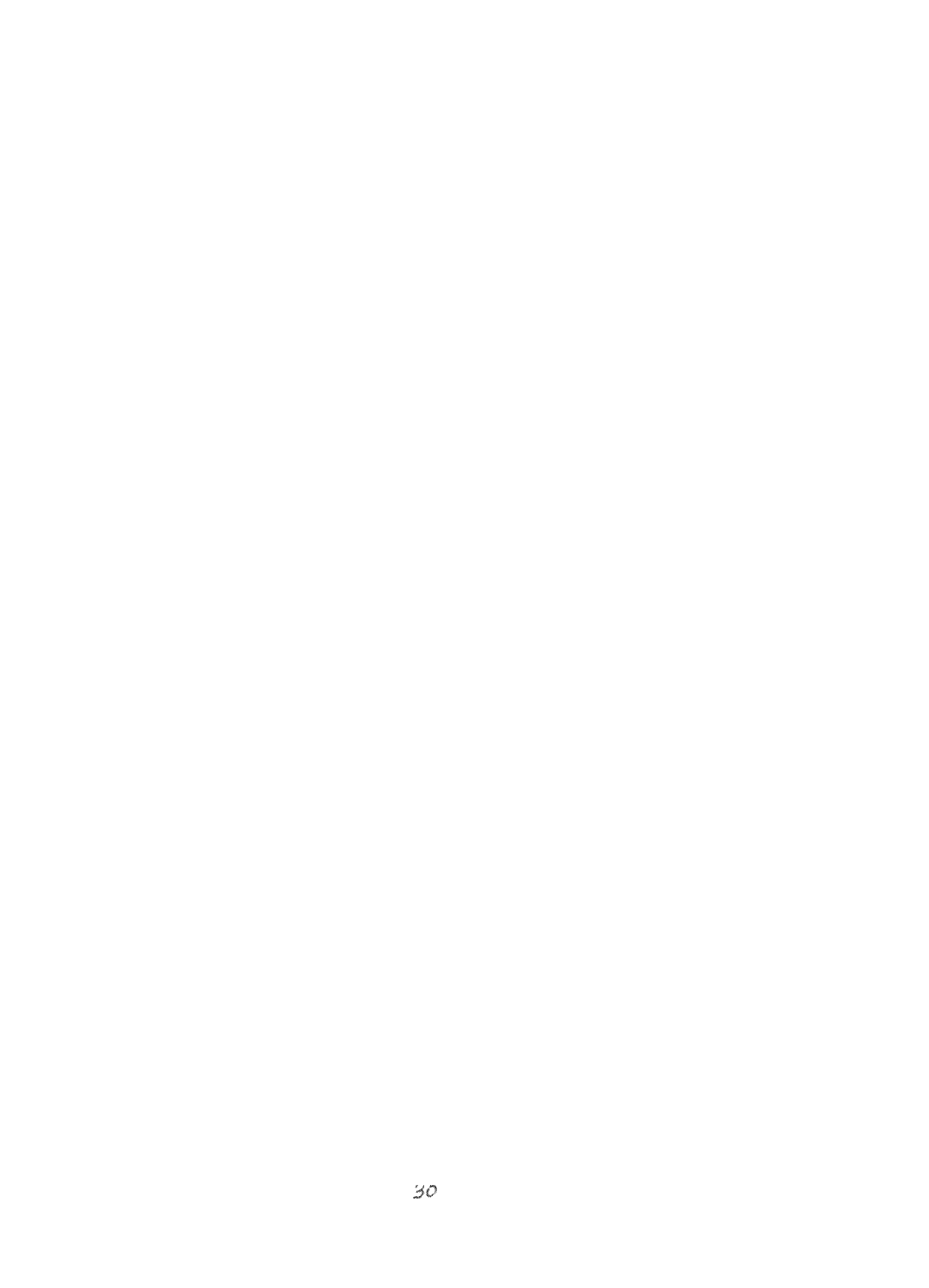# **Appendix A Process Description**

#### **A.1 Introduction**

CF Systems technology uses a liquefied gas. such as propane or carbon dioxide, as a solvent to extract organics from soils, sludges, and waste waters. The solvent is mixed with the waste, then the solvent-organics mixture, (after extraction) which is not soluble in the solids and water, is separated from the solids and water. The pressure of the separated solvent-organics mixture is then reduced to vaporize the solvent and separate it from the organics. The solvent is then recovered and compressed to a liquid for reuse. Separated organics are collected for disposal or use in fuel blends.

CF Systems currently offers two treatment systems.

- The soils and sludge system uses liquefied propane to extract organics contained in a solid waste using a series of mixer/settler units operated at pressures below the critical point of propane.
- The wastewater system uses liquefied carbon dioxide to extract organics from a water stream using a series of sieve extraction trays contained in vertical column which is operated at a pressure at or near the critical point of carbon dioxide.

Combinations of the above systems could be used to remove organics contained in both water and solids after segregating the water and solids phases.

#### A.2 **Process Design Sludge Extraction System**

#### *Process Description*

CF Systems Pit Cleanup Unit (PCU). shown in Figure A-l, is a continuous processing unit that used a liquified propane/butane mix as the extraction solvent. The solvent mix was 70 percent propane and 30 percent butane. For each of the 3 demonstration tests, a batch of approximately 50 gallons of sediments was fed to the unit at a nominal rate of 0.9 gpm. Feed viscosity was maintained below 1 ,OOOcP, by adding water in order to produce a pumpablc slurry. Particles greater than one-eighth inch were screened from the feed to prevent damage to valves. Sediments were pumped to theextractors, which were typically operated at 240 psig and 70 degrees F. Liquified solvent was also

pumped to the extractors at a rate of 2.3 gpm (10 lb/min) and mixed with the sediments. Grganics, such as PCBs that are soluble in the liquified solvent were extracted. After extraction, treated sediments were decanted and separated from the liquified solvent and organics mixture. The mixture flowed from the extractor and passed to a separator through a valve that partially reduced the pressure. The pressure reduction caused the solvent to vaporize and separate from the extracted organics. The solvent was recycled and compressed to a liquid for reuse in the system.

The PCU-20 was not designed for large-scale remedial actions. Therefore, treated sediments were recycled, or passed through the unit to simulate operation of a commercial-scale unit. CF Systems'commercial-scale designs do not include recycling. These designs feature 60 gpm flowrates, several extraction stages, and longer processing times.

#### *Equipment Specifications*

*The major pieces of equipment and their function are* described in Table A-l. Process equipment that contacted the solvent or feed materials were constructed of 316 stainless steel. All process pumps were constructed of stainless steel, and both compressors were made of carbon steel. All of the process equipment was designed to withstand temperatures and pressures that exceed normal operating conditions. To guard against sudden overpressure, each vessel had a relief valve that vented to a header system that discharged to the pollution control system. Table A-l outlines the major equipment items and the function of each piece of equipment in the process.

The utility and process materials requirements that were necessary to operate the PCU at New Bedford Harbor were:

- Electricity--480 VAC 3 Phase, 100 amps
- . Process Water--5 GPM, 60-80 degrees F inlet, 30-90 psi
- . Potable Water--Available
- . Propane--four, 100 gallon bullets, 95-97 percent purity
- . Butane--As needed, for Propane/Butane (70/ 30) solvent mix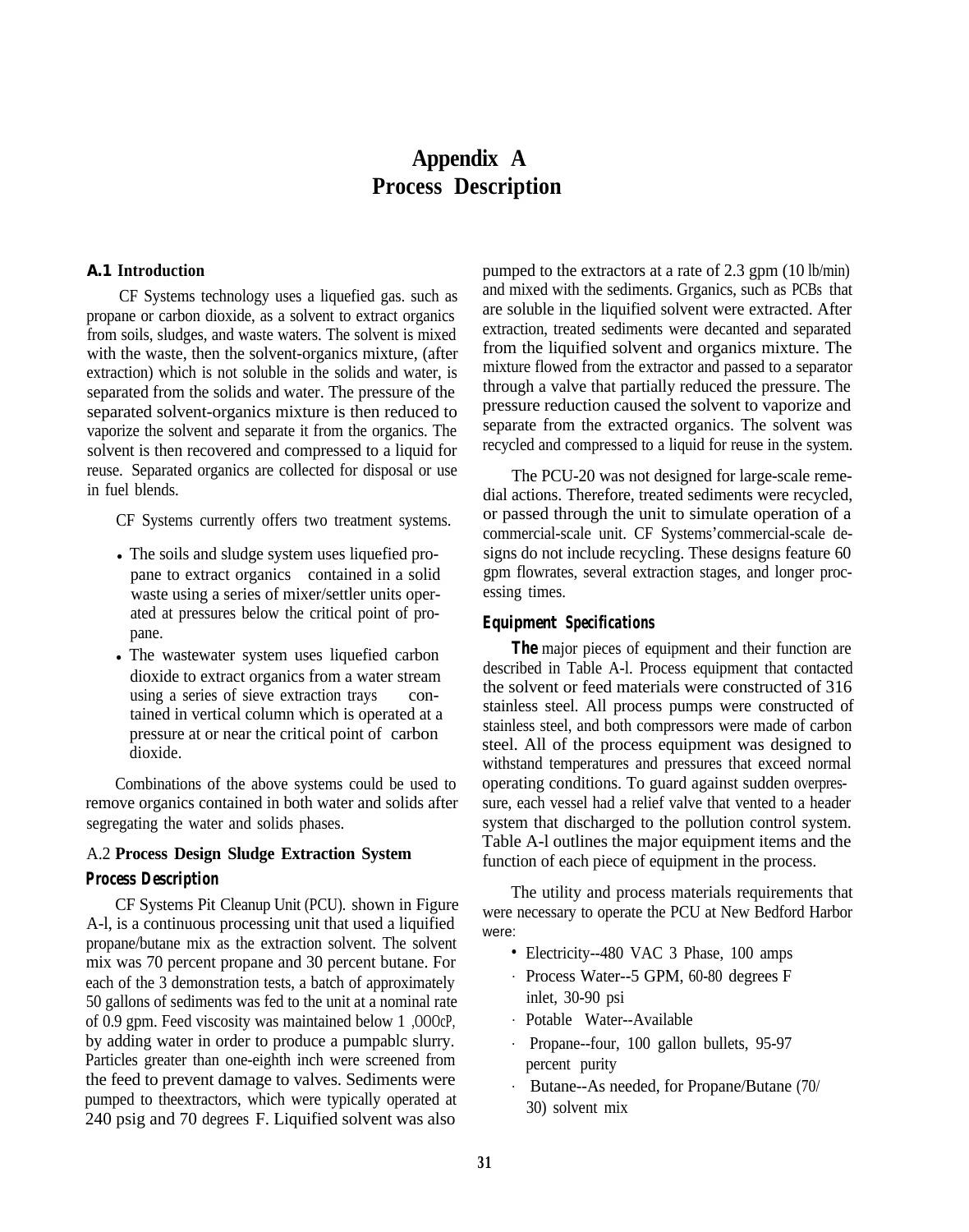

Figure A-1 Pit Cleanup I Init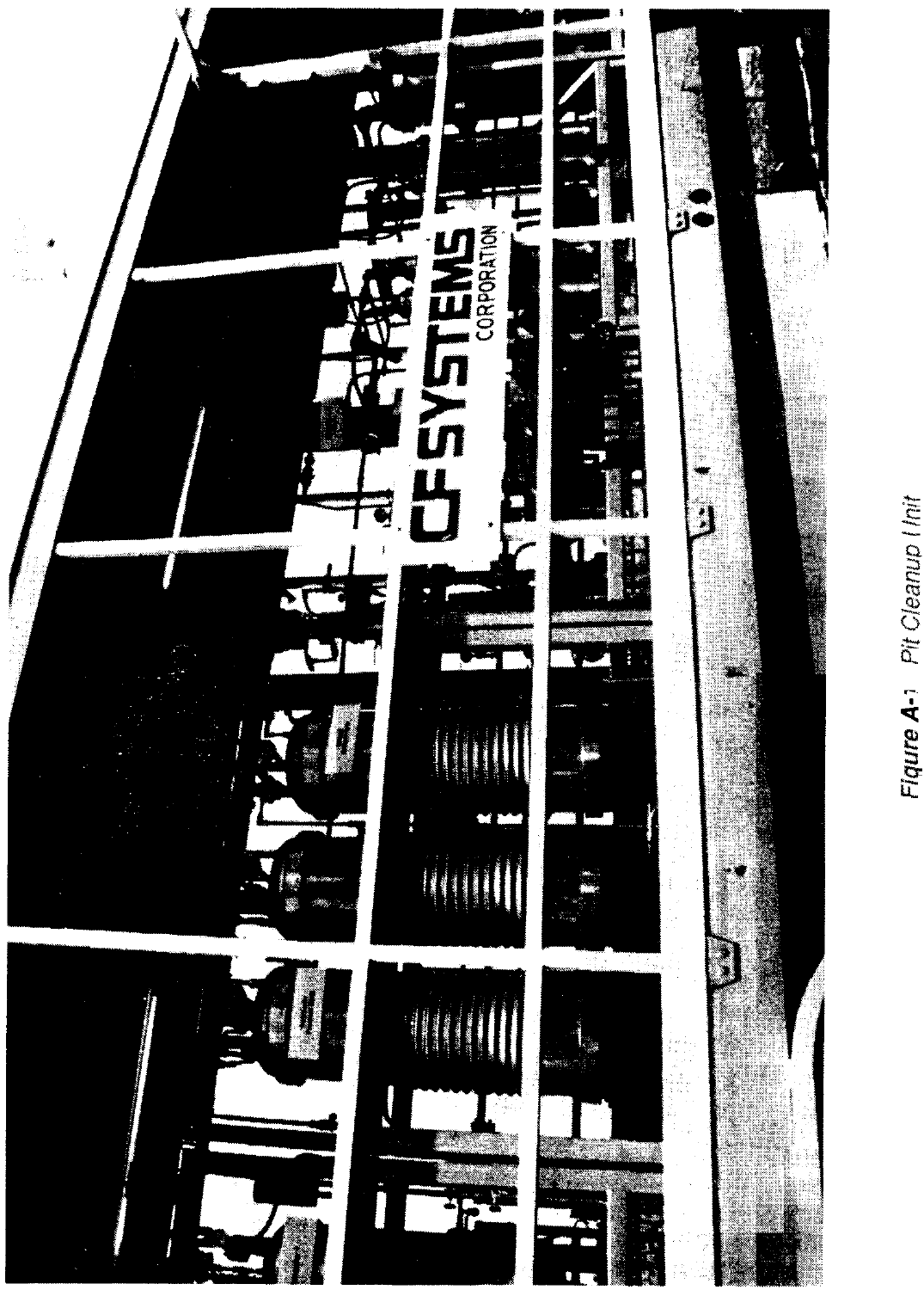# **Table A-l. Process Equipment Description**

| Process Equipment                                   | Designation    | <b>Function in System</b>                                                                                                                                                                                                               |
|-----------------------------------------------------|----------------|-----------------------------------------------------------------------------------------------------------------------------------------------------------------------------------------------------------------------------------------|
| <b>Feed Kettle</b>                                  | <b>FK</b>      | Holds approximately 100 gallons of<br>strained, slurried feed. Counter-rotating<br>agitators homogenize feed.                                                                                                                           |
| <b>Basket Strainer</b>                              | $S-1$          | Prevents oversized (>1/8 inch) feed<br>material from entering the system.                                                                                                                                                               |
| Extractor 1                                         | E-I            | Extracts organics from water-solids feed<br>mixture with solvent from D-2.                                                                                                                                                              |
| Decanter 1                                          | $D-I$          | Allows separation of solvent-organic<br>mixture from water-solids layer. Sends<br>water-solids layer to Extractor 2 (E-2)<br>and solvent-organics layer to the solvent<br>recovery system.                                              |
| Extractor <sub>2</sub>                              | $E-2$          | Extracts organics from water-solids<br>mixture with fresh propane from the<br>solvent recovery process.                                                                                                                                 |
| Decanter <sub>2</sub>                               | $D-2$          | Allows separation of solvent-organics<br>layer from water-solids mixture.                                                                                                                                                               |
| Cartridge Filter                                    | $F-2$          | Filters residual solid fines from solvent-<br>organics stream leaving Decanter 1 (D-I).                                                                                                                                                 |
| Solvent Recovery<br>Column                          | <b>SRC</b>     | Separates propane solvent from organics<br>via pressure reduction and heat from the<br>Column Reboiler (CR). Solvent vapor flows<br>out the overhead while organics are<br>deposited in the CR.                                         |
| Column Reboiler                                     | CR             | Provides both holdup for the recovered<br>organics and heat for the Solvent Recovery<br>Column (SRC) via a tube bundle heat<br>exchanger.                                                                                               |
| <b>Treated Sediment</b><br>(Raffinate) Product Tank | RPT-1<br>RPT-2 | Receives treated sediments (raffinate)<br>from Decanter 2 (D-2). Recovers residual<br>propane via flash pressure reduction and<br>heat from water jacket. RPT-2 receives<br>RPT-1 overflow.                                             |
| <b>Extract Product Tank</b>                         | EPT            | Receives extracted organics effluent from<br>the Column Reboiler (CR). Recovers<br>residual propane via flash pressure<br>reduction and heat from the water jacket.                                                                     |
| Main Compressor                                     | $C-I$          | Compresses both Low Pressure Solvent<br>Compressor (C-2) outlet solvent and<br>Solvent Recovery Column (SRC) overhead<br>solvent. Outlet sent to Column Reboiler<br>(CR) for heat exchange before returning<br>to Extractor 2 $(E-2)$ . |
| Low Pressure Solvent<br>Compressor                  | $C-2$          | Compresses scavenged propane from Extract<br>and Raffinate Product Tanks (EPT, RPT-1,<br>and RPT-2). Sends compressed solvent to<br>Main Compressor (C-I                                                                                |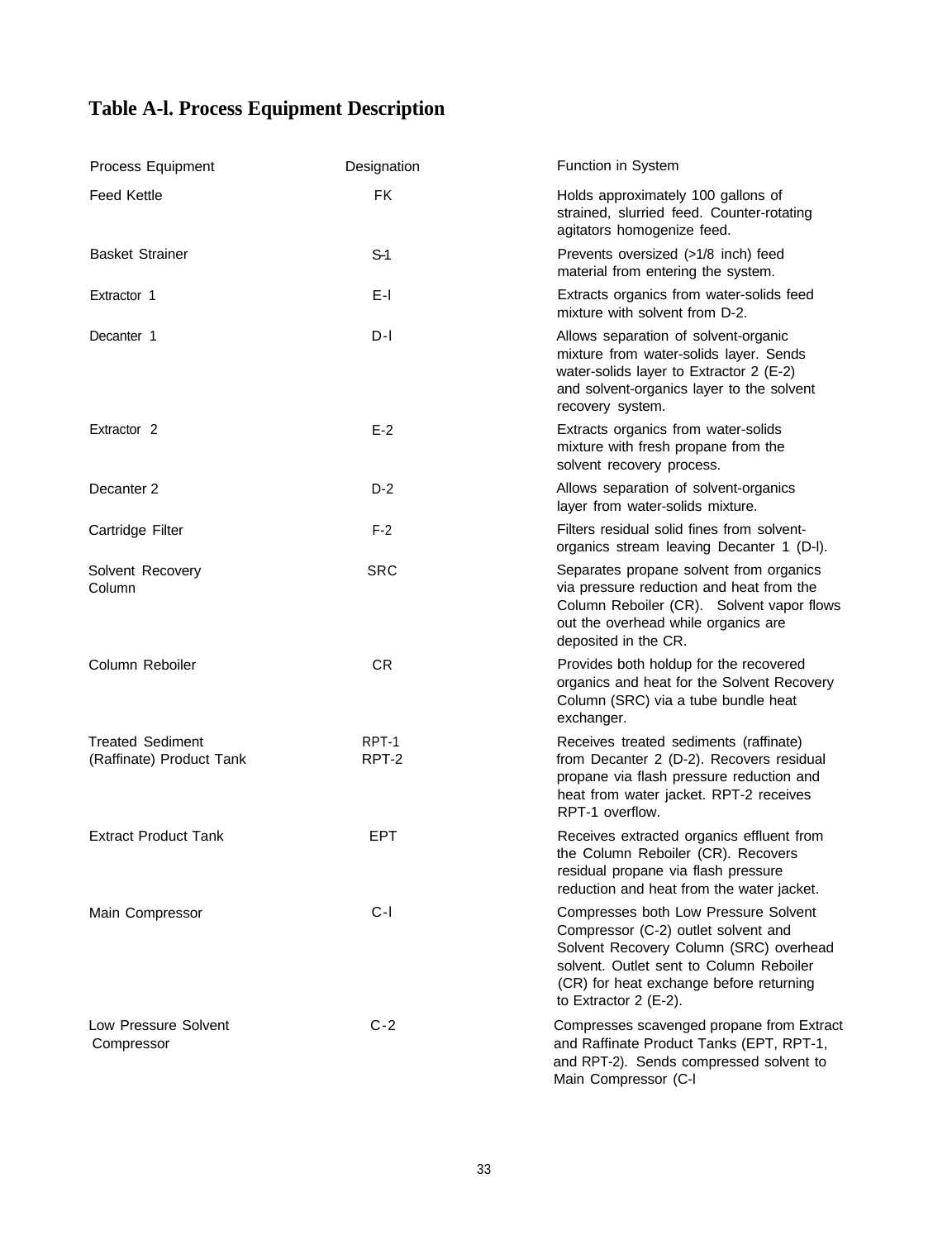| Minimum | Nominal     | Maximum    |
|---------|-------------|------------|
| 180     | 240         | 300        |
| 60      | 100-110     | 120        |
| 60      | 70          | 100        |
| 8       | 12          | 15         |
| 0.2     | $0.2 - 0.5$ | 1.5        |
|         | 1.5         | 2          |
| 10      | 30          | 60         |
| --      | --          | $1/8$ inch |
| 6       |             | 12         |
| 0.5     | 10          | 1,000      |
|         |             |            |

# **Table A-2. Range of Operating Conditions for Testing**

• Nitrogen (forpressure testing during shakedown period)--(2) 1A size cylinders.

Utility usage for a commercial-scale unit cannot be easily compared with the PCU because pilot-scale equipment consumed much more energy per gallon of throughput

The operating conditions listed in Table A-2 are essential to the efficient operation of CF Systems' pilot-scale unit. Failure to operate the unit within the specified operating ranges can result in decreased extraction performance. The operating parameters were set during the shakedown portion of the demonstration. CF Systems claimed that minor fluctuations would not affect performance.

The feed temperature is that of the material piped into the feed kettle. The feed must be maintained above 60 degrees F to avoid freezing, which could interfere with the extraction process. The feed must be maintained below 120 degrees F to prevent vaporization of the solvent.

The extractor pressure, measured at the gauges on extractors 1 and 2, is controlled by the main compressor and at the extract discharge from the extraction segment of the unit.

The viscosity and solids content must be such that the feed material is pumpable. Pretest sampling determines the viscosity of the potential feed. Any potential feed with a viscosity above the listed range is slurried with water to yield a pumpable mixture.

In order to prevent damage to the process equipment, the pilot-scale unit has a maximum limit for solids size. Basket strainers, located bctwcen the feed pump and the first extractor, prevent larger-than-allowable size solids from entering the system. Oversized solids removed from the feed were hauled to an RCRA-approved facility.

The feed flow rate represents the rate at which material is pumped from the feed kettle into the extraction system. Operational flow rates above the listed maximum can force segments of the system, such as decanters and control valves, beyond their effective hydraulic capacity. The feed flow rate is manually controlled through the feed pump controller located beneath the feed kettle. Average detention time of throughput is about one hour.

#### Process Flow Diagram

The PCU process flow diagram is shown in Figure A-2. The extraction portion of this unit consisted of two stages of counter-current extraction with solid-liquid separation between the extractors. The feed was transferred from a feed preparation drum to the feed kettle with a pump. In the feed kettle, slurry solids were kept suspended while in the feed kettle by two counter-rotating agitators. During this process, feed was pumped from the feed kettle through a basket strainer, which removed any particles greater than l/8 inch in diameter. Then feed flowed to the first extractor, where feed was mixed with the liquid propane/butane solvent. An agitator (not shown in the figure) provided mixing action before the solvent-organics mixture flowed to decanter 1. At decanter 1, the mixture separated into two immiscible layers. The solids and water settled into the underflow to the second extractor. The decanter overflow, which contained extracted organics, propane/butane, and fine solids, flowed through a filterand then to a solvent recovery column.

The pressure difference between the first decanter and the second extractor moved the solid-liquid stream into the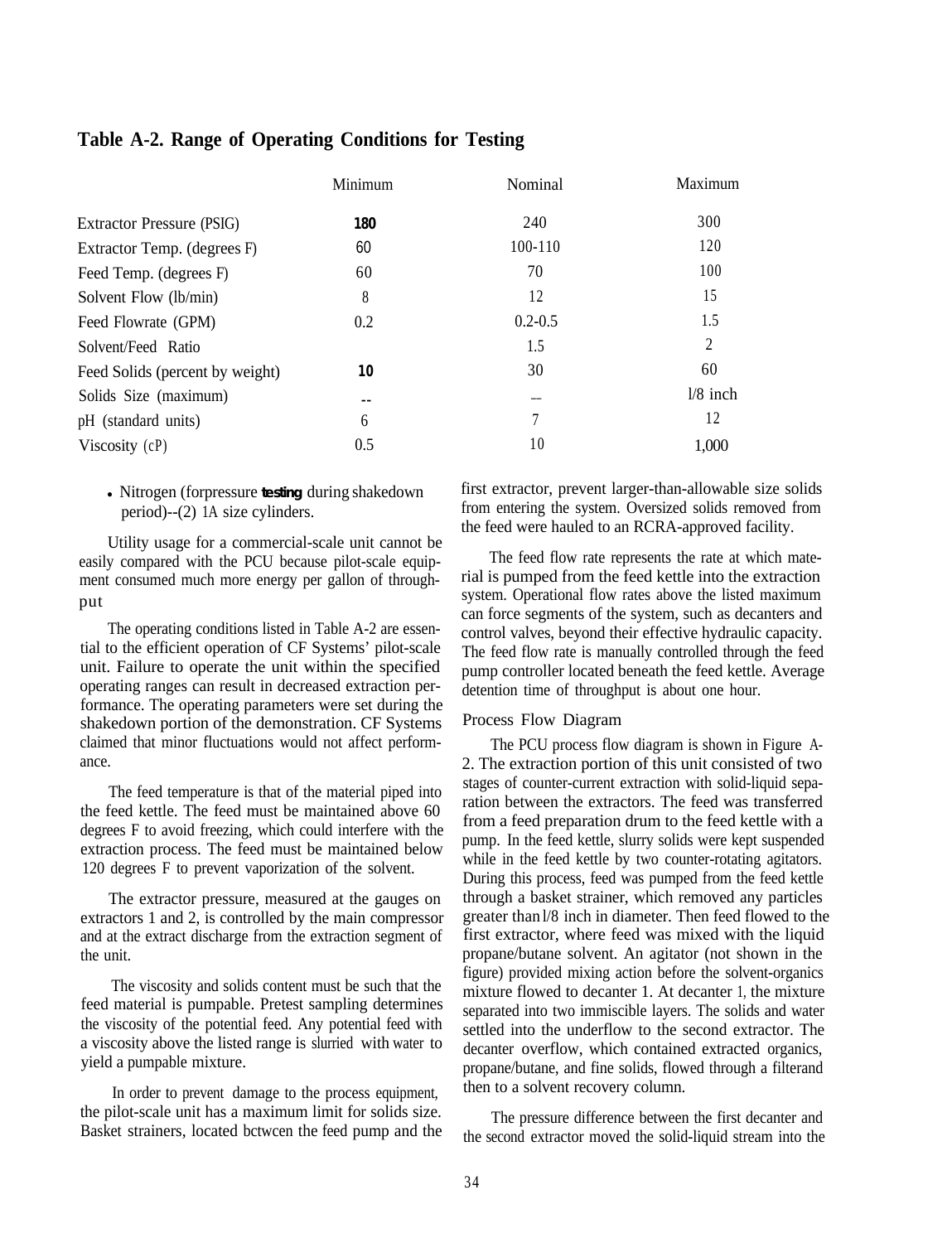![](_page_41_Figure_0.jpeg)

Figure A-2. CF Systems Process Schematic.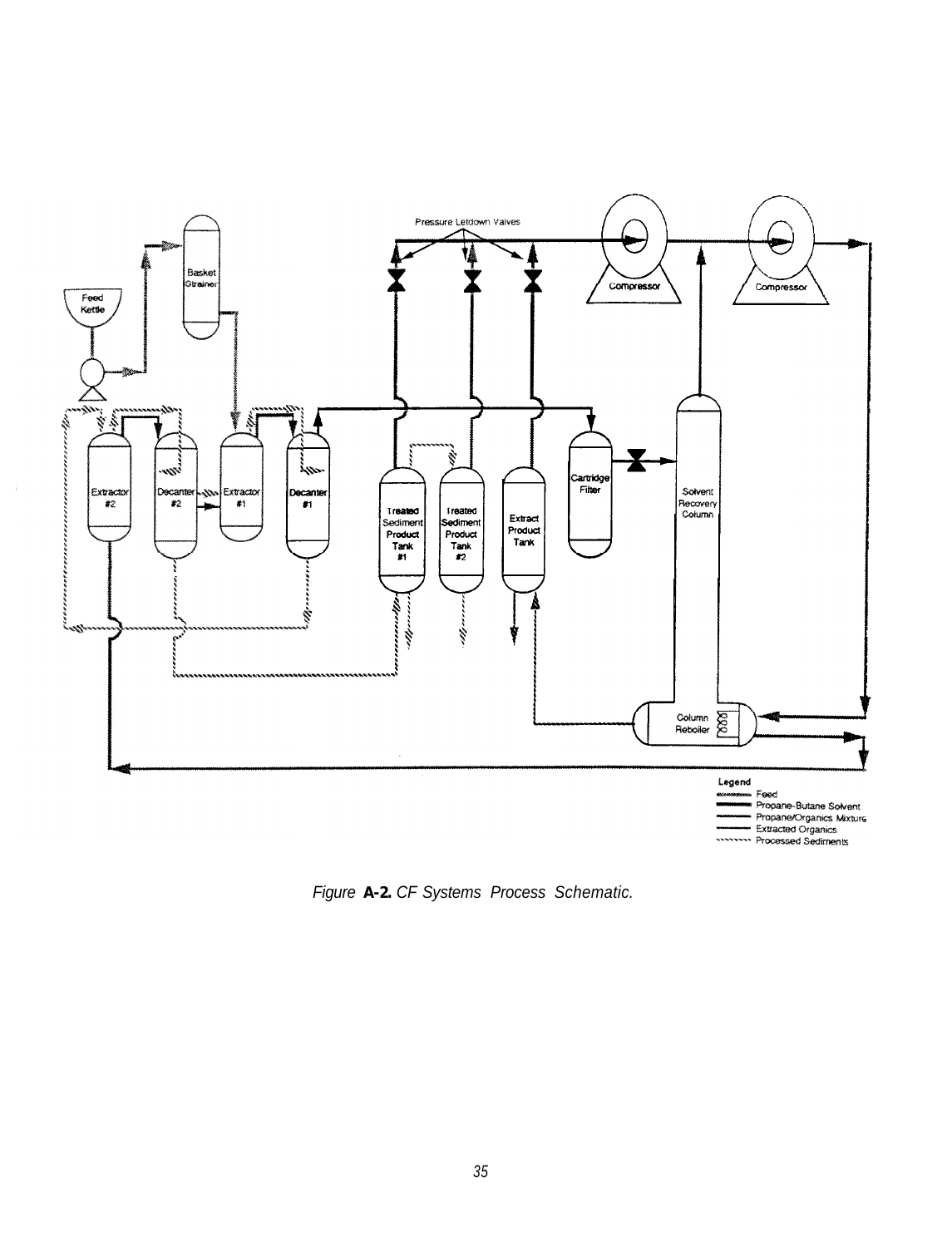**second extractor** for second-stage extraction. Fresh liquified solvent (propane/butane mixture) from the solvent recovery process then mixed with the solids/water stream and further extracted the organic components. An agitator (not shown in the figure), which was located above the second extractor, provided mixing action before the solvent-organics mixture flowed to decanter 2. At decanter 2, two immiscible layers were formed. The organics-solvent layer floated to the top while the solids sank into the underlying water layer. The lower water-solids layer flowed from the bottom of the decanter to the treated sediment product tanks, while the upper organics-solvent layer recycled to the first extractor for final stage extraction.

The organic-solvent stream from the first stage extractor passed through a filter cartridge that collected fine solids and went to the solvent recovery column. In the solvent recovery column, the solvent vaporized and was removed from the column overhead, while the organics remained as a separate liquid. The mixture of organics containing dissolved propane gathered in the column reboiler and subsequently passed to the extract product tank. Solvent from the column overhead flowed to the main compressor. The compressed solvent passed through the column reboiler heat exchanger to provide the heat necessary to boil off residual solvent remaining in the organic mixture. The condensed solvent left the reboiler and reentered the extraction system via the second extractor.

The residual solvent that vaporized off the system products in the extract or the treated sediment tanks flowed to the low-pressure solvent compressor. The outlet stream of the low-pressure solvent compressor fed to the main compressor, where it was compressed along with vapors from the column overhead.

During system shutdown or if overpressure within a vessel opens a relief valve, material is vented to a relief header, which directs the material to a blowdown tank where solids and liquids are removed from the vented stream. The gases from the blowdown tank pass through a 42-gallon activatedcarbon filter to removecontaminants in the propane gas. The gas then passes through a flame arrestor and is vented to the atmosphere. This system was used only once during the demonstration, at the conclusion of PCU decontamination.

### A.3 Process Design Waste Water Extraction System

#### *Process Description*

**The CF Systems wastewater extraction process is a** solvent extraction technique which, instead of using a typical solvent such as methylenc chloride, toluene or hcxane, uses liqucfied carbon dioxide (CO<sub>2</sub>) gas. This solvent has high solubilitics for most hazardous organic

compounds. In addition,  $CO<sub>2</sub>$  is inexpensive, non-toxic, and can be easily separated from the extracted compounds. In contrast to the sludge unit the wastewater unit uses a sieve tray extraction instead of mixer/settler extraction units.

Figure A-3 provides a simplified flow diagram of the  $CF$  Systems extraction process using liquid  $CO<sub>2</sub>$  as a solvent to extract organics from wastewater. As shown in the figure, organic-bearing wastewater is contintiously fed into the top of the extractor and flows down the column through a **series** of sieve tray downspouts. Simultaneously, liquid  $CO<sub>2</sub>$  is fed into the bottom of the extractor, and jets upward through perforations in the sieve trays because liquid  $CO<sub>2</sub>$  has a lower density than water. During this countercurrent contact between CO<sub>2</sub> and wastewater, organics are dissolved out of the water phase to form a COJ organics phase, or extract, which continuously exits from the top of the extractor. As the extract stream flows from the extractor to the separator vessel, it passes through a pressure reducing valve that allows some of the  $CO<sub>2</sub>$  to vaporize and exit from the top of the separator. The  $CO<sub>2</sub>$ vapor leaving the top of the separator vessel is continuously fed to a compressor, recompressed, liquefied and then reused as fresh solvent, resulting in a totally enclosed recycle system. In the separator vessel, as  $CO<sub>2</sub>$  changes phase from liquid to vapor, the liquid organics are released and flow to the bottom of the separator, where they are collected and removed as a concentrated stream usually containing less than five percent water. Both the concentrated organic stream and the water effluent from the bottom of the extractor vessel are reduced in pressure prior to being pumped off-skid.

#### Equipment Specification

CF Systems Organics Extraction Unit Model LL2OCO-1 is designed such that the extraction process will not be interrupted by component failure. To accomplish this, each component has design parameters appropriate to its function in the process. Most components are designed for use in environments with temperatures and pressures of 350°F and 150 psig, respectively. Table A-3 lists all major components and their functions. Utility and process water requirements are given in Table A-4.

. Process Flow Diagram

This section describes the functioning of the major operating units shown in a process flow diagram; Figure A-4.

. Extract lion

In the extraction process, the wastewater **feed** is pumped from a storage tank through a strainer, a heat exchanger, and then to a surge drum. The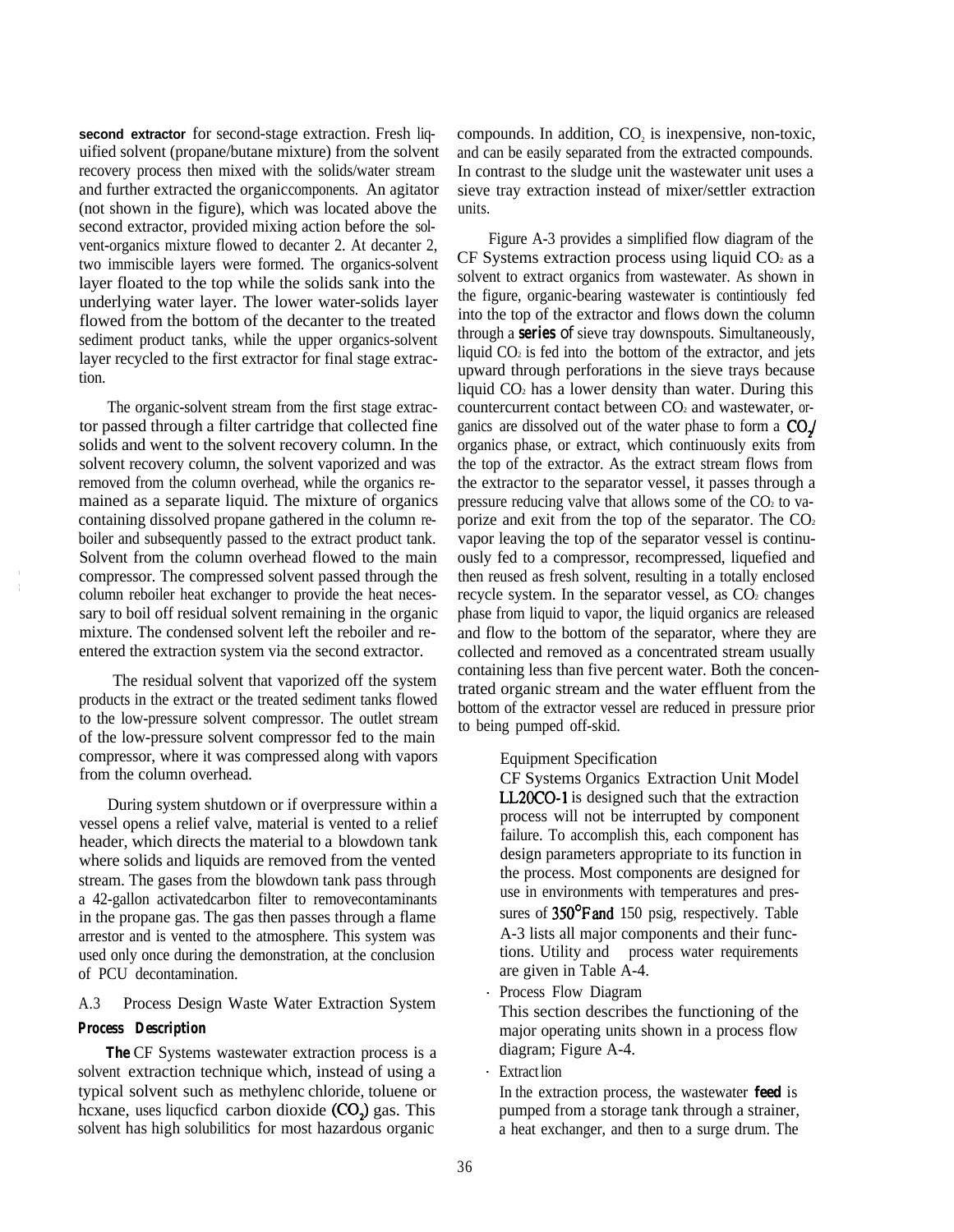![](_page_43_Figure_0.jpeg)

**Figure A-3.** Simplified Flow Diagram.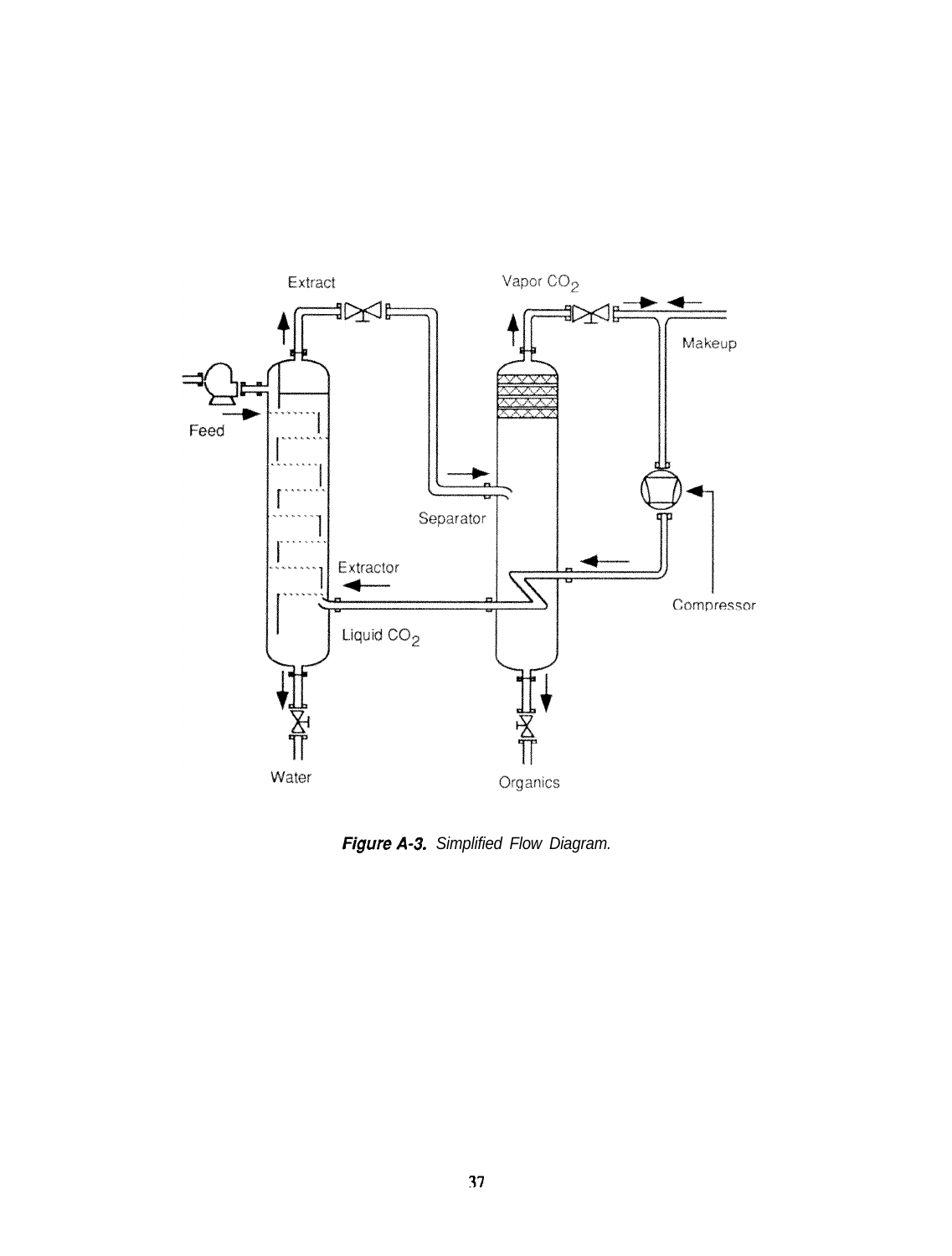# **Table A-3. Major Components and Functions**

| Component# | Name                                                      | Function                                                                                                                                                                                                                |
|------------|-----------------------------------------------------------|-------------------------------------------------------------------------------------------------------------------------------------------------------------------------------------------------------------------------|
| T-I        | Extractor                                                 | Provides contact between the water-<br>organics feed stream and the liquid<br>$CO2$ solvent.                                                                                                                            |
| T-2        | Solvent Recovery<br>Column                                | Separates most of the CO <sub>2</sub> solvent<br>from the organics in the extract<br>stream.                                                                                                                            |
| D-I        | Feed Drum                                                 | Intermediate surge for the wastewa<br>ter feed between the low pressure<br>pump (GP-102) and the high pres<br>sure feed pump (P-I).                                                                                     |
| $D-2$      | <b>Medium Pressure</b><br><b>Extract Flash Drum</b>       | Provides intermediate pressure<br>separation of CO <sub>2</sub> solvent from ex<br>tracted organics and cooling of CO.<br>vapor discharged from the second<br>stage of the Low Pressure Compres<br>sor (C-3).           |
| $D-3$      | Low Pressure Extract<br>Flash Drum                        | Provides low pressure separation of<br>$CO2$ from the organics.                                                                                                                                                         |
| $D-4$      | <b>Medium Pressure</b><br>Raff inate Flash Drum<br>water. | Provides initial separation of CO <sub>2</sub><br>fromextracted water.                                                                                                                                                  |
| $D-5$      | Low Pressure<br>Raff inate Flash Drum                     | Provides final separation of the CO <sub>2</sub><br>from extracted water.                                                                                                                                               |
| D-6        | C-2 Interstage<br>Knockout Drum                           | Provides removal of any organics<br>condensed from the CO <sub>2</sub> vapor going<br>to the second stage of the Medium<br>Pressure Compressor (C-2).                                                                   |
| $D-7$      | C-3 Interstage<br>Knockout Drum                           | Provides removal of organics con<br>densed from CO <sub>2</sub> vapor before en<br>tering the second stage of the Low<br>Pressure Compressor (C-3).                                                                     |
| $D-9$      | C-I Suction<br>Knockout Drum                              | Provides removal of any liquid con<br>densed from the CO <sub>2</sub> vapor from the<br>Solvent Recovery Column (T-2) and<br>the C-I Recycle Cooler (E-S) before<br>the vapor enters the Main Compres-<br>sor $(C-I)$ . |
| $D-11$     | CO, Storage Drum                                          | Provides location for CO <sub>2</sub> storage.                                                                                                                                                                          |
| $E-1$      | Column Reboiler                                           | Heat exchanger used to transfer the<br>heat of vaporization to the liquid<br>CO <sub>2</sub> in the Solvent Recovery Col-<br>umn $(T-2)$ .                                                                              |
| $E-2$      | After condenser                                           | Heat exchanger used to condense the<br>$CO2$ vapor/liquid mixture coming<br>from the Column Reboiler (E-I).                                                                                                             |
| $E-3$      | Solvent Subcooler                                         | Cools the liquid $CO2$ from the<br>Aftercondenser (E-2)                                                                                                                                                                 |

(continued)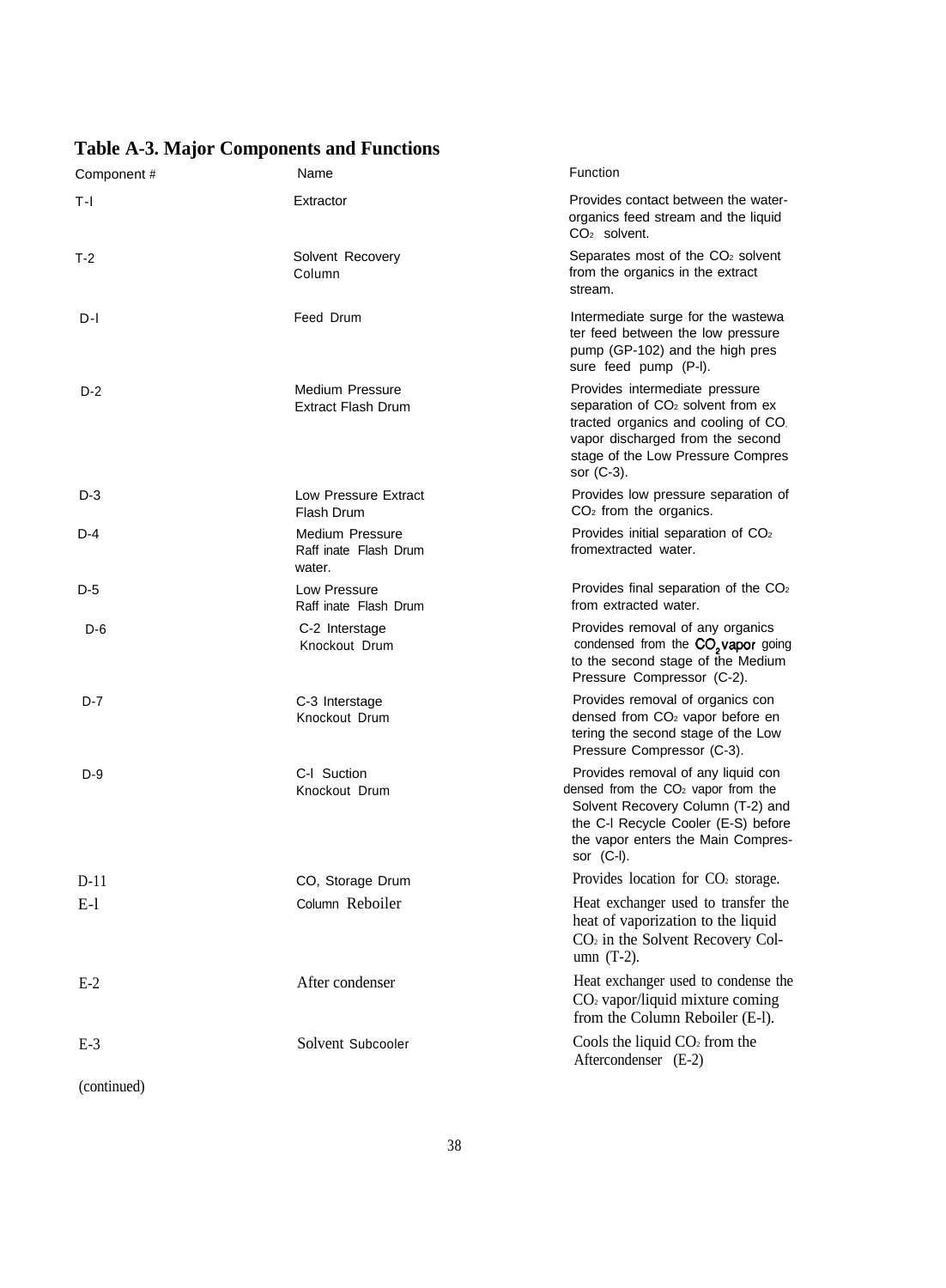# **Table A-3. (Continued)**

| Component # | Name                                                              | Function                                                                                                                                                                                    |
|-------------|-------------------------------------------------------------------|---------------------------------------------------------------------------------------------------------------------------------------------------------------------------------------------|
| $E - 4$     | Feed Precooler                                                    | Cools the incoming wastewater feed<br>from storage.                                                                                                                                         |
| $E-5$       | C-I Recycle Cooler                                                | Cools the CO <sub>2</sub> vapor recycled through<br>the Main Compressor (C-I).                                                                                                              |
| $E-6$       | C-2 Intercooler                                                   | Cools the hot compressed CO <sub>2</sub> va-<br>porfrom the first stage of the Medium<br>Pressure Compressor (C-2) before it<br>enters the second stage of C-2.                             |
| E-7         | C-3 Intercooler                                                   | Cools the hot compressed $CO2$ va-<br>por from the first stage of the Low<br>Pressure Compressor (C-3) before it<br>enters the second stage of C-3.                                         |
| $E-8$       | C-I Lube Oil Cooler                                               | Cools the lube oil for the Main<br>Compressor (C-I).                                                                                                                                        |
| $E-10$      | Reflux Cooler                                                     | Cools the liquid CO <sub>2</sub> from the Solvent<br>Subcooler (E-3) before it enters the<br>Solvent Recovery Column (T-2) to<br>aid in CO <sub>2</sub> vapor and organics sepa-<br>ration. |
| $E-12$      | C-2 Recycle Cooler                                                | Cools the CO <sub>2</sub> vapor recycled from<br>the Medium Pressure Compressor<br>(C-2) back into the Medium Pres-<br>sure Extract Flash Drum (D-2).                                       |
| $E-13$      | C-3 Recycle Cooler                                                | Cools the CO <sub>2</sub> vapor recycled from<br>the Low Pressure Compressor(C-3)<br>back to the Low Pressure Extract<br>Flash Drum (D-3).                                                  |
| $E-14$      | D-2 Reboiler                                                      | Supplies heat to the liquid in the<br>bottom of the Medium Pressure<br>Extract Flash Drum (D-2).                                                                                            |
| $C-I$       | Main Compressor                                                   | Compresses the CO <sub>2</sub> vapor from the<br>Solvent Recovery Column (T-2).                                                                                                             |
| $C-2$       | <b>Medium Pressure</b><br>Compressor<br>Extract Flash Drum (D-2). | Compresses the CO <sub>2</sub> vapor collected<br>in the Medium Pressure                                                                                                                    |
| $C-3$       | Low Pressure                                                      | Compresses the CO <sub>2</sub> vapor collected<br>in Compressor the Low Pressure<br>Extract Flash Drum (D-3).                                                                               |
| $P-I$       | <b>Feed Pump</b>                                                  | High pressure pump taking wastewa<br>ter from the Feed Drum (D-I) and the<br>Extractor (T-I).                                                                                               |
|             | Solvent Charge<br>Pump                                            | Pumps CO <sub>2</sub> makeup into the Solvent<br>Recovery Column (T-2).                                                                                                                     |
| $P-3$       | <b>Extract Pump</b>                                               | Takes suction on the Low Pressure<br>Extract Flash Drum (D-3) discharg-<br>ing to storage.                                                                                                  |
| $P - 4$     | Raff inate Pump                                                   | Takes suction on the Low Pressure<br>Raffinate Flash Drum (D-5) discharg-<br>ing extracted water to storage.                                                                                |
| $P-5$       | C-I Auxiliary<br>Lube Oil Pump                                    | Provides initial lube oil pressure to<br>start Main Compressor (C-I).                                                                                                                       |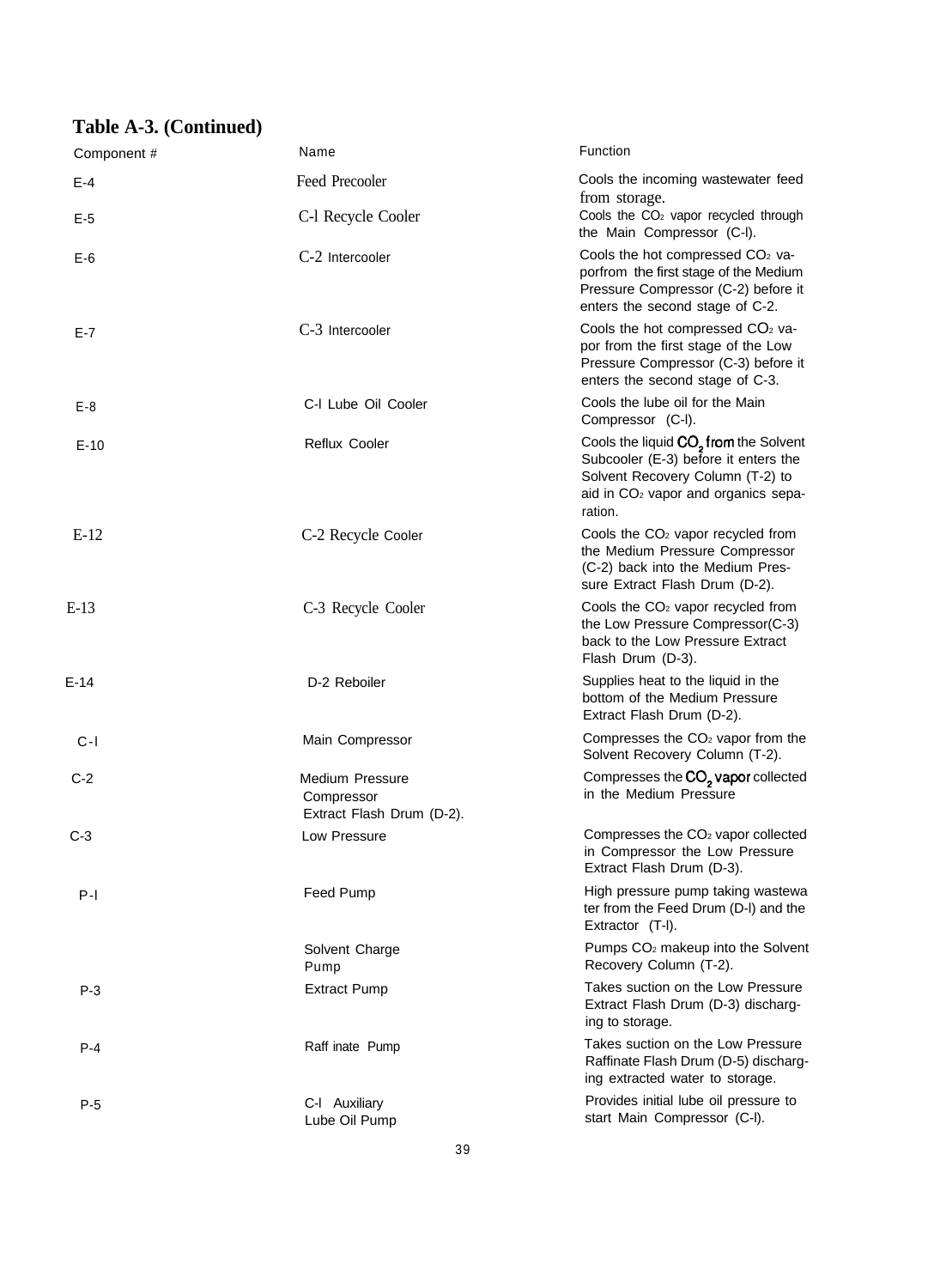# **Table A-4. Utility and Process Water Requirements**

Electric Power Criteria

- इस्लाम स्पत्

460V, 3 phase, 60 Hz AC electric power is distributed to the following loads:

| Comoonent (item no.)                                                 | <b>Motor HP</b> |
|----------------------------------------------------------------------|-----------------|
| Main Compressor (C-I)                                                | 125             |
| Medium Pressure Compressor (C-2)                                     | 60              |
| Low Pressure Compressor (C-3)                                        | 25              |
| Feed Pump (P-I)                                                      | 20              |
| Extract Pump (P-3)                                                   | 5               |
| Raffinate Pump (P-4)                                                 | 5               |
| C-I Auxiliary Lube Oil Pump (P-5)                                    | 1               |
| Feed Mixer (MX-1)                                                    | 0.5             |
| <b>Total Connected</b>                                               | 241.5           |
| Hot Water Criteria                                                   |                 |
| Requirement                                                          | Design Value    |
| Supply Temperature                                                   | 180"F           |
| Supply Pressure                                                      | By Client       |
| Design Flow Rate                                                     | 25 GPM          |
| Return Temperature                                                   | $150^\circ$ F   |
| Design Pressure Drop Across Skids                                    | 20 psi          |
| Thermal Relief Valve Setpoint                                        | 100 psig        |
| Individual component hot water requirements are listed below:        |                 |
| Individual Comoonent                                                 | Flow Rate (GPM) |
| Feed Drum (D-I)                                                      | 13.3            |
| Medium Pressure Extract Flash Drum (D-2)                             | 9.1             |
| Low Pressure Extract Flash Drum (D-3)                                | 1.5             |
| Total Hot Water                                                      | 23.9            |
| Refrigerated Water Criteria                                          |                 |
| Refrigerated water is supplied at the following conditions:          |                 |
|                                                                      | Design Value    |
|                                                                      | 55 °F           |
| Supply Temperature<br>Supply Pressure                                | By Client       |
| Design Flow Rate                                                     | <b>110GPM</b>   |
| Return Temperature                                                   | 70 °F           |
| Pressure Drop Across Skid                                            | 30 psi          |
| Thermal Relief Valve Setpoint                                        | 100 psig        |
| Individual component refrigerated water requirements are as follows: |                 |
| Refrigerated Water Requirements                                      | Design Value    |
| <b>Comoonent</b>                                                     | Flow Rate (GPM) |
| Aftercondenser (E-2)                                                 | 30              |
| Solvent Subcooler ((E-3)                                             | 30              |
| Feed Precooler (E-4)                                                 | 30              |
| C-I Recycle Cooler (E-5)                                             | 5               |
| C-2 Inter and Recycle Coolers (E-6/E-I 2)                            | 6               |
| C-3 Inter and Recycle Coolers (E-7/E-I 3)                            | 4               |
| C-I Lube Oil Cooler (E-8)                                            | 1               |
| Reflux Cooler (E-10)                                                 | 3               |
| <b>Total Refrigeration Requirement</b>                               | 109             |

 $\label{eq:1}$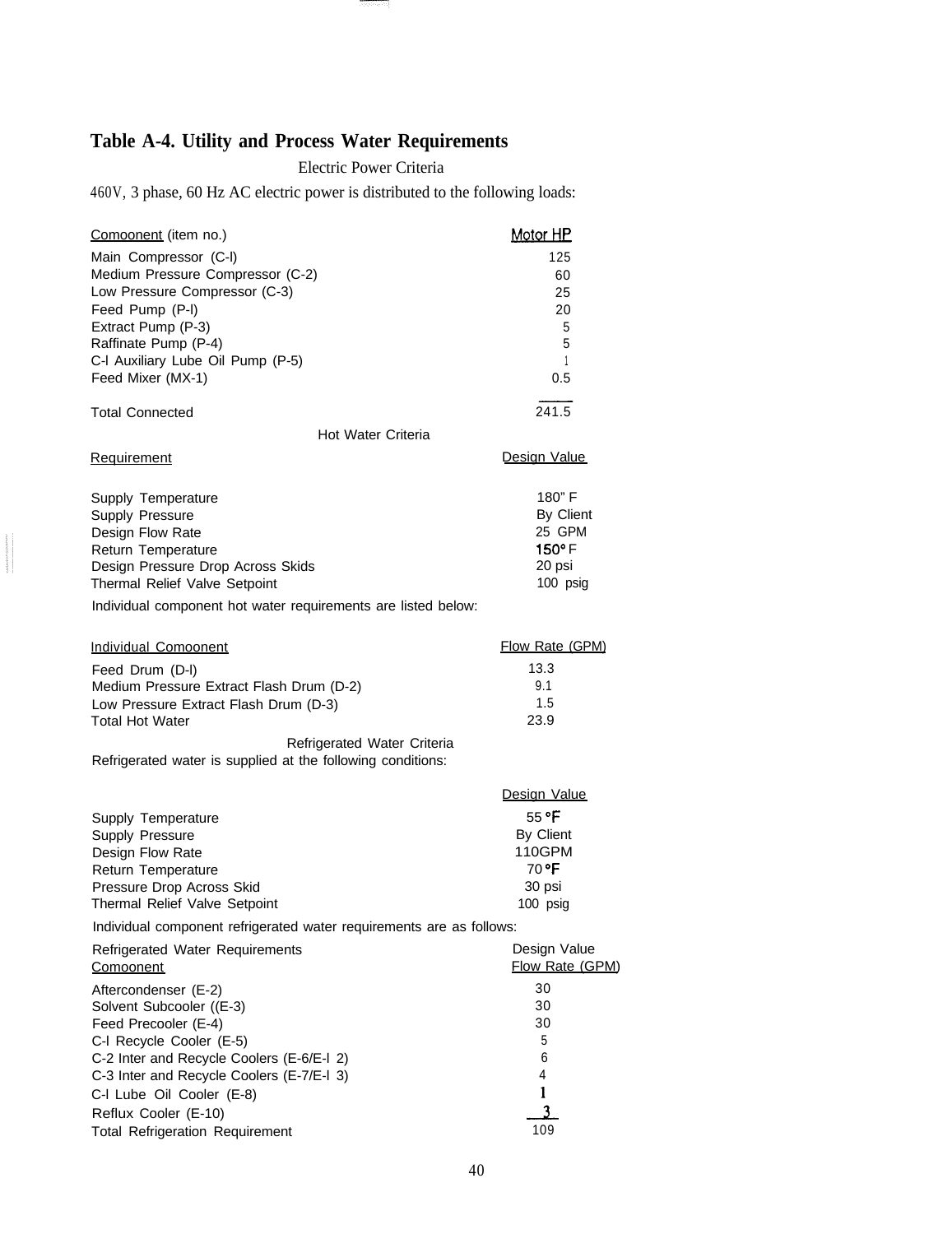strainer removes any solid particles larger than 60 mesh to prevent these solids from entering the high pressure feed pump and the extractor. The resulting strained feed stream has no more than two percent suspended solids. The Feed Precooler (E-4) cools the wastewater feed to a temperature below 70°F. The jacket on the feed drum heats the wastewater to above 65 °F. The Feed Drum (D-l) provides five minutes of reserve feed for the system process.

From the feed drum, wastewater is pumped by the Feed Pump (P-l) to the Extractor (T-l) at about 950 psig. Wastewater enters at the top of the extractor and flows downward countercurrent to the  $CO<sub>2</sub>$  solvent stream. The  $CO<sub>2</sub>$  solvent enters at the bottom of the extractor and flows up through the column as the dispersed phase. The column internals consist of sieve trays and downcomers.  $CO<sub>2</sub>$  passes through the sieve tray holes as it flows upward from stage to stage. The aqueous solution, coming from the top, flows across a sieve tray before passing through a downcomer to the stage below. The arrangement allows for optimum mixing and contact between the fluids to accomplish extraction of the organics into the  $CO<sub>2</sub>$  solvent.

The extract stream from the top of the extractor consists of liquid CO2, organics extracted from the feed stream, and **a** small quantity of dissolved water. The organics concentration in the extract stream is over 98 weight percent

on a  $CO<sub>2</sub>$ -free basis. The  $CO<sub>2</sub>$ -organics extract stream flows through a pressure-reducing valve and is partially flashed. By reducing stream pressure from 935 psia to 750 psia. about 15 percent of the  $CO<sub>2</sub>$  vaporizes. During the flash evaporation process, the liquid loses sensible heat to vaporize the  $CO<sub>2</sub>$  and is cooled from 70  $\rm{P}F$  to 60  $\rm{P}F$ . At the lower temperature, the solubility of water in  $CO<sub>2</sub>$  decreases and a water phase is formed.

Pressure Letdown and Carbon Dioxide Distillation

An important feature of the  $CO<sub>2</sub>$  distillation and stripping is that the bulk of the  $CO<sub>2</sub>$  in the extract stream is separated from the product organics at a pressure that is very near the extractor pressure. This minimizes the compression work needed to recycle the CO<sub>2</sub> back to the extractor.

The  $CO<sub>2</sub>$  separation is performed in the Solvent Recovery Column (T-2). Vaporization heat is supplied from two

sources. First, the hot compressed  $CO<sub>2</sub>$ vapor discharged from the Main Compressor (C-l) gives up its sensible heat of cooling and latent heat of condensation as it cools from the vapor phase and condenses into the liquid phase. A kettle type heat exchanger, Column Reboiler, (E-l) is provided perform the heat exchange. Second, superheated  $CO<sub>2</sub>$  from the second stage discharge of tbe Medium Pressure Compressor (C-2) is injected into T-2 for direct heat exchange.

The column reboiler kettle is equipped with a boot for collecting the water layer formed in the pressure letdown and CO2 distillation. The water layer, which will contain some organics, collects in the boot and is recycled back to the feed drum for organics recovery.

• Extract Stream Flash Evaporation

The overhead  $CO<sub>2</sub>$  vapor from T-2 is fed to the suction of compressor C-l. The still bottoms stream contains about fifty percent of the  $CO<sub>2</sub>$ originally present in the **extract** stream, is fed into a cascaded flash evaporation stage for further CO<sub>2</sub> removal.

This organics-rich bottoms stream is first flashed across a control valve to about 125 psia. This stream flows into the Medium Pressure Extract Flash Drum (D-2) where the vaporized  $CO<sub>2</sub>$  is vented to compressor C-2 for recompression. The liquid is removed from D-2 on level control and flashed to a final pressure of 20 psia in D-3, the Low Pressure Extract Flash Drum, for nearly complete removal of  $CO<sub>2</sub>$ . The  $CO<sub>2</sub>$  vapor from D-3 goes to the first stage of the Low Pressure Compressor (C-3). The organics extract stream is withdrawn from D-3 on level control and is pumped to storage by the Extract Pump (P-3). Some of the heat required to vaporize the  $CO<sub>2</sub>$  in drum D-2 is supplied by the superheated  $CO<sub>2</sub>$ coming from the second stage of C-3, which is injected directly into D-2. D-2 is equipped with a heating coil, and D-3 with a heating jacket, to heat the organics and to help remove the  $CO<sub>2</sub>$  $CO<sub>2</sub>$  vapor from the Raffinate Flash Drums (D-4) and D-5) is also injected directly into the extract flash drums.

• Raffinate Stream Flash Evaporation The vapors from the Low Pressure Raffinate Flash Drum (D-5) are combined with the vapors from D-3 before recompression by C-3 and injection into D-2. Similarly, the vapors from the Medium Pressure Raffinate Flash Drum (D-4)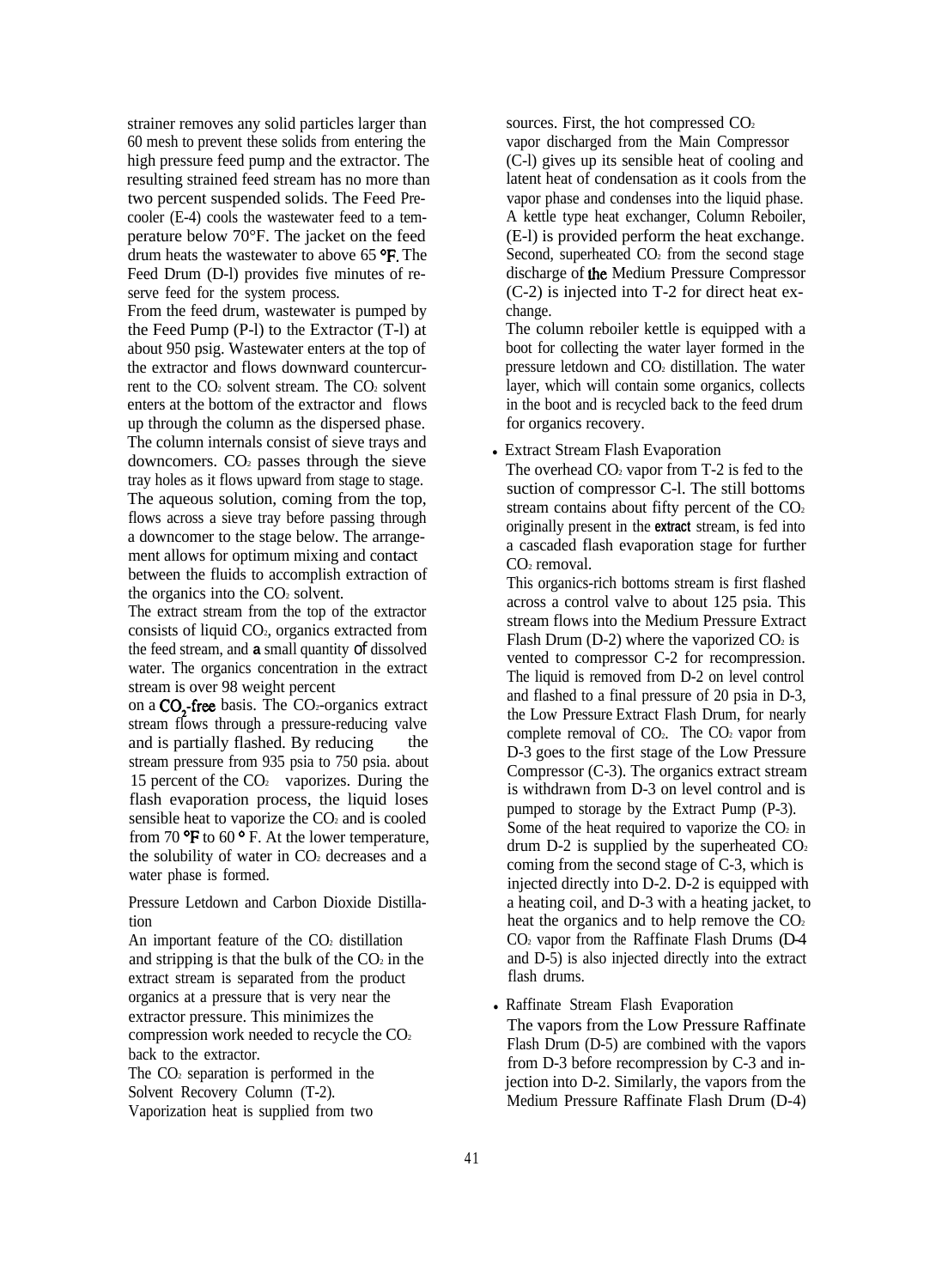![](_page_48_Figure_0.jpeg)

*Figure A-4. CF Systems Organics Extraction Unit Simplified One-Line Diagram.*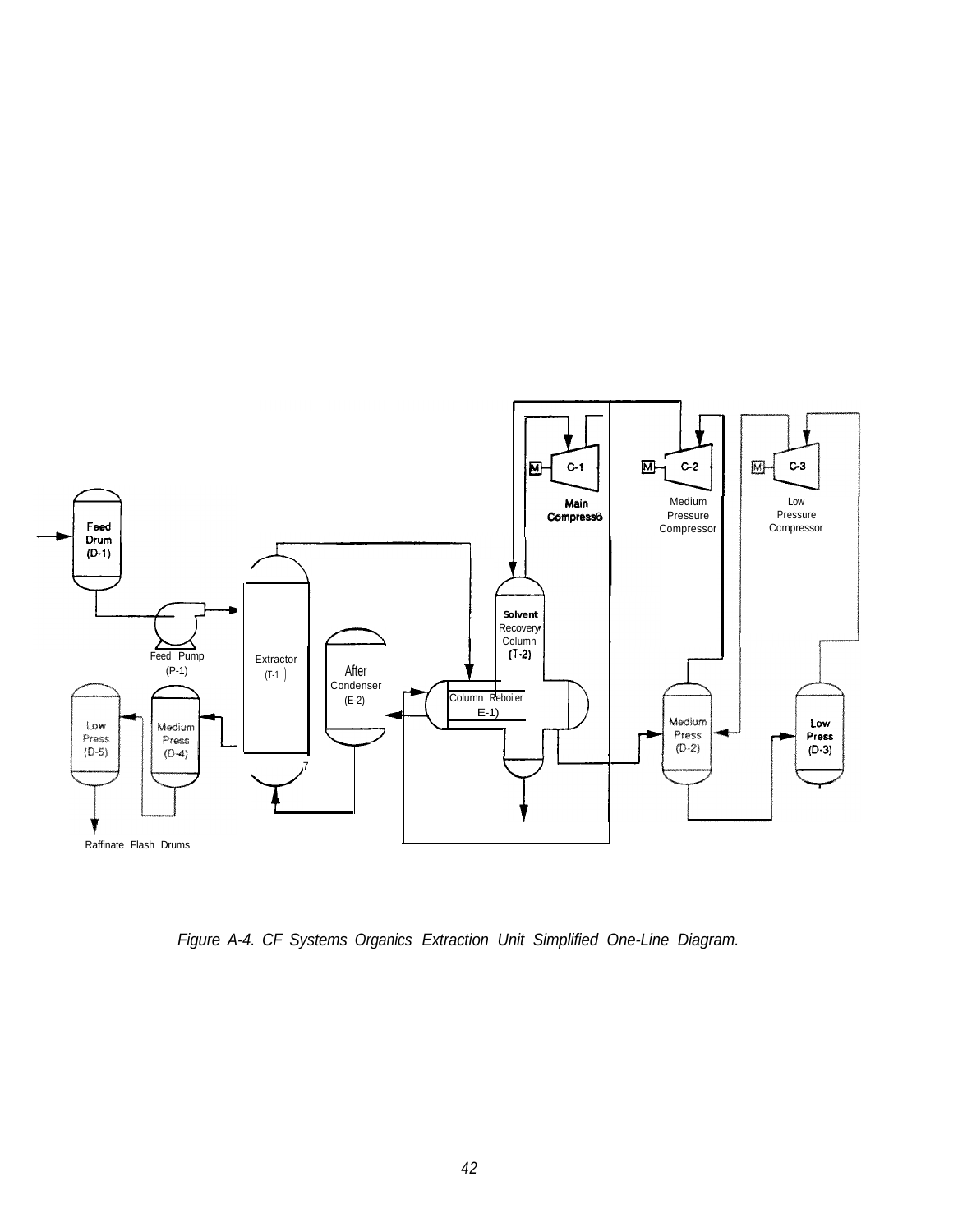are combined with the vapors from D-2 before recompression by C-2 and injection into T-2. The pressure in the raffinate flash drums is controlled by backpressurecontrollers located in the vapor outlet lines on the two extract flash drums. Both D-4 and D-S are equipped with level controllers for maintaining proper liquid flow from the drums. From D-5, the raffinate stream is pumped to a storage tank by Raffinate Pump (P-4).

• Carbon Dioxide Recompression, Condensing and Recycling

The last process involves recompressing, condensing, and recycling the  $CO<sub>2</sub>$ . The  $CO<sub>2</sub>$  vapor coming from D-3 is compressed from 18 psia to 128 psia by compressor, C-3. The CO<sub>2</sub> vapor discharged from C-3 is injected into drum D-2 for direct heat exchange with the liquid in this drum. The  $CO<sub>2</sub>$  vapor coming from D-2 is compressed from 124 psia to 753 psia by compressor, C-2. The  $CO<sub>2</sub>$  vapor discharged from the second stage of C-2 is injected into the Solvent Recovery Column (T-2) for direct heat exchange to help vaporize  $CO<sub>2</sub>$  and to cool the hot compressed  $CO<sub>2</sub>$ stream. The overhead vapor from T-2 is fed to compressor C-l for final recompression from 745 psia to a final pressure of 980 psia. Both two stage compressors, C-2 and C-3. are equipped with intercoolers and knockout (KO) d r u m s. The vapor flowing to the first stage of the compressors contains a small amount of organic vapor. When the hot stream from the first stage is cooled, the organics condense. This liquid has to be removed in a knockout drum before the vapor goes to the compressor second stage. Liquid organics are removed from the knockout drums on level control and are drained to their respective extract flash drums.

From the main compressor (C-l) discharge, the  $CO<sub>2</sub>$  flows through three heat exchangers in series. In the heat exchangers, the  $CO<sub>2</sub>$  is cooled, condensed, and subcooled to 70  $\textdegree$ F so that it can be recycled to the extractor tower. The  $CO<sub>2</sub>$  is cooled and partially condensed by supplying the heat of vaporization of  $CO<sub>2</sub>$  in the kettle. The subcooled liquid  $CO<sub>2</sub>$  from the last exchanger then flows to the Extractor (T-l).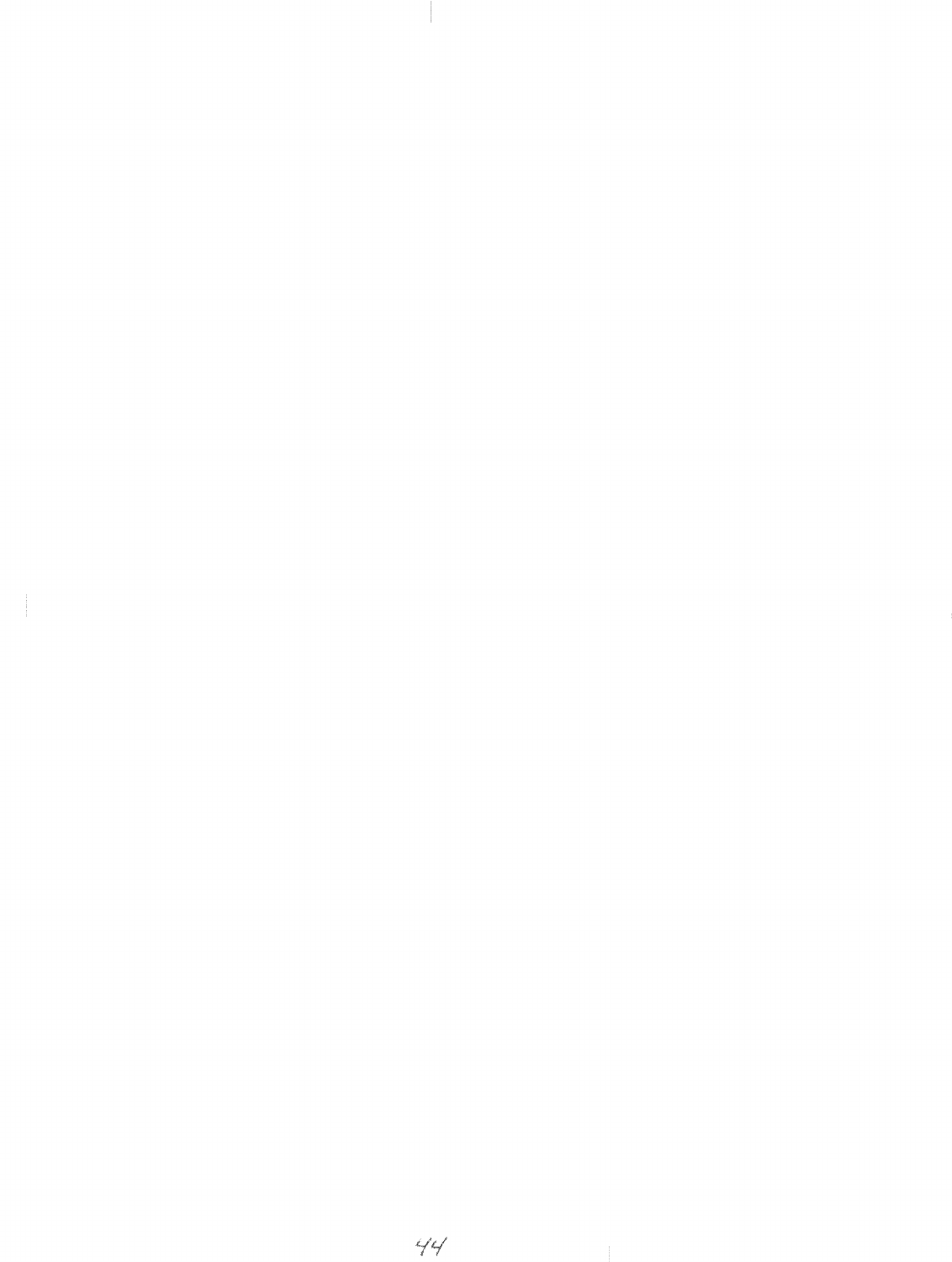# **Appendix B Developer (Vendor) Comments**

# **1. Introduction**

CF Systems Corporation (CF Systems) is a technology-based company in the hazardous-waste-treatment and resource-recovery business, offering services and equipment based on a proprietary extraction technology. CF Systems' solvent-extraction units aredesigned for removal of organics from soils, sludges, and aqueous streams, concentrating the extracted organics for recovery or final disposal. The result is the minimization of waste volumes, reduction of treatment and disposal costs, and recovery of materials such as oil products, solvents, and chemicals.

In August 1988, the U.S. EPA designated solvent extraction as Best Demonstrated Available Technology (BDAT) for petroleum refinery wastes (K048X052). Performance data from CF Systems were incorporated in the evaluation used to set these standards for RCRA refinery waste treatment.

CF Systems has demonstrated the effectiveness of its extraction technology through the operation of its Mobile Demonstration Unit (MDU) for nearly two years. To date, the MDU has operated at eleven locations, including refineries, chemical plants, and treatment, storage and disposal (TSD) facilities in the United States and Canada.

In general terms, use of CF Systems' extraction technology provides important benefits for remediation and treatment for land disposal:

- By-product credits for the recovered organics;
- Significant volume reduction of the treated solids;
- Effluent water acceptable for conventional wastewater treatment;
- An environmentally acceptable extraction solvent with low residues.

# **2. Commercial Activity**

CF Systems' major commercial activity has consisted of the following:

> Texaco awarded CF Systems a 14 month remediation contract to clean-up 20,OOOcubic yards of First-Third refinery wastes at its Port Arthur

Refinery in Texas. This is the first commercial application of any type of solvent extraction technology to treat hazardous waste in the petroleum industry. The Texaco project includes feed pretreatment and material handling services, as well as the solvent extraction system. CFS has installed a full-scale PCU-200 solvent extraction unit at the site and start-up of the system is scheduled for mid-June, 1989.

- . In November, 1988, Clean Harbors Inc. purchased a commercial-scale LL-20 system to process 20 gallons per minute (GPM) of organic wastewaters at their Baltimore facility. The unit will be shipped for start-up in July, 1989. Clean Harbors is a rapidly-growing company in the commercial waste treatment, storage, and disposal (TSD) business, with multiple locations nationally. The LL-20 unit will treat a wide range of organic wastewaters to produce disposable water and an organics fraction generally suitable for fuel use.
- . A custom 60 ton-per-day system was purchased by ENSCO's El Dorado, Arkansas incinerator facility. The unit is designed to extract organic liquids from a broad range of hazardous-waste feeds sent to the site for incineration. The treated solids produced by thesystem willbeprocessed by the incinerator at a much faster rate than untreated solids due to their reduced fuel value and the extracted liquids can be used as incinerator secondary combustion fuel.
- . The 20 barrel-per-day mobile unit (MDU) has been in operation for test and demonstration purposes under client funding since September, 1987. Operating experience includes six petroleum refineries, U.S. and Canadian; a U.S. chemical plant; a Canadian TSD site; two Super-fund sites, a PCB clean-up under this EPA SITE program sponsorship, and the other a woodtreating waste impoundment. In April, 1988, a commercial clean-up job was performed at a major chemical company in New Jersey.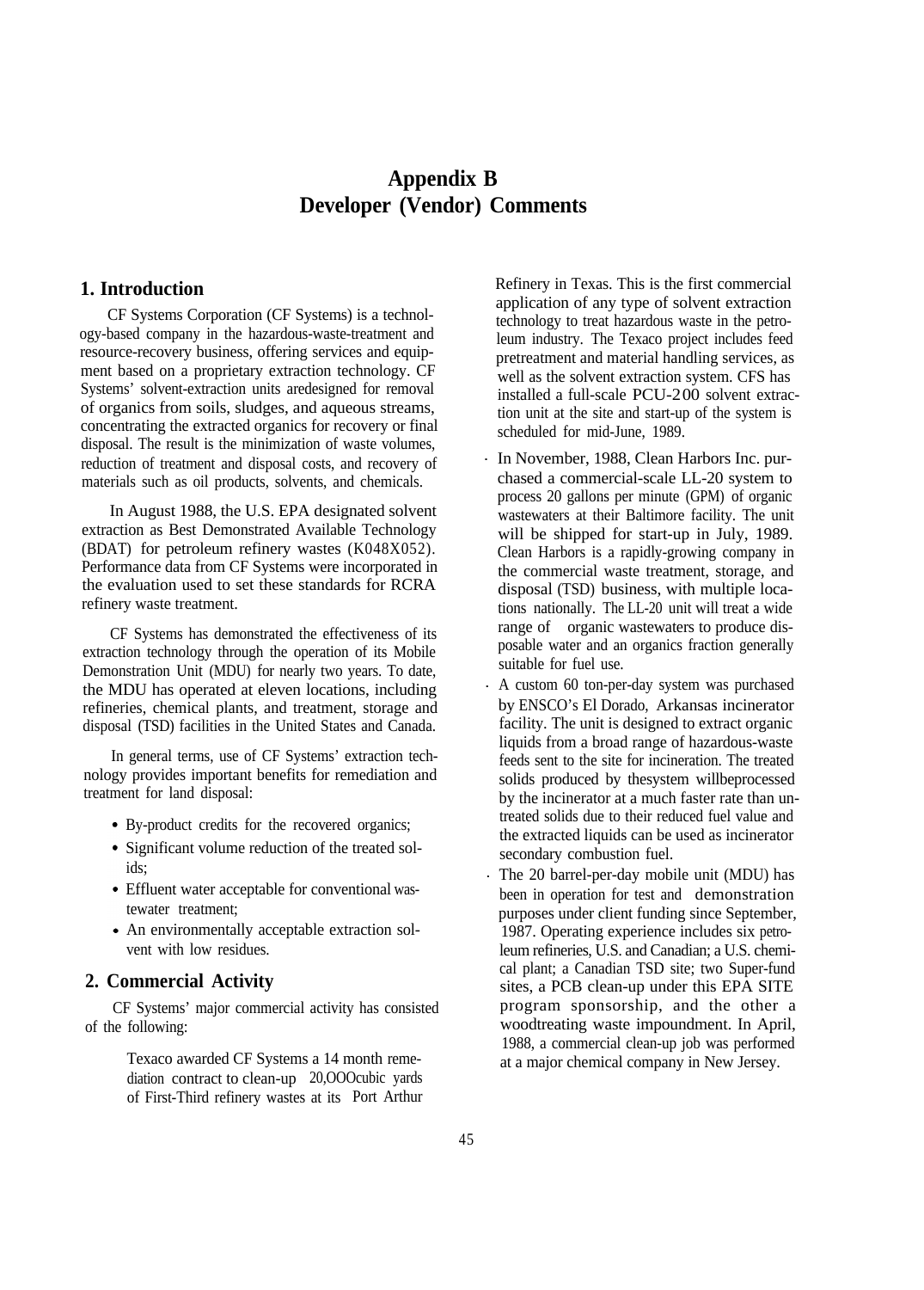# **3. The Technology**

Critical-fluid solvents, the basis for the CF Systems' technology, are condensed gases or supercritical fluids, such as carbon dioxide, freon, propane, ethylene, ammonia and others, in the vicinity of their critical points. Above the critical point, the transition from gas to liquid is continuous rather than abrupt. At or near such conditions, fluids have very favorable solvent properties. They behave like liquids in that they are capable of dissolving significant amounts of oil or other substances. They behave like gases in that the rates of extraction are extraordinarily high compared to liquid solvents.

In the CF Systems process, a liquid feed such as an organic-containing hazardous waste is admitted to an extractor, along with the solvent. At or near the solvent critical point (usually ambient temperature and several hundred psi), the organics in the waste dissolve into the solvent. The two phases are separated, extracted organics are removed with the solvent, while clean water and solids are removed through an underflow. The extract then goes to a second vessel, where the temperature and pressure are decreased, causing the organics to separate from the solvent. Clean solvent is recycled to the extractor, and concentrated organics are recovered and removed.

Examples of organic pollutants that can be extracted economically using the CF Systems unit include a wide range of aromatic and aliphatic hydrocarbons, chlorinated hydrocarbons, phenols, alcohols, ketones, ethers, and organic acids. The CF Systems technology can be applied to sludges and solids as well as liquid wastes.

# **4. CF Systems Equipment Systems**

CF Systems has developed a series of standard modular equipment systems. For sludge and solids treatment, the capacity range is about l0-500 tons per day; for liquids, about 5-30 gallons per minute (GPM). Treatment systems are assembled as skid-mounted modules to facilitate ship ping and field assembly. Production of standard modules also allows high quality, low-cost fabrication.

#### 4.1 The PCU-Series

The PCU-series systems are designed to process highsolids sludge feeds and contaminated solids such as soils. They contain specially-designed extractors and separators to facilitate the treatment of oily solids typical of petroleum sludges and waste materials found in refinery impoundments requiring remediation. Organics removal can be as high as 99.9% or better. At this time the PCU series design has been economically optimized to meet the projected requirements for remediation of both relincry and Supcrfund applications. Where high levels of clean up are required theeconomics of the technology will favor operation of the systems at higher temperature and pressures.

The systems included in this product series are:

- PCU-50 This system, designed to process a maximum of about 12 tons per day, is a standard product for refinery sludges regulated by EPA's RCRA land-disposal ban, impoundment sludges, and oil- and PCB contaminated soils and silts. The system is skid-mounted and designed for installation into confined spaces and ready integration into existing operations.
- PCU-200 This system, designed to process a maximum of about 50 tons per day, is a largerscale product for oily sludges and contaminated soils. The system is mounted on two trailers, and can be mobilized and demobilized in l0-15 days.
- PCU-500 The PCU-500 is a modified PCU-200 design, with the same solvent-recovery subsystem, but increased extractor capacity to provide for throughputs up to about 100 tons per day. Depending on location and cleanout requirement, mobilization-demobilization may require 4-8 weeks.
- PCU-1000 -This system, with a 200 ton-per-day nominal capacity, is intended for large remediation jobs and relatively long terms (one year or more)atasinglelocation. It is skid-mountedand transportable, but with multiple modules, requiring 2-3 months for mobilization and demobilization.

#### 4.2 The LL-Series

The LL-series systems are designed for the extraction of dissolved or emulsified organics in water streams. Solids are usually not present at a significant level in these streams, or must be removed to the 2-3% level as a pretreatment. Organics content of the feed can range as high as 30-50% andremovalefficienciescan exceed 99.9%. The market for the LL-series includes a wide range of organics wastewaters.

The systems are skid-mounted and transportable; however, the extractor is a column which is field-erected. In contrast to carbon steel in the PCU systems, stainless steel is required for this series because of the corrosion potential of the feeds.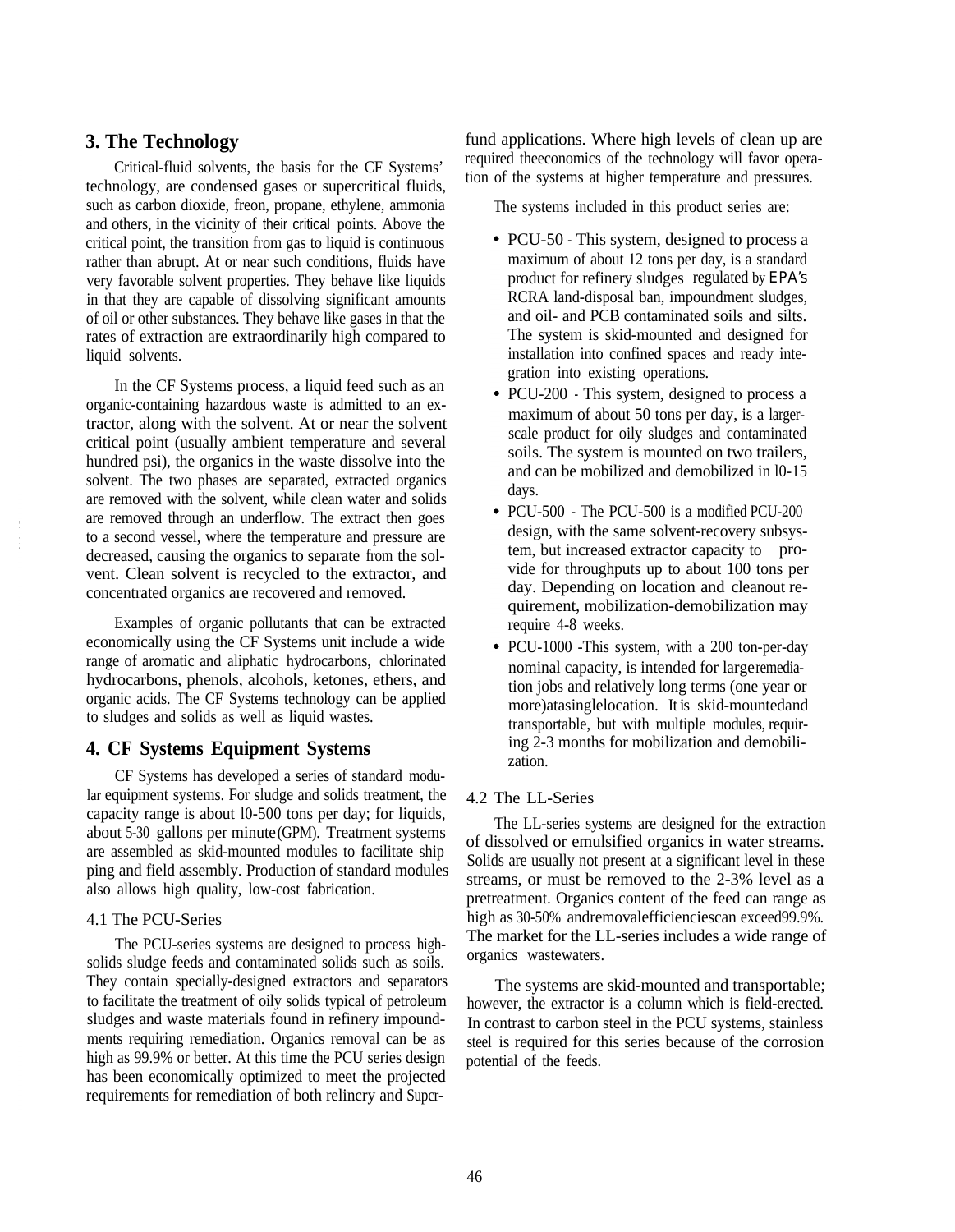# **5. The Product and the Application**

#### **5.1** Applications

The technology is applicable to any solid or liquid feedstock which contains organics water. Depending on the feedstock type and organics various solvent systems are available to meet the product specifications.

For organics contaminated waste water the solvent of choice is carbon dioxide which enables most semi soluble organics to be extracted from the water. Even highly soluble organics such as alcohols may be extracted by correct design of the extraction system.

For sludges where petroleum hydrocarbons or chlorinated hydrocarbons are present together with solids plus water, propane is the solvent of choice.

Finally in these circumstances where non-flammable solvents are required to be used for extraction of organics from sludges environmentally safe chloro-floro-carbons may be used.

# **6. Application/Market Characteristics**

The Company is positioned in the segments of the hazardous waste treatment market where removal of organic material from liquids, soils, and sludges is required. Among the benefits to the user are:

- reduction of wastes to small residual volumes suitable for land disposal;
- elimination of the legal and financial liability of off-site disposal in many cases;
- recovery of organic material with value as a product or fuel; and
- a cost-effective alternative to the next best technical option, incineration.

A major additional advantage is the absence of RCRA permitting requirements in most markets. Under RCRA, treatment systems usually operate under permits to ensure that the treatment itself will not represent a hazard. Incineration, for example, requires permitting and the concomitant requirement for public hearings is delaying incineration capacity by 3-5 years.

CF Systems' permit exemptions fall under three categories:

- the recycling exclusion, where a useful by-product is produced (e.g., petroleum refineries);
- wastewater pretreatment exemption, where the CF Systems unit is a pretreater to final wastewater treatment. as in chemical plants;

• the "totally enclosed" treatment system exclusion, for contained units such as the Company's products.

#### **Superfund Sites**

**The** EPA's inventory of potentially hazardous sites throughout the United States has been stated as greater than 25,000 [2] in number. By the spring of 1989, about 900 of these sites had progressed through the evaluation stage to the point where they were on the National Priorities List (NPL) and subject to enforcement action under CERCLA. In anotherreport, the General Accounting Office estimated the universe of potential hazardous waste sites at somewhere between 130,000 and 425,000 [3]. Whichever figure is used, it is clear that substantial resources will be dedicated to the clean up of old hazardous waste disposal sites for some time to come.

Using refinery experience as a reference, it is estimated that the average Superfund site might contain 50,000-100,000 tons of material and that about 150 applicable sites will be remediated by 1993. On this basis, the Superfund tonnagetreatedin theperiod 1989-1993 mightbe7.5 to 15 million tons of material.

#### 6.2 Petroleum Refining Wastes

Of the approximately 180 petroleum refinery sites in the United States, about 100 are active and 80 have shut down. Canada has about 50 refineries (active plus inactive).

Refineries have two primary categories of waste treatable by this technology:

- $\bullet$  oily sludges produced from current operation, (ongoing wastes) such as API separator sludges (40 CFR 261.32 K048-K052).
- oily sludges and solids from past operations stored in pits, ponds, and lagoons (surface impoundments).

Ongoing wastes are subject to the RCRA land ban in August, 1990. While some refineries may gain further delays, current environmental control activity clearly indicates that many refineries are preparing to have treatment capacity in place by that time.

The average active refinery in the U.S. is estimated to produce 3-5,000 tons per year of listed hazardous wastes (predominantly API separator sludge) subject to the 1990 land ban; as well as additional wastes listed by states such as California, and contaminated soils, which will total 2.5 million tons over five years.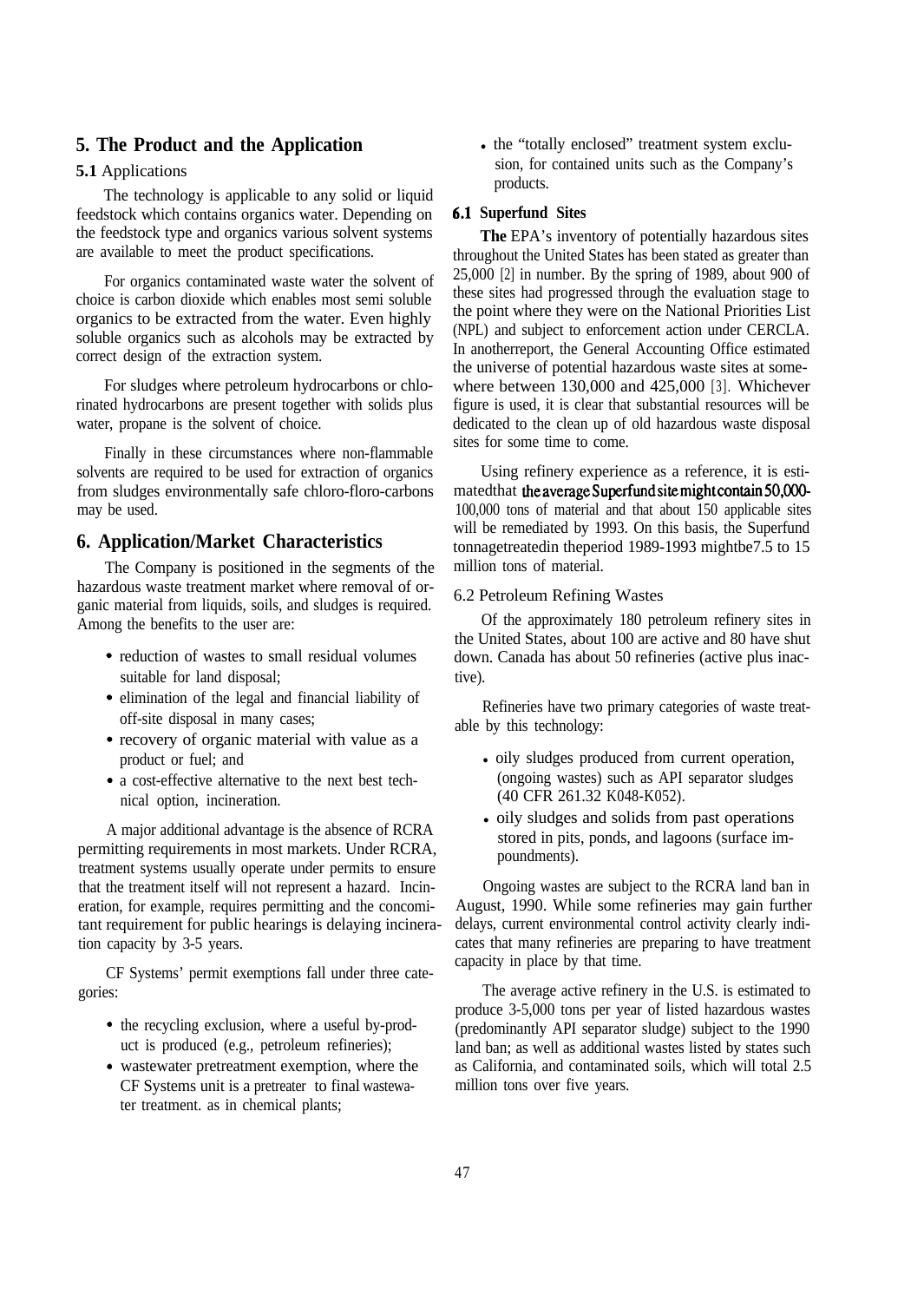**Closure** plans for impoundments will be implemented in the refining industry over the next 10 years at active as well as inactive sites. Most refineries have pits or surface impoundments containing waste sludges generated in the past. In the U.S. and Canada, it is estimated that the total of these impoundments exceed 10 million tons.

#### 6.3 Incinerator Pretreatment

Less than 10 RCRA-permitted incinerators for destruction of solid hazardous wastes presently exist in the United States. The demand for such incinerators far outstrips the supply, but are slim because of public opposition to permitting, the prospects for closure of that gap soon. Thus, any means for increasing the throughput of existing incinerators is of obvious value.

A significant fraction of solid hazardous wastes contains organic liquids that can be extracted with a CF Systems unit. This extraction, as a pretreatment, produces an incinerator feed with reduced heat content (BTU per pound of feed). Incinerator capacity is limited by the heat that canberemoved (BTU), not the pounds of feed flowing through. Thus, a controlled evolution of the heat content allows more pounds of hazardous waste to be destroyed. Moreover, the extracted liquid fraction can be used as fuel in the so-called secondary burn, which would otherwise require purchased fuel. As a result, the incinerator operator gets a double benefit from CF Systems' pretreatment.

# **7. Remediation Experience Histories**

CF Systems has generated process and equipment design information for applications in the hazardous waste treatment and remediation industry. A substantial database has evolved for a wide range of extractions from sponsoredresearchconductedatourbench-scaleandpilotplant facilities. Continued growth of that database and process correlations is on-going in our research facilities.

As noted earlier, CF Systems' extraction technology has been successfully demonstrated in the field. The 20 barrel-per-day MDU successfully started-up in 1987 at the Texaco refinery in Port Arthur, Texas. Since then, the unit **has** processed a wide variety of wastes at several refineries, chemical plants, and TSD facilities in North America. These include:

> Texaco, Port Arthur, Texas Chevron, Salt Lake City, Utah Chevron, Perth Amboy, New Jersey BASF, Keamy, New Jersey Petro-Canada, Montreal, Canada Tricil, Toronto, Canada New Bedford Harbor Superfund NPL Site. New Bedford, Massachusetts

Exxon, Baton Rouge, Louisiana Unocal, Parachute Creek, Colorado United Creosote Superfund NPL Site, Conroe, Texas

Texaco.Port Arthur.October. 1987-Januarv. 1988 The MDU had its initial operation at Texaco's Port Arthur refinery in late 1987. A range of different feed types were run through the system, including spent oily clay, primary separator sludge, and tank bottoms. The resulting treated solids product streams wereanalyzed by Texaco, and representative results are shown in Table 7-l. Performance consistently met what later became BDAT standards for RCRA first- third (KO48-K052)refinery wastes. Theresultsofthis demonstration led Texaco to award CF Systems a contract to provide a commercial unit to remediate 20,000 cubic yards of primary separator sludges.

# 2. BASF. Keamv. New Jersey

A mobile treatment system was run at the BASF Keamy, New Jersey, plant site. One of the waste streams from this plant is an emulsified stream containing di-octyl phthalate (DOP), water, and other organic materials. The system successfully separated the emulsion into a recoverable DOP stream and a wastewater suitable for discharge to the wastewater treatment facility.

#### 3. Petro-Canada. Montreal

The MDU operated at Petro- Canada's Montreal refinery for a six-week period. During this time, the unit successfully processed 14 different feed types ranging from API separator sludges to contaminated soils. The unit achieved organic removal levels better than existing BDAT standards. In some cases, the levels of residual organics, both volatile and semivolatile, were better than those obtained with incineration.

#### 4. Tricil. Toronto. Canada

A series of demonstration tests were run at Tricil Canada's TSD facility in Missasauga. Ontario. The system de-oiled a majority of the organic feed materials arriving **at** this facility. The wastes processed included API separator sludge, paint wastes, synthetic rubber process waste, and coal tar wastes.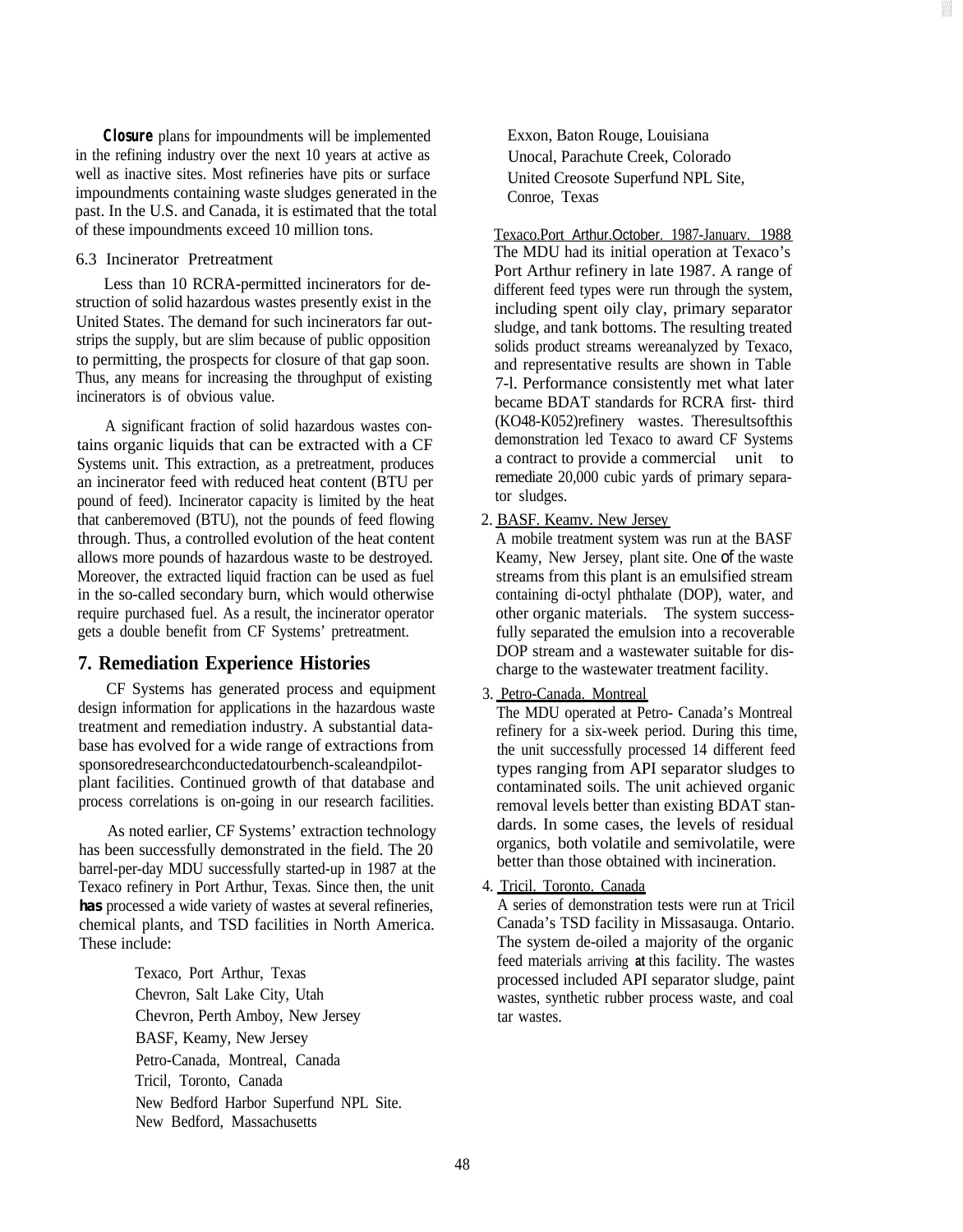# **Table 7.1. Texaco Port Arthur Performance Data.**

|                      | Ditch Skimmer(LAB) |      |                             |          | Clay Pit Area (MDU) |                   |        | SITE 127 Sludge (MDU) |                        |             | SITE 143 Sludge (MDU) Ditch Skimmer (MDU) |                   |               |                             |        |
|----------------------|--------------------|------|-----------------------------|----------|---------------------|-------------------|--------|-----------------------|------------------------|-------------|-------------------------------------------|-------------------|---------------|-----------------------------|--------|
|                      | Boat<br>Levels     |      | Feed Treated TCLP<br>Solids |          | Feed                | Treated<br>Solids | Water  |                       | Feed Treated<br>Solids | <b>TCLP</b> | Feed                                      | Treated<br>Solids |               | Feed Treated TCLP<br>Solids |        |
| Water (WT. %)        | (mg/Kg) (mG/Kg)    |      | $(mg/Mg)$ $(mg/L)$          |          | 60.5                | (mg/Kg) (mg/Kg)   | (mg/L) | 62                    | (mg/Mg)( mg/Kg)        | (mg/L)      | (mg/Mg)<br>57                             | (mg/Kg)           | (mg/Kg)<br>53 | (mg/Kg)                     | (mg/L) |
| Solids (WT. %)       |                    |      |                             |          | 22.3                |                   |        | 32                    |                        |             | 33                                        |                   | 35            |                             |        |
| Oil (WT. %)          |                    | 3.1  |                             |          | 17.2                |                   |        | 6                     |                        |             | 10                                        |                   | 12            |                             |        |
| <b>Total Oil</b>     |                    |      |                             |          |                     |                   |        |                       |                        |             |                                           |                   |               |                             |        |
| & Grease             |                    |      |                             |          |                     |                   |        |                       |                        |             |                                           |                   |               |                             |        |
| (WT. %, Dry)         |                    |      | 0.052                       |          |                     | 1.9               |        |                       | 3.6                    |             |                                           | 1.0               |               | 0.7                         |        |
| Benzene              | 9.5                | 5.1  | 0.06                        | < 0.0005 | 9.6                 | < 0.1             | < 0.01 | 2.0                   | 2.0                    | < 0.01      | 13.7                                      | 2.0               | 5.1           | < 0.1                       | < 0.01 |
| Ethylbenzene         | 67                 | 13   | 0.13                        | < 0.001  | 13                  | < 0.1             | < 0.01 | 2.0                   | < 0.1                  | < 0.01      | 20.2                                      | < 0.1             | 13            | < 0.1                       | < 0.01 |
| Toluene              | 9.5                | 52   | 0.44                        | 0.0027   | 16                  | < 0.1             | < 0.01 | 2.0                   | < 0.1                  | < 0.01      | 54.4                                      | < 0.1             | 52            | < 0.1                       | < 0.01 |
| Xylenes              | Reserved 71        |      | 0.59                        | < 0.003  | 63                  | < 0.1             | < 0.01 | 2.0                   | < 0.1                  | < 0.01      | 75.9                                      | < 0.1             | 71            | < 0.1                       | < 0.01 |
| Fluorene             |                    |      |                             |          |                     |                   |        |                       |                        |             |                                           |                   | 9.3           | < 0.20                      |        |
| Naphthalene          | Reserved 50        |      | 0.1                         | 0.0005   | 210                 | < 5.3             |        | $50$                  | <3.3                   |             | 45                                        | < 3.3             | 16.5          | < 0.20                      |        |
| 2-Methyl Naphthalene |                    |      |                             |          | 300                 | < 5.3             |        |                       |                        |             |                                           |                   |               |                             |        |
| Phenanthrene         | 7.7                | 20   | 0.16                        | 0.0015   |                     |                   |        | 31                    | <3.3                   |             | 30                                        | < 3.3             | 18.6          | < 0.20                      |        |
| Ohromium             |                    | 400  | 560                         | 0.02     |                     |                   |        |                       |                        |             |                                           |                   | 400           | 560                         | 0.02   |
| Lead                 |                    | 1100 | 1300                        | 31       |                     |                   |        |                       |                        |             |                                           |                   | 1100          | 1300                        | 31     |

and and the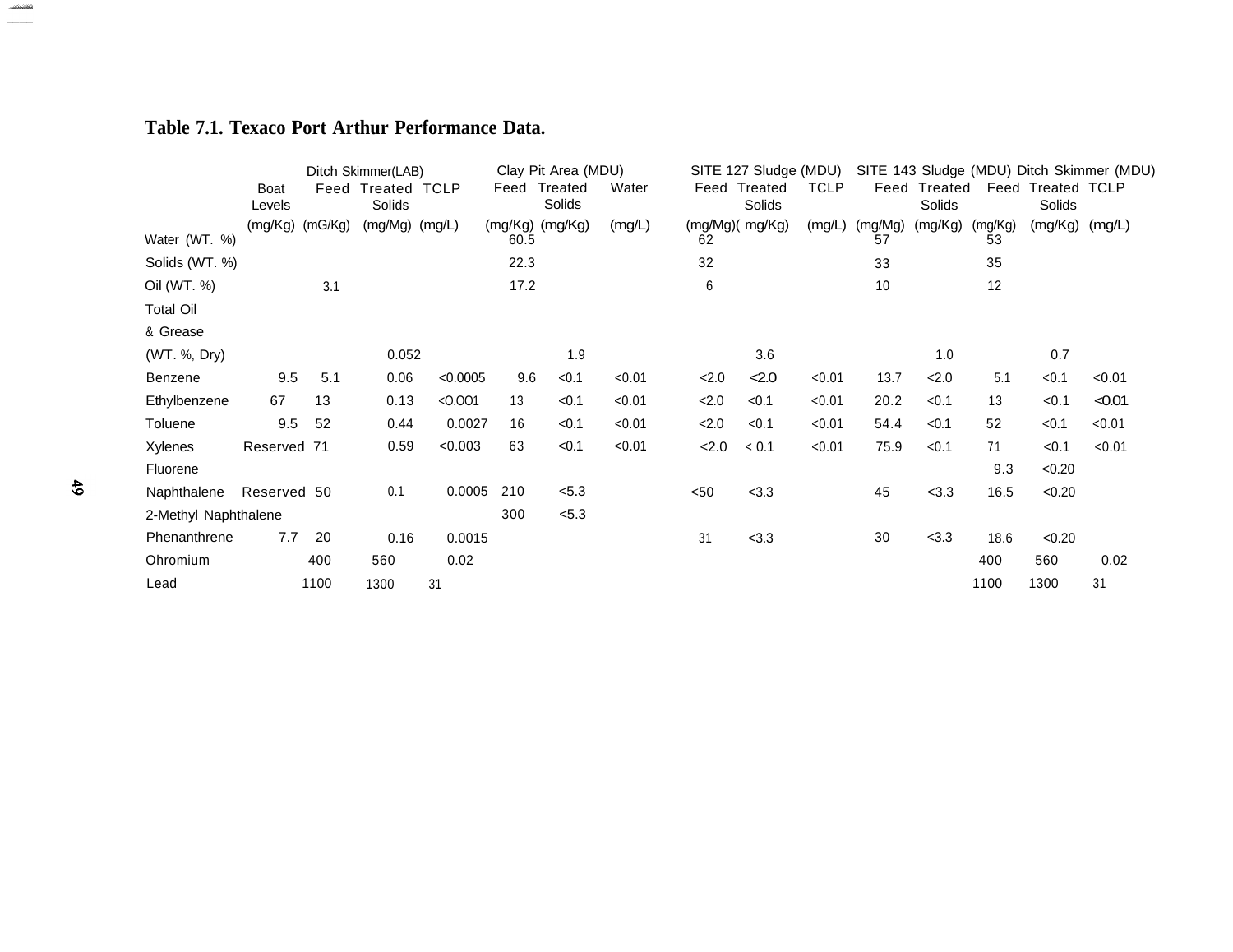Two specific Tricil requirements were achieved:

- l a large volume reduction of the wastes processed;
- reduction of the level of volatile organics such that land disposal of the residual solids was acceptable.
- 5. New Bedford Harbor Superfund NPL Site. New Bedford. Massachusetts

CF Systems participated in the EPA Superfund Innovative Technology Evaluation (SITE) program at New Bedford Harbor in Massachusetts, a location which is heavily contaminated with PCB's. Data obtained during the program indicated that it is feasible to obtain PCB removal to levels in excess of 99.9% at economic costs.

6. Unocal. Parachute Creek. Colorado

The MDU completed a series of demonstrations at Unocal's Parachute Creek, Colorado facility.

**Table 7.2. Conroe Performance Data**

Among the wastes successfully run were samples of shale-oil wastes, drilling muds, and other process and refinery wastes.

High recovery of good-quality oil was obtained from shale-oil wastes. Drilling mud wastes were treated to the standards required for land disposal.

7.United Creosote Superfund NPL Site,

### Conroe, Texas The MDU completed a treatability study for the

Texas Water Commission in conjunction with Roy F. Weston at a Superfund Site in Conroe, Texas. The objective of this study was to evaluate the effectiveness of solvent extraction for remediation of soil contaminated with creosote. PAH concentractions in the soil obtained from the capped area were reduced from 2879 ppm to 122 ppm, demonstrating 95+% reductions were possible. Representative results from this study are shown in Table 7-2.

|                         | <b>FEED</b>      | <b>RAFFINATE</b> |
|-------------------------|------------------|------------------|
| <b>COMPOUND</b>         | DRY SOIL (MG/KG) | DRY SOIL (MG/KG) |
| Acenapthene             | 360              | 3.4              |
| Acenaphthylene          | 15               | 3.0              |
| Anthracene              | 330              | 8.9              |
| Benzo(A)anthracene      | 100              | 7.9              |
| Benzo(A)pyrene          | 48               | 12               |
| Benzo(B)fluoranthene    | 51               | 9.7              |
| Benzo(GHI)perylene      | 20               | 12               |
| Benzo(K)fluoranthene    | 50               | 17               |
| Chrysene                | 110              | 9.1              |
| Dibenzo(A,H)anthracene  | ND.              | 4.3              |
| Fluoranthene            | 360              | 11               |
| Fluorene                | 380              | 3.8              |
| Indeno(I,2,3-CD)pyrene  | 19               | 11               |
| Naphthalene             | 140              | 1.5              |
| Phenanthrene            | 590              | 13               |
| Pyrene                  | 360              | 11               |
| Total Pah Conc. (MG/KG) | 2879             | 122.6            |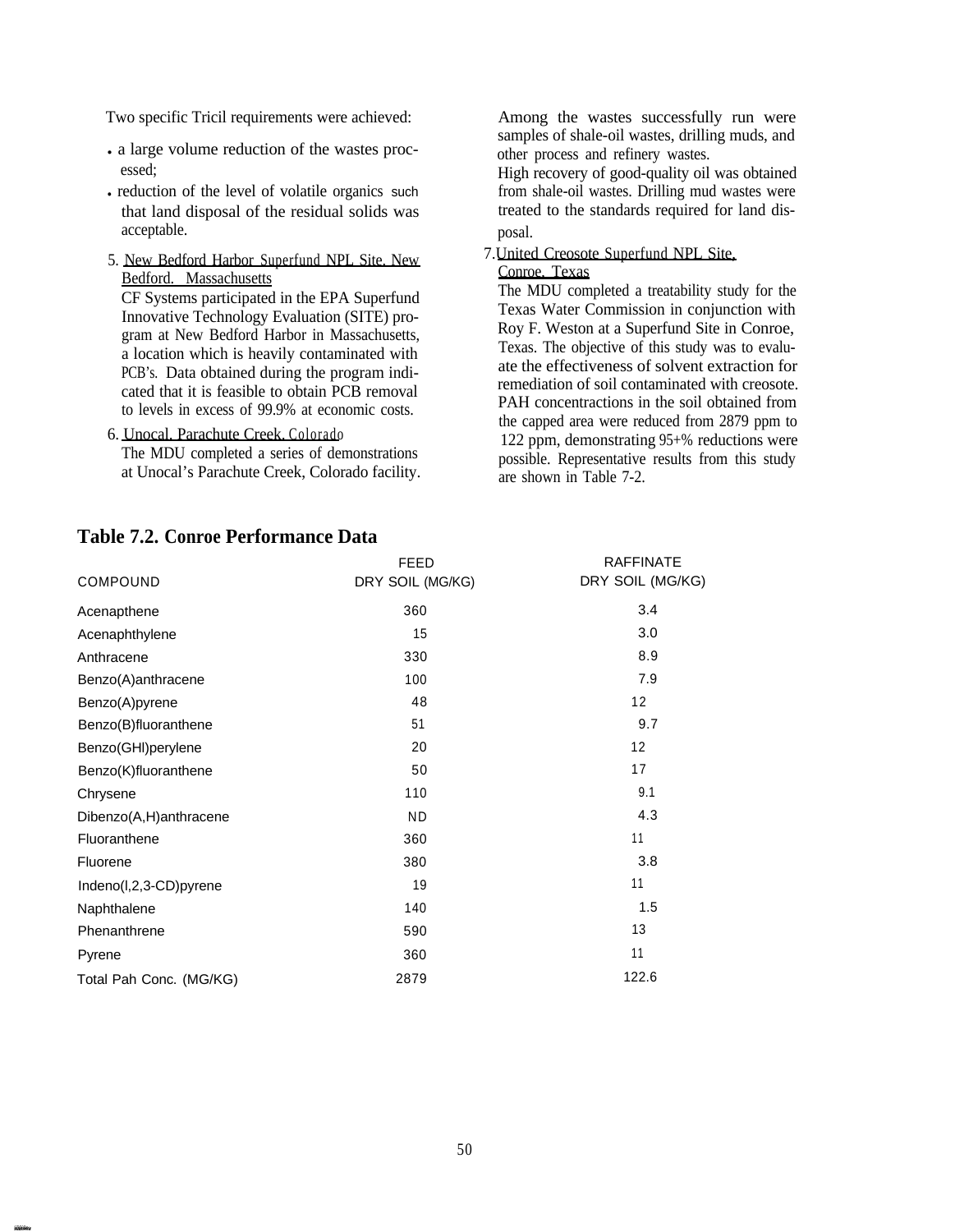# **8. Remediation Services**

In general, remediation projects encompass excavation, treatment, and removal of contaminated soils and sludges (Figure B-3). Depending upon the types of contamination and the level of cleanup required, further processing downstream of CF Systems' extraction system may be necessary. This further processing may include fixation for heavy metals and incineration of the extracted organics.

A typical remediation project may consist of the following steps or any combination of these steps:

- 1. The soil is excavated and/or the slurry is dredged.
- 2. If necessary, the excavated material is slurried with water to create a pumpable mixture.
- 3. Theslurry ispassedthroughamultilayeredshaker screen to remove material larger than l/8-inch diameter. Oversized material may be crushed and recycled to the screens.
- 4. The pH of the screened slurry is monitored and, if required, lime is added to the mixture to maintain a pH between 6 and 8.
- 5. The slurry may require thickening prior to the slurry being pumped to the CF Systems Extraction Unit.
- 6. Two product streams exit the Extraction Unit; a solids/water stream and a liquid organic stream. The organic stream will generally be returned to the Client for reuse or disposal.
- 7. The solids/water stream is dewatered through the use of a belt filter press or a centrifuge. The water from the dewatering step may be used to slurry dry feed solids. Any excess water is clean enough to be disposed of in domestic sewers or in a waste water treatment plant.
- 8.The dewatered solids may require chemical fixation, if there are significant quantities of leachable solids, such as heavy metals, so that the treated solids may be disposed of in a nonhazardous landfill.
- 9. The treated solids must then be transported to and disposed of in a landfill or other suitable site.

#### 8.1 Excavation and **Feed Pretreatment**

#### **8.1.1 Dry Soils**

Contaminated dry soils will be excavated through the use of equipment such as front end loaders, backhoes, or bulldozers. These soils will then be fed into a preliminary screening device to remove any materials larger than 4 inches in diameter. Solids captured in the screens will be collected, washed, and disposed of inanappropriate manner.

Screened material will be transported on a conveyor belt to a pug mill where size reduction is effected. The pug

mill will combine the dry solids with water to produce a solids/water extricate. This paste will then travel via a second conveyor belt to a tank or pump where additional water will be added to produce slurried solids.

#### 8.1.2 Sludges

A diesel engine powered, auger head dredge will slurry the waste sludges for pumping with water either present or added. Water addition **is** required in areas where the waste is partially solidified. If water addition is necessary, enough water will be added to float the dredge, creating a pond area that the dredging operation will expand.

#### 8.1.3 Solids Screening and Thickening

Slurried solids from either the pug mill or the dredge will pass through a multilayered shaker screen similar to those used in the oil drilling industry. The objective will be to screen out solids larger than 1/8 inch in diameter. Solids captured by the screen will be collected, washed, and recycled to the pug mill or crusher/grinder for size reduction.

Sludge passing through the screen will be collected in a storage tank equipped with mixers. If required, lime will be added at this point to maintain a pH between 6 and 8. The slurry will then be pumped from this tank to either the extraction unit or to a thickener.

If pumped to a thickener, the slurry will be thickened to approximately 50-percent solids. This is accomplished through the use of either a moving screen or a decantation system depending on the water solubility of the waste.

Water extracted by the thickener will be returned to the dredge area or to another approved discharge point. The thickened solids slurry will be pumped to another holding tank and then fed to the Extraction Unit.

#### 8.2 **Product** Disposal

The de-oiled solids and water produced from the extraction process will be dewatered. This stream will be run through a belt filter press where a combination of pressure and conditioning flocculents, if required, will remove excess water, leaving a cake with approximately 40- to 45 percent solids. Water separated from the slurry will be returned to the dredge area or to the water treatment system. De-oiled solids in the form of a cake will move via conveyer from the belt filter press to a small blending mill.

# **9. Cost Estimate for a Specific Superfund Application**

Cost estimates provided here are CF Systems' standard budget estimates quoted to commercial customers for use in planning, scoping, and inviting of firm bids. The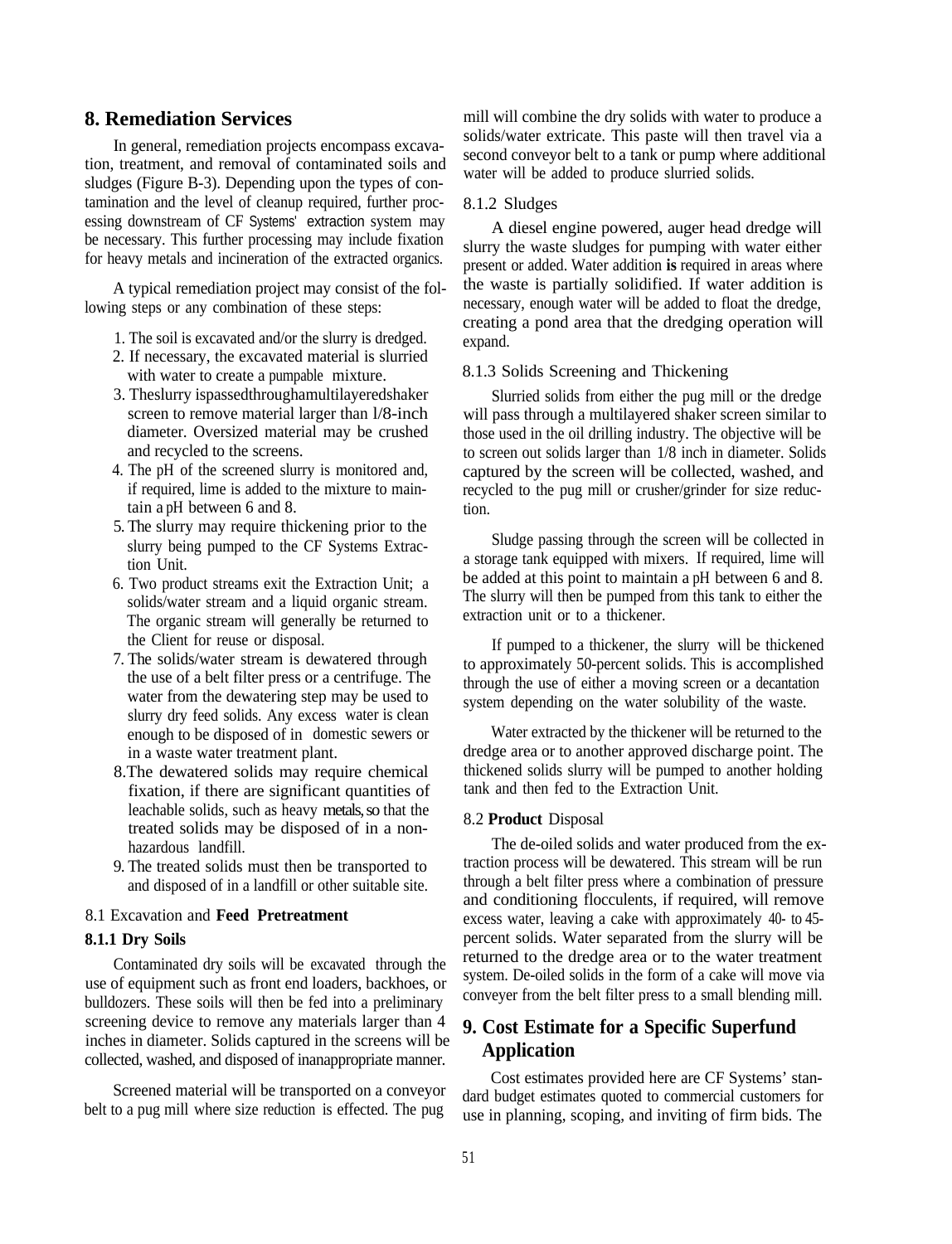estimates' accuracy basis is +/- 20% of the expected final quotations given the same basis and assumptions. Cf Systems would utilize subcontractors to do portions of the described work, specifically solids handling before and after the key extraction step. However, CF Systems is willing to provide the services under a user/project manager or under a prime contractor/project manager.

9.1 New Bedford Harbor, Massachusetts Clean Up Case Study

CF Systems has prepared cost estimates for two cases to provide solvent extraction technology to cleanup PCBcontaminated silt at New Bedford Harbor, Massachusetts. The following comprises the Scope of Work and the basis for the cost estimate for the two cases.

#### 9.1.1 Estuary Case Description

The quantity of material to be cleaned in Case 2 is 695,000 cubic yards of PCB-contaminated soil. This quantity of material represents removal and treatment of all contaminatedsoil in the New Bedford Harbor estuary. The level of PCBs in this material is assumed to average 580 ppmonadry solids weightbasis. The PCBs in thismaterial will be reduced to 50 ppm via solvent extraction. The time schedule for processing this material is about five years.

### 9.1.2 Case 1: Hot Spot Case Description

The quantity of material to be cleaned in Case 1 is 50,000 cubic yards of PCB-contaminated soil. This quantity of material represents removal and treatment of the hot spots in New Bedford Harbor. The level of PCBs in this material is assumed to be 10,000 ppm on a dry solids weight basis. The PCBs in this material will be reduced to 10 ppm on a dry solids weight basis via solvent extraction technology. This represents a 99.9% removal of PCBs. The time schedule for processing this quantity of material is approximately one year.

#### 9.2 Scope of Work

The scope of work for both cases described above is as follows:

- l.The PCB-contaminated material has been removed from New Bedford Harbor and stockpiled, by others, at an appropriate site on land.
- 2.CF Systems will move the contaminated soils from the stockpile to its processing site, using typical heavy-duty earthmoving equipment such as backhoes and bulldozers.
- 3.CF systems will screen the material to remove oversize particles. Solids larger than l/8" will be retained on the shaker screens, then be sent to a crusher/grinder for size reduction. Solids that cannot be reduced in size will be rejected and

returned totheclient, who will beresponsiblefor their disposal.

- 4. CF Systems will slurry and pretreat the screened material before it is processed in the solvent extraction system.
- 5. CF System will process the pretreated feed in its solventextraction units to remove thePCBs from the material.
- 6. Exiting the extraction system will be two product streams: a PCB-rich extracted organics stream and a PCB-free solids/water stream. The PCB stream will be returned to the client for disposal. **CFS ystems** will dewater the solids/water stream and stockpile the solids for disposal by the client.

#### 9.3 Basis for Costing

CF Systems will provide the solvent extraction system for the cleanup of New Bedford Harbor. All auxiliary and support equipment required will be supplied by CF Systems through subcontractors. It should be noted that thepre and post treatment equipment will be assumed to operate only 10 hours per day. Sufficient storage capacity both in the front and back will be assumed so that the extraction system can operate uninterrupted, 24 hours per day. The current cost estimate for the two cases assumed 1989 costs for the subcontracted services. A breakdown of the subcontracted items and the cost basis for these items are as follows:

### Solids *Handling Equipment:*

**The** solids handling equipment is provided to move the PCB contaminated material from the stockpile to the CF Systems treatment site. Equipment required for this operation is assumed to include:

Safety equipment for the operators is included in the above costs. The above equipment is required for the duration of the job and is assumed to be operating 10 hours per day.

#### *Solids/Sludge Delivery Equipment:*

*The* solids/sludge delivery equipment is provided for size reduction and delivery of the solids to the feed pretreatment system. Equipment required for this operation is assumed to include:

One  $(1)$  Frontend Loader. . . . . . . . . . . . . . . . . . 500/day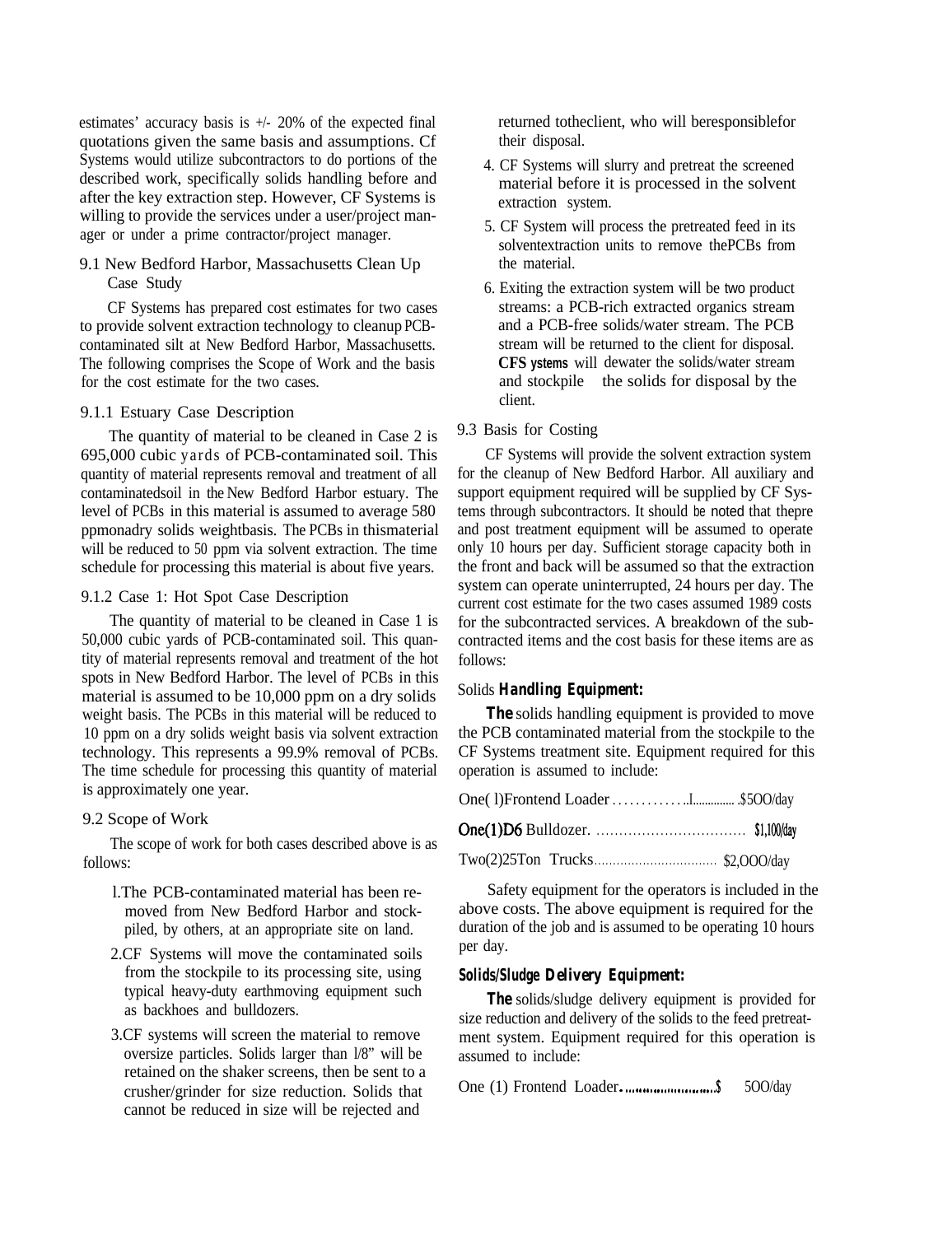The above equipment is required for the duration of the job and is assumed to be operating 10 hours per day.

#### *Feed Pretreatment Equipment:*

*The feed pretreatment equipment is provided to screen* and slurry the feed prior to the solvent extraction system. Equipment required for this operation is assumed to include:

The above equipment is required for the duration of the job.

#### *Product Handling Equipment:*

*The product handling equipment is provided to re*ceive the product streams from the extraction system and deliver these product(s) to the client for disposal. Equip ment required for this operation is assumed to include:

| Two (2) Liquid PCB Storage                                   |  |
|--------------------------------------------------------------|--|
| Two (2) Solids/Water Storage                                 |  |
|                                                              |  |
|                                                              |  |
| One (1) D6 Bulldozer. \$1,100/day                            |  |
| The above equipment is required for the duration of the job. |  |

#### *Facilities:*

*The following site facilities are provided to support* the site personnel and equipment.

| One (1) Sanitary/Office Trailer \$ 80/day |          |
|-------------------------------------------|----------|
|                                           |          |
|                                           |          |
|                                           |          |
|                                           |          |
|                                           |          |
| Safety Clothing for Personnel             | \$40/day |

#### *Utilities:*

It is estimated that all the equipment on-site (extraction systems and auxiliaries) will consume approximately 2750 kwh/hr giving a cost of \$3,960 per day for electrical consumption at \$0.06 per kwh for the estuary base case.

# *Labor:*

**The** following labor and current (1989) rates for supervising and operating the various operations have been included in the cost estimate:

| Supervisors for CF Systems                      |  |
|-------------------------------------------------|--|
| CF Systems' Extraction                          |  |
|                                                 |  |
|                                                 |  |
|                                                 |  |
|                                                 |  |
| Safety Equipment for Above Personnel \$ 720/day |  |
|                                                 |  |

9.4 Actual **Cost** Estimates

The specific costs for the two cases are tabulated in Table B-l. CF Systems utilized its proprietary in-house cost model and generated costs for each of the steps listed in the scope of work. The extraction only related costs were broken out and tabulated according to the 12 cost elements defined by the EPA. Pre- and post-treatment costs involving most of the rental equipment for solids handling were lumped together and some details provided on a confidential basis to allow total system analysis. The contingency and project management fees are self-explanatory.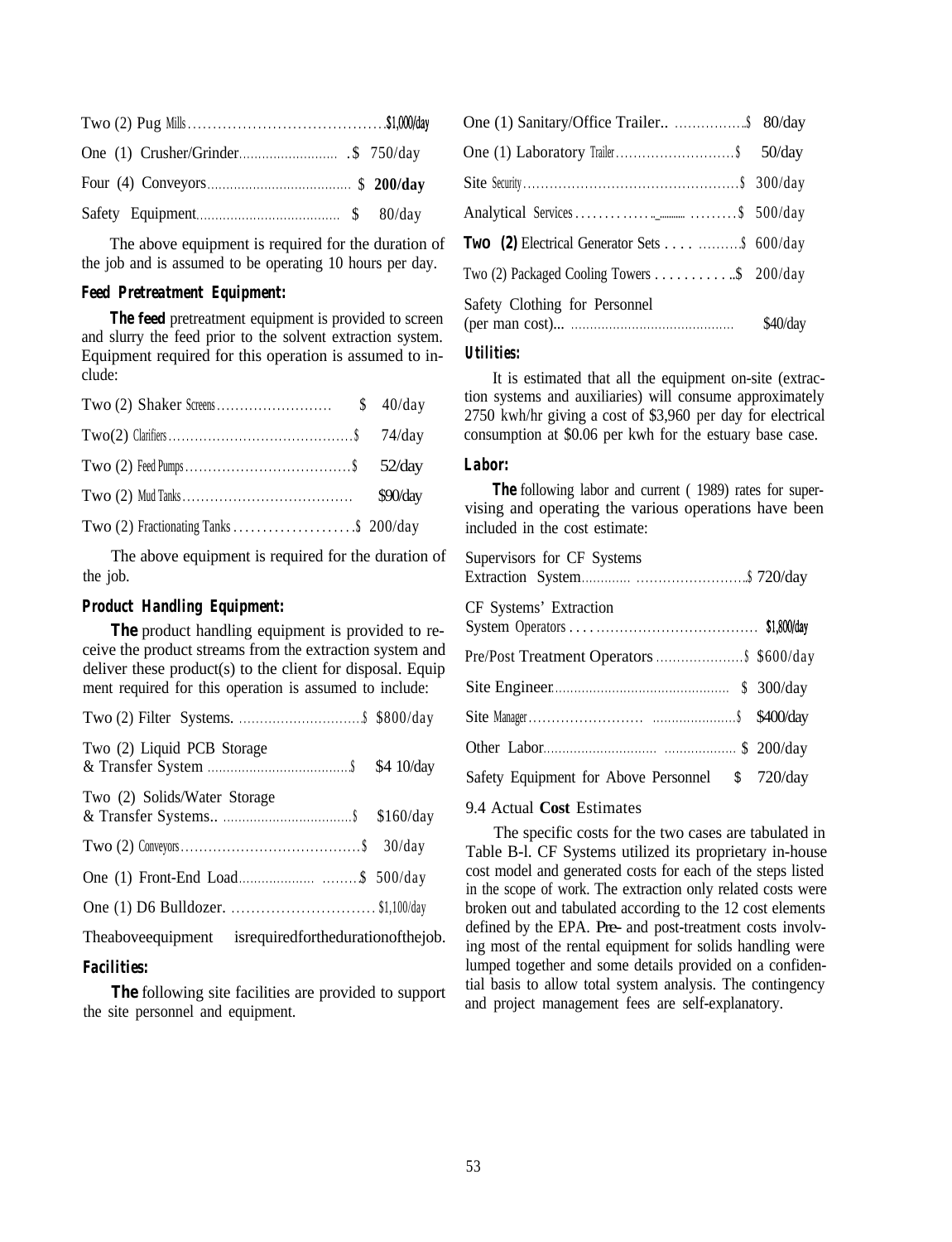# **Table B-l. CF Systems Budget Cost Estimates**

| <b>Facilities (Including utilities)</b>                                                                                                                                                                                                                                                       | <b>Base Case</b><br><b>Estuary</b>                                                                                                                                                      | <b>Hot Spot</b>                                                                                                                                                       |
|-----------------------------------------------------------------------------------------------------------------------------------------------------------------------------------------------------------------------------------------------------------------------------------------------|-----------------------------------------------------------------------------------------------------------------------------------------------------------------------------------------|-----------------------------------------------------------------------------------------------------------------------------------------------------------------------|
| Facilities                                                                                                                                                                                                                                                                                    | 5,170,676<br>\$                                                                                                                                                                         | \$<br>762,496                                                                                                                                                         |
| <b>CFS Extraction Costs</b><br>Site Preparation (1)<br>PCU Capital Charges<br>Labor<br><b>Utilities</b><br>Analytical<br><b>Total Extraction Costs</b>                                                                                                                                        | 2,307,849<br>\$<br>37,027,058<br>\$<br>8,202,600<br>13'053,273<br>\$<br>1,519,000<br>\$62,109,781                                                                                       | \$2,616,261<br>\$9,555,141<br>\$1,854,720<br>\$1,607,573<br>\$224.000<br>\$15,587,695                                                                                 |
| <b>Pre/Post Treatment</b><br>Site Preparation (1)<br>Excavation/Solids Handling<br>Solids Delivery<br><b>Feed Pretreatment</b><br>Product Handling/Post Treatment<br>Utilities<br>Labor<br><b>Total Other Costs</b><br><b>Total Job Costs</b><br>Contingency (10%)<br>Project Management (5%) | \$ 1,495,200<br>S<br>16,405,200<br>\$<br>9,326,660<br>\$<br>974,700, ا<br>\$<br>6,957,020<br>\$<br>749,888 L<br>8,263,360<br>\$46,172,028<br>\$113,452,485<br>\$11,345,248<br>5,672,624 | l,297,800<br>S<br>2,419,200<br>1,375,360<br>\$<br>291,200<br>1,025,920<br>258,048<br>\$<br>1,326,080<br>7,993,608<br>S.<br>\$24,613,799<br>\$2,461,380<br>\$1,230,690 |
| Overall Budget Cost of Remediation                                                                                                                                                                                                                                                            | \$130,470,358                                                                                                                                                                           | \$28,305,869                                                                                                                                                          |

(1) Includes mobilization, startup and demobilization

9.5 Description of Extraction System as Costed

#### 9.5.1 Estuary Case 2

For this case, which involves a large tonnage removal formultipleyearson-site,CFSystemsrecommendsthe use of a custom made PCU-2000 system which will process about 500 tons/day.

The total time on-site will be 8.35 years to remove the PCBs in 695,000 cubic yards of waste from 580 ppm to the 50 ppm level (91.4% removal efficiency).

#### 9.5.2 Hot Spot Case 1

For this case, CF Systems recommends the use of 4 identical modular systems called PCU-500s which would complete the remediation in about 1.2 years. These are approximately 125 ton/day units each having its own set of extraction stages and a solvent recovery section.

The selection of this size unit and system configuration is to minimize total time on-site and total job cost. Two units in series are required to meet the required efficiency (99.9%) i.e., PCB removal from 10,000 ppm to 10 ppm. Two sets in parallel are required to handle the total volumetric throughput.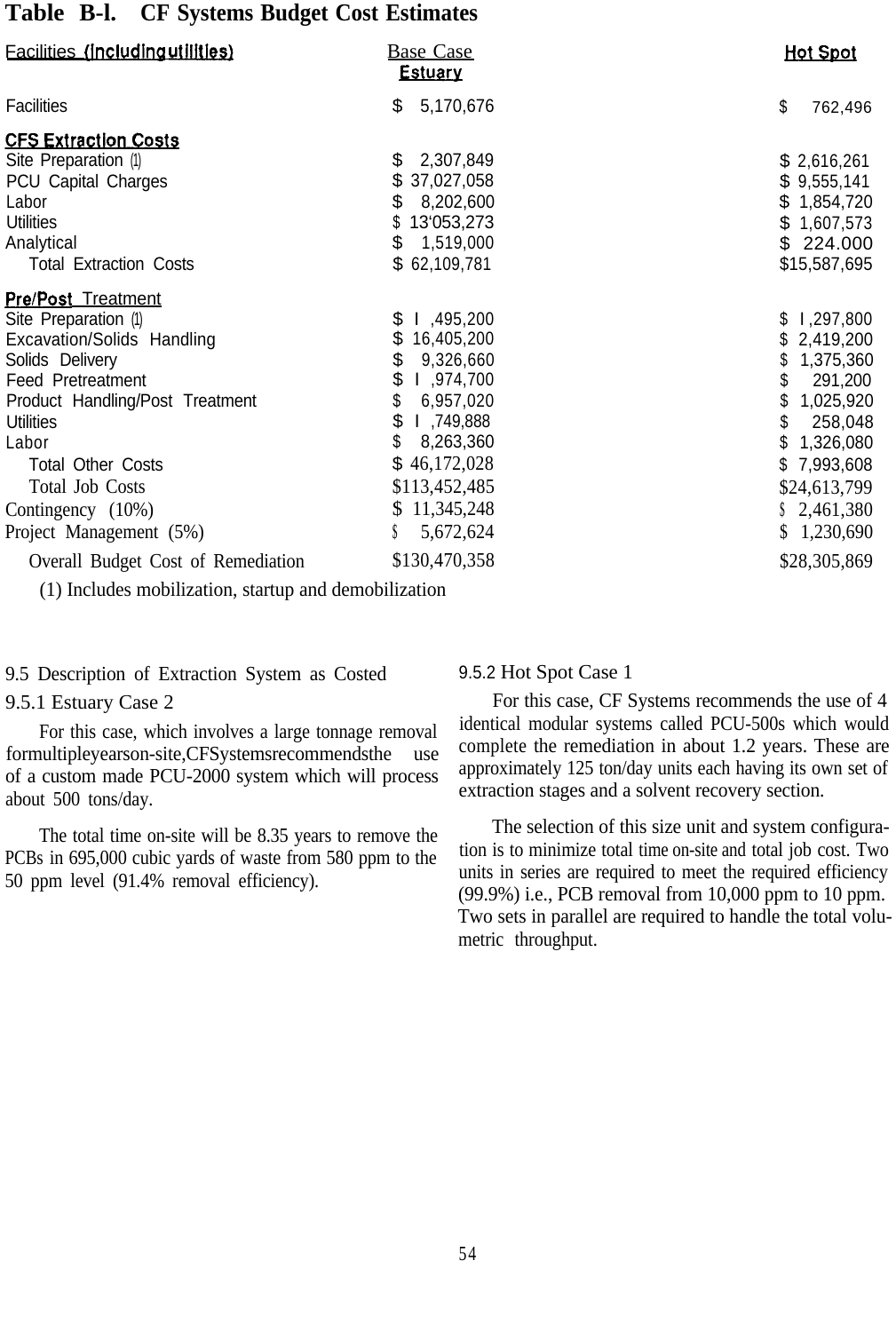# **Appendix C SITE Demonstration Results**

### **Introduction**

Sediments were dredged from five New Bedford Harbor locations and stored in 55-gallon drums for processing by the PCU-20. Drummed sediments were sieved to remove particles greater than one-eighth inch that could damage system valves. Water was also added to produce a pumpable slurry. The drummed sediments were blended to provide feedstocks for four tests.

Test 1 was a system shakedown run to set flow rates and operating pressures and to provide samples for laboratory evaluation of sample matrices. Samples were collected during Tests 2.3, and4 to provide data for evaluating the system's performance. A fifth test was run with toluene used as a feedstock for decontaminating the PCU. About 1 to 2 hours were required to run a feedstock through the PCU. Test 2 involved passing, or recycling, the feedstock 10 times. Test 3 involved 3 passes and Test 4 involved 6 passes. Recycling was conducted to simulate the design operation of a full-scale commercial system. The PCU is only a two-stage system, whereas commercial designs include four or more stages, longer extractor residence times, and longer phase separation times. Conditions that varied for each test were:

- 1 Test 1 was run as a shakedown test to set pressure and flowrates in the PCU. The feed was a 50 gallon composite of sediments taken from drum numbers H-20, H-21, and H-23. The feed had a PCB concentration of  $360$  ppm. Three passes were run to gain experience with materials handling.
- 2. Test 2 was a 10 pass test. The feed was a 350 ppm, 5 11 pound composite of sediments taken from drum numbers H-20, H-21, and H-23. Ten passes were run to simulate a high-efficiency process and to achieve treated sediment levels less than 10 ppm. A 350 ppm concentration was chosen for this test since this represents an average, or typical, PCB concentration in the harbor.
- 3. Test 3 was a 3 pass test. The feed was a 288 ppm, 508-pound composite of sediments taken from

drum numbers H-20, H-21, and H-23. The purpose of this test was to reproduce the results of the first three passes of Test 2.

4. Test 4 was a 6 pass test. The feed was a 2,575 ppm, 299-pound composite of sediments taken from drum numbers I-l 1 and H-22. The purpose of this test was to reduce a high-level waste to a lower level waste such as that used in Tests 1, 2, and 3. High-level wastes are found at several "hot spots" in the harbor.

Decontamination of the system **involved running** toluene through the PCU as a solvent wash. Samples were taken of the feed at the commencement of each test. Treated sediment products and extracts were planned for sampling at each pass. Additional samples were taken of system filters and strainers, although the amount of PCB contained in these miscellaneous samples later proved to be small. PCU operating pressures, temperatures, and flow-rates were monitored throughout the tests. Fieldtests were conducted for feed viscosity, pH, and temperature.

#### **Results**

A large amount of analytical and operating data was obtained, and it was sufficient to meet the program objectives. The detailed results and operating summaries are in the Technology Evaluation Report. The objectives indicated an evaluation of (1) the unit's performance, (2) system operating conditions, (3) health and safety considerations, and (4) equipment and system material handling problems.

### **System Performance**

The evaluation criteria established for system performance were:

- PCB concentration in sediments before and after treatment
- PCB extraction efficiency with each pass of sediments through the PCU
- Mass balances established for total mass, solids, and PCBs.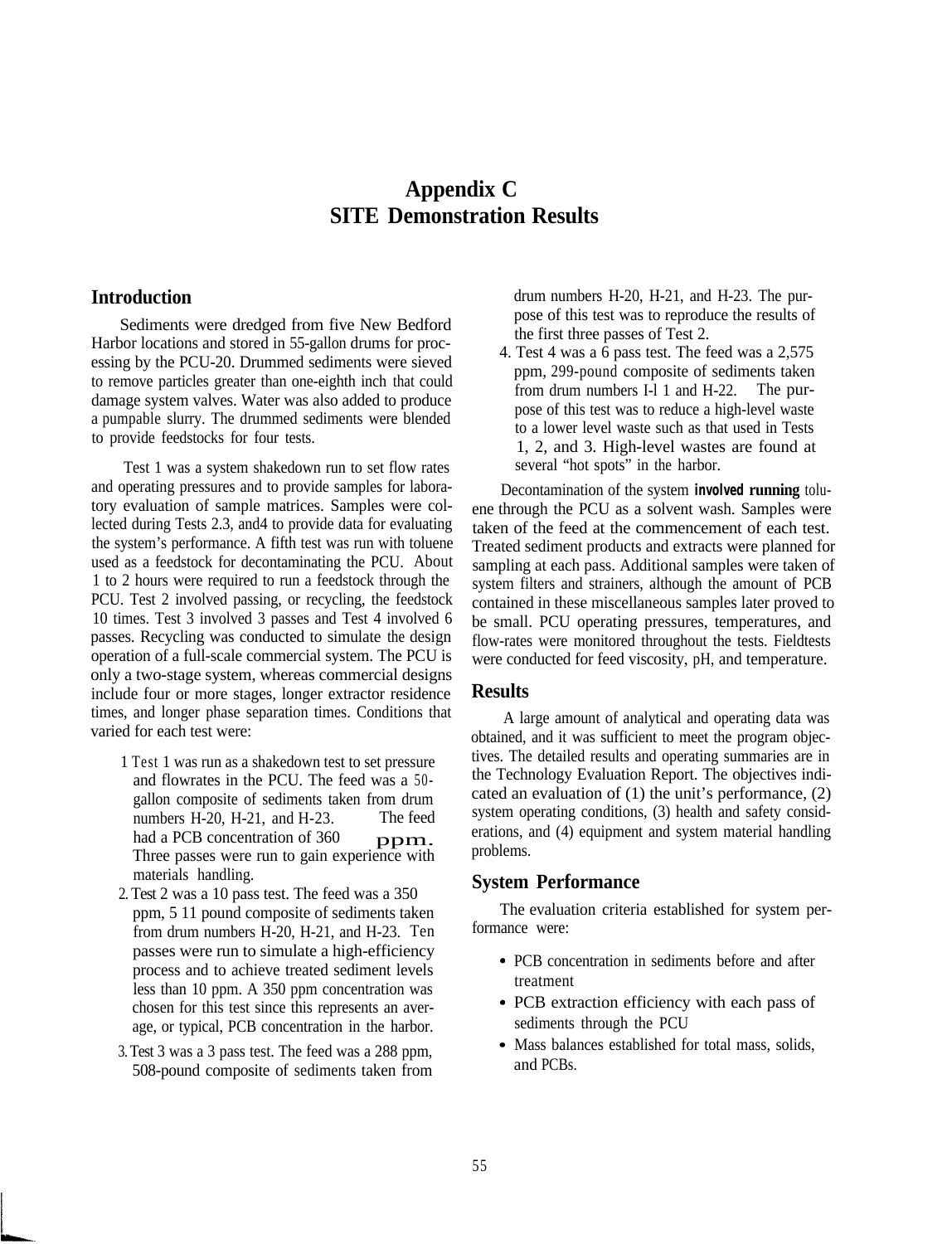These criteria are discussed with respect to analytical results below.

#### *PCB Concentration Reductions*

PCB analyses for feed sediments and treated sediment, conducted for samples collected at each pass, are shown in Table C- 1. The data are displayed graphically in Figures C.l, C.2, and C.3. The data show that treated sediment concentrations of 8 ppm are achievable and that as much as 84 percent of the PCB contained in sediment can be removed in a single pass. In Test 2, feed containing 350 ppm of PCB was reduced to 8 ppm after 9 passes through the PCU. In Test 3, a 288 ppm feed was reduced to 47 ppm after just one pass. In Test 4, a 2,575 ppm feed was reduced to 200 ppm after 6 passes. The percent reductions in PCB concentration, based on a comparison of untreated feed to the final pass, for each test were:

| <b>Test</b>    | <b>Percent Reduction</b><br>in PCB Concentration | Number of<br>Passes |
|----------------|--------------------------------------------------|---------------------|
| $\mathcal{D}$  | 89%                                              | 10                  |
| 3              | 72%                                              | 3                   |
| $\overline{4}$ | 92%                                              |                     |

The data for each test show general reduction trends based on differences between initial feed and final treated sediment concentrations. However, these trends are not consistent on a pass-by-pass basis. For example, PCB concentrations in treated sediments increase at Test 2, passes 4 and 10, and at Test 3, passes 2 and 3. These anomolies are not related to the extraction process. Instead, they reflect cross contamination within system hardware or limited analytical precision and accuracy. Since the treated sediment collection tanks were under pressure, it was not possible to clean out collection hardware and piping. Therefore, a pass-by-pass mass balance could not be established.

Data for each test can be used to construct a curve that shows the potential number of passes required to reduce PCBs in harbor sediments to specific concentrations using the Pit Cleanup Unit (PCU).If data from Test 2,3, and 4 are displayed side-by-side, such that similar concentrations coincide, then a PCB reduction curve can be plotted. Data are displayed below, side-by-side, so thatsimilar concentrations overlap.

| Test<br>Number          | Pass<br><b>Number</b> | PCB Concentration*<br>(ppm) | Pass-by-Pass Concentration<br><b>Reduction Efficiency</b><br>(percent) |
|-------------------------|-----------------------|-----------------------------|------------------------------------------------------------------------|
| $\overline{2}$          | Feed                  | 350                         | Not Applicable                                                         |
| $\overline{2}$          |                       | 77                          | 78                                                                     |
| $\overline{c}$          | 2                     | 52                          | 32                                                                     |
| $\boldsymbol{2}$        | 3                     | 20                          | 62                                                                     |
| $\overline{c}$          | 4                     | 66                          | No Reduction                                                           |
| $\overline{2}$          | 5                     | 59                          | 11                                                                     |
| $\overline{c}$          | 6                     | 41                          | 31                                                                     |
| 2                       | 7                     | 36                          | 12                                                                     |
| $\overline{c}$          | 8                     | 29                          | 19                                                                     |
| $\overline{2}$          | 9                     | 8                           | 72                                                                     |
| $\overline{2}$          | 10                    | 40                          | No Reduction                                                           |
| $\sqrt{3}$<br>3         | Feed                  | 288                         | Not Applicable<br>84                                                   |
| $\overline{\mathbf{3}}$ | $^{21}$               | 47 72                       | No Reduction                                                           |
| $\mathfrak{Z}$          | 3                     | 82                          | No Reduction                                                           |
| 4                       | Feed                  | 2,575                       | Not Applicable                                                         |
| 4                       |                       | 1000                        | 61                                                                     |
| 4                       | $\overline{c}$        | 990                         |                                                                        |
| 4                       | 3                     | 670                         | 32                                                                     |
| 4                       | 4                     | 325                         | 52                                                                     |
| 4                       | 5                     | 240                         | 26                                                                     |
| 4                       | 6                     | 200                         | 17                                                                     |
|                         |                       |                             |                                                                        |

# **Table C-I. Pass-by-Pass PCB Concentrations and Reduction Efficiencies**

\*PCB data represent feed and treated sediment concentrations.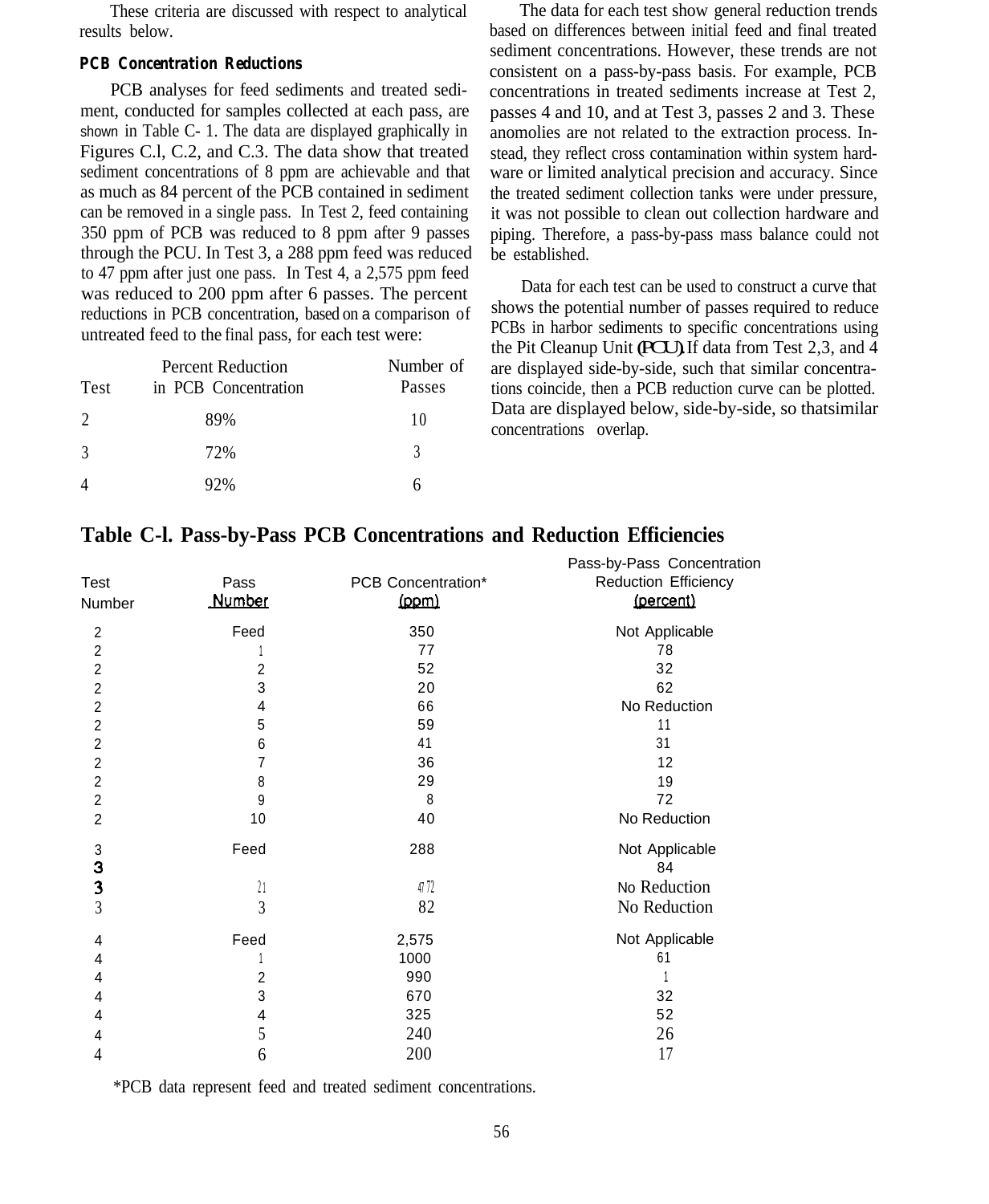![](_page_63_Figure_0.jpeg)

Figure C-3.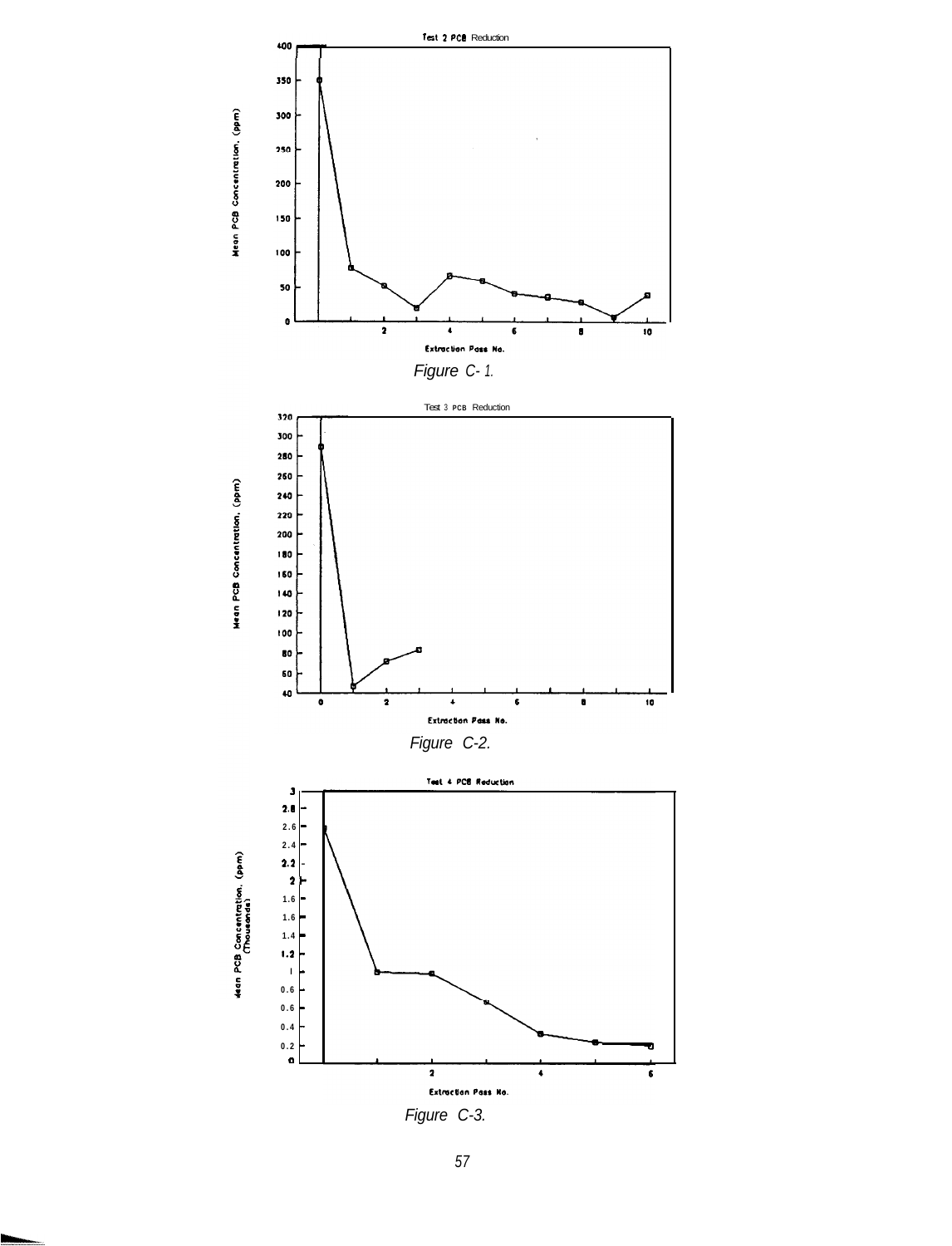|  |  | Pass-by-Pass PCB Concentrations |
|--|--|---------------------------------|
|--|--|---------------------------------|

| Test 4 | Test 3 | Test 2 |
|--------|--------|--------|
| 2,575  |        |        |
| 1,000  |        |        |
| 990    |        |        |
| 670    |        |        |
| 325    | 288    | 350    |
| 240    | 47     | 77     |
| 200    | 72     | 52     |
|        | 82     | 20     |
|        |        | 66     |
|        |        | 59     |
|        |        | 41     |
|        |        | 36     |
|        |        | 29     |
|        |        | 8      |
|        |        | 40     |
|        |        |        |

Based on the presentation of the data in Figure C.4, it can be construed that harbor sediments containing 2,500 ppm of PCB could be reduced to 100 ppm after 6 passes through the PCU. A level less than 10 ppm may be achievable after 13 passes.

#### *Extraction Efficiency*

Pass-by-pass PCB concentration extraction efficiencies are shown in Table C-l and are calculated as PCB extracted divided by concentration at the beginning of the pass (multiplied by 100 percent). For each test, the first pass results in efficiencies greater than 60 percent. However, at later passes efficiencies range from negative values to 72 percent. This wide range is the result of crosscontamination of solids retained in the treated sediment subsystem.

Data show that the system irregularly retained and discharged treated sediments. For somepasses,as much as 50 percent of the feed **was** retained in the system. That feed was treated sediment that clung to internal piping and tank surfaces. If discharged with a later pass, the combined discharge could have a higher concentration than feed for the later pass. For example, assume an extraction efficiency of 60 percent, a feed concentration of 350 ppm, and a carry-over of solids from the first pass to the second pass of 25 percent. Then, the treated sediment would contain 77 ppm, instead of 56 ppm if no cross contamination occurred. Control samples collected during the demon-

pretation of each test, but it does not invalidate the fact that treated sediment concentrations as low as 8 ppm were produced. Furthermore, the decontamination procedure,<br>produced. Furthermore, the decontamination procedure,<br>tivcly. In addition, quadruplicate grab samples were col-<br>lected of the Test 3 feed, the Test 4 feed, and the Test showed that PCB, which accumulated in system hardware,

was contained in the extract subsystem, not the treated sediment subsystem.

### *Mass Balances*

Total mass, total solids, and total mass of PCBs were determined for various system inputs and outputs for the purpose of establishing a mass balance. Figure C.5 depicts the inventory sheet used to account for system input and output. Input included feed material and water, although some feed was lost to sampling, sieving, spills, and residuals remaining on the surface of the feed drums. Outputs from the system included samples, spills, container residuals, treated sediment, and residue collected on the basket strainer and cartridge filter. The difference between input and output resulted in either accumulations within the system or unaccounted-for discharges of accumulated material from the system. Mass inventories were developed for each test.

#### *PCB Balance*

Table C-2 illustrates the fate of PCB on a pass-by-pass inventory basis. The system accumulated 15.15 grams during Test 2.6.71 grams during Test 3, and 42.11 grams during Test 4. Only an approximate PCB balance is possible for Test 1, since Test 1 was a shakedown test only. Approximately 21 grams of PCB accumulated within the system during Test 1. Thus, total accumulation within the system from Test 1 through Test 4 was about 85 grams (where  $84.96 = 15.14 + 6.71 + 42.11 + 21$ ).

The fuel wash, which occurred immediately after the first pass of Test 3, flushed 35 grams of PCB from the extract subsystem. Final system decontamination with toluene wash delivered an additional 151 grams. Total wash output was 35 plus 151, or 186 grams. Ideally, the amount of PCB washed from the system should equal amount accumulated, or

Accumulation - Wash  $= 0$ 

However, in this case,

85 grams - 186 grams = 101 grams

The amount of PCB washed from the system is shown above to be greater than the amount fed, which raises the possibility that (1) sampling and analytical errors occurred, or (2) the system was contaminated from a previous CF Systems demonstration.

The occurrence of cross contamination affects inter-<br>time stration indicate the possibility of sampling and analytical<br>time of sample, laboratory precision and accuracy criteria were 20 and 50 relative percent difference, respec-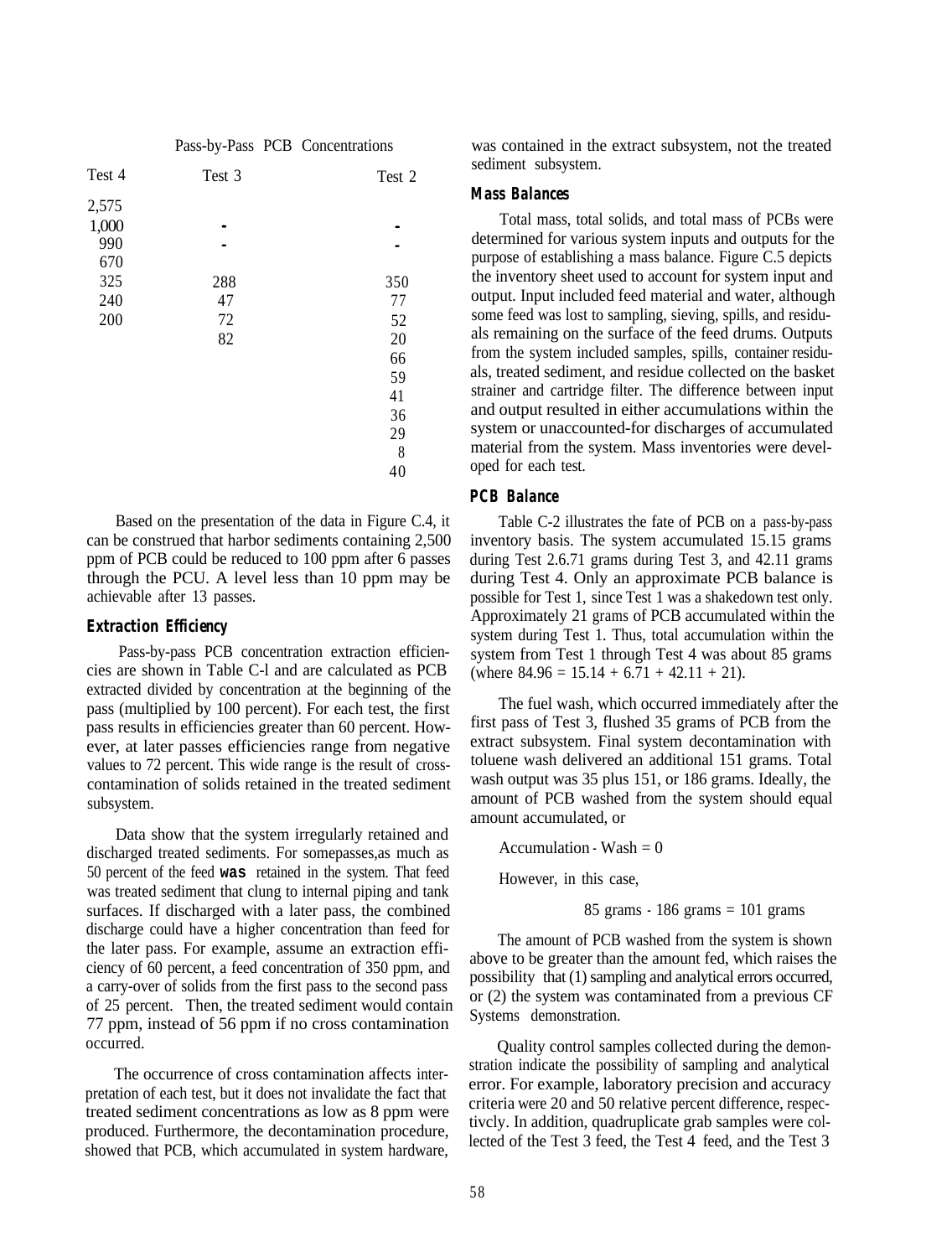|                                                                                                                                                                                                       |                                                                                       |                                                                     | Accumulation (Loss) in the System                                           |                                                                                      |
|-------------------------------------------------------------------------------------------------------------------------------------------------------------------------------------------------------|---------------------------------------------------------------------------------------|---------------------------------------------------------------------|-----------------------------------------------------------------------------|--------------------------------------------------------------------------------------|
|                                                                                                                                                                                                       |                                                                                       | <b>Total Mass</b>                                                   | <b>Total Solids</b>                                                         | <b>Total PCBs</b>                                                                    |
| <b>Test</b>                                                                                                                                                                                           | Pass                                                                                  | (Pounds)                                                            | (Pounds)                                                                    | (Grams)                                                                              |
| $\overline{\mathbf{c}}$<br>$\boldsymbol{2}$<br>$\boldsymbol{2}$<br>$\boldsymbol{2}$<br>$\overline{c}$<br>$\boldsymbol{2}$<br>$\overline{c}$<br>$\boldsymbol{2}$<br>$\boldsymbol{2}$<br>$\overline{2}$ | $\boldsymbol{2}$<br>3<br>4<br>5<br>$\boldsymbol{6}$<br>$\overline{7}$<br>8<br>9<br>10 | 122<br>55<br>(25)<br>78<br>22<br>68<br>(51)<br>(7)<br>$(16)$<br>$9$ | 39<br>6<br>(16)<br>32<br>(6)<br>3<br>(1)<br>(11)<br>$\binom{3}{3}$          | 14.21<br>0.70<br>0.50<br>(0.22)<br>(0.07)<br>0.3<br>0.04<br>(0.07)<br>0.29<br>(0.54) |
|                                                                                                                                                                                                       | Subtotal                                                                              | 254                                                                 | 40                                                                          | 15.14                                                                                |
| 3<br>3<br>3                                                                                                                                                                                           | 1<br>$\overline{\mathbf{c}}$<br>3                                                     | 24<br>58<br>29                                                      | (13)<br>4                                                                   | 6.28<br>1.42<br>(0.99)                                                               |
|                                                                                                                                                                                                       | Subtotal                                                                              | 111                                                                 |                                                                             | 6.71                                                                                 |
| 4<br>4<br>4<br>4<br>4<br>$\overline{4}$                                                                                                                                                               | 1<br>$\frac{2}{3}$<br>4<br>5<br>6                                                     | 5<br>(83)<br>74<br>(80)<br>106<br>(53)                              | 10<br>(12)<br>9<br>$\overline{\mathcal{L}}$<br>$6\phantom{a}$<br>$\sqrt{3}$ | 37.79<br>(5.25)<br>8.72<br>2.55<br>1.63<br>(3.33)                                    |
|                                                                                                                                                                                                       | Subtotal                                                                              | (31)                                                                | 14                                                                          | 42.11                                                                                |
|                                                                                                                                                                                                       | <b>TOTAL</b>                                                                          |                                                                     |                                                                             |                                                                                      |

# Table C-2. Mass Accumulation and Loss in the System

Note: Parentheses indicate a loss or discharge from the system.

Į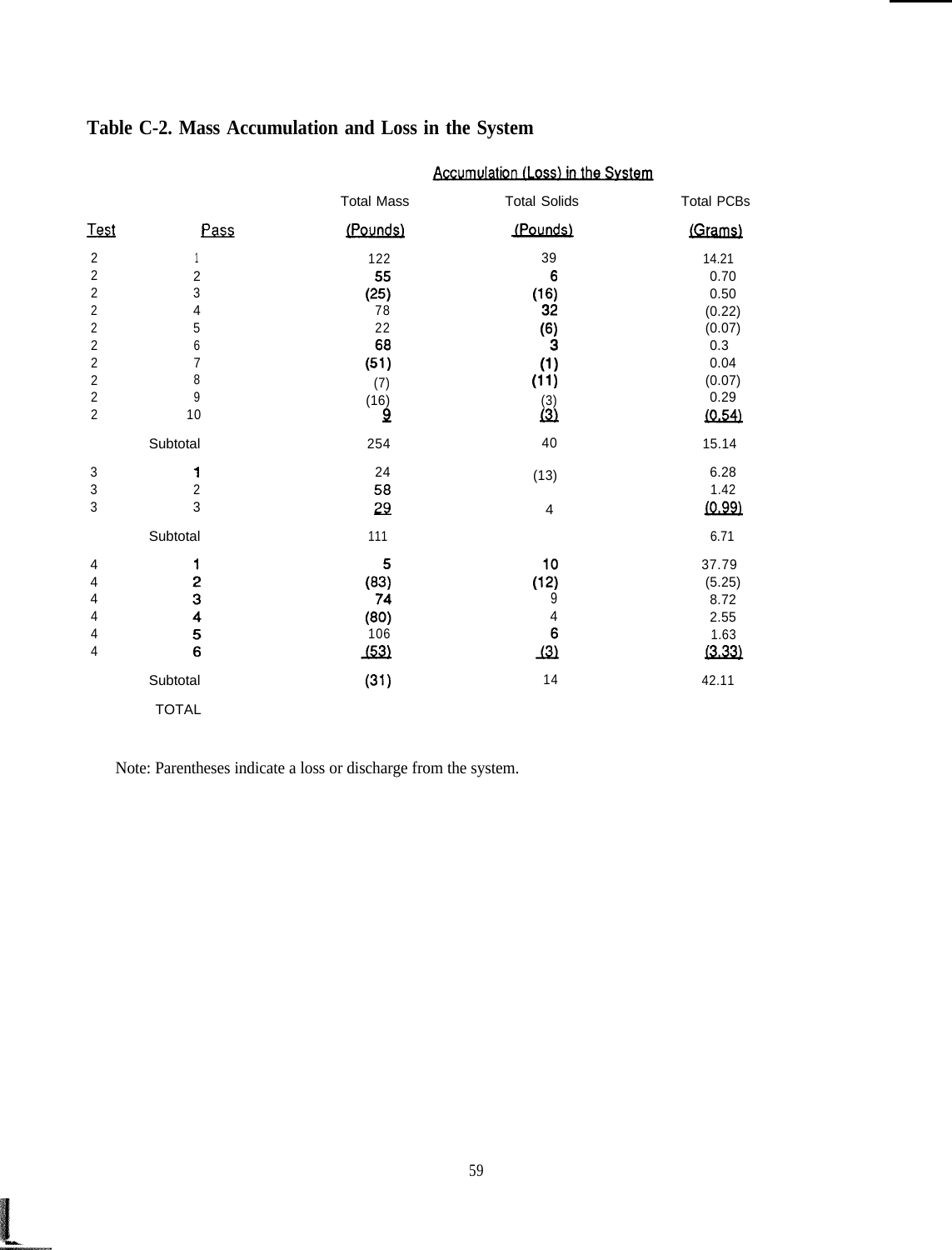![](_page_66_Figure_0.jpeg)

*Figure C-4. Potential Pit Cleanup Unit PCB Reduction*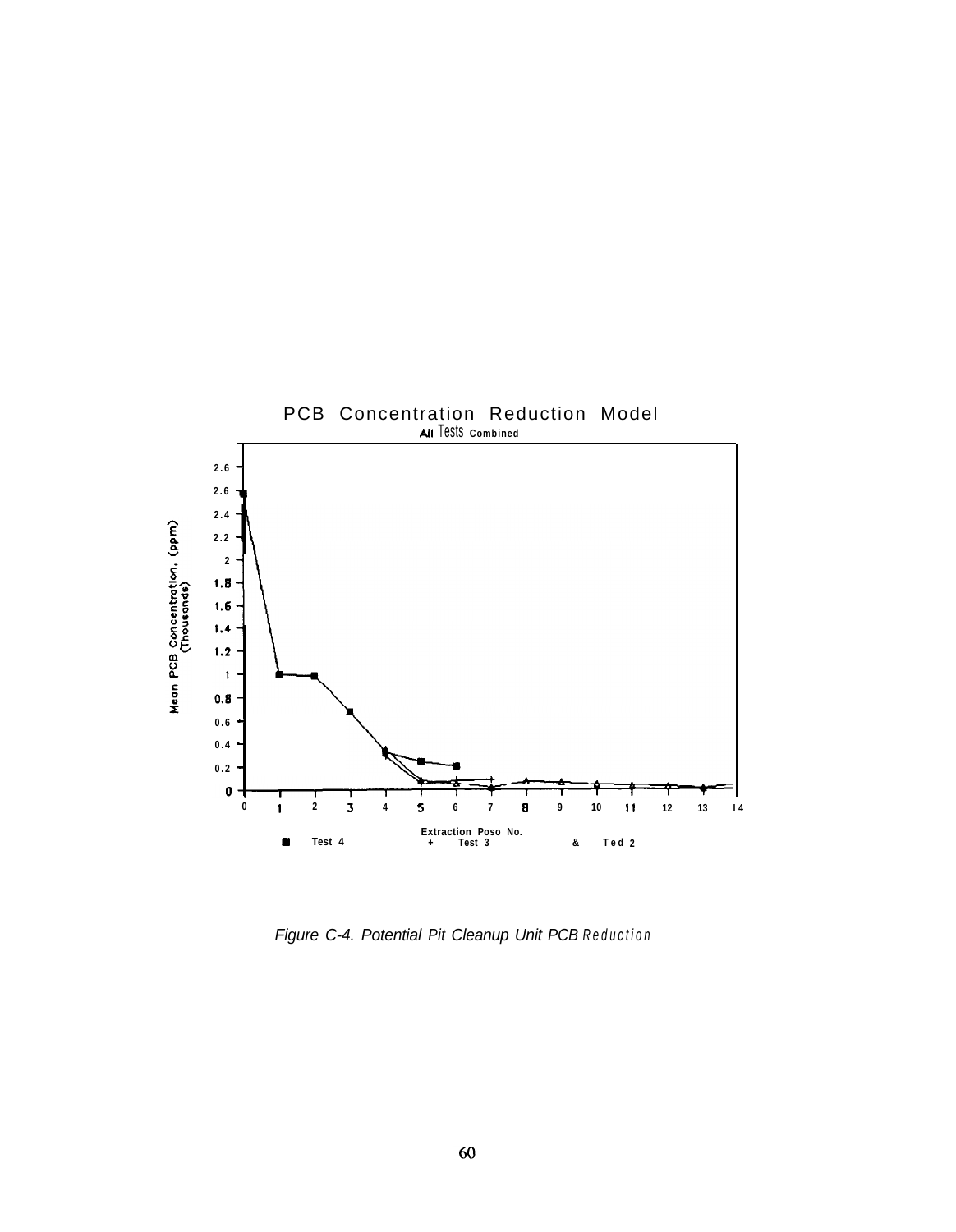![](_page_67_Figure_0.jpeg)

*Figure C-5. Illustrative Inventory Sheet.*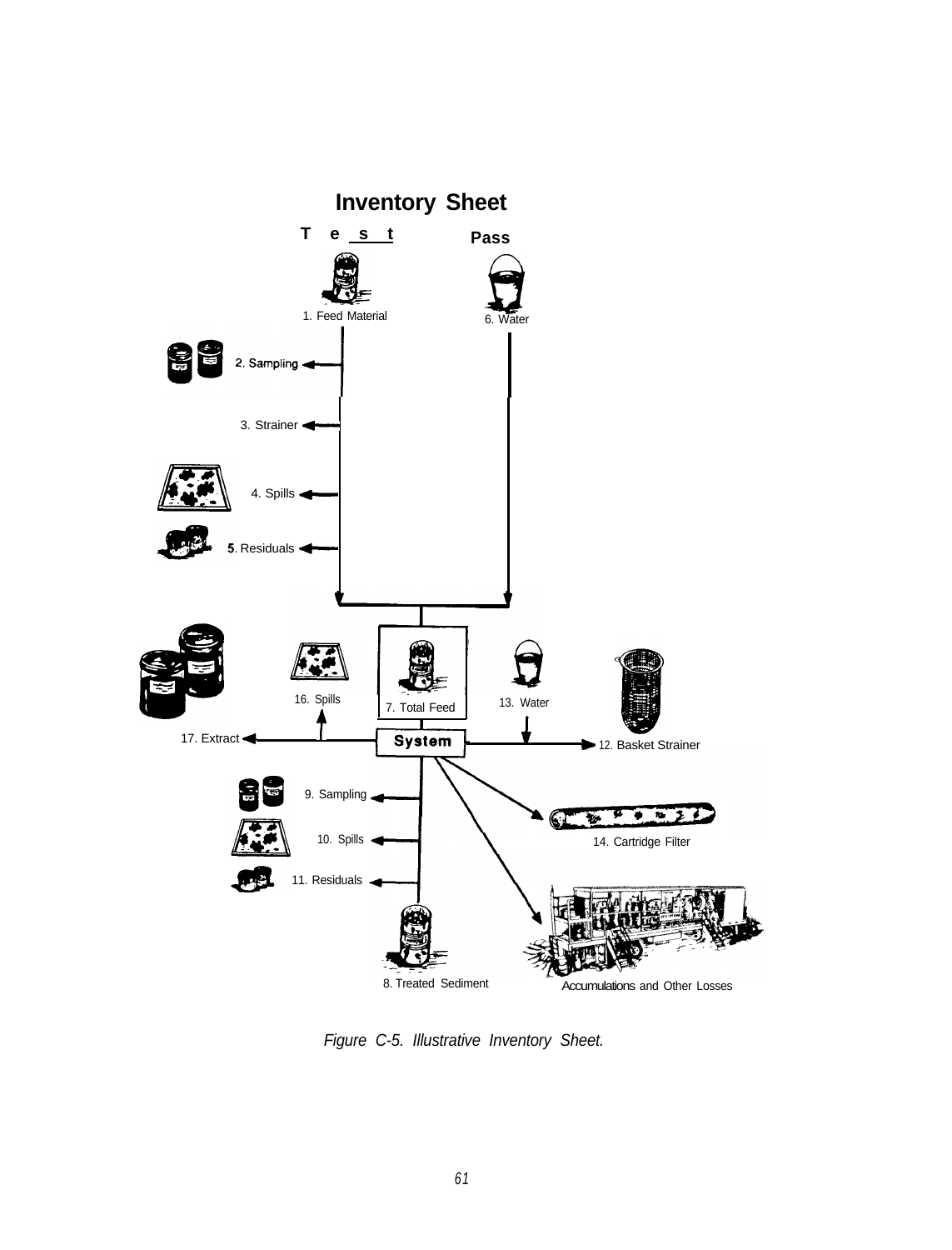treated sediment and the RPD calculated for each set ranged from 12 to47 percent. In particular, the Test 4 feed had a *mean* concentration of 2,575 ppm, which dominates all other measurements used in the balance, and it had an RPD of 22. Another possible source of the PCB imbalance was contamination of the PCU from prior use at another site. CF Systems did not decontaminate the unit with toluene prior to this demonstration. CF Systems' standard operating procedures now incorporate decontamination with toluene.

In spite of the calculated PCB imbalance, a positive separation of PCB from the harbor sediments was accomplished. The mass balances that 81 grams of PCB were contained in sediments fed to the PCU in Tests 2,3, and 4. Resulting treated sediments contained 4 grams of PCB, which indicates a mass removal efficiency of 95 percent. Decontamination residue data show that some PCB accumulated in system hardware. However, 91 percent of the PCBs contained in decontamination residues were contained in the extract subsystem. The remaining 9 percent was contained in the treated sediment subsystem hardware.

# **Basket Strainer, Cartridge Filter, and Carbon Canister**

The basket strainer and cartridge filter, which generate residuals that are normally discarded as a waste stream separate from extract and raffinate, did not accumulate a significant PCB mass. The mass balances, shown in Appendix A, show that the accumulation was approximately 2 percent of the PCB mass fed to the system. When compared to PCB removals of 90 percent, this indicates that PCB removal by the basket strainer was not significan& In addition, chemical analysis of the PCB content of filtered solids indicate that the concentration of filtered solids associated with each pass roughly correlated with the treated sediments from the previous pass.

Low pressure propane/butane was vented through the PCU carbon canister at the conclusion of the decontamination procedures. The 285 pounds of activated carbon contained in the canister collected less than 1 gram of PCB. This indicates that air emissions are not significant and PCBs are separated from the solvent when expanded in the **PCU** 

# **Total Mass of Solids**

The PCU retained and discharged feed material intermittantly throughout the tests. This behavior is demonstrated by tracking the sediment solids. The mass of solids accumulated on a pass-by-pass basis is significant. The flow of solids per pass ranges from 55 percent accumulated to 150 percent discharged. There is no consistent correlation between solids retention and PCB concentration reduction.

During Tests 2,3,4, and 5 the system accumulated 302 pounds total mass and 53 pounds total solids. Total mass accumulation represents approximately 4 percent of total mass fed to system during Tests 2 through 5, and total solids accumulation represents about 7 percent of total solids fed to the system.

A total of 3-1/2 tons of solids and water were fed to the unit over the course of 19 passes throughout Test 2,3, and 4. Of the total, 96percent was accounted for in the system outputs. Of 789 pounds of solids fed to the system, 93 percent was accounted for in system outputs.

#### *Other Data*

### **Semivolatile Organics**

System feed, final treated sediment, and final extract were sampled for base/neutral and acid extractable organics (semivolatiles) during each test for the purpose of (1) characterizing materials for disposal and (2) observing any extraction of semivolatiles. Interpretationof the semivolatiles data, shown in Volume II, is limited for two reasons: (1) the unit contained sludges from a previous demonstration at a petroleum refinery, and (2) a naphtha-based fuel product was added to the unit during Test 3 to clean out the still, extract product tank and related hardware. The following conclusions can be drawn:

- . Semivolatiles detected in the toluene wash were also detected in the feed drums, the source being New Bedford Harbor sludge.
- . Phenol and 2-methylphenol werefoundin treated sediments and extracts but were not measured in feed drums, the feed kettle, or toluene washes.
- . Test 4 resulted in a reduction of 1,4-dichlorobenzene and pyrene, but chrysene and bis(2-ethylhexyl phtbalate) were increased. Similar inconsistencies occur for Test 2 and 3.
- . 2-Chlorophenol, 1,3-dichlorobenzene, and benzo(k)fluoranthene were fed to the unit but not detected in any system effluents.

# **Fate of Metals**

A fiim conclusion cannot be drawn concerning the fate of metals after each test, since the unit tends to accumulate solids. However, the data in Table C-3 show that treated sediments metals concentrations generally equal or exceed feed metals concentrations. The data also show that metals were not extracted and discharged in the organics effluent. Metals concentrations in organic extracts were one to two orders of magnitude less than treated sediments.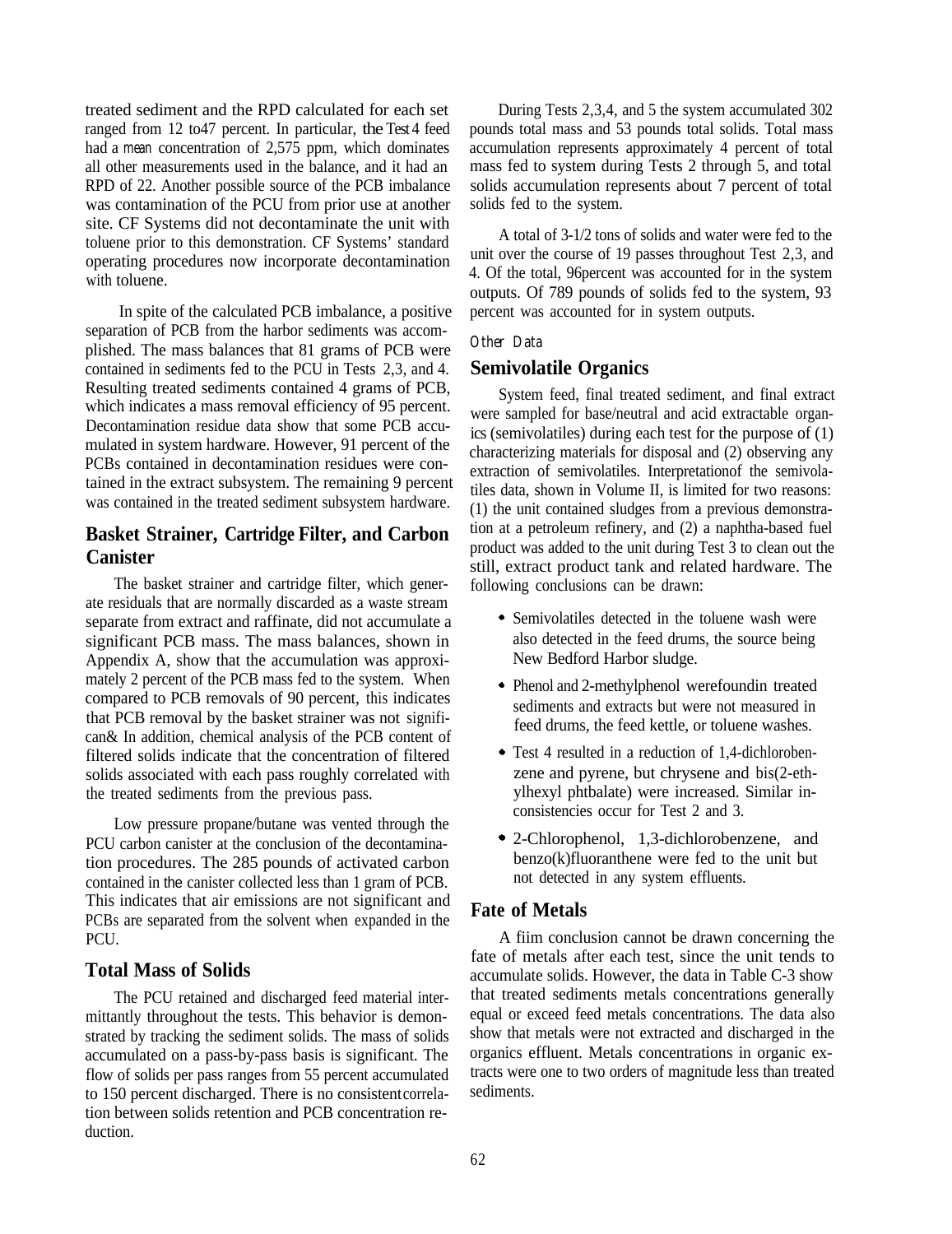# **Table C-3. Metals Content of Feed, Treated Sediment, and Extract**

| Parameter Units  | Test 2<br><b>Feed</b> | Test 2<br>Pass 3<br>Treated<br><u>Sediment_Feed</u> | Test 2<br>Pass 4 | Test 2<br>Pass 10<br>Treated<br>Sediment | Test 2<br>Pass 10<br><b>Extract</b> | Test 3<br><u>Feed</u> | Test 3<br>Pass 3<br>Treated<br><u>Extractent</u> | Test 3<br>Pass 3 | Test 4<br>Feed | Test 4<br>Pass 6<br>Treated<br><u>Sediment</u> | Test 4<br>Pass 4<br><b>Extract</b> | Test 4<br>Pass 6<br><b>Extract</b> |
|------------------|-----------------------|-----------------------------------------------------|------------------|------------------------------------------|-------------------------------------|-----------------------|--------------------------------------------------|------------------|----------------|------------------------------------------------|------------------------------------|------------------------------------|
| Cadmium, ppm     | 35.7                  | 32.5                                                | 44.0             | 42.8                                     | NR(1)                               | 32.0                  | 62.3                                             | 6(2)             | 87.5           | 120.0                                          | 5                                  | 5                                  |
| Chromium, ppm    | 596                   | 581                                                 | 761              | 816                                      | 3                                   | 525                   | 1020                                             | 20               | 1480           | 1790                                           | 26                                 | 31                                 |
| Copper, ppm      | 1790                  | 1650                                                | 1990             | 1740                                     | 5(2)                                | 1320                  | 2570                                             | 6(2)             | 2650           | 3700                                           | 5                                  | 4                                  |
| Lead, ppm        | 619                   | 587                                                 | 792              | 892                                      | NR(1)                               | 520                   | 1100                                             | NR(1)            | 1300           | 1800                                           | 35                                 | 40                                 |
| Zinc, ppm        | 2150                  | 2220                                                | 2680             | 2610                                     | 5(2)                                | 1900                  | 3550                                             | 8(2)             | 5370           | 7260                                           | 15                                 | 15                                 |
| Total Residue, % | 23.3                  | 18.2                                                | 15.0             | 9.4                                      | NR(3)                               | 19.4                  | 10.3                                             | NR(3)            | 16.4           | 5.6                                            | NR(3)                              | NR(3)                              |

 $\mathbf{m}\mathbf{n}$ 

and the con-

 $\label{eq:3} \mathbf{F} \mathbf{M} \mathbf{M} \mathbf{M} \mathbf{M} \mathbf{M} \mathbf{M} \mathbf{M} \mathbf{M} \mathbf{M} \mathbf{M} \mathbf{M} \mathbf{M} \mathbf{M} \mathbf{M} \mathbf{M} \mathbf{M} \mathbf{M} \mathbf{M} \mathbf{M} \mathbf{M} \mathbf{M} \mathbf{M} \mathbf{M} \mathbf{M} \mathbf{M} \mathbf{M} \mathbf{M} \mathbf{M} \mathbf{M} \mathbf{M} \mathbf{M} \mathbf{M} \mathbf{M} \mathbf{M} \mathbf$ 

Notes: 1. Not reported, severe matrix effects.

2. Matrix effects indicated.

3. Not reported, insufficient sample volume for analysis method.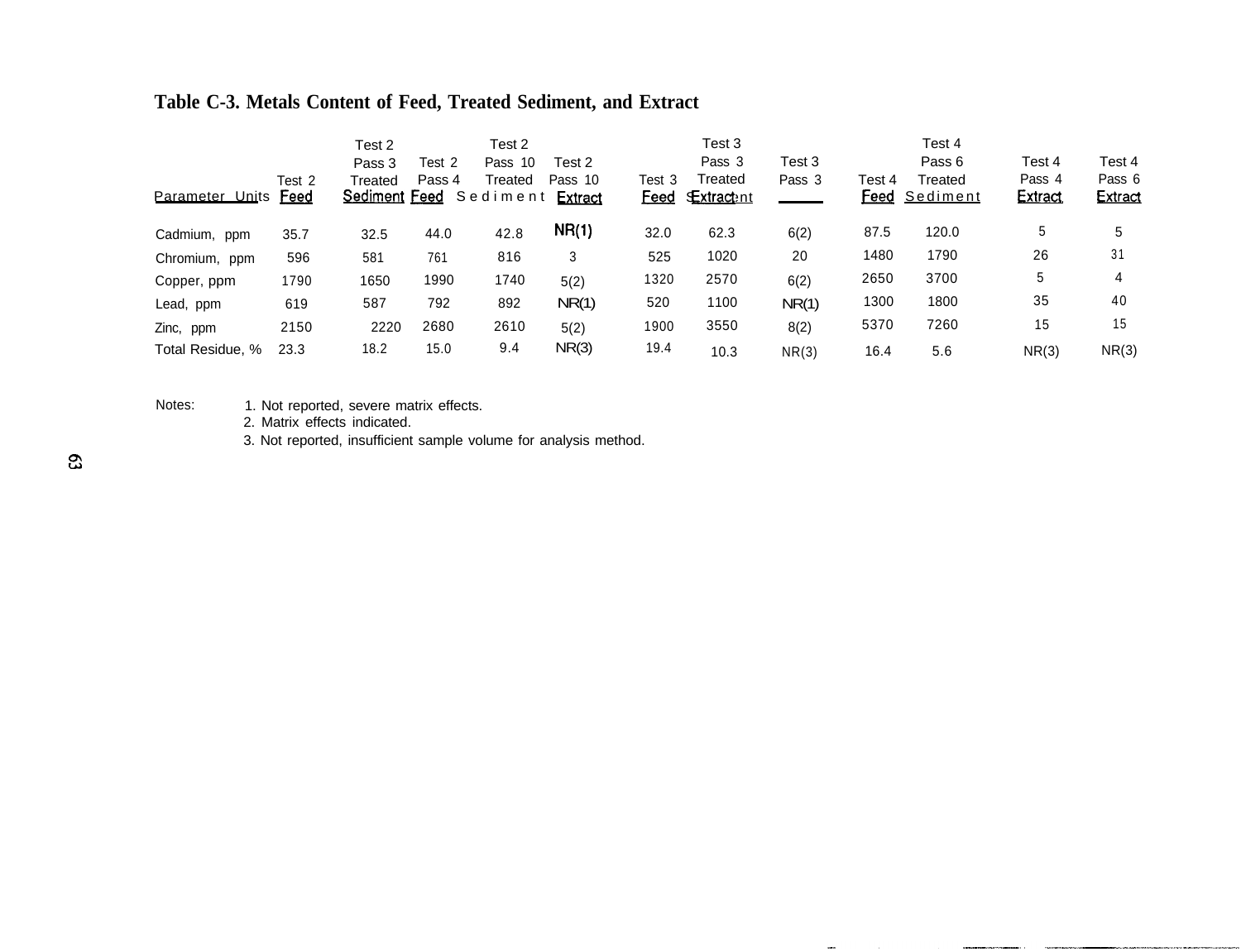RCRA regulations at 40 CFR 261.24 specify test methods for determining if a solid waste exhibits the characteristic of EP (extraction procedure) toxicity. The maximum concentration ofcontaminants for the characteristic of EP Toxicity is shown in Table C-4. Also shown are analytical results for (1) two samples taken from a composite of drummed harbor sediment collected by COE during the waste presampling and (2) a sample of demonstration Test 4, Pass 6 treated sediment. Concentrations for each sample shown are less than the regulatory maximum for the definition of the EP toxicity characteristic.

### **EP Toxicity** *Feed and Extraction Temperature*

Feed and extraction temperatures were stable for Tests 3 and 4. Feed temperatures ranged between 60 and 70 degrees F while extraction temperatures ranged between 60 and 80 degrees F. However, data for Test 2 indicate that feed temperatures fell about 15 degrees F below the minimum specification after pass 5. This caused extraction temperatures to drop, with pass 9 falling 4 degrees F below the minimum specification, 60 degrees F.

The developer attributes much of the fluctuating extraction efficiencies calculated for Test 2 to the low feed

### **Table C-4. EP Toxicity Characteristics of Treated and Untreated Sediments**

|          | Sample 1 | Composite Sample of<br>Waste Presampling Drums<br>Sample 2 | Treated<br>Sediment<br><u>Test 4, Pass 6</u> | Maximum Concentration<br>Allowable for<br>Characteristics of<br><b>EP Toxicity</b> |
|----------|----------|------------------------------------------------------------|----------------------------------------------|------------------------------------------------------------------------------------|
| Arsenic  | 0.011    | 0.008                                                      | < 0.005                                      | 5.0                                                                                |
| Barium   | 0.16     | 0.15                                                       | 0.36                                         | 100.0                                                                              |
| Cadmium  | 0.11     | 0.12                                                       | 0.30                                         | 1.0                                                                                |
| Chromium | 0.18     | 0.098                                                      | 0.053                                        | 5.0                                                                                |
| Lead     | 0.34     | 0.23                                                       | 0.16                                         | 5.0                                                                                |
| Mercury  | < 0.0002 | < 0.002                                                    | < 0.0002                                     | 0.2                                                                                |
| Selenium | < 0.005  | < 0.005                                                    | co.02                                        | 1.0                                                                                |
| Silver   | < 0.015  | co.015                                                     | 0.015                                        | 5.0                                                                                |

Units (Parts Per Million)

Note: < indicates detected less than the detection limit shown.

### **Operating Conditions**

The system specifications that CF Systems requires for normal operation were discussed in Section 3. In this section, observed operating conditions are summarized and opemting data are interpreted with respect to treatment efficiency. In tables throughout this section, mean operating data are shown as well as the range of data recorded for each mean value. Generally, the technology accommodated wide ranges of operating conditions, although precise operational control was limited since all controls were manual rather than automatic.

#### *Extraction Pressure*

Pressures in both extractors used in the system were fairly stable for all tests. Pressure levels were close to the nominal level of 240 psig. The maximum pressure, 285 psig, was below the 300 psig maximum specification. The minimum pressure, 190 psig, was above the 180 psig minimum specification. Because pressures were so stable. no relationship between extraction efficiency and extractor pressure was apparent.

temperatures, although other factors **were** probably important These factors include cross contamination in the treated sediments collection tank. In addition, reentrainment of solvent in decanter underflows may have caused disproportionately large effects on low concentration sediments. Each factor must be addressed by the developer in the design of a full-scale system.

# *Feed Flow Rate*

**The** feed flow rate ranged consistently, throughout the tests, from 0.6 to 1.4 gpm. This range compares well with the 0.2 gpm minimum specification and the 1.5 gpm maximum specification.

### *Solvent Flow Rate*

*The* solvent flow fluctuated outside the minimum specification, 8 lb/min, and the maximum specification. 15 lb/min throughout Tests 2,3, and 4. Because of this wide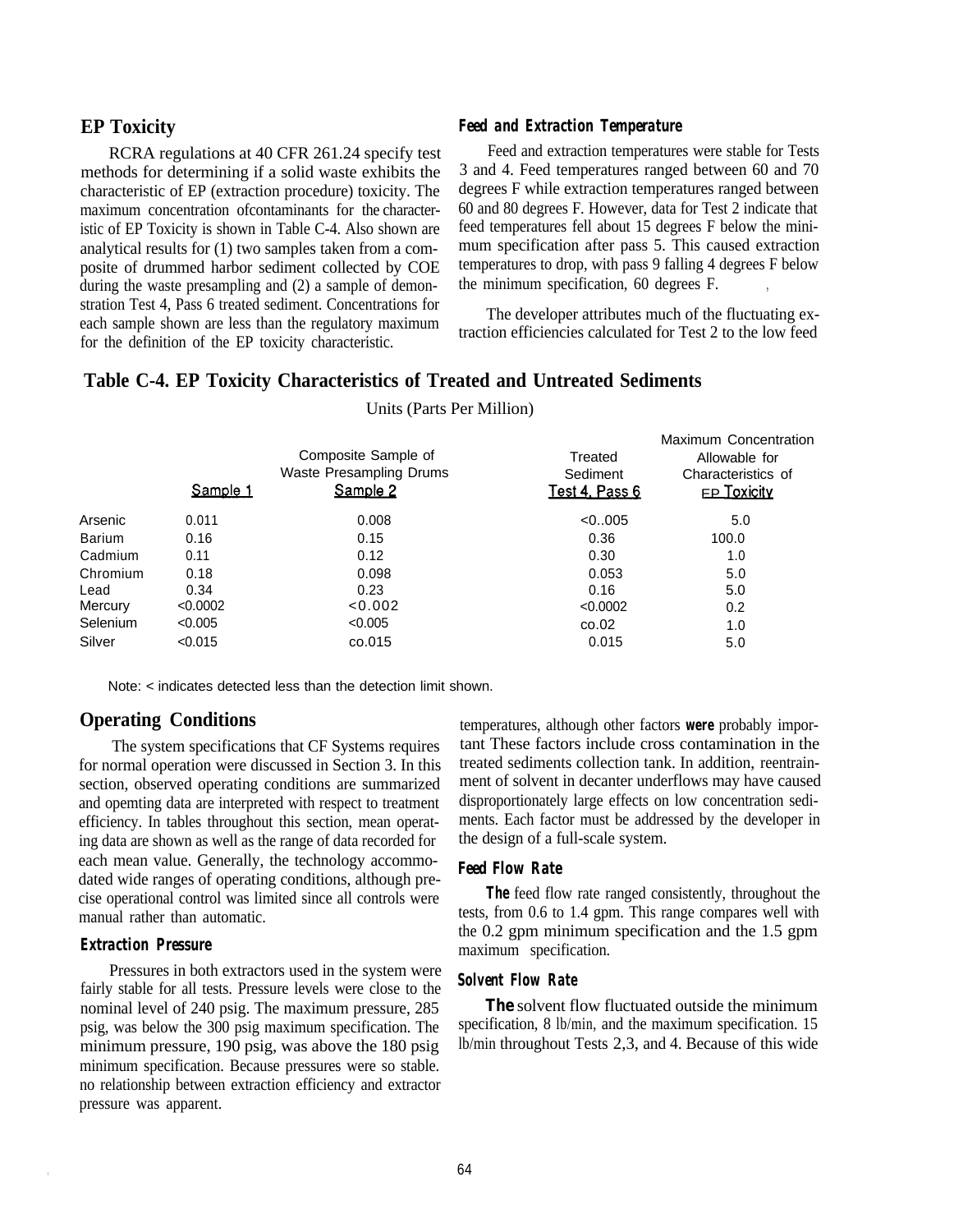variation, it was suspected the flow meter was malfunctioning. In Test 4, an alternative measuring device was used and flow measurements continued to show wide variations.

The variable solvent flows caused the solvent/feed ratio also to fluctuate widely. This ratio was calculated as solvent (lb/min)/feed (gpm)/feed density (lb/gal). The minimum solvent-to-feed ratio specification, 1 .0, was not met on Pass 2 of Test 4 based on mean data. Individual readings frequently exceeded the 1.0 to 2.0 specification range. A pass-by-pass comparisonof solvent/feed ratios to extraction efficiencies was attempted but no direct correlation or trend was apparent.

Nonetheless, it is believed that the solvent/feed ratio is a significant factor in process design since the solubility of an organic in liquified propane-butane is the fundamental basis for the extraction. With higher solvent/feed ratios, the feed is exposed to a larger amount of solvent and extraction efficiency should increase. However, these relationships were not observed, given the available data.

#### *Feed Solids*

Feed solids content steadily declined during each test. Initial feeds had solids contents ranging from 15 to 22 percent. Final treated sediments ranged from 6 to 11 percent solids. This change is primarily a result of water added to the feed kettle by operating personnel, during each pass. This unnecessary practice caused waste volumes to increase by 33 percent over the course of the demonstration program. Another, but less significant, factor that affected solids content was accumulation of solids in system hardware. The solids mass balance showed that 7 percent of the solids accumulated in the system and were not washed out during decontamination.

Treated sediments that were fed to the unit after Pass 3 of each test, had solids contents below the minimim specification, 10 percent. Thisdilution of the feed material is believed to affect system performance.

#### *Viscosity and pH*

Feed viscosity and pH fell within specifications and did not affect system performance. Viscosities for untreated feed and recycled sediments ranged from *20* to 170 centipoise, well below the 1,000 centipoise maximum specification. This specification was set by the developer only to ensure that the feed would be pumpable. Untreated and recycled sediments had pH values that ranged between *7.3* and 8.5 standard units. This narrow band fell within the 6 to 12 specification range. The developer established this range to prevent corrosion to PCU hardware.

# **Health and Safety Monitoring**

**During the demonstration** of CF Systems' process unit. personnel were potentially exposed to the contaminated harbor sediments. A monitoring program was conducted to determine potential exposures and provide a basis for selection of proper personal protective equipment Several types of portable monitoring equipment were used during the various phases of the field investigations, including:

- Portable Organic Vapor Analyzer (Century OVA)
- Portable Photoionization Meter (HNu)
- Combustible gas/oxygen/hydrogen sulfide meters (MSA and Enmet-Tritector)
- Detector tubes and sampling pump (Sensidyne-Gastec)
- Personal air sampling pumps (Dupont-P200).

It was suspected that some level of organic vapors would be encountered, particularly when drums containing contaminated sediments were first opened during the feed preparation phase, Continuous monitoring using both the OVA and HNu instruments was conducted while the drums were being opened. These instruments detected a slight elevation above background levels of organic vapor immediately upon opening the drums. The levels returned to background levels **within** a few seconds. No measurable levels of hydrogen sulfide or combustible gas were encountered while opening the drums or handling the sediments during the feed preparation phase.

During the various test runs of the extraction unit at the New Bedford site. organic vapors, PCBs, combustible gases, and hydrogen sulfide were monitored. The OVA and HNu meters were used to monitor for organic vapors at all work stations on the extraction unit, while CF Systems and SITE personnel monitored process equipment. The OVA abowas used as a survey meter on the processequipment to search for possible fugitive emissions from the equipment. All measurements indicated that organic vapor levels remained in the range of background levels. Two portable combustible gas meters were used to check for elevated levels of propane during the equipment shakedown period and for spot testing during the demonstration. The pilot unit also contained two integral combustible gas detectors located on either end of the unit. During the normal extraction process, combustible gas readings remained at background levels. **However, while treated**sediment and extract samples were collected, the combustible gas meters indicated that levels exceeding only 20 percent of the lower explosive limit for propane were encountered These episodes of elevated Propane levels generally lasted for less than 60 seconds and